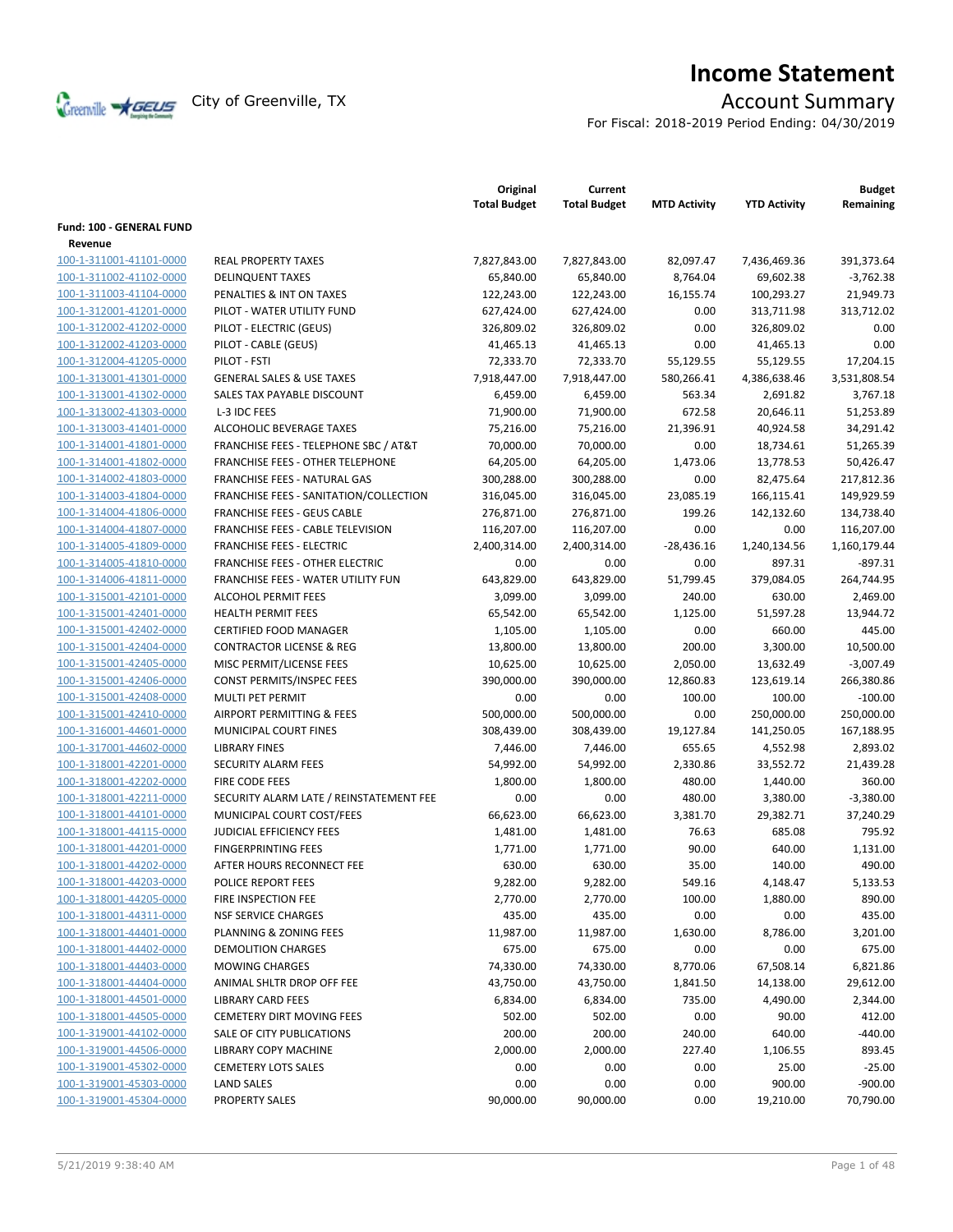|                         |                                       | Original<br><b>Total Budget</b> | Current<br><b>Total Budget</b> | <b>MTD Activity</b> | <b>YTD Activity</b> | <b>Budget</b><br>Remaining |
|-------------------------|---------------------------------------|---------------------------------|--------------------------------|---------------------|---------------------|----------------------------|
| 100-1-319001-45305-0000 | <b>AUCTION PROCEEDS</b>               | 5,480.00                        | 5,480.00                       | 0.00                | 0.00                | 5,480.00                   |
| 100-1-319001-45401-0000 | <b>INTEREST REVENUES</b>              | 22,613.00                       | 22,613.00                      | 0.00                | 37,161.22           | $-14,548.22$               |
| 100-1-319001-45501-0000 | LIBRARY MTG ROOM RENTAL               | 1,015.00                        | 1,015.00                       | 110.00              | 712.50              | 302.50                     |
| 100-1-319001-45503-0000 | <b>PAVILION RENTALS</b>               | 11,908.00                       | 11,908.00                      | 500.00              | 1,480.00            | 10,428.00                  |
| 100-1-319001-45601-0000 | MISCELLANEOUS REVENUES                | 41,204.00                       | 41,204.00                      | 0.00                | 58,858.98           | $-17,654.98$               |
| 100-1-319001-45604-0000 | OTHER REVENUE / OVER/SHORT            | 0.00                            | 0.00                           | $-1.75$             | 97,726.42           | $-97,726.42$               |
| 100-1-322001-43002-0000 | ANIMAL SHELTER CONTRIB                | 100,000.00                      | 100,000.00                     | 25,000.00           | 75,000.00           | 25,000.00                  |
| 100-1-322001-43003-0000 | <b>HUNT CO CONTRIB - FIRE</b>         | 28,800.00                       | 28,800.00                      | 2,400.00            | 16,800.00           | 12,000.00                  |
| 100-1-322001-43004-0000 | HUNT CO MEM HOSP REIM                 | 22,400.00                       | 22,400.00                      | 3,940.00            | 13,956.00           | 8,444.00                   |
| 100-1-323001-46008-0000 | <b>XFR - TOURISM FUND</b>             | 190,000.00                      | 190,000.00                     | 15,833.33           | 110,833.31          | 79,166.69                  |
| 100-1-324001-46506-0000 | CA - RECREATION FUND                  | 10,275.00                       | 10,275.00                      | 856.25              | 5,993.75            | 4,281.25                   |
| 100-1-324001-46509-0000 | CA - VENUE MGMT FUND                  | 5,741.00                        | 5,741.00                       | 478.42              | 3,348.94            | 2,392.06                   |
| 100-1-324001-46537-0000 | CA - MAIL MACHINE LEASE               | 3,132.00                        | 3,132.00                       | 269.28              | 1,884.96            | 1,247.04                   |
| 100-1-324001-46614-0000 | CA - SANITATION FUND COLLECTION       | 41,607.00                       | 41,607.00                      | 3,467.25            | 24,270.75           | 17,336.25                  |
| 100-1-324001-46650-0000 | CA - UTILITY FUND TO GENERAL GOVERNME | 406,798.00                      | 406,798.00                     | 33,899.83           | 237,298.81          | 169,499.19                 |
| 100-1-324001-46651-0000 | CA - UTILITY FUND TO PUBLIC WORKS     | 155,979.00                      | 155,979.00                     | 12,998.25           | 90,987.75           | 64,991.25                  |
| 100-1-324001-46801-0000 | <b>CA - SPENCE FUND</b>               | 600.00                          | 600.00                         | 50.00               | 350.00              | 250.00                     |
| 100-1-324009-46901-0000 | CA - ELECTRIC UTILITY                 | 355,294.00                      | 355,294.00                     | 29,607.83           | 207,254.81          | 148,039.19                 |
| 100-1-324009-46906-0000 | <b>CA - CABLE UTILITY</b>             | 57,596.00                       | 57,596.00                      | 4,799.67            | 33,597.69           | 23,998.31                  |
|                         | <b>Revenue Total:</b>                 | 24,474,298.85                   | 24,474,298.85                  | 1,004,701.83        | 16,636,734.87       | 7,837,563.98               |
| <b>Expense</b>          |                                       |                                 |                                |                     |                     |                            |
| 100-1-411000-52001-0000 | <b>OFFICE SUPPLIES</b>                | 60.00                           | 60.00                          | 0.00                | 0.00                | 60.00                      |
| 100-1-411000-52005-0000 | PRINTED MATERIALS                     | 96.00                           | 96.00                          | 0.00                | 48.00               | 48.00                      |
| 100-1-411000-52103-0000 | <b>MEETING SUPPLIES</b>               | 2,150.00                        | 2,150.00                       | 267.88              | 855.91              | 1,294.09                   |
| 100-1-411000-54001-0000 | <b>TELEPHONE CHARGES</b>              | 1,452.00                        | 1,452.00                       | 111.98              | 672.02              | 779.98                     |
| 100-1-411000-54201-0000 | MEMBERSHIPS & SUBSCRIPTIONS           | 6,274.00                        | 6,274.00                       | 459.00              | 2,623.80            | 3,650.20                   |
| 100-1-411000-54204-0000 | <b>PUBLIC RELATIONS</b>               | 1,200.00                        | 1,200.00                       | 0.00                | 1,300.00            | $-100.00$                  |
| 100-1-411000-54213-0000 | PLAQUES AND AWARDS                    | 750.00                          | 750.00                         | 0.00                | 0.00                | 750.00                     |
| 100-1-411000-54214-0000 | <b>TRAVEL &amp; TRAINING</b>          | 16,995.00                       | 16,995.00                      | 0.00                | 8,726.79            | 8,268.21                   |
| 100-1-411400-51001-0000 | <b>REGULAR SALARIES</b>               | 82,284.00                       | 82,284.00                      | 9,681.36            | 49,605.67           | 32,678.33                  |
| 100-1-411400-51021-0000 | LONGEVITY                             | 1,560.00                        | 1,560.00                       | 0.00                | 1,560.00            | 0.00                       |
| 100-1-411400-51116-0000 | CAR ALLOWANCE                         | 4,200.00                        | 4,200.00                       | 484.62              | 2,584.64            | 1,615.36                   |
| 100-1-411400-51117-0000 | <b>CELL PHONE ALLOWANCE</b>           | 696.00                          | 696.00                         | 80.31               | 428.32              | 267.68                     |
| 100-1-411400-51201-0000 | <b>FICA</b>                           | 5,502.00                        | 5,502.00                       | 605.82              | 3,219.90            | 2,282.10                   |
| 100-1-411400-51202-0000 | MEDICARE                              | 1,287.00                        | 1,287.00                       | 141.69              | 753.04              | 533.96                     |
| 100-1-411400-51203-0000 | <b>HEALTH INSURANCE</b>               | 10,725.00                       | 10,725.00                      | 893.75              | 6,256.25            | 4,468.75                   |
| 100-1-411400-51204-0000 | <b>WORKERS COMPENSATION</b>           | 243.00                          | 243.00                         | 20.25               | 141.75              | 101.25                     |
| 100-1-411400-51205-0000 | STATE UNEMPLOYMENT                    | 69.00                           | 69.00                          | 0.00                | 87.07               | $-18.07$                   |
| 100-1-411400-51301-0000 | <b>TMRS</b>                           | 9,939.00                        | 9,939.00                       | 1,133.25            | 6,128.60            | 3,810.40                   |
| 100-1-411400-52001-0000 | <b>OFFICE SUPPLIES</b>                | 360.00                          | 360.00                         | 195.00              | 237.49              | 122.51                     |
| 100-1-411400-52002-0000 | POSTAGE / FREIGHT                     | 150.00                          | 150.00                         | 14.00               | 41.11               | 108.89                     |
| 100-1-411400-52005-0000 | PRINTED MATERIALS                     | 150.00                          | 150.00                         | 0.00                | 24.50               | 125.50                     |
| 100-1-411400-54001-0000 | <b>TELEPHONE CHARGES</b>              | 1,020.00                        | 1,020.00                       | 124.99              | 604.71              | 415.29                     |
| 100-1-411400-54101-0000 | PROFESSIONAL SERVICES                 | 875.00                          | 875.00                         | 0.00                | 375.00              | 500.00                     |
| 100-1-411400-54201-0000 | MEMBERSHIPS & SUBSCRIPTIONS           | 135.00                          | 135.00                         | 0.00                | 125.00              | 10.00                      |
| 100-1-411400-54206-0000 | <b>ELECTION EXPENSE</b>               | 4,000.00                        | 4,000.00                       | 600.62              | 728.86              | 3,271.14                   |
| 100-1-411400-54212-0000 | PRINTING                              | 4,000.00                        | 4,000.00                       | 625.00              | 625.00              | 3,375.00                   |
| 100-1-411400-54214-0000 | <b>TRAVEL &amp; TRAINING</b>          | 1,100.00                        | 1,100.00                       | 0.00                | 657.80              | 442.20                     |
| 100-1-412100-51001-0000 | REGULAR SALARIES                      | 181,564.00                      | 181,564.00                     | 17,220.51           | 100,360.30          | 81,203.70                  |
| 100-1-412100-51020-0000 | <b>OVERTIME</b>                       | 7,037.00                        | 7,037.00                       | 213.01              | 4,599.64            | 2,437.36                   |
| 100-1-412100-51021-0000 | <b>LONGEVITY</b>                      | 5,912.00                        | 5,912.00                       | 0.00                | 3,530.00            | 2,382.00                   |
| 100-1-412100-51101-0000 | <b>CERTIFICATION PAY</b>              | 3,600.00                        | 3,600.00                       | 276.93              | 1,546.19            | 2,053.81                   |
| 100-1-412100-51201-0000 | <b>FICA</b>                           | 12,283.00                       | 12,283.00                      | 997.17              | 6,310.11            | 5,972.89                   |
| 100-1-412100-51202-0000 | MEDICARE                              | 2,873.00                        | 2,873.00                       | 233.21              | 1,475.74            | 1,397.26                   |
| 100-1-412100-51203-0000 | HEALTH INSURANCE                      | 42,900.00                       | 42,900.00                      | 3,575.00            | 25,025.00           | 17,875.00                  |
| 100-1-412100-51204-0000 | <b>WORKERS COMPENSATION</b>           | 542.00                          | 542.00                         | 45.17               | 316.19              | 225.81                     |
| 100-1-412100-51205-0000 | STATE UNEMPLOYMENT                    | 399.00                          | 399.00                         | 2.96                | 0.75                | 398.25                     |
| 100-1-412100-51301-0000 | <b>TMRS</b>                           | 21,375.00                       | 21,375.00                      | 1,958.77            | 12,423.49           | 8,951.51                   |
| 100-1-412100-52001-0000 | <b>OFFICE SUPPLIES</b>                | 900.00                          | 900.00                         | 160.74              | 319.28              | 580.72                     |
|                         |                                       |                                 |                                |                     |                     |                            |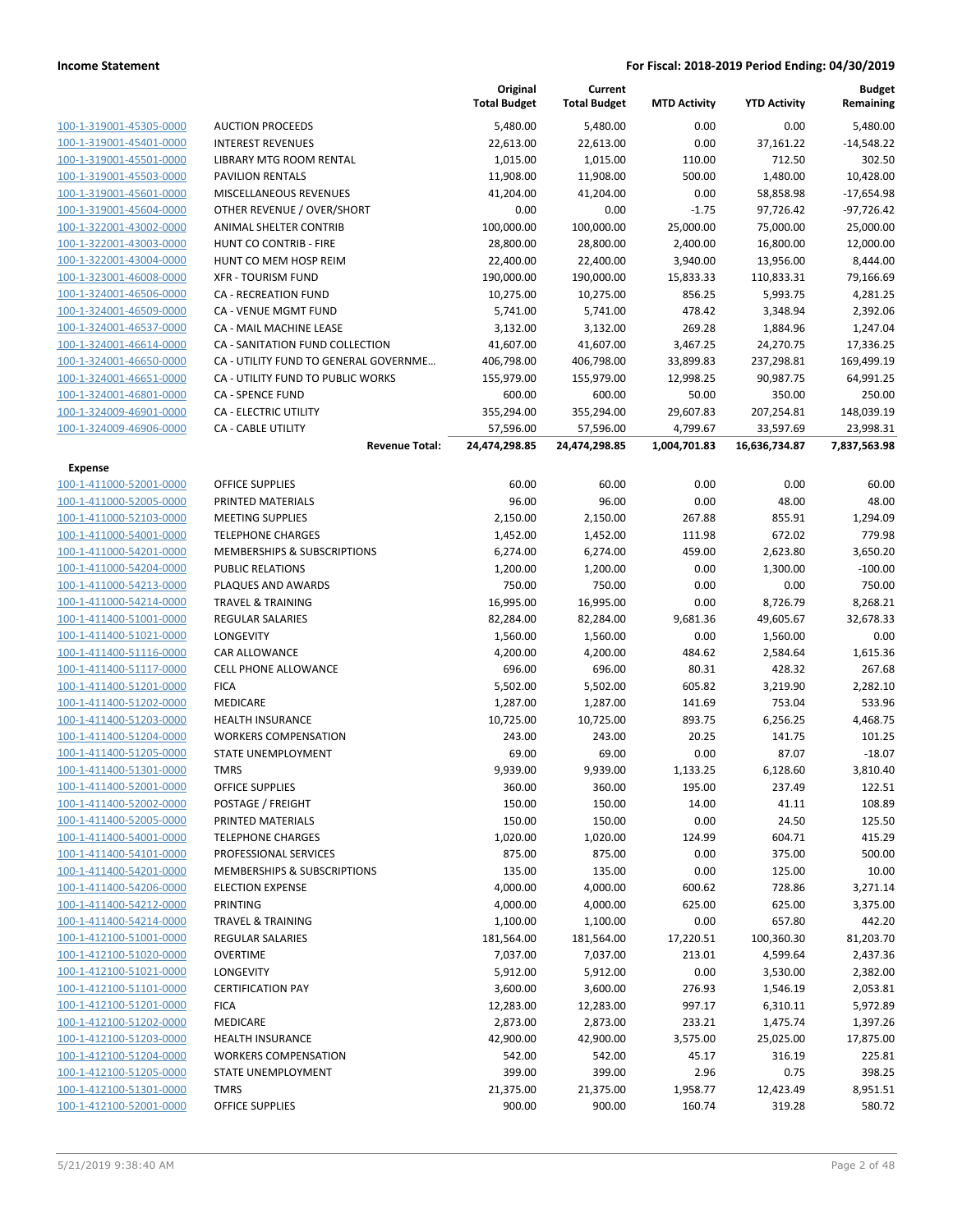|                         |                               | Original<br><b>Total Budget</b> | Current<br><b>Total Budget</b> | <b>MTD Activity</b> | <b>YTD Activity</b> | <b>Budget</b><br>Remaining |
|-------------------------|-------------------------------|---------------------------------|--------------------------------|---------------------|---------------------|----------------------------|
| 100-1-412100-52002-0000 | POSTAGE / FREIGHT             | 3,700.00                        | 3,700.00                       | 176.32              | 1,571.29            | 2,128.71                   |
| 100-1-412100-52005-0000 | PRINTED MATERIALS             | 1,500.00                        | 1,500.00                       | 165.40              | 165.40              | 1,334.60                   |
| 100-1-412100-52102-0000 | <b>BOOKS / REF SUPPLIES</b>   | 250.00                          | 250.00                         | 0.00                | 0.00                | 250.00                     |
| 100-1-412100-52110-0000 | <b>TICKET WRITER SUPPLIES</b> | 8,700.00                        | 8,700.00                       | 0.00                | 0.00                | 8,700.00                   |
| 100-1-412100-53201-0000 | FURNITURE & OFFICE EQUIPMENT  | 1,212.00                        | 1,212.00                       | 0.00                | 1,211.54            | 0.46                       |
| 100-1-412100-54001-0000 | <b>TELEPHONE CHARGES</b>      | 6,882.00                        | 6,882.00                       | 590.74              | 2,423.03            | 4,458.97                   |
| 100-1-412100-54101-0000 | PROFESSIONAL SERVICES         | 27,192.00                       | 27,192.00                      | 16,859.56           | 26,027.56           | 1,164.44                   |
| 100-1-412100-54201-0000 | MEMBERSHIPS & SUBSCRIPTIONS   | 550.00                          | 550.00                         | 40.00               | 406.23              | 143.77                     |
| 100-1-412100-54207-0000 | COURT COSTS, JURY, WIT FEES   | 360.00                          | 360.00                         | 0.00                | 72.00               | 288.00                     |
| 100-1-412100-54214-0000 | <b>TRAVEL &amp; TRAINING</b>  | 6,785.00                        | 6,785.00                       | 261.16              | 2,313.59            | 4,471.41                   |
| 100-1-413200-51001-0000 | REGULAR SALARIES              | 219,608.00                      | 219,608.00                     | 25,796.17           | 133,023.38          | 86,584.62                  |
| 100-1-413200-51020-0000 | <b>OVERTIME</b>               | 130.00                          | 130.00                         | 0.00                | 54.78               | 75.22                      |
| 100-1-413200-51021-0000 | LONGEVITY                     | 432.00                          | 432.00                         | 0.00                | 432.00              | 0.00                       |
| 100-1-413200-51116-0000 | CAR ALLOWANCE                 | 7,200.00                        | 7,200.00                       | 830.76              | 4,430.72            | 2,769.28                   |
| 100-1-413200-51117-0000 | CELL PHONE ALLOWANCE          | 960.00                          | 960.00                         | 110.76              | 590.72              | 369.28                     |
| 100-1-413200-51201-0000 | <b>FICA</b>                   | 8,974.00                        | 8,974.00                       | 1,577.40            | 6,702.92            | 2,271.08                   |
| 100-1-413200-51202-0000 | <b>MEDICARE</b>               | 3,311.00                        | 3,311.00                       | 368.91              | 1,922.86            | 1,388.14                   |
| 100-1-413200-51203-0000 | <b>HEALTH INSURANCE</b>       | 21,450.00                       | 21,450.00                      | 1,787.50            | 12,512.50           | 8,937.50                   |
| 100-1-413200-51204-0000 | <b>WORKERS COMPENSATION</b>   | 625.00                          | 625.00                         | 52.08               | 364.56              | 260.44                     |
| 100-1-413200-51205-0000 | STATE UNEMPLOYMENT            | 137.00                          | 137.00                         | 0.18                | 122.48              | 14.52                      |
| 100-1-413200-51301-0000 | <b>TMRS</b>                   | 25,573.00                       | 25,573.00                      | 2,957.19            | 15,659.36           | 9,913.64                   |
| 100-1-413200-51303-0000 | SUP 457 COMP PLAN             | 12,334.00                       | 12,334.00                      | 1,695.24            | 12,714.30           | $-380.30$                  |
| 100-1-413200-52001-0000 | <b>OFFICE SUPPLIES</b>        | 550.00                          | 550.00                         | 0.00                | 59.45               | 490.55                     |
| 100-1-413200-52002-0000 | POSTAGE / FREIGHT             | 200.00                          | 200.00                         | 0.00                | 42.37               | 157.63                     |
| 100-1-413200-52103-0000 | <b>MEETING SUPPLIES</b>       | 475.00                          | 475.00                         | 13.88               | 768.05              | $-293.05$                  |
| 100-1-413200-54001-0000 | <b>TELEPHONE CHARGES</b>      | 5,332.00                        | 5,332.00                       | 515.94              | 2,109.35            | 3,222.65                   |
| 100-1-413200-54101-0000 | PROFESSIONAL SERVICES         | 100.00                          | 100.00                         | 137.50              | 137.50              | $-37.50$                   |
| 100-1-413200-54201-0000 | MEMBERSHIPS & SUBSCRIPTIONS   | 1,400.00                        | 1,400.00                       | 96.90               | 709.89              | 690.11                     |
| 100-1-413200-54205-0000 | <b>BUSINESS MEALS</b>         | 250.00                          | 250.00                         | 67.64               | 290.88              | $-40.88$                   |
| 100-1-413200-54212-0000 | <b>PRINTING</b>               | 450.00                          | 450.00                         | 0.00                | 0.00                | 450.00                     |
| 100-1-413200-54214-0000 | <b>TRAVEL &amp; TRAINING</b>  | 8,000.00                        | 7,460.97                       | 323.40              | 3,972.99            | 3,487.98                   |
| 100-1-415100-51001-0000 | <b>REGULAR SALARIES</b>       | 300,886.00                      | 268,250.00                     | 27,533.82           | 147,888.93          | 120,361.07                 |
| 100-1-415100-51020-0000 | <b>OVERTIME</b>               | 1,148.00                        | 1,148.00                       | 97.52               | 825.68              | 322.32                     |
| 100-1-415100-51021-0000 | LONGEVITY                     | 4,000.00                        | 4,000.00                       | 0.00                | 3,174.00            | 826.00                     |
| 100-1-415100-51116-0000 | <b>CAR ALLOWANCE</b>          | 4,200.00                        | 4,200.00                       | 484.62              | 2,584.64            | 1,615.36                   |
| 100-1-415100-51117-0000 | <b>CELL PHONE ALLOWANCE</b>   | 1,920.00                        | 1,920.00                       | 110.76              | 590.72              | 1,329.28                   |
| 100-1-415100-51201-0000 | <b>FICA</b>                   | 19,354.00                       | 19,354.00                      | 1,625.37            | 9,544.08            | 9,809.92                   |
| 100-1-415100-51202-0000 | MEDICARE                      | 4,526.00                        | 4,526.00                       | 380.12              | 2,232.09            | 2,293.91                   |
| 100-1-415100-51203-0000 | <b>HEALTH INSURANCE</b>       | 58,988.00                       | 58,988.00                      | 4,915.66            | 34,409.62           | 24,578.38                  |
| 100-1-415100-51204-0000 | <b>WORKERS COMPENSATION</b>   | 854.00                          | 854.00                         | 71.17               | 498.19              | 355.81                     |
| 100-1-415100-51205-0000 | <b>STATE UNEMPLOYMENT</b>     | 377.00                          | 377.00                         | 2.33                | 402.77              | $-25.77$                   |
| 100-1-415100-51301-0000 | <b>TMRS</b>                   | 34,961.00                       | 34,961.00                      | 2,985.41            | 17,689.05           | 17,271.95                  |
| 100-1-415100-52001-0000 | <b>OFFICE SUPPLIES</b>        | 1,700.00                        | 1,700.00                       | 0.00                | 1,365.53            | 334.47                     |
| 100-1-415100-52002-0000 | POSTAGE / FREIGHT             | 4,000.00                        | 4,000.00                       | 428.70              | 2,555.61            | 1,444.39                   |
| 100-1-415100-52005-0000 | PRINTED MATERIALS             | 0.00                            | 0.00                           | 0.00                | 115.61              | $-115.61$                  |
| 100-1-415100-54001-0000 | <b>TELEPHONE CHARGES</b>      | 2,858.00                        | 2,858.00                       | 395.92              | 1,607.48            | 1,250.52                   |
| 100-1-415100-54101-0000 | PROFESSIONAL SERVICES         | 0.00                            | 0.00                           | 0.00                | 50.00               | $-50.00$                   |
| 100-1-415100-54110-0000 | <b>AUDIT</b>                  | 58,181.00                       | 58,181.00                      | 5,000.00            | 57,320.00           | 861.00                     |
| 100-1-415100-54201-0000 | MEMBERSHIPS & SUBSCRIPTIONS   | 2,345.00                        | 2,345.00                       | 194.29              | 963.29              | 1,381.71                   |
| 100-1-415100-54211-0000 | ADVERTISING                   | 25,000.00                       | 25,000.00                      | 1,644.80            | 17,482.45           | 7,517.55                   |
| 100-1-415100-54212-0000 | <b>PRINTING</b>               | 3,500.00                        | 3,500.00                       | 0.00                | 0.00                | 3,500.00                   |
| 100-1-415100-54214-0000 | <b>TRAVEL &amp; TRAINING</b>  | 4,500.00                        | 4,500.00                       | 920.28              | 3,422.45            | 1,077.55                   |
| 100-1-415150-54401-0000 | APPRAISER                     | 276,930.00                      | 276,930.00                     | 0.00                | 134,420.60          | 142,509.40                 |
| 100-1-415150-54402-0000 | <b>COLLECTOR</b>              | 16,000.00                       | 16,000.00                      | 0.00                | 15,911.38           | 88.62                      |
| 100-1-415300-54106-0000 | <b>ATTORNEY FEES</b>          | 200,000.00                      | 200,000.00                     | 12,451.50           | 112,060.62          | 87,939.38                  |
| 100-1-415500-51001-0000 | REGULAR SALARIES              | 171,254.00                      | 171,254.00                     | 14,219.29           | 100,339.18          | 70,914.82                  |
| 100-1-415500-51020-0000 | <b>OVERTIME</b>               | 735.00                          | 735.00                         | 140.13              | 713.38              | 21.62                      |
| 100-1-415500-51021-0000 | LONGEVITY                     | 3,990.00                        | 3,990.00                       | 0.00                | 4,047.00            | $-57.00$                   |
| 100-1-415500-51116-0000 | CAR ALLOWANCE                 | 4,200.00                        | 4,200.00                       | 161.54              | 2,100.02            | 2,099.98                   |
|                         |                               |                                 |                                |                     |                     |                            |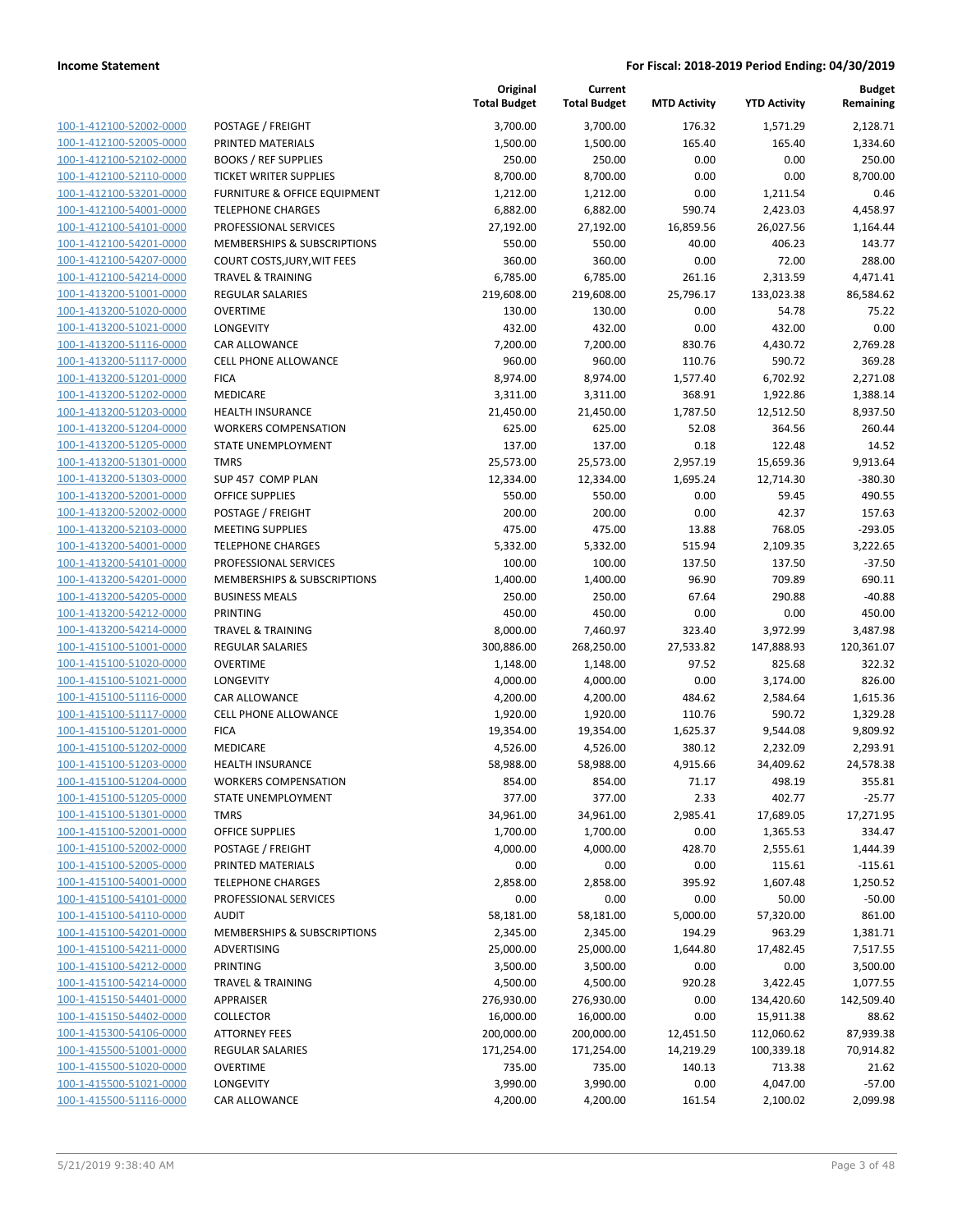| 100-1-415500-51117-0000                            |
|----------------------------------------------------|
| 100-1-415500-51201-0000                            |
| 100-1-415500-51202-0000                            |
| 100-1-415500-51203-0000                            |
| 100-1-415500-51204-0000                            |
| 100-1-415500-51205-0000                            |
| 100-1-415500-51301-0000                            |
| 100-1-415500-52001-0000                            |
| 100-1-415500-52002-0000                            |
| 100-1-415500-52303-0000                            |
| 100-1-415500-52401-0000                            |
| 100-1-415500-54001-0000<br>100-1-415500-54102-0000 |
|                                                    |
| 100-1-415500-54107-0000                            |
| <u>100-1-415500-54118-0000</u>                     |
| 100-1-415500-54119-0000<br>100-1-415500-54201-0000 |
| 100-1-415500-54213-0000                            |
| 100-1-415500-54214-0000                            |
| <u>100-1-421100-51001-0000</u>                     |
| 100-1-421100-51020-0000                            |
| 100-1-421100-51021-0000                            |
| 100-1-421100-51101-0000                            |
| 100-1-421100-51115-0000                            |
| <u>100-1-421100-51117-0000</u>                     |
| 100-1-421100-51201-0000                            |
| 100-1-421100-51202-0000                            |
| 100-1-421100-51203-0000                            |
| 100-1-421100-51204-0000                            |
| 100-1-421100-51205-0000                            |
| 100-1-421100-51301-0000                            |
| 100-1-421100-51401-0000                            |
| 100-1-421100-52001-0000                            |
| 100-1-421100-52002-0000                            |
| 100-1-421100-52004-0000                            |
| 100-1-421100-52005-0000                            |
| 100-1-421100-52103-0000                            |
| 100-1-421100-52104-0000                            |
| 100-1-421100-52201-0000                            |
| 100-1-421100-52203-0000                            |
| 100-1-421100-52302-0000                            |
| <u>100-1-421100-52305-0000</u>                     |
| 100-1-421100-53202-0000                            |
| 100-1-421100-53205-0000                            |
| 100-1-421100-54001-0000                            |
| <u>100-1-421100-54002-0000</u>                     |
| 100-1-421100-54201-0000                            |
| 100-1-421100-54205-0000                            |
| <u>100-1-421100-54212-0000</u>                     |
| <u>100-1-421100-54213-0000</u>                     |
| 100-1-421100-54214-0000                            |
| 100-1-421210-51001-0000                            |
| 100-1-421210-51020-0000                            |
| <u>100-1-421210-51021-0000</u>                     |
| 100-1-421210-51101-0000                            |
| <u>100-1-421210-51115-0000</u>                     |
| <u>100-1-421210-51117-0000</u>                     |
| 100-1-421210-51201-0000                            |
| <u>100-1-421210-51202-0000</u>                     |
|                                                    |

| CELL PHONE ALLOWANCE                   |
|----------------------------------------|
| FICA                                   |
| MEDICARE                               |
| HEALTH INSURANCE                       |
| WORKERS COMPENSATION                   |
| STATE UNEMPLOYMENT                     |
| <b>TMRS</b>                            |
| OFFICE SUPPLIES                        |
| POSTAGE / FREIGHT<br>TRAINING SUPPLIES |
| RECREATIONAL SUPPLIES                  |
| TELEPHONE CHARGES                      |
| MVR CHECKS                             |
| MEDICAL                                |
| MEDICAL - POLICE                       |
| MEDICAL - FIRE                         |
| MEMBERSHIPS & SUBSCRIPTIONS            |
| PLAQUES AND AWARDS                     |
| TRAVEL & TRAINING                      |
| REGULAR SALARIES                       |
| OVERTIME                               |
| LONGEVITY                              |
| <b>CERTIFICATION PAY</b>               |
| CLOTHING ALLOWANCE                     |
| CELL PHONE ALLOWANCE                   |
| FICA                                   |
| MEDICARE                               |
| HEALTH INSURANCE                       |
| <b>WORKERS COMPENSATION</b>            |
| STATE UNEMPLOYMENT                     |
| TMRS                                   |
| CONTRA - SALARIES                      |
| OFFICE SUPPLIES                        |
| POSTAGE / FREIGHT                      |
| COMPUTER SUPPLIES<br>PRINTED MATERIALS |
| MEETING SUPPLIES                       |
| WEARING APPAREL                        |
| MINOR TOOLS & EQUIPMENT                |
| MOTOR VEHICLE FUEL                     |
| MEDICAL SUPPLIES                       |
| PUBLIC EDUCATION                       |
| MACHINE, TOOLS & IMPLMNTS              |
| <b>MOTOR VEHICLES</b>                  |
| TELEPHONE CHARGES                      |
| UTILITY CHARGES                        |
| MEMBERSHIPS & SUBSCRIPTIONS            |
| BUSINESS MEALS                         |
| PRINTING                               |
| PLAQUES AND AWARDS                     |
| <b>TRAVEL &amp; TRAINING</b>           |
| REGULAR SALARIES                       |
| OVERTIME                               |
| LONGEVITY                              |
| <b>CERTIFICATION PAY</b>               |
| <b>CLOTHING ALLOWANCE</b>              |
| CELL PHONE ALLOWANCE                   |
| <b>FICA</b>                            |

|                                                    |                                             | Original<br><b>Total Budget</b> | Current<br><b>Total Budget</b> | <b>MTD Activity</b> | <b>YTD Activity</b> | <b>Budget</b><br>Remaining |
|----------------------------------------------------|---------------------------------------------|---------------------------------|--------------------------------|---------------------|---------------------|----------------------------|
| 100-1-415500-51117-0000                            | <b>CELL PHONE ALLOWANCE</b>                 | 960.00                          | 960.00                         | 36.92               | 479.96              | 480.04                     |
| 100-1-415500-51201-0000                            | <b>FICA</b>                                 | 11,231.00                       | 11,231.00                      | 822.42              | 6,642.98            | 4,588.02                   |
| 100-1-415500-51202-0000                            | MEDICARE                                    | 2,627.00                        | 2,627.00                       | 192.34              | 1,553.60            | 1,073.40                   |
| 100-1-415500-51203-0000                            | <b>HEALTH INSURANCE</b>                     | 32,175.00                       | 32,175.00                      | 2,681.25            | 18,768.75           | 13,406.25                  |
| 100-1-415500-51204-0000                            | <b>WORKERS COMPENSATION</b>                 | 496.00                          | 496.00                         | 41.33               | 289.31              | 206.69                     |
| 100-1-415500-51205-0000                            | STATE UNEMPLOYMENT                          | 206.00                          | 206.00                         | 4.32                | 200.55              | 5.45                       |
| 100-1-415500-51301-0000                            | <b>TMRS</b>                                 | 20,288.00                       | 20,288.00                      | 1,610.10            | 12,880.29           | 7,407.71                   |
| 100-1-415500-52001-0000                            | <b>OFFICE SUPPLIES</b>                      | 2,000.00                        | 2,000.00                       | 244.20              | 1,096.99            | 903.01                     |
| 100-1-415500-52002-0000                            | POSTAGE / FREIGHT                           | 1,000.00                        | 1,000.00                       | 17.34               | 521.91              | 478.09                     |
| 100-1-415500-52303-0000                            | <b>TRAINING SUPPLIES</b>                    | 500.00                          | 500.00                         | 34.60               | 34.60               | 465.40                     |
| 100-1-415500-52401-0000                            | RECREATIONAL SUPPLIES                       | 0.00                            | 0.00                           | 0.00                | 239.44              | $-239.44$                  |
| 100-1-415500-54001-0000                            | <b>TELEPHONE CHARGES</b>                    | 2,165.00                        | 2,165.00                       | 328.58              | 1,209.77            | 955.23                     |
| 100-1-415500-54102-0000                            | <b>MVR CHECKS</b>                           | 200.00                          | 200.00                         | 0.00                | 0.00                | 200.00                     |
| 100-1-415500-54107-0000                            | <b>MEDICAL</b>                              | 5,500.00                        | 5,500.00                       | 875.00              | 3,665.00            | 1,835.00                   |
| 100-1-415500-54118-0000                            | <b>MEDICAL - POLICE</b>                     | 2,500.00                        | 2,500.00                       | 0.00                | 224.00              | 2,276.00                   |
| 100-1-415500-54119-0000                            | <b>MEDICAL - FIRE</b>                       | 2,500.00                        | 2,500.00                       | 0.00                | 295.00              | 2,205.00                   |
| 100-1-415500-54201-0000                            | MEMBERSHIPS & SUBSCRIPTIONS                 | 5,500.00                        | 5,500.00                       | 124.09              | 1,737.03            | 3,762.97                   |
| 100-1-415500-54213-0000                            | PLAQUES AND AWARDS                          | 10,900.00                       | 10,900.00                      | 0.00                | 11,458.68           | $-558.68$                  |
| 100-1-415500-54214-0000                            | <b>TRAVEL &amp; TRAINING</b>                | 6,000.00                        | 6,000.00                       | 0.00                | 1,275.45            | 4,724.55                   |
| 100-1-421100-51001-0000                            | <b>REGULAR SALARIES</b>                     | 284,521.00                      | 284,521.00                     | 33,859.44           | 213,507.18          | 71,013.82                  |
| 100-1-421100-51020-0000                            | <b>OVERTIME</b>                             | 1,850.00                        | 1,850.00                       | 533.09              | 5,783.01            | $-3,933.01$                |
| 100-1-421100-51021-0000                            | LONGEVITY                                   | 4,488.00                        | 4,488.00                       | 0.00                | 8,048.00            | $-3,560.00$                |
| 100-1-421100-51101-0000                            | <b>CERTIFICATION PAY</b>                    | 3,600.00                        | 3,600.00                       | 415.38              | 2,976.89            | 623.11                     |
| 100-1-421100-51115-0000                            | <b>CLOTHING ALLOWANCE</b>                   | 840.00                          | 840.00                         | 627.72              | 1,398.66            | $-558.66$                  |
| 100-1-421100-51117-0000                            | <b>CELL PHONE ALLOWANCE</b>                 | 1,560.00                        | 1,560.00                       | 180.00              | 1,366.12            | 193.88                     |
| 100-1-421100-51201-0000                            | <b>FICA</b>                                 | 18,405.00                       | 18,405.00                      | 2,131.59            | 14,671.60           | 3,733.40                   |
| 100-1-421100-51202-0000                            | MEDICARE                                    | 4,304.00                        | 4,304.00                       | 498.52              | 3,431.26            | 872.74                     |
| 100-1-421100-51203-0000                            | <b>HEALTH INSURANCE</b>                     | 42,900.00                       | 42,900.00                      | 3,575.00            | 25,025.00           | 17,875.00                  |
| 100-1-421100-51204-0000                            | <b>WORKERS COMPENSATION</b>                 | 6,075.00                        | 6,075.00                       | 506.25              | 3,543.75            | 2,531.25<br>$-45.09$       |
| 100-1-421100-51205-0000                            | STATE UNEMPLOYMENT                          | 275.00                          | 275.00                         | 2.70                | 320.09              |                            |
| 100-1-421100-51301-0000                            | <b>TMRS</b>                                 | 33,248.00                       | 33,248.00                      | 3,939.06            | 27,576.64           | 5,671.36                   |
| 100-1-421100-51401-0000<br>100-1-421100-52001-0000 | <b>CONTRA - SALARIES</b>                    | 0.00                            | 0.00                           | $-906.14$<br>160.49 | $-906.14$<br>451.29 | 906.14<br>548.71           |
| 100-1-421100-52002-0000                            | <b>OFFICE SUPPLIES</b><br>POSTAGE / FREIGHT | 1,000.00<br>300.00              | 1,000.00<br>300.00             | 0.00                | 103.75              | 196.25                     |
| 100-1-421100-52004-0000                            | <b>COMPUTER SUPPLIES</b>                    | 300.00                          | 300.00                         | 75.99               | 75.99               | 224.01                     |
| 100-1-421100-52005-0000                            | PRINTED MATERIALS                           | 210.00                          | 210.00                         | 0.00                | 0.00                | 210.00                     |
| 100-1-421100-52103-0000                            | <b>MEETING SUPPLIES</b>                     | 1,200.00                        | 1,200.00                       | 106.77              | 1,173.74            | 26.26                      |
| 100-1-421100-52104-0000                            | <b>WEARING APPAREL</b>                      | 397.98                          | 397.98                         | 0.00                | 0.00                | 397.98                     |
| 100-1-421100-52201-0000                            | MINOR TOOLS & EQUIPMENT                     | 600.00                          | 600.00                         | 0.00                | 59.37               | 540.63                     |
| 100-1-421100-52203-0000                            | <b>MOTOR VEHICLE FUEL</b>                   | 4,200.00                        | 4,200.00                       | 209.98              | 1,315.83            | 2,884.17                   |
| 100-1-421100-52302-0000                            | <b>MEDICAL SUPPLIES</b>                     | 300.00                          | 300.00                         | 0.00                | 98.27               | 201.73                     |
| 100-1-421100-52305-0000                            | PUBLIC EDUCATION                            | 4,725.00                        | 4,725.00                       | 0.00                | 1,064.63            | 3,660.37                   |
| 100-1-421100-53202-0000                            | MACHINE, TOOLS & IMPLMNTS                   | 150.00                          | 150.00                         | 0.00                | 149.95              | 0.05                       |
| 100-1-421100-53205-0000                            | <b>MOTOR VEHICLES</b>                       | 2,245.00                        | 2,245.00                       | 0.00                | 3,518.42            | $-1,273.42$                |
| 100-1-421100-54001-0000                            | <b>TELEPHONE CHARGES</b>                    | 20,174.00                       | 20,174.00                      | 2,565.38            | 12,403.26           | 7,770.74                   |
| 100-1-421100-54002-0000                            | UTILITY CHARGES                             | 83,432.00                       | 83,432.00                      | 6,386.21            | 43,459.47           | 39,972.53                  |
| 100-1-421100-54201-0000                            | MEMBERSHIPS & SUBSCRIPTIONS                 | 2,664.00                        | 2,664.00                       | 0.00                | $-94.00$            | 2,758.00                   |
| 100-1-421100-54205-0000                            | <b>BUSINESS MEALS</b>                       | 150.00                          | 150.00                         | 0.00                | 0.00                | 150.00                     |
| 100-1-421100-54212-0000                            | <b>PRINTING</b>                             | 222.00                          | 222.00                         | 0.00                | 0.00                | 222.00                     |
| 100-1-421100-54213-0000                            | PLAQUES AND AWARDS                          | 200.00                          | 200.00                         | 0.00                | 0.00                | 200.00                     |
| 100-1-421100-54214-0000                            | <b>TRAVEL &amp; TRAINING</b>                | 6,158.53                        | 6,158.53                       | 500.00              | 570.00              | 5,588.53                   |
| 100-1-421210-51001-0000                            | <b>REGULAR SALARIES</b>                     | 818,807.00                      | 818,807.00                     | 79,977.10           | 412,336.88          | 406,470.12                 |
| 100-1-421210-51020-0000                            | <b>OVERTIME</b>                             | 46,777.00                       | 46,777.00                      | 6,881.31            | 47,373.49           | $-596.49$                  |
| 100-1-421210-51021-0000                            | LONGEVITY                                   | 15,528.00                       | 15,528.00                      | 235.38              | 12,893.87           | 2,634.13                   |
| 100-1-421210-51101-0000                            | <b>CERTIFICATION PAY</b>                    | 19,320.00                       | 19,320.00                      | 1,730.73            | 9,230.56            | 10,089.44                  |
| 100-1-421210-51115-0000                            | <b>CLOTHING ALLOWANCE</b>                   | 7,920.00                        | 7,920.00                       | 2,824.74            | 6,065.28            | 1,854.72                   |
| 100-1-421210-51117-0000                            | CELL PHONE ALLOWANCE                        | 5,160.00                        | 5,160.00                       | 456.96              | 2,437.12            | 2,722.88                   |
| 100-1-421210-51201-0000                            | <b>FICA</b>                                 | 56,638.00                       | 56,638.00                      | 5,342.05            | 28,578.98           | 28,059.02                  |
| 100-1-421210-51202-0000                            | MEDICARE                                    | 13,246.00                       | 13,246.00                      | 1,249.35            | 6,683.81            | 6,562.19                   |
|                                                    |                                             |                                 |                                |                     |                     |                            |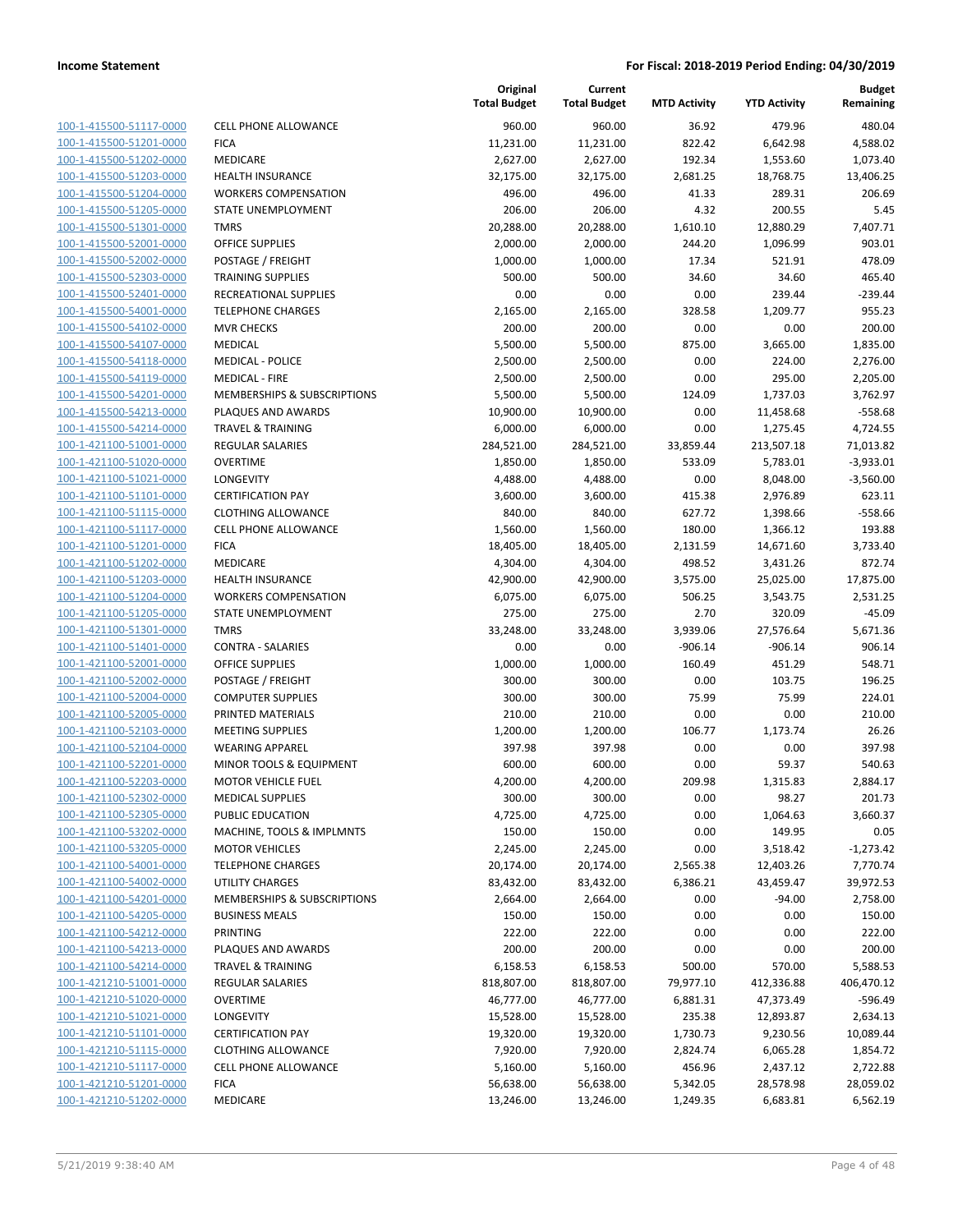| 100-1-421210-51203-0000        |
|--------------------------------|
| 100-1-421210-51204-0000        |
| 100-1-421210-51205-0000        |
| <u>100-1-421210-51301-0000</u> |
| 100-1-421210-51401-0000        |
| 100-1-421210-52001-0000        |
| 100-1-421210-52002-0000        |
| 100-1-421210-52004-0000        |
| <u>100-1-421210-52005-0000</u> |
| 100-1-421210-52102-0000        |
| 100-1-421210-52201-0000        |
| 100-1-421210-52203-0000        |
|                                |
| 100-1-421210-53203-0000        |
| <u>100-1-421210-53205-0000</u> |
| 100-1-421210-54001-0000        |
| 100-1-421210-54201-0000        |
| 100-1-421210-54208-0000        |
| 100-1-421210-54214-0000        |
| 100-1-421210-54215-0000        |
| <u>100-1-421210-54216-0000</u> |
| 100-1-421230-51001-0000        |
| 100-1-421230-51020-0000        |
| 100-1-421230-51021-0000        |
| <u>100-1-421230-51101-0000</u> |
| <u>100-1-421230-51102-0000</u> |
| 100-1-421230-51115-0000        |
| 100-1-421230-51117-0000        |
| 100-1-421230-51201-0000        |
| <u>100-1-421230-51202-0000</u> |
| 100-1-421230-51203-0000        |
| 100-1-421230-51204-0000        |
| 100-1-421230-51205-0000        |
| 100-1-421230-51301-0000        |
| <u>100-1-421230-51401-0000</u> |
|                                |
| 100-1-421230-52001-0000        |
| 100-1-421230-52002-0000        |
| 100-1-421230-52004-0000        |
| 100-1-421230-52005-0000        |
| <u>100-1-421230-52104-0000</u> |
| 100-1-421230-52108-0000        |
| 100-1-421230-52109-0000        |
| 100-1-421230-52111-0000        |
| 100-1-421230-52201-0000        |
| 100-1-421230-52203-0000        |
| <u>100-1-421230-52309-0000</u> |
| 100-1-421230-53202-0000        |
| 100-1-421230-53205-0000        |
| 100-1-421230-54001-0000        |
| 100-1-421230-54108-0000        |
| <u>100-1-421230-54201-0000</u> |
| 100-1-421230-54214-0000        |
| 100-1-421240-51001-0000        |
| 100-1-421240-51020-0000        |
| 100-1-421240-51021-0000        |
| <u>100-1-421240-51101-0000</u> |
| <u>100-1-421240-51102-0000</u> |
| 100-1-421240-51115-0000        |
| 100-1-421240-51117-0000        |
| 100-1-421240-51201-0000        |
|                                |
|                                |

|                                                    |                                                      | Original<br><b>Total Budget</b> | Current<br><b>Total Budget</b> | <b>MTD Activity</b>  | <b>YTD Activity</b>    | <b>Budget</b><br>Remaining |
|----------------------------------------------------|------------------------------------------------------|---------------------------------|--------------------------------|----------------------|------------------------|----------------------------|
| 100-1-421210-51203-0000                            | <b>HEALTH INSURANCE</b>                              | 117,975.00                      | 117,975.00                     | 9,831.25             | 68,818.75              | 49,156.25                  |
| 100-1-421210-51204-0000                            | <b>WORKERS COMPENSATION</b>                          | 25,438.00                       | 25,438.00                      | 2,119.83             | 14,838.81              | 10,599.19                  |
| 100-1-421210-51205-0000                            | STATE UNEMPLOYMENT                                   | 755.00                          | 755.00                         | 0.00                 | 638.13                 | 116.87                     |
| 100-1-421210-51301-0000                            | <b>TMRS</b>                                          | 102,313.00                      | 102,313.00                     | 10,186.95            | 55,411.90              | 46,901.10                  |
| 100-1-421210-51401-0000                            | <b>CONTRA - SALARIES</b>                             | 0.00                            | 0.00                           | $-2,739.91$          | $-6,514.28$            | 6,514.28                   |
| 100-1-421210-52001-0000                            | OFFICE SUPPLIES                                      | 1,635.00                        | 1,635.00                       | 250.85               | 280.83                 | 1,354.17                   |
| 100-1-421210-52002-0000                            | POSTAGE / FREIGHT                                    | 150.00                          | 150.00                         | 20.91                | 30.23                  | 119.77                     |
| 100-1-421210-52004-0000                            | <b>COMPUTER SUPPLIES</b>                             | 1,785.00                        | 1,785.00                       | 0.00                 | 560.86                 | 1,224.14                   |
| 100-1-421210-52005-0000                            | PRINTED MATERIALS                                    | 100.00                          | 100.00                         | 0.00                 | 0.00                   | 100.00                     |
| 100-1-421210-52102-0000                            | <b>BOOKS / REF SUPPLIES</b>                          | 120.00                          | 120.00                         | 0.00                 | 0.00                   | 120.00                     |
| 100-1-421210-52201-0000                            | MINOR TOOLS & EQUIPMENT                              | 1,160.00                        | 1,160.00                       | 303.14               | 443.68                 | 716.32                     |
| 100-1-421210-52203-0000                            | <b>MOTOR VEHICLE FUEL</b>                            | 8,413.00                        | 8,413.00                       | 336.46               | 2,385.40               | 6,027.60                   |
| 100-1-421210-53203-0000                            | <b>INSTRUMENTS &amp; APPARATUS</b>                   | 300.00                          | 300.00                         | 97.50                | 97.50                  | 202.50                     |
| 100-1-421210-53205-0000                            | <b>MOTOR VEHICLES</b>                                | 3,947.00                        | 3,947.00                       | 29.67                | 446.33                 | 3,500.67                   |
| 100-1-421210-54001-0000                            | <b>TELEPHONE CHARGES</b>                             | 28,094.00                       | 28,094.00                      | 3,070.12             | 15,760.98              | 12,333.02                  |
| 100-1-421210-54201-0000                            | MEMBERSHIPS & SUBSCRIPTIONS                          | 6,557.00                        | 6,557.00                       | 0.00                 | 4,192.00               | 2,365.00                   |
| 100-1-421210-54208-0000                            | <b>LABORATORY WORK</b>                               | 5,500.00                        | 5,500.00                       | 0.00                 | 709.23                 | 4,790.77                   |
| 100-1-421210-54214-0000                            | <b>TRAVEL &amp; TRAINING</b>                         | 8,450.00                        | 8,450.00                       | 1,661.00             | 4,963.40               | 3,486.60                   |
| 100-1-421210-54215-0000                            | <b>EVIDENCE PURCHASES</b>                            | 1,000.00                        | 1,000.00                       | 1,000.00             | 1,000.00               | 0.00                       |
| 100-1-421210-54216-0000                            | <b>INFORMANT EXPENSES</b>                            | 500.00                          | 500.00                         | 500.00               | 500.00                 | 0.00                       |
| 100-1-421230-51001-0000                            | <b>REGULAR SALARIES</b>                              | 2,876,471.00                    | 2,876,471.00                   | 308,225.30           | 1,591,169.75           | 1,285,301.25               |
| 100-1-421230-51020-0000                            | <b>OVERTIME</b>                                      | 209,683.00                      | 209,683.00                     | 31,926.43            | 225,981.68             | $-16,298.68$               |
| 100-1-421230-51021-0000                            | <b>LONGEVITY</b>                                     | 39,132.00                       | 39,132.00                      | 420.93               | 32,214.18              | 6,917.82                   |
| 100-1-421230-51101-0000                            | <b>CERTIFICATION PAY</b>                             | 55,380.00                       | 55,380.00                      | 4,223.04             | 22,453.63              | 32,926.37                  |
| 100-1-421230-51102-0000                            | <b>BILINGUAL PAY</b>                                 | 900.00                          | 900.00                         | 173.10               | 738.56                 | 161.44                     |
| 100-1-421230-51115-0000                            | <b>CLOTHING ALLOWANCE</b>                            | 4,920.00                        | 4,920.00                       | 512.82               | 2,711.94               | 2,208.06                   |
| 100-1-421230-51117-0000                            | CELL PHONE ALLOWANCE                                 | 2,880.00                        | 2,880.00                       | 221.52               | 1,181.44               | 1,698.56                   |
| 100-1-421230-51201-0000                            | <b>FICA</b>                                          | 198,854.00                      | 198,854.00                     | 20,418.97            | 114,783.79             | 84,070.21                  |
| 100-1-421230-51202-0000                            | MEDICARE                                             | 46,506.00                       | 46,506.00                      | 4,775.41             | 26,844.60              | 19,661.40                  |
| 100-1-421230-51203-0000                            | <b>HEALTH INSURANCE</b>                              | 445,088.00                      | 445,088.00                     | 37,090.67            | 259,634.69             | 185,453.31                 |
| 100-1-421230-51204-0000                            | <b>WORKERS COMPENSATION</b>                          | 88,834.00                       | 88,834.00                      | 7,402.87             | 51,819.85              | 37,014.15                  |
| 100-1-421230-51205-0000                            | STATE UNEMPLOYMENT                                   | 2,848.00                        | 2,848.00                       | 10.85                | 3,030.01               | $-182.01$                  |
| 100-1-421230-51301-0000                            | <b>TMRS</b>                                          | 359,219.00                      | 359,219.00                     | 38,234.82            | 218,552.38             | 140,666.62                 |
| 100-1-421230-51401-0000                            | <b>CONTRA - SALARIES</b>                             | $-172,600.00$                   | $-172,600.00$                  | $-12,130.14$         | $-19,014.83$           | $-153,585.17$              |
| 100-1-421230-52001-0000                            | <b>OFFICE SUPPLIES</b>                               | 1,530.00                        | 1,530.00                       | 0.00                 | 289.87                 | 1,240.13                   |
| 100-1-421230-52002-0000                            | POSTAGE / FREIGHT                                    | 430.00                          | 430.00                         | 14.15                | 18.16                  | 411.84                     |
| 100-1-421230-52004-0000                            | <b>COMPUTER SUPPLIES</b>                             | 2,200.00                        | 2,200.00                       | 0.00                 | 0.00                   | 2,200.00                   |
| 100-1-421230-52005-0000                            | PRINTED MATERIALS                                    | 1,370.00                        | 1,370.00                       | 48.00                | 96.00                  | 1,274.00                   |
| 100-1-421230-52104-0000                            | <b>WEARING APPAREL</b>                               | 48,245.00                       | 48,245.00                      | 1,426.63             | 21,931.04              | 26,313.96                  |
| 100-1-421230-52108-0000                            | <b>MENAGERIE SUPPLIES</b>                            | 475.00                          | 475.00                         | 402.43               | 422.43                 | 52.57                      |
| 100-1-421230-52109-0000                            | SUPPORT OF PRISONERS                                 | 2,440.00                        | 2,440.00                       | 0.00                 | 204.69                 | 2,235.31                   |
| 100-1-421230-52111-0000                            | AMMUNITION                                           | 15,166.89                       | 15,166.89                      | 0.00                 | 6,160.10               | 9,006.79                   |
| 100-1-421230-52201-0000<br>100-1-421230-52203-0000 | MINOR TOOLS & EQUIPMENT<br><b>MOTOR VEHICLE FUEL</b> | 14,339.00                       | 14,339.00<br>90,086.00         | 514.83               | 7,842.21               | 6,496.79<br>45,173.69      |
| 100-1-421230-52309-0000                            | <b>BODY ARMOR</b>                                    | 90,086.00<br>10,800.00          | 10,800.00                      | 7,168.72<br>0.00     | 44,912.31<br>0.00      | 10,800.00                  |
| 100-1-421230-53202-0000                            | MACHINE, TOOLS & IMPLMNTS                            | 1,500.00                        | 1,500.00                       | 0.00                 | 1,047.17               | 452.83                     |
| 100-1-421230-53205-0000                            | <b>MOTOR VEHICLES</b>                                | 32,000.00                       |                                |                      |                        | 13,947.75                  |
| 100-1-421230-54001-0000                            | <b>TELEPHONE CHARGES</b>                             | 57,625.00                       | 32,000.00<br>57,625.00         | 2,937.83             | 18,052.25<br>25,043.00 | 32,582.00                  |
| 100-1-421230-54108-0000                            | <b>VETERINARY SERVICES</b>                           | 650.00                          | 650.00                         | 5,011.18<br>2,516.10 | 3,341.26               | $-2,691.26$                |
| 100-1-421230-54201-0000                            | MEMBERSHIPS & SUBSCRIPTIONS                          | 570.00                          | 570.00                         | 0.00                 | 135.00                 | 435.00                     |
| 100-1-421230-54214-0000                            | TRAVEL & TRAINING                                    | 12,735.00                       | 12,735.00                      | 246.00               | 2,331.10               | 10,403.90                  |
| 100-1-421240-51001-0000                            | <b>REGULAR SALARIES</b>                              | 805,255.00                      | 805,255.00                     | 85,410.04            | 455,743.10             | 349,511.90                 |
| 100-1-421240-51020-0000                            | <b>OVERTIME</b>                                      | 43,164.00                       | 43,164.00                      | 4,978.77             | 41,922.10              | 1,241.90                   |
| 100-1-421240-51021-0000                            | LONGEVITY                                            | 13,594.00                       | 13,594.00                      | 290.76               | 11,572.79              | 2,021.21                   |
| 100-1-421240-51101-0000                            | <b>CERTIFICATION PAY</b>                             | 16,680.00                       | 16,680.00                      | 2,100.04             | 9,807.85               | 6,872.15                   |
| 100-1-421240-51102-0000                            | <b>BILINGUAL PAY</b>                                 | 1,500.00                        | 1,500.00                       | 103.86               | 553.92                 | 946.08                     |
| 100-1-421240-51115-0000                            | <b>CLOTHING ALLOWANCE</b>                            | 120.00                          | 120.00                         | 13.86                | 73.92                  | 46.08                      |
| 100-1-421240-51117-0000                            | <b>CELL PHONE ALLOWANCE</b>                          | 1,920.00                        | 1,920.00                       | 221.52               | 1,181.44               | 738.56                     |
| 100-1-421240-51201-0000                            | <b>FICA</b>                                          | 18,161.00                       | 18,161.00                      | 2,900.08             | 16,015.24              | 2,145.76                   |
|                                                    |                                                      |                                 |                                |                      |                        |                            |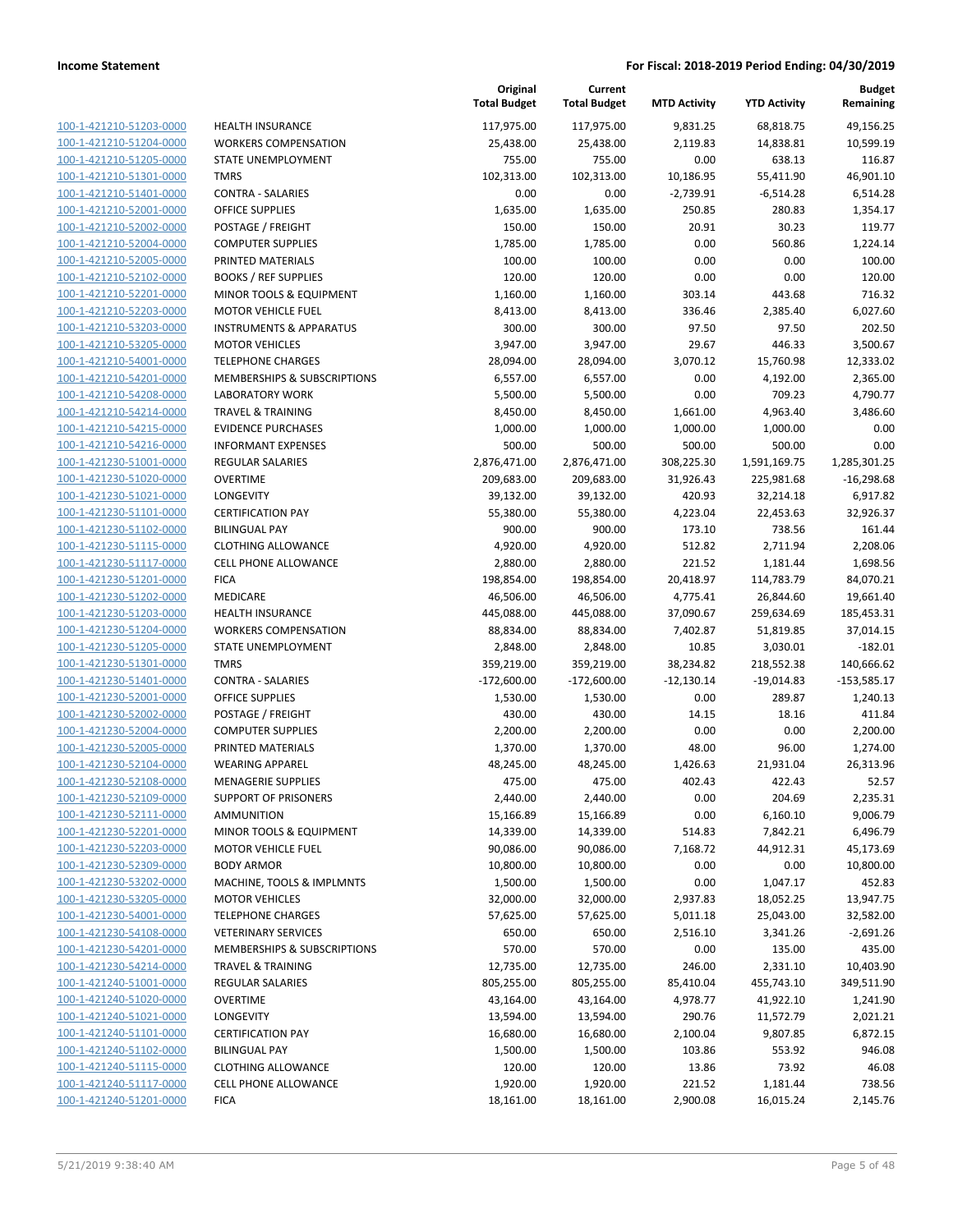|                         |                              | Original<br><b>Total Budget</b> | Current<br><b>Total Budget</b> | <b>MTD Activity</b> | <b>YTD Activity</b> | <b>Budget</b><br>Remaining |
|-------------------------|------------------------------|---------------------------------|--------------------------------|---------------------|---------------------|----------------------------|
| 100-1-421240-51202-0000 | MEDICARE                     | 12,787.00                       | 12,787.00                      | 1,238.64            | 7,119.47            | 5,667.53                   |
| 100-1-421240-51203-0000 | <b>HEALTH INSURANCE</b>      | 193,050.00                      | 193,050.00                     | 16,087.50           | 112,612.50          | 80,437.50                  |
| 100-1-421240-51204-0000 | <b>WORKERS COMPENSATION</b>  | 5,226.00                        | 5,226.00                       | 435.50              | 3,048.50            | 2,177.50                   |
| 100-1-421240-51205-0000 | STATE UNEMPLOYMENT           | 1,304.00                        | 1,304.00                       | 8.06                | 982.66              | 321.34                     |
| 100-1-421240-51301-0000 | <b>TMRS</b>                  | 42,073.00                       | 42,073.00                      | 5,401.72            | 30,416.18           | 11,656.82                  |
| 100-1-421240-51302-0000 | <b>FR&amp;R RETIREMENT</b>   | 95,364.00                       | 95,364.00                      | 7,941.88            | 47,182.53           | 48,181.47                  |
| 100-1-421240-51401-0000 | <b>CONTRA - SALARIES</b>     | 0.00                            | 0.00                           | $-1,548.67$         | $-2,030.29$         | 2,030.29                   |
| 100-1-421240-52001-0000 | <b>OFFICE SUPPLIES</b>       | 2,247.00                        | 2,247.00                       | 194.05              | 1,126.86            | 1,120.14                   |
| 100-1-421240-52002-0000 | POSTAGE / FREIGHT            | 2,290.00                        | 2,290.00                       | 185.89              | 803.41              | 1,486.59                   |
| 100-1-421240-52004-0000 | <b>COMPUTER SUPPLIES</b>     | 500.00                          | 500.00                         | 0.00                | 0.00                | 500.00                     |
| 100-1-421240-52005-0000 | PRINTED MATERIALS            | 535.50                          | 535.50                         | 0.00                | 10.83               | 524.67                     |
| 100-1-421240-52102-0000 | <b>REFERENCE SUPPLIES</b>    | 3,711.00                        | 3,711.00                       | 0.00                | 0.00                | 3,711.00                   |
| 100-1-421240-52104-0000 | <b>WEARING APPAREL</b>       | 1,800.00                        | 1,800.00                       | 569.75              | 586.55              | 1,213.45                   |
| 100-1-421240-52201-0000 | MINOR TOOLS & EQUIPMENT      | 2,200.00                        | 2,200.00                       | 0.00                | 0.00                | 2,200.00                   |
| 100-1-421240-52203-0000 | <b>MOTOR VEHICLE FUEL</b>    | 600.00                          | 600.00                         | 0.00                | 0.00                | 600.00                     |
| 100-1-421240-52303-0000 | <b>TRAINING SUPPLIES</b>     | 970.00                          | 970.00                         | 14.00               | 113.52              | 856.48                     |
| 100-1-421240-53202-0000 | MACHINE, TOOLS & IMPLMNTS    | 194.00                          | 194.00                         | 0.00                | 194.00              | 0.00                       |
| 100-1-421240-53205-0000 | <b>MOTOR VEHICLES</b>        | 840.00                          | 840.00                         | 0.00                | 176.84              | 663.16                     |
| 100-1-421240-53207-0000 | RADIO/COMMUNICATIONS         | 44,979.00                       | 44,979.00                      | 0.00                | 44,979.00           | 0.00                       |
| 100-1-421240-54001-0000 | <b>TELEPHONE CHARGES</b>     | 38,500.00                       | 38,500.00                      | 3,694.97            | 16,292.50           | 22,207.50                  |
| 100-1-421240-54101-0000 | PROFESSIONAL SERVICES        | 18,106.00                       | 18,106.00                      | 0.00                | 4,200.54            | 13,905.46                  |
| 100-1-421240-54201-0000 | MEMBERSHIPS & SUBSCRIPTIONS  | 1,265.00                        | 1,265.00                       | 910.00              | 960.00              | 305.00                     |
| 100-1-421240-54212-0000 | <b>PRINTING</b>              | 485.00                          | 485.00                         | 0.00                | 0.00                | 485.00                     |
| 100-1-421240-54214-0000 | <b>TRAVEL &amp; TRAINING</b> | 31,504.00                       | 31,504.00                      | 311.22              | 8,919.23            | 22,584.77                  |
| 100-1-421240-55201-0000 | <b>EQUIPMENT PURCHASES</b>   | 4,500.00                        | 4,500.00                       | 0.00                | 3,765.00            | 735.00                     |
| 100-1-421240-55231-0000 | LESS LETHAL PROGRAM          | 19,105.70                       | 19,105.70                      | 1,383.29            | 18,503.29           | 602.41                     |
| 100-1-421240-55232-0000 | <b>FIREARMS PROGRAM</b>      | 22,262.10                       | 22,262.10                      | 2,101.96            | 20,138.81           | 2,123.29                   |
| 100-1-421600-52104-0000 | <b>WEARING APPAREL</b>       | 3,300.00                        | 3,300.00                       | 0.00                | 0.00                | 3,300.00                   |
| 100-1-421600-52111-0000 | <b>AMMUNITION</b>            | 6,605.00                        | 6,605.00                       | 0.00                | 6,539.06            | 65.94                      |
| 100-1-421600-52201-0000 | MINOR TOOLS & EQUIPMENT      | 7,940.80                        | 6,720.80                       | 322.31              | 1,320.68            | 5,400.12                   |
| 100-1-421600-52206-0000 | SPECIAL OPS EQUIPMENT        | 5,810.00                        | 5,810.00                       | 0.00                | 2,308.92            | 3,501.08                   |
| 100-1-421600-52309-0000 | <b>BODY ARMOR</b>            | 7,000.00                        | 8,220.00                       | 960.00              | 960.00              | 7,260.00                   |
| 100-1-421600-53202-0000 | MACHINE, TOOLS & IMPLMNTS    | 50.00                           | 50.00                          | 0.00                | 0.00                | 50.00                      |
| 100-1-421600-54201-0000 | MEMBERSHIPS & SUBSCRIPTIONS  | 440.00                          | 440.00                         | 0.00                | 160.00              | 280.00                     |
| 100-1-421600-54214-0000 | <b>TRAVEL &amp; TRAINING</b> | 7,900.00                        | 7,900.00                       | 0.00                | 3,193.75            | 4,706.25                   |
| 100-1-421600-55201-0000 | <b>EQUIPMENT PURCHASES</b>   | 6,390.00                        | 6,390.00                       | 0.00                | 6,581.37            | $-191.37$                  |
| 100-1-422100-51001-0000 | REGULAR SALARIES             | 254,929.00                      | 254,929.00                     | 29,528.52           | 157,101.19          | 97,827.81                  |
| 100-1-422100-51020-0000 | <b>OVERTIME</b>              | 1,371.00                        | 1,371.00                       | 0.00                | 0.00                | 1,371.00                   |
| 100-1-422100-51021-0000 | LONGEVITY                    | 4,000.00                        | 4,000.00                       | 182.76              | 3,357.51            | 642.49                     |
| 100-1-422100-51101-0000 | <b>CERTIFICATION PAY</b>     | 4,080.00                        | 4,080.00                       | 553.86              | 2,953.92            | 1,126.08                   |
| 100-1-422100-51116-0000 | CAR ALLOWANCE                | 4,200.00                        | 4,200.00                       | 761.52              | 4,061.44            | 138.56                     |
| 100-1-422100-51117-0000 | <b>CELL PHONE ALLOWANCE</b>  | 1,560.00                        | 1,560.00                       | 180.00              | 960.00              | 600.00                     |
| 100-1-422100-51201-0000 | <b>FICA</b>                  | 3,221.00                        | 3,221.00                       | 309.21              | 1,735.78            | 1,485.22                   |
| 100-1-422100-51202-0000 | MEDICARE                     | 3,917.00                        | 3,917.00                       | 441.72              | 2,389.75            | 1,527.25                   |
| 100-1-422100-51203-0000 | <b>HEALTH INSURANCE</b>      | 32,175.00                       | 32,175.00                      | 2,681.25            | 18,768.75           | 13,406.25                  |
| 100-1-422100-51204-0000 | <b>WORKERS COMPENSATION</b>  | 4,883.00                        | 4,883.00                       | 406.92              | 2,848.44            | 2,034.56                   |
| 100-1-422100-51205-0000 | STATE UNEMPLOYMENT           | 206.00                          | 206.00                         | 0.00                | 238.20              | $-32.20$                   |
| 100-1-422100-51301-0000 | <b>TMRS</b>                  | 5,819.00                        | 5,819.00                       | 628.95              | 3,553.87            | 2,265.13                   |
| 100-1-422100-51302-0000 | <b>FR&amp;R RETIREMENT</b>   | 42,109.00                       | 42,109.00                      | 4,925.31            | 26,283.15           | 15,825.85                  |
| 100-1-422100-52001-0000 | <b>OFFICE SUPPLIES</b>       | 1,232.00                        | 1,771.03                       | 274.36              | 1,105.37            | 665.66                     |
| 100-1-422100-52002-0000 | POSTAGE / FREIGHT            |                                 |                                | 0.00                |                     | 0.89                       |
| 100-1-422100-52102-0000 | REFERENCE SUPPLIES           | 100.00<br>3,150.00              | 100.00<br>3,150.00             | 0.00                | 99.11<br>0.00       | 3,150.00                   |
|                         |                              |                                 |                                |                     |                     |                            |
| 100-1-422100-52103-0000 | <b>MEETING SUPPLIES</b>      | 910.00                          | 910.00                         | 0.00                | 925.68              | $-15.68$                   |
| 100-1-422100-52104-0000 | <b>WEARING APPAREL</b>       | 1,350.00                        | 1,350.00                       | 0.00                | 119.95              | 1,230.05                   |
| 100-1-422100-52201-0000 | MINOR TOOLS & EQUIPMENT      | 0.00                            | 0.00                           | 274.56              | 274.56              | $-274.56$                  |
| 100-1-422100-53205-0000 | <b>MOTOR VEHICLES</b>        | 0.00                            | 0.00                           | 0.00                | 350.00              | $-350.00$                  |
| 100-1-422100-53207-0000 | RADIO/COMMUNICATIONS         | 8,000.00                        | 8,000.00                       | 0.00                | 6,000.00            | 2,000.00                   |
| 100-1-422100-54001-0000 | <b>TELEPHONE CHARGES</b>     | 4,801.00                        | 4,801.00                       | 387.92              | 1,546.37            | 3,254.63                   |
| 100-1-422100-54002-0000 | UTILITY CHARGES              | 4,819.00                        | 4,819.00                       | 344.35              | 2,716.23            | 2,102.77                   |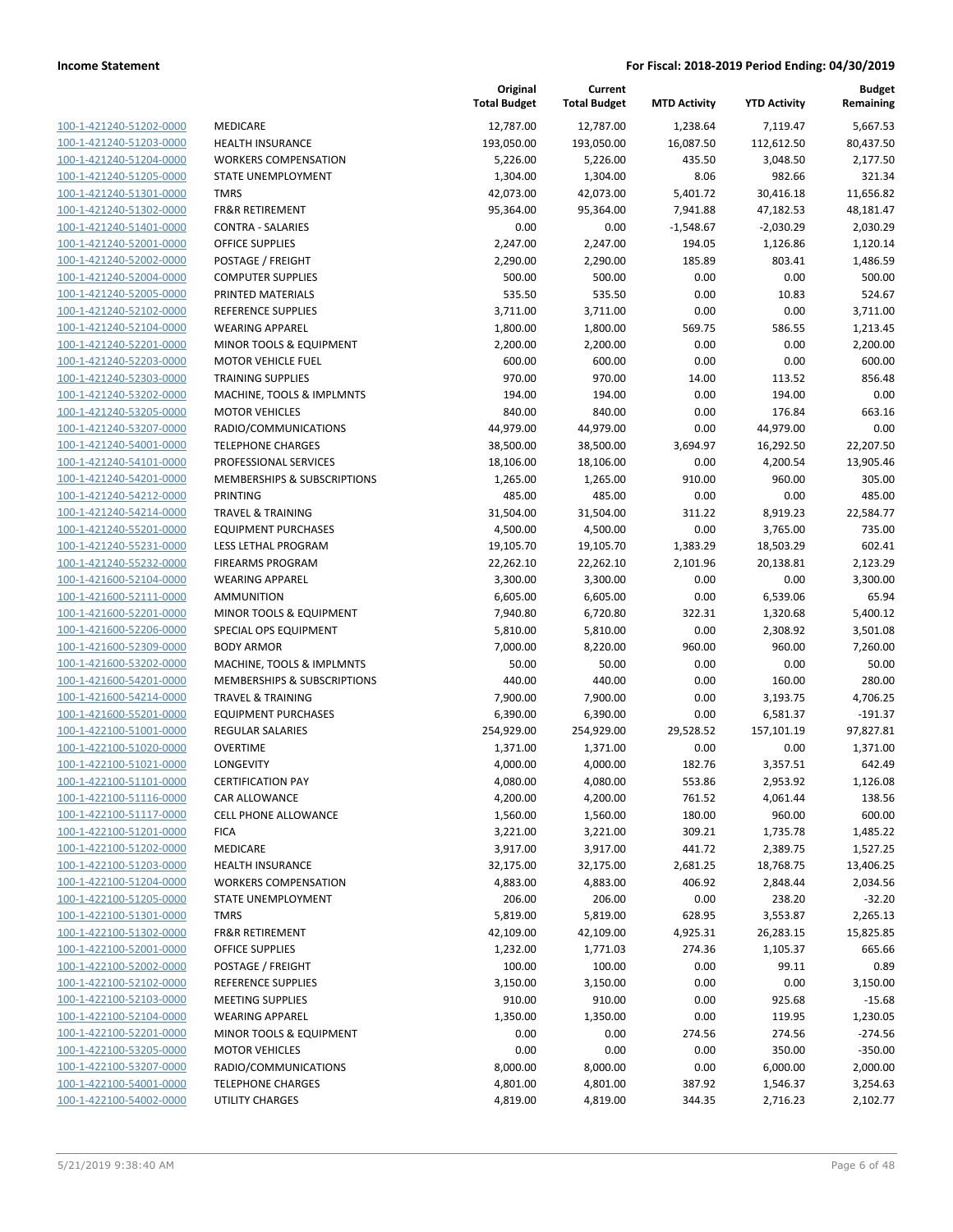|                         |                                    | Original<br><b>Total Budget</b> | Current<br><b>Total Budget</b> | <b>MTD Activity</b> | <b>YTD Activity</b> | <b>Budget</b><br>Remaining |
|-------------------------|------------------------------------|---------------------------------|--------------------------------|---------------------|---------------------|----------------------------|
| 100-1-422100-54101-0000 | PROFESSIONAL SERVICES              | 7,500.00                        | 7,500.00                       | 0.00                | 0.00                | 7,500.00                   |
| 100-1-422100-54201-0000 | MEMBERSHIPS & SUBSCRIPTIONS        | 5,765.00                        | 5,765.00                       | 0.00                | 4,035.94            | 1,729.06                   |
| 100-1-422100-54214-0000 | <b>TRAVEL &amp; TRAINING</b>       | 4,700.00                        | 4,700.00                       | 0.00                | 1,281.07            | 3,418.93                   |
| 100-1-422200-51001-0000 | <b>REGULAR SALARIES</b>            | 3,007,395.00                    | 3,007,395.00                   | 363,935.65          | 1,899,407.17        | 1,107,987.83               |
| 100-1-422200-51020-0000 | <b>OVERTIME</b>                    | 361,077.00                      | 361,077.00                     | 30,028.85           | 205,850.44          | 155,226.56                 |
| 100-1-422200-51021-0000 | LONGEVITY                          | 50,330.00                       | 50,330.00                      | 401.52              | 48,925.49           | 1,404.51                   |
| 100-1-422200-51101-0000 | <b>CERTIFICATION PAY</b>           | 111,360.00                      | 111,360.00                     | 8,307.84            | 43,237.72           | 68,122.28                  |
| 100-1-422200-51102-0000 | <b>BILINGUAL PAY</b>               | 600.00                          | 600.00                         | 138.48              | 553.92              | 46.08                      |
| 100-1-422200-51117-0000 | <b>CELL PHONE ALLOWANCE</b>        | 2,508.00                        | 2,508.00                       | 178.59              | 952.48              | 1,555.52                   |
| 100-1-422200-51202-0000 | MEDICARE                           | 51,232.00                       | 51,232.00                      | 5,447.46            | 30,020.17           | 21,211.83                  |
| 100-1-422200-51203-0000 | <b>HEALTH INSURANCE</b>            | 514,800.00                      | 514,800.00                     | 42,900.00           | 300,300.00          | 214,500.00                 |
| 100-1-422200-51204-0000 | <b>WORKERS COMPENSATION</b>        | 75,102.00                       | 75,102.00                      | 6,258.50            | 43,809.54           | 31,292.46                  |
| 100-1-422200-51205-0000 | STATE UNEMPLOYMENT                 | 3,294.00                        | 3,294.00                       | 0.00                | 4,231.44            | $-937.44$                  |
| 100-1-422200-51302-0000 | <b>FR&amp;R RETIREMENT</b>         | 676,936.00                      | 676,936.00                     | 77,777.27           | 421,777.82          | 255,158.18                 |
| 100-1-422200-51401-0000 | <b>CONTRA - SALARIES</b>           | 0.00                            | 0.00                           | $-90.00$            | $-4,210.29$         | 4,210.29                   |
| 100-1-422200-52001-0000 | <b>OFFICE SUPPLIES</b>             | 1,195.00                        | 1,195.00                       | 0.00                | 300.37              | 894.63                     |
| 100-1-422200-52101-0000 | <b>JANITORIAL SUPPLIES</b>         | 6,000.00                        | 6,000.00                       | 426.72              | 3,641.64            | 2,358.36                   |
| 100-1-422200-52102-0000 | <b>REFERENCE SUPPLIES</b>          | 400.00                          | 400.00                         | 0.00                | 0.00                | 400.00                     |
| 100-1-422200-52104-0000 | <b>WEARING APPAREL</b>             | 20,964.00                       | 20,964.00                      | 1,294.40            | 4,350.48            | 16,613.52                  |
| 100-1-422200-52107-0000 | <b>BOTANICAL SUPPLIES</b>          | 1,000.00                        | 1,000.00                       | 0.00                | 0.00                | 1,000.00                   |
| 100-1-422200-52201-0000 | <b>MINOR TOOLS &amp; EQUIPMENT</b> | 12,754.00                       | 12,754.00                      | 144.18              | 10,075.29           | 2,678.71                   |
| 100-1-422200-52203-0000 | <b>MOTOR VEHICLE FUEL</b>          | 30,786.00                       | 30,786.00                      | 2,308.73            | 16,640.25           | 14,145.75                  |
| 100-1-422200-52205-0000 | FIRST RESPONDER SUPPLIES           | 19,500.00                       | 19,500.00                      | 496.79              | 13,008.26           | 6,491.74                   |
| 100-1-422200-52207-0000 | <b>BUNKER GEAR</b>                 | 36,192.00                       | 36,192.00                      | 538.00              | 21,093.02           | 15,098.98                  |
| 100-1-422200-52208-0000 | <b>RESCUE EQUIPMENT</b>            | 3,019.00                        | 3,019.00                       | 112.20              | 3,019.00            | 0.00                       |
| 100-1-422200-52306-0000 | <b>HAZMAT SUPPLIES</b>             | 13,770.00                       | 13,770.00                      | 914.92              | 3,824.08            | 9,945.92                   |
| 100-1-422200-53202-0000 | MACHINE, TOOLS & IMPLMNTS          | 1,900.00                        | 1,900.00                       | 0.00                | 1,188.94            | 711.06                     |
| 100-1-422200-53205-0000 | <b>MOTOR VEHICLES</b>              | 55,000.00                       | 55,000.00                      | 3,581.89            | 12,805.21           | 42,194.79                  |
| 100-1-422200-53208-0000 | FIRE HOSE/NOZZLES                  | 8,520.00                        | 8,520.00                       | 379.99              | 3,735.53            | 4,784.47                   |
| 100-1-422200-53213-0000 | <b>SCBA MAINTENANCE</b>            | 2,000.00                        | 2,000.00                       | 0.00                | 0.00                | 2,000.00                   |
| 100-1-422200-54001-0000 | <b>TELEPHONE CHARGES</b>           | 7,016.00                        | 7,016.00                       | 1,270.59            | 4,978.14            | 2,037.86                   |
| 100-1-422200-54002-0000 | <b>UTILITY CHARGES</b>             | 55,000.00                       | 55,000.00                      | 3,327.18            | 32,558.74           | 22,441.26                  |
| 100-1-422200-54109-0000 | INSPECTIONS/TESTING                | 9,640.00                        | 9,640.00                       | 498.75              | 3,371.25            | 6,268.75                   |
| 100-1-422200-54214-0000 | <b>TRAVEL &amp; TRAINING</b>       | 19,400.00                       | 19,400.00                      | 3,873.21            | 14,866.31           | 4,533.69                   |
| 100-1-422200-54908-0000 | LEASE PURCHASE PAYMENTS            | 65,073.00                       | 65,073.00                      | 5,419.72            | 37,938.04           | 27,134.96                  |
| 100-1-422200-55201-0000 | <b>EQUIPMENT PURCHASES</b>         | 750.00                          | 750.00                         | 0.00                | 0.00                | 750.00                     |
| 100-1-422200-55203-0000 | <b>FURNITURE/OFFICE EQUIP</b>      | 400.00                          | 400.00                         | 0.00                | 259.92              | 140.08                     |
| 100-1-422200-55207-0000 | RADIO COMMUNICATION EQUIP          | 7,000.00                        | 7,000.00                       | 0.00                | 800.00              | 6,200.00                   |
| 100-1-422300-51001-0000 | REGULAR SALARIES                   | 100,701.00                      | 100,701.00                     | 11,973.70           | 64,183.35           | 36,517.65                  |
| 100-1-422300-51020-0000 | <b>OVERTIME</b>                    | 13,330.00                       | 13,330.00                      | 0.00                | 2,289.28            | 11,040.72                  |
| 100-1-422300-51021-0000 | LONGEVITY                          | 1,648.00                        | 1,648.00                       | 0.00                | 1,648.00            | 0.00                       |
| 100-1-422300-51101-0000 | <b>CERTIFICATION PAY</b>           | 2,520.00                        | 2,520.00                       | 221.55              | 1,181.60            | 1,338.40                   |
| 100-1-422300-51117-0000 | <b>CELL PHONE ALLOWANCE</b>        | 600.00                          | 600.00                         | 69.24               | 369.28              | 230.72                     |
| 100-1-422300-51201-0000 | <b>FICA</b>                        | 7,366.00                        | 7,366.00                       | 0.00                | 0.00                | 7,366.00                   |
| 100-1-422300-51202-0000 | <b>MEDICARE</b>                    | 1,723.00                        | 1,723.00                       | 177.87              | 1,010.42            | 712.58                     |
| 100-1-422300-51203-0000 | <b>HEALTH INSURANCE</b>            | 10,725.00                       | 10,725.00                      | 893.75              | 6,256.25            | 4,468.75                   |
| 100-1-422300-51204-0000 | <b>WORKERS COMPENSATION</b>        | 2,564.00                        | 2,564.00                       | 213.67              | 1,495.69            | 1,068.31                   |
| 100-1-422300-51205-0000 | STATE UNEMPLOYMENT                 | 69.00                           | 69.00                          | 0.00                | 87.07               | $-18.07$                   |
| 100-1-422300-51302-0000 | <b>FR&amp;R RETIREMENT</b>         | 22,928.00                       | 22,928.00                      | 2,367.05            | 13,363.95           | 9,564.05                   |
| 100-1-422300-52001-0000 | <b>OFFICE SUPPLIES</b>             | 500.00                          | 500.00                         | 0.00                | 0.00                | 500.00                     |
| 100-1-422300-52002-0000 | POSTAGE / FREIGHT                  | 100.00                          | 100.00                         | 0.00                | 0.00                | 100.00                     |
| 100-1-422300-52005-0000 | PRINTED MATERIALS                  | 474.00                          | 474.00                         | 0.00                | 302.43              | 171.57                     |
| 100-1-422300-52104-0000 | <b>WEARING APPAREL</b>             | 545.00                          | 545.00                         | 0.00                | 296.46              | 248.54                     |
| 100-1-422300-52201-0000 | MINOR TOOLS & EQUIPMENT            | 648.00                          | 648.00                         | 0.00                | 72.28               | 575.72                     |
| 100-1-422300-52203-0000 | <b>MOTOR VEHICLE FUEL</b>          | 1,785.00                        | 1,785.00                       | 39.49               | 498.44              | 1,286.56                   |
| 100-1-422300-52304-0000 | FIRE PREVENTION SUPPLIES           | 8,837.50                        | 8,837.50                       | 621.33              | 3,840.42            | 4,997.08                   |
| 100-1-422300-53205-0000 | <b>MOTOR VEHICLES</b>              | 452.00                          | 452.00                         | 177.46              | 240.64              | 211.36                     |
| 100-1-422300-54001-0000 | <b>TELEPHONE CHARGES</b>           | 361.00                          | 361.00                         | 56.01               | 195.75              | 165.25                     |
| 100-1-422300-54201-0000 | MEMBERSHIPS & SUBSCRIPTIONS        | 1,881.00                        | 1,881.00                       | 0.00                | 0.00                | 1,881.00                   |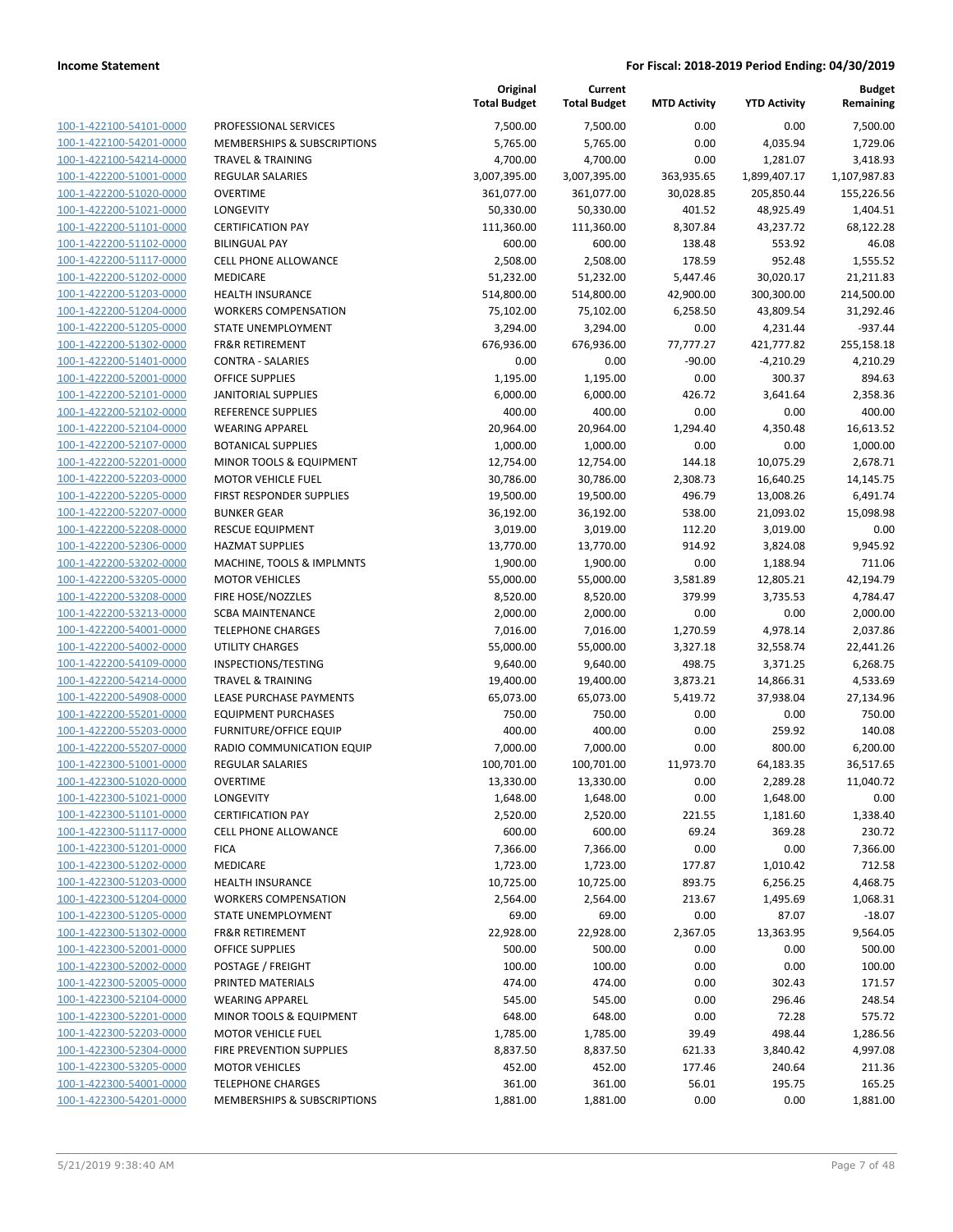| 100-1-422300-54208-0000                            |
|----------------------------------------------------|
| 100-1-422300-54210-0000                            |
| 100-1-422300-54214-0000                            |
| 100-1-422300-54217-0000                            |
| 100-1-422400-53204-0000                            |
| 100-1-422400-53209-0000                            |
| 100-1-422400-54001-0000                            |
| 100-1-422400-54201-0000                            |
| 100-1-422400-54214-0000                            |
| 100-1-431100-51001-0000                            |
| 100-1-431100-51021-0000                            |
| 100-1-431100-51116-0000                            |
| 100-1-431100-51117-0000                            |
| 100-1-431100-51201-0000                            |
| 100-1-431100-51202-0000                            |
| 100-1-431100-51203-0000                            |
| 100-1-431100-51204-0000                            |
| 100-1-431100-51205-0000                            |
|                                                    |
| 100-1-431100-51301-0000                            |
| 100-1-431100-52001-0000                            |
| 100-1-431100-52002-0000                            |
| 100-1-431100-52103-0000                            |
| 100-1-431100-53201-0000                            |
| 100-1-431100-53205-0000                            |
| 100-1-431100-54001-0000                            |
| 100-1-431100-54002-0000                            |
| 100-1-431100-54101-0000                            |
| 100-1-431100-54201-0000                            |
| 100-1-431100-54214-0000                            |
| 100-1-431200-51001-0000                            |
| 100-1-431200-51020-0000                            |
| 100-1-431200-51021-0000                            |
| 100-1-431200-51101-0000                            |
| 100-1-431200-51117-0000                            |
| 100-1-431200-51201-0000                            |
| 100-1-431200-51202-0000                            |
| 100-1-431200-51203-0000                            |
| 100-1-431200-51204-0000                            |
| 100-1-431200-51205-0000                            |
| 100-1-431200-51301-0000                            |
|                                                    |
| 100-1-431200-52001-0000                            |
|                                                    |
| <u>100-1-431200-52002-0000</u>                     |
| 100-1-431200-52103-0000                            |
| 100-1-431200-52104-0000                            |
| 100-1-431200-52106-0000                            |
| <u>100-1-431200-52107-0000</u>                     |
| <u>100-1-431200-52201-0000</u>                     |
| 100-1-431200-52203-0000                            |
| 100-1-431200-52302-0000                            |
| 100-1-431200-52303-0000                            |
| <u>100-1-431200-53202-0000</u>                     |
| <u>100-1-431200-53205-0000</u>                     |
| <u>100-1-431200-53207-0000</u>                     |
| 100-1-431200-53301-0000                            |
|                                                    |
| 100-1-431200-53303-0000                            |
| <u>100-1-431200-53305-0000</u>                     |
| <u>100-1-431200-53308-0000</u>                     |
| 100-1-431200-54001-0000<br>100-1-431200-54002-0000 |

|                                                    |                                                       | Original<br><b>Total Budget</b> | Current<br><b>Total Budget</b> | <b>MTD Activity</b> | <b>YTD Activity</b> | Budget<br>Remaining |
|----------------------------------------------------|-------------------------------------------------------|---------------------------------|--------------------------------|---------------------|---------------------|---------------------|
| 100-1-422300-54208-0000                            | <b>LABORATORY WORK</b>                                | 660.00                          | 660.00                         | 0.00                | 0.00                | 660.00              |
| 100-1-422300-54210-0000                            | PHOTO PROCESSING                                      | 50.00                           | 50.00                          | 0.00                | 0.00                | 50.00               |
| 100-1-422300-54214-0000                            | <b>TRAVEL &amp; TRAINING</b>                          | 3,100.00                        | 3,100.00                       | 108.53              | 1,593.63            | 1,506.37            |
| 100-1-422300-54217-0000                            | <b>AWARDS PROGRAM</b>                                 | 600.00                          | 600.00                         | 0.00                | 0.00                | 600.00              |
| 100-1-422400-53204-0000                            | SIREN MAINTENANCE                                     | 1,000.00                        | 1,000.00                       | 0.00                | 0.00                | 1,000.00            |
| 100-1-422400-53209-0000                            | HARDWARE/SOFTWARE                                     | 12,500.00                       | 12,500.00                      | 0.00                | 10,000.00           | 2,500.00            |
| 100-1-422400-54001-0000                            | <b>TELEPHONE CHARGES</b>                              | 2,500.00                        | 2,500.00                       | 493.57              | 2,036.74            | 463.26              |
| 100-1-422400-54201-0000                            | MEMBERSHIPS & SUBSCRIPTIONS                           | 3,150.00                        | 3,150.00                       | 0.00                | 3,000.00            | 150.00              |
| 100-1-422400-54214-0000                            | <b>TRAVEL &amp; TRAINING</b>                          | 1,500.00                        | 1,500.00                       | 0.00                | 0.00                | 1,500.00            |
| 100-1-431100-51001-0000                            | <b>REGULAR SALARIES</b>                               | 133,727.00                      | 133,727.00                     | 15,246.72           | 81,179.12           | 52,547.88           |
| 100-1-431100-51021-0000                            | <b>LONGEVITY</b>                                      | 486.00                          | 486.00                         | 0.00                | 486.00              | 0.00                |
| 100-1-431100-51116-0000                            | CAR ALLOWANCE                                         | 4,200.00                        | 4,200.00                       | 484.62              | 2,584.64            | 1,615.36            |
| 100-1-431100-51117-0000                            | CELL PHONE ALLOWANCE                                  | 852.00                          | 852.00                         | 48.45               | 258.40              | 593.60              |
| 100-1-431100-51201-0000                            | <b>FICA</b>                                           | 8,859.00                        | 8,859.00                       | 919.80              | 4,958.04            | 3,900.96            |
| 100-1-431100-51202-0000                            | MEDICARE                                              | 2,019.00                        | 2,019.00                       | 215.13              | 1,159.59            | 859.41              |
| 100-1-431100-51203-0000                            | <b>HEALTH INSURANCE</b>                               | 21,450.00                       | 21,450.00                      | 1,787.50            | 12,512.50           | 8,937.50            |
| 100-1-431100-51204-0000                            | <b>WORKERS COMPENSATION</b>                           | 381.00                          | 381.00                         | 31.75               | 222.25              | 158.75              |
| 100-1-431100-51205-0000                            | STATE UNEMPLOYMENT                                    | 137.00                          | 137.00                         | 0.75                | 115.77              | 21.23               |
| 100-1-431100-51301-0000                            | <b>TMRS</b>                                           | 15,598.00                       | 15,598.00                      | 1,745.22            | 9,554.71            | 6,043.29<br>57.56   |
| 100-1-431100-52001-0000                            | <b>OFFICE SUPPLIES</b>                                | 600.00                          | 600.00<br>200.00               | 113.64<br>0.78      | 542.44<br>7.94      | 192.06              |
| 100-1-431100-52002-0000                            | POSTAGE / FREIGHT                                     | 200.00                          |                                | 0.00                | 0.00                | 100.00              |
| 100-1-431100-52103-0000                            | <b>MEETING SUPPLIES</b>                               | 100.00                          | 100.00                         | 0.00                | 0.00                |                     |
| 100-1-431100-53201-0000<br>100-1-431100-53205-0000 | FURNITURE & OFFICE EQUIPMENT<br><b>MOTOR VEHICLES</b> | 100.00<br>259.00                | 100.00<br>259.00               | 0.00                | 0.00                | 100.00              |
| 100-1-431100-54001-0000                            | <b>TELEPHONE CHARGES</b>                              | 3,423.00                        | 3,423.00                       | 447.18              | 1,844.38            | 259.00<br>1,578.62  |
| 100-1-431100-54002-0000                            | <b>UTILITY CHARGES</b>                                | 1,391.00                        | 1,391.00                       | 0.00                | 617.68              | 773.32              |
| 100-1-431100-54101-0000                            | PROFESSIONAL SERVICES                                 | 1,000.00                        | 1,000.00                       | 0.00                | 186.00              | 814.00              |
| 100-1-431100-54201-0000                            | MEMBERSHIPS & SUBSCRIPTIONS                           | 600.00                          | 600.00                         | 0.00                | 274.29              | 325.71              |
| 100-1-431100-54214-0000                            | <b>TRAVEL &amp; TRAINING</b>                          | 2,400.00                        | 2,400.00                       | 0.00                | 0.00                | 2,400.00            |
| 100-1-431200-51001-0000                            | REGULAR SALARIES                                      | 360,067.00                      | 360,067.00                     | 39,032.34           | 207,532.61          | 152,534.39          |
| 100-1-431200-51020-0000                            | <b>OVERTIME</b>                                       | 13,737.00                       | 13,737.00                      | 1,003.25            | 6,182.94            | 7,554.06            |
| 100-1-431200-51021-0000                            | LONGEVITY                                             | 6,800.00                        | 6,800.00                       | 0.00                | 6,674.00            | 126.00              |
| 100-1-431200-51101-0000                            | <b>CERTIFICATION PAY</b>                              | 600.00                          | 600.00                         | 0.00                | 0.00                | 600.00              |
| 100-1-431200-51117-0000                            | <b>CELL PHONE ALLOWANCE</b>                           | 1,824.00                        | 1,824.00                       | 98.28               | 314.21              | 1,509.79            |
| 100-1-431200-51201-0000                            | <b>FICA</b>                                           | 23,748.00                       | 23,748.00                      | 2,226.34            | 12,447.43           | 11,300.57           |
| 100-1-431200-51202-0000                            | MEDICARE                                              | 5,554.00                        | 5,554.00                       | 520.67              | 2,911.08            | 2,642.92            |
| 100-1-431200-51203-0000                            | <b>HEALTH INSURANCE</b>                               | 117,975.00                      | 117,975.00                     | 9,831.25            | 68,818.75           | 49,156.25           |
| 100-1-431200-51204-0000                            | <b>WORKERS COMPENSATION</b>                           | 24,546.00                       | 24,546.00                      | 2,045.50            | 14,318.50           | 10,227.50           |
| 100-1-431200-51205-0000                            | <b>STATE UNEMPLOYMENT</b>                             | 755.00                          | 755.00                         | 14.21               | 194.99              | 560.01              |
| 100-1-431200-51301-0000                            | <b>TMRS</b>                                           | 42,899.00                       | 42,899.00                      | 4,438.82            | 24,974.10           | 17,924.90           |
| 100-1-431200-52001-0000                            | <b>OFFICE SUPPLIES</b>                                | 348.50                          | 348.50                         | 0.00                | 0.00                | 348.50              |
| 100-1-431200-52002-0000                            | POSTAGE / FREIGHT                                     | 20.00                           | 20.00                          | 0.00                | 0.00                | 20.00               |
| 100-1-431200-52103-0000                            | <b>MEETING SUPPLIES</b>                               | 709.11                          | 709.11                         | 0.00                | 83.94               | 625.17              |
| 100-1-431200-52104-0000                            | <b>WEARING APPAREL</b>                                | 8,000.00                        | 8,000.00                       | 345.57              | 3,995.85            | 4,004.15            |
| 100-1-431200-52106-0000                            | <b>CHEMICAL SUPPLIES</b>                              | 2,002.90                        | 2,002.90                       | 160.65              | 400.65              | 1,602.25            |
| 100-1-431200-52107-0000                            | <b>BOTANICAL SUPPLIES</b>                             | 449.99                          | 449.99                         | 0.00                | 0.00                | 449.99              |
| 100-1-431200-52201-0000                            | MINOR TOOLS & EQUIPMENT                               | 7,718.65                        | 7,718.65                       | 5.27                | 2,246.53            | 5,472.12            |
| 100-1-431200-52203-0000                            | <b>MOTOR VEHICLE FUEL</b>                             | 35,291.00                       | 35,291.00                      | 2,922.47            | 21,419.80           | 13,871.20           |
| 100-1-431200-52302-0000                            | <b>MEDICAL SUPPLIES</b>                               | 150.00                          | 150.00                         | 0.00                | 0.00                | 150.00              |
| 100-1-431200-52303-0000                            | <b>TRAINING SUPPLIES</b>                              | 212.99                          | 212.99                         | 0.00                | 0.00                | 212.99              |
| 100-1-431200-53202-0000                            | MACHINE, TOOLS & IMPLMNTS                             | 3,599.99                        | 3,599.99                       | 0.00                | 62.94               | 3,537.05            |
| 100-1-431200-53205-0000                            | <b>MOTOR VEHICLES</b>                                 | 37,000.00                       | 37,000.00                      | 370.65              | 13,427.13           | 23,572.87           |
| 100-1-431200-53207-0000                            | RADIO/COMMUNICATIONS                                  | 5,930.00                        | 5,930.00                       | 0.00                | 3,880.00            | 2,050.00            |
| 100-1-431200-53301-0000                            | SIDEWALKS, CURBS, & GUTTERS                           | 8,000.00                        | 8,000.00                       | 0.00                | 34.62               | 7,965.38            |
| 100-1-431200-53303-0000                            | MAINT - STREET / ALLEY/APRN/RNWY                      | 60,000.00                       | 60,000.00                      | 3,570.15            | 26,466.28           | 33,533.72           |
| 100-1-431200-53305-0000                            | <b>BRIDGES &amp; CULVERTS</b>                         | 7,012.80                        | 7,012.80                       | 809.60              | 2,700.00            | 4,312.80            |
| 100-1-431200-53308-0000                            | <b>STORM SEWERS</b>                                   | 5,071.53                        | 5,071.53                       | 0.00                | 0.00                | 5,071.53            |
| 100-1-431200-54001-0000                            | <b>TELEPHONE CHARGES</b>                              | 1,908.00                        | 1,908.00                       | 296.00              | 1,034.57            | 873.43              |
| 100-1-431200-54002-0000                            | UTILITY CHARGES                                       | 7,997.00                        | 7,997.00                       | 772.26              | 5,073.38            | 2,923.62            |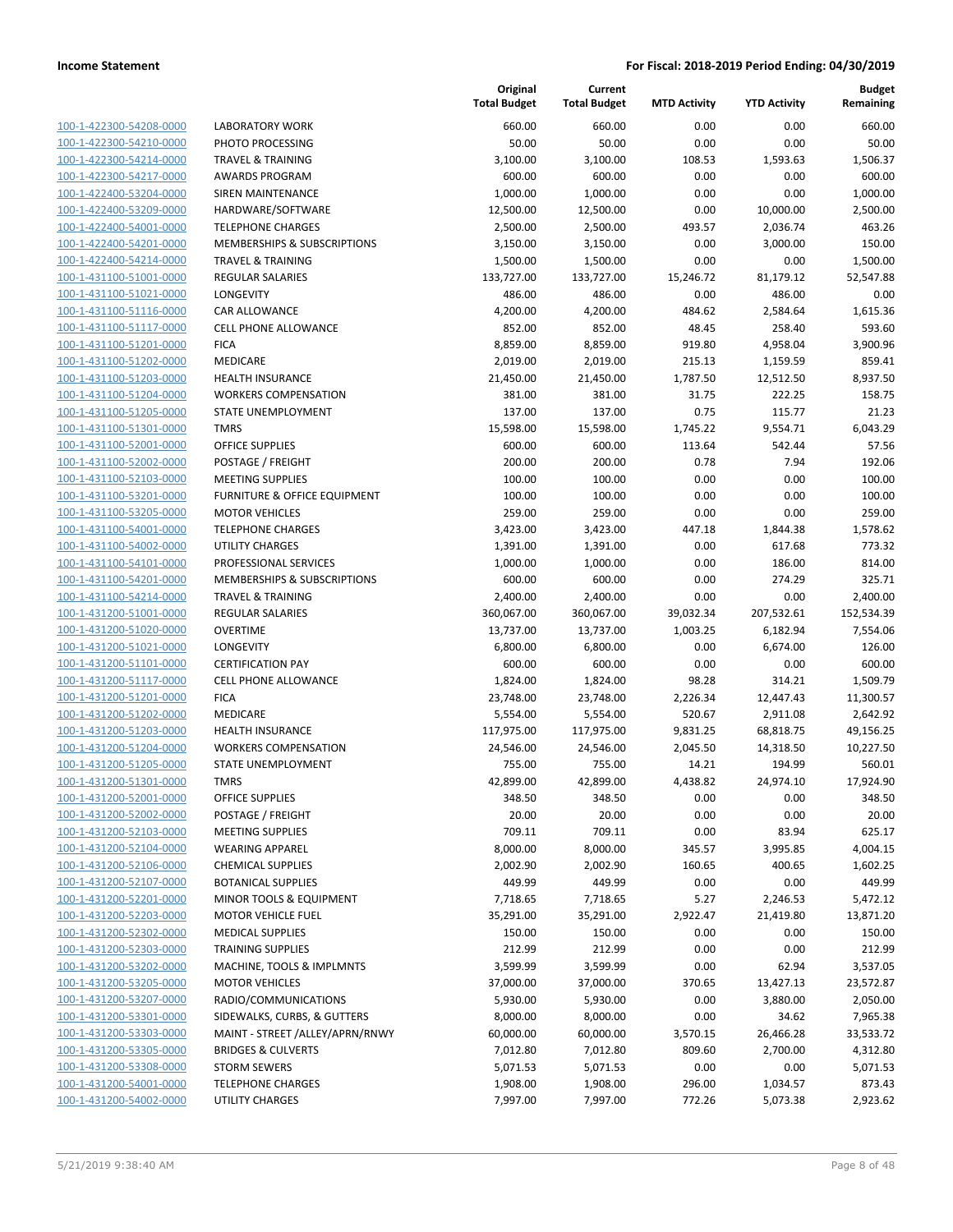| 100-1-431200-54201-0000                            |
|----------------------------------------------------|
| 100-1-431200-54214-0000                            |
| 100-1-431600-51001-0000                            |
| 100-1-431600-51020-0000                            |
| <u>100-1-431600-51021-0000</u>                     |
| 100-1-431600-51101-0000                            |
| 100-1-431600-51201-0000                            |
| 100-1-431600-51202-0000                            |
| 100-1-431600-51203-0000                            |
| 100-1-431600-51204-0000                            |
| 100-1-431600-51205-0000                            |
|                                                    |
| 100-1-431600-51301-0000                            |
| 100-1-431600-52001-0000                            |
| 100-1-431600-52104-0000                            |
| 100-1-431600-52106-0000                            |
| 100-1-431600-52201-0000                            |
| 100-1-431600-52203-0000                            |
| 100-1-431600-53202-0000                            |
| 100-1-431600-53205-0000                            |
| 100-1-431600-53207-0000                            |
| 100-1-431600-53303-0000                            |
| 100-1-431600-54001-0000                            |
| 100-1-431600-54002-0000                            |
| 100-1-431600-54214-0000                            |
| 100-1-431700-51001-0000                            |
| 100-1-431700-51020-0000                            |
|                                                    |
| 100-1-431700-51021-0000                            |
| 100-1-431700-51117-0000                            |
| 100-1-431700-51201-0000                            |
| 100-1-431700-51202-0000                            |
| 100-1-431700-51203-0000                            |
| 100-1-431700-51204-0000                            |
| 100-1-431700-51205-0000                            |
| 100-1-431700-51301-0000                            |
| 100-1-431700-52001-0000                            |
| 100-1-431700-52002-0000                            |
| 100-1-431700-52104-0000                            |
| 100-1-431700-52201-0000                            |
| 100-1-431700-52203-0000                            |
| 100-1-431700-52303-0000                            |
| 100-1-431700-53201-0000                            |
| <u>100-1-431700-53205-0000</u>                     |
|                                                    |
| 100-1-431700-53207-0000                            |
| 100-1-431700-54001-0000                            |
| <u>100-1-431700-54002-0000</u>                     |
| <u>100-1-431700-54201-0000</u>                     |
| <u>100-1-431700-54212-0000</u>                     |
| 100-1-431700-54214-0000                            |
| 100-1-431700-54410-0000                            |
| 100-1-441100-51001-0000                            |
| <u>100-1-441100-51020-0000</u>                     |
| 100-1-441100-51021-0000                            |
| 100-1-441100-51102-0000                            |
| 100-1-441100-51117-0000                            |
| <u>100-1-441100-51201-0000</u>                     |
| <u>100-1-441100-51202-0000</u>                     |
| <u>100-1-441100-51203-0000</u>                     |
|                                                    |
|                                                    |
| 100-1-441100-51204-0000<br>100-1-441100-51205-0000 |

|                                                    |                                       | Original<br><b>Total Budget</b> | Current<br><b>Total Budget</b> | <b>MTD Activity</b> | <b>YTD Activity</b> | Budget<br>Remaining |
|----------------------------------------------------|---------------------------------------|---------------------------------|--------------------------------|---------------------|---------------------|---------------------|
| 100-1-431200-54201-0000                            | MEMBERSHIPS & SUBSCRIPTIONS           | 798.00                          | 798.00                         | 0.00                | 0.00                | 798.00              |
| 100-1-431200-54214-0000                            | TRAVEL & TRAINING                     | 330.30                          | 330.30                         | 0.00                | 0.00                | 330.30              |
| 100-1-431600-51001-0000                            | <b>REGULAR SALARIES</b>               | 71,913.00                       | 71,913.00                      | 8,084.65            | 36,944.50           | 34,968.50           |
| 100-1-431600-51020-0000                            | <b>OVERTIME</b>                       | 7,979.00                        | 7,979.00                       | 0.00                | 1,330.31            | 6,648.69            |
| 100-1-431600-51021-0000                            | LONGEVITY                             | 2,796.00                        | 2,796.00                       | 0.00                | 2,796.00            | 0.00                |
| 100-1-431600-51101-0000                            | <b>CERTIFICATION PAY</b>              | 1,200.00                        | 1,200.00                       | 69.24               | 369.28              | 830.72              |
| 100-1-431600-51201-0000                            | <b>FICA</b>                           | 5,201.00                        | 5,201.00                       | 480.81              | 2,512.76            | 2,688.24            |
| 100-1-431600-51202-0000                            | MEDICARE                              | 1,216.00                        | 1,216.00                       | 112.45              | 587.69              | 628.31              |
| 100-1-431600-51203-0000                            | <b>HEALTH INSURANCE</b>               | 21,450.00                       | 21,450.00                      | 1,787.50            | 12,512.50           | 8,937.50            |
| 100-1-431600-51204-0000                            | <b>WORKERS COMPENSATION</b>           | 5,376.00                        | 5,376.00                       | 448.00              | 3,136.00            | 2,240.00            |
| 100-1-431600-51205-0000                            | STATE UNEMPLOYMENT                    | 137.00                          | 137.00                         | 3.33                | $-21.22$            | 158.22              |
| 100-1-431600-51301-0000                            | <b>TMRS</b>                           | 9,395.00                        | 9,395.00                       | 901.83              | 4,816.65            | 4,578.35            |
| 100-1-431600-52001-0000                            | <b>OFFICE SUPPLIES</b>                | 278.38                          | 278.38                         | 0.00                | 0.00                | 278.38              |
| 100-1-431600-52104-0000                            | <b>WEARING APPAREL</b>                | 2,617.40                        | 2,617.40                       | 263.05              | 1,976.87            | 640.53              |
| 100-1-431600-52106-0000                            | <b>CHEMICAL SUPPLIES</b>              | 326.66                          | 326.66                         | 0.00                | 0.00                | 326.66              |
| 100-1-431600-52201-0000                            | MINOR TOOLS & EQUIPMENT               | 3,529.84                        | 3,529.84                       | 13,326.20           | 15,005.62           | $-11,475.78$        |
| 100-1-431600-52203-0000                            | <b>MOTOR VEHICLE FUEL</b>             | 4,200.00                        | 4,200.00                       | 338.02              | 1,958.81            | 2,241.19            |
| 100-1-431600-53202-0000                            | MACHINE, TOOLS & IMPLMNTS             | 3,998.75                        | 3,998.75                       | 0.00                | 340.00              | 3,658.75            |
| 100-1-431600-53205-0000                            | <b>MOTOR VEHICLES</b>                 | 1,919.00                        | 1,919.00                       | 0.00                | 194.87              | 1,724.13            |
| 100-1-431600-53207-0000                            | RADIO/COMMUNICATIONS                  | 1,425.00                        | 1,425.00                       | 0.00                | 0.00                | 1,425.00            |
| 100-1-431600-53303-0000                            | MAINT - STREET /ALLEY/APRN/RNWY       | 20,001.00                       | 20,001.00                      | 267.17              | 11,598.01           | 8,402.99            |
| 100-1-431600-54001-0000                            | <b>TELEPHONE CHARGES</b>              | 848.00                          | 848.00                         | 112.00              | 609.02              | 238.98              |
| 100-1-431600-54002-0000                            | <b>UTILITY CHARGES</b>                | 357,457.00                      | 357,457.00                     | 27,262.60           | 184,729.73          | 172,727.27          |
| 100-1-431600-54214-0000                            | <b>TRAVEL &amp; TRAINING</b>          | 395.00                          | 395.00                         | 0.00                | 0.00                | 395.00              |
| 100-1-431700-51001-0000                            | <b>REGULAR SALARIES</b>               | 110,615.00                      | 110,615.00                     | 12,762.24           | 67,902.01           | 42,712.99           |
| 100-1-431700-51020-0000                            | <b>OVERTIME</b>                       | 336.00                          | 336.00                         | 0.00                | 0.00                | 336.00              |
| 100-1-431700-51021-0000                            | LONGEVITY                             | 1,890.00                        | 1,890.00                       | 0.00                | 1,890.00            | 0.00                |
| 100-1-431700-51117-0000                            | <b>CELL PHONE ALLOWANCE</b>           | 420.00                          | 420.00                         | 48.45               | 258.40              | 161.60              |
| 100-1-431700-51201-0000                            | <b>FICA</b>                           | 7,022.00                        | 7,022.00                       | 718.68              | 3,977.30            | 3,044.70            |
| 100-1-431700-51202-0000                            | MEDICARE                              | 1,642.00                        | 1,642.00                       | 168.09              | 930.24              | 711.76              |
| 100-1-431700-51203-0000                            | <b>HEALTH INSURANCE</b>               | 21,450.00                       | 21,450.00                      | 1,787.50            | 12,512.50           | 8,937.50            |
| 100-1-431700-51204-0000                            | <b>WORKERS COMPENSATION</b>           | 702.00                          | 702.00                         | 58.50               | 409.50              | 292.50              |
| 100-1-431700-51205-0000<br>100-1-431700-51301-0000 | STATE UNEMPLOYMENT                    | 137.00                          | 137.00                         | 0.00                | 148.47              | $-11.47$            |
| 100-1-431700-52001-0000                            | <b>TMRS</b><br><b>OFFICE SUPPLIES</b> | 12,685.00                       | 12,685.00<br>1,700.00          | 1,416.85<br>615.92  | 7,924.58<br>813.83  | 4,760.42<br>886.17  |
| 100-1-431700-52002-0000                            | POSTAGE / FREIGHT                     | 1,700.00<br>50.00               | 50.00                          | 0.00                | 0.00                | 50.00               |
| 100-1-431700-52104-0000                            | <b>WEARING APPAREL</b>                | 850.00                          | 850.00                         | 0.00                | 365.93              | 484.07              |
| 100-1-431700-52201-0000                            | MINOR TOOLS & EQUIPMENT               | 700.00                          | 700.00                         | 0.00                | 116.32              | 583.68              |
| 100-1-431700-52203-0000                            | <b>MOTOR VEHICLE FUEL</b>             | 3,200.00                        | 3,200.00                       | 625.47              | 2,944.43            | 255.57              |
| 100-1-431700-52303-0000                            | TRAINING SUPPLIES                     | 350.00                          | 350.00                         | 0.00                | 97.93               | 252.07              |
| 100-1-431700-53201-0000                            | FURNITURE & OFFICE EQUIPMENT          | 1,000.00                        | 1,000.00                       | 0.00                | 0.00                | 1,000.00            |
| 100-1-431700-53205-0000                            | <b>MOTOR VEHICLES</b>                 | 1,100.00                        | 1,100.00                       | 544.69              | 864.64              | 235.36              |
| 100-1-431700-53207-0000                            | RADIO/COMMUNICATIONS                  | 200.00                          | 200.00                         | 0.00                | 0.00                | 200.00              |
| 100-1-431700-54001-0000                            | <b>TELEPHONE CHARGES</b>              | 1,400.00                        | 1,400.00                       | 168.02              | 714.77              | 685.23              |
| 100-1-431700-54002-0000                            | <b>UTILITY CHARGES</b>                | 1,391.00                        | 1,391.00                       | 0.00                | 617.66              | 773.34              |
| 100-1-431700-54201-0000                            | MEMBERSHIPS & SUBSCRIPTIONS           | 700.00                          | 700.00                         | 0.00                | 0.00                | 700.00              |
| 100-1-431700-54212-0000                            | PRINTING                              | 200.00                          | 200.00                         | 0.00                | 0.00                | 200.00              |
| 100-1-431700-54214-0000                            | <b>TRAVEL &amp; TRAINING</b>          | 1,000.00                        | 1,000.00                       | 0.00                | 0.00                | 1,000.00            |
| 100-1-431700-54410-0000                            | PERMITS/FEES                          | 200.00                          | 200.00                         | 0.00                | 0.00                | 200.00              |
| 100-1-441100-51001-0000                            | <b>REGULAR SALARIES</b>               | 130,427.00                      | 130,427.00                     | 15,595.11           | 48,299.83           | 82,127.17           |
| 100-1-441100-51020-0000                            | <b>OVERTIME</b>                       | 1,054.00                        | 1,054.00                       | 79.83               | 106.46              | 947.54              |
| 100-1-441100-51021-0000                            | LONGEVITY                             | 780.00                          | 780.00                         | 0.00                | 762.00              | 18.00               |
| 100-1-441100-51102-0000                            | <b>BILINGUAL PAY</b>                  | 1,200.00                        | 1,200.00                       | 138.48              | 738.56              | 461.44              |
| 100-1-441100-51117-0000                            | <b>CELL PHONE ALLOWANCE</b>           | 960.00                          | 960.00                         | 110.76              | 110.76              | 849.24              |
| 100-1-441100-51201-0000                            | <b>FICA</b>                           | 8,334.00                        | 8,334.00                       | 933.23              | 2,834.74            | 5,499.26            |
| 100-1-441100-51202-0000                            | MEDICARE                              | 1,949.00                        | 1,949.00                       | 218.26              | 662.94              | 1,286.06            |
| 100-1-441100-51203-0000                            | <b>HEALTH INSURANCE</b>               | 32,175.00                       | 32,175.00                      | 2,681.25            | 18,768.75           | 13,406.25           |
| 100-1-441100-51204-0000                            | <b>WORKERS COMPENSATION</b>           | 682.00                          | 682.00                         | 56.83               | 397.81              | 284.19              |
| 100-1-441100-51205-0000                            | STATE UNEMPLOYMENT                    | 206.00                          | 206.00                         | 10.77               | $-22.79$            | 228.79              |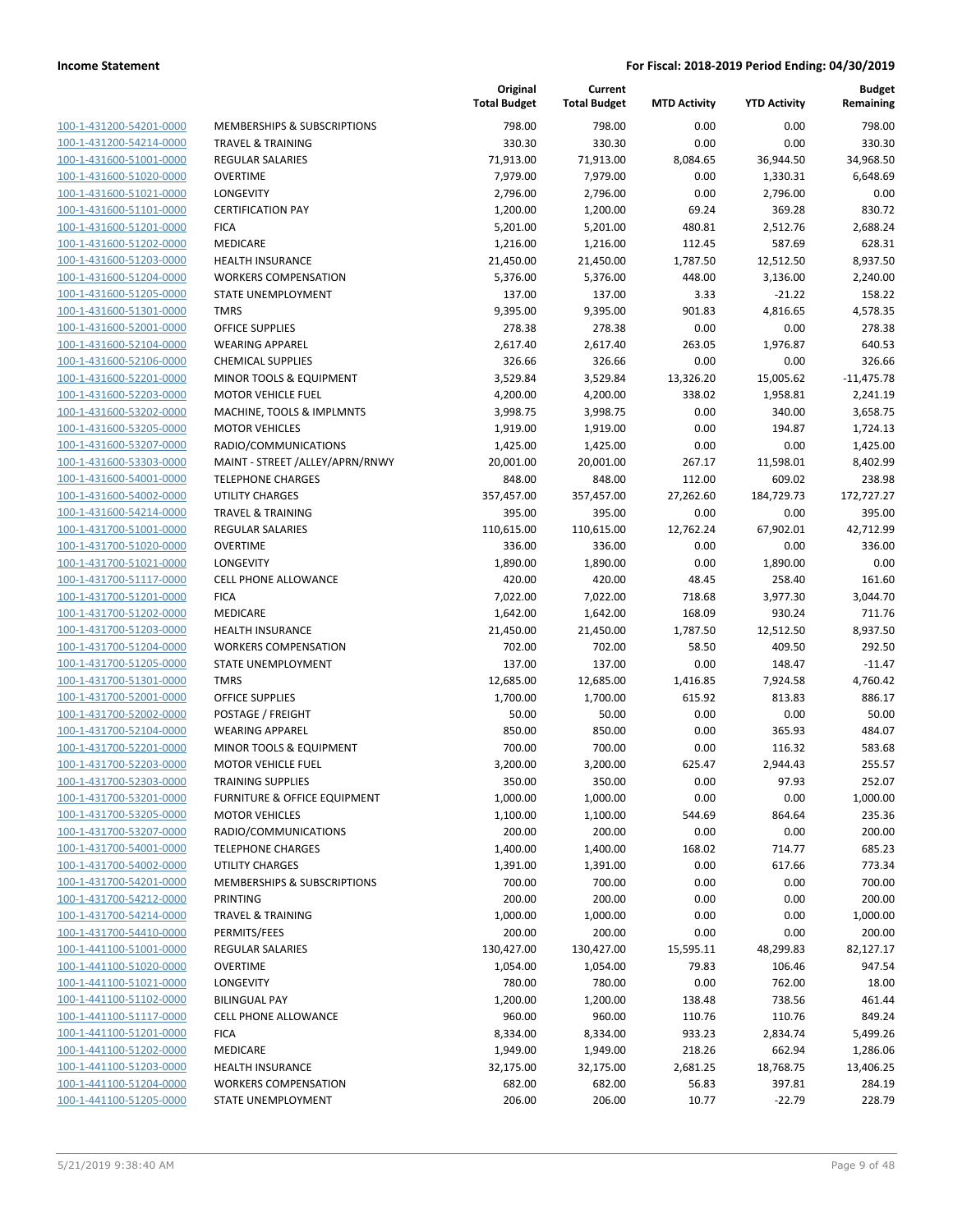| 100-1-441100-51301-0000         |
|---------------------------------|
| 100-1-441100-52001-0000         |
| 100-1-441100-52002-0000         |
| 100-1-441100-52005-0000         |
| 100-1-441100-54001-0000         |
| <u>100-1-441100-54002-0000</u>  |
| 100-1-441100-54214-0000         |
| 100-1-441200-51001-0000         |
| 100-1-441200-51021-0000         |
| 100-1-441200-51101-0000         |
| <u>100-1-441200-51117-0000</u>  |
| 100-1-441200-51201-0000         |
| 441200-51202-0000<br>$100 - 1$  |
| 100-1-441200-51203-0000         |
| 100-1-441200-51204-0000         |
| <u>100-1-441200-51205-0000</u>  |
| 100-1-441200-51301-0000         |
| 100-1-441200-52102-0000         |
|                                 |
| 100-1-441200-52104-0000         |
| 100-1-441200-54201-0000         |
| <u>100-1-441200-54214-0000</u>  |
| 100-1-441300-51001-0000         |
| -441300-51021-0000<br>$100 - 1$ |
| 100-1-441300-51101-0000         |
| 100-1-441300-51117-0000         |
| <u>100-1-441300-51201-0000</u>  |
| 100-1-441300-51202-0000         |
| 100-1-441300-51203-0000         |
| 100-1-441300-51204-0000         |
| 100-1-441300-51205-0000         |
| <u>100-1-441300-51301-0000</u>  |
| 100-1-441300-52002-0000         |
| 100-1-441300-52005-0000         |
| 100-1-441300-52102-0000         |
| 100-1-441300-52104-0000         |
| <u>100-1-441300-52201-0000</u>  |
| 100-1-441300-52203-0000         |
| 100-1-441300-53205-0000         |
| 100-1-441300-54001-0000         |
| 100-1-441300-54002-0000         |
| 100-1-441300-54201-0000         |
| <u>100-1-441300-54214-0000</u>  |
| 100-1-441300-54406-0000         |
| 100-1-441300-54410-0000         |
|                                 |
| <u>100-1-442200-53205-0000</u>  |
| <u>100-1-443200-51001-0000</u>  |
| <u>100-1-443200-51020-0000</u>  |
| 100-1-443200-51021-0000         |
| 100-1-443200-51102-0000         |
| 100-1-443200-51117-0000         |
| <u>100-1-443200-51201-0000</u>  |
| <u>100-1-443200-51202-0000</u>  |
| 100-1-443200-51203-0000         |
| 100-1-443200-51204-0000         |
| <u>100-1-443200-51205-0000</u>  |
| <u>100-1-443200-51301-0000</u>  |
| <u>100-1-443200-52001-0000</u>  |
| <u>100-1-443200-52002-0000</u>  |
| 100-1-443200-52101-0000         |
|                                 |

|                         |                              | Original<br><b>Total Budget</b> | Current<br><b>Total Budget</b> | <b>MTD Activity</b> | <b>YTD Activity</b> | <b>Budget</b><br>Remaining |
|-------------------------|------------------------------|---------------------------------|--------------------------------|---------------------|---------------------|----------------------------|
| 100-1-441100-51301-0000 | <b>TMRS</b>                  | 15,055.00                       | 15,055.00                      | 1,761.21            | 5,636.51            | 9,418.49                   |
| 100-1-441100-52001-0000 | <b>OFFICE SUPPLIES</b>       | 1,600.00                        | 1,600.00                       | 301.86              | 732.90              | 867.10                     |
| 100-1-441100-52002-0000 | POSTAGE / FREIGHT            | 800.00                          | 800.00                         | 126.80              | 188.51              | 611.49                     |
| 100-1-441100-52005-0000 | PRINTED MATERIALS            | 302.74                          | 302.74                         | 122.50              | 163.89              | 138.85                     |
| 100-1-441100-54001-0000 | <b>TELEPHONE CHARGES</b>     | 2,684.00                        | 2,684.00                       | 361.26              | 1,700.64            | 983.36                     |
| 100-1-441100-54002-0000 | <b>UTILITY CHARGES</b>       | 1,391.00                        | 1,391.00                       | 0.00                | 617.68              | 773.32                     |
| 100-1-441100-54214-0000 | <b>TRAVEL &amp; TRAINING</b> | 1,000.00                        | 1,000.00                       | 0.00                | 0.00                | 1,000.00                   |
| 100-1-441200-51001-0000 | <b>REGULAR SALARIES</b>      | 54,080.00                       | 54,080.00                      | 6,240.00            | 33,200.00           | 20,880.00                  |
| 100-1-441200-51021-0000 | LONGEVITY                    | 294.00                          | 294.00                         | 0.00                | 294.00              | 0.00                       |
| 100-1-441200-51101-0000 | <b>CERTIFICATION PAY</b>     | 1,200.00                        | 1,200.00                       | 0.00                | 0.00                | 1,200.00                   |
| 100-1-441200-51117-0000 | <b>CELL PHONE ALLOWANCE</b>  | 432.00                          | 432.00                         | 0.00                | 0.00                | 432.00                     |
| 100-1-441200-51201-0000 | <b>FICA</b>                  | 3,472.00                        | 3,472.00                       | 335.31              | 1,844.56            | 1,627.44                   |
| 100-1-441200-51202-0000 | <b>MEDICARE</b>              | 812.00                          | 812.00                         | 78.42               | 431.37              | 380.63                     |
| 100-1-441200-51203-0000 | <b>HEALTH INSURANCE</b>      | 10,725.00                       | 10,725.00                      | 893.75              | 6,256.25            | 4,468.75                   |
| 100-1-441200-51204-0000 | <b>WORKERS COMPENSATION</b>  | 347.00                          | 347.00                         | 28.92               | 202.44              | 144.56                     |
| 100-1-441200-51205-0000 | STATE UNEMPLOYMENT           | 69.00                           | 69.00                          | 0.00                | 75.51               | $-6.51$                    |
| 100-1-441200-51301-0000 | <b>TMRS</b>                  | 6,273.00                        | 6,273.00                       | 690.15              | 3,787.21            | 2,485.79                   |
| 100-1-441200-52102-0000 | <b>BOOKS / REF SUPPLIES</b>  | 750.00                          | 750.00                         | 0.00                | 0.00                | 750.00                     |
| 100-1-441200-52104-0000 | <b>WEARING APPAREL</b>       | 500.04                          | 500.04                         | 0.00                | 0.00                | 500.04                     |
| 100-1-441200-54201-0000 | MEMBERSHIPS & SUBSCRIPTIONS  | 250.00                          | 250.00                         | 0.00                | 55.00               | 195.00                     |
| 100-1-441200-54214-0000 | <b>TRAVEL &amp; TRAINING</b> | 1,000.00                        | 1,000.00                       | 0.00                | 0.00                | 1,000.00                   |
| 100-1-441300-51001-0000 | <b>REGULAR SALARIES</b>      | 262,511.00                      | 262,511.00                     | 30,292.09           | 161,168.69          | 101,342.31                 |
| 100-1-441300-51021-0000 | LONGEVITY                    | 2,640.00                        | 2,640.00                       | 0.00                | 2,640.00            | 0.00                       |
| 100-1-441300-51101-0000 | <b>CERTIFICATION PAY</b>     | 3,600.00                        | 3,600.00                       | 276.93              | 1,476.96            | 2,123.04                   |
| 100-1-441300-51117-0000 | <b>CELL PHONE ALLOWANCE</b>  | 1,824.00                        | 1,824.00                       | 148.11              | 789.92              | 1,034.08                   |
| 100-1-441300-51201-0000 | <b>FICA</b>                  | 16,776.00                       | 16,776.00                      | 1,851.63            | 10,020.96           | 6,755.04                   |
| 100-1-441300-51202-0000 | MEDICARE                     | 3,923.00                        | 3,923.00                       | 433.04              | 2,343.59            | 1,579.41                   |
| 100-1-441300-51203-0000 | <b>HEALTH INSURANCE</b>      | 53,625.00                       | 53,625.00                      | 4,468.75            | 31,281.25           | 22,343.75                  |
| 100-1-441300-51204-0000 | <b>WORKERS COMPENSATION</b>  | 1,732.00                        | 1,732.00                       | 144.33              | 1,010.31            | 721.69                     |
| 100-1-441300-51205-0000 | STATE UNEMPLOYMENT           | 343.00                          | 343.00                         | 0.00                | 300.12              | 42.88                      |
| 100-1-441300-51301-0000 | <b>TMRS</b>                  | 30,304.00                       | 30,304.00                      | 3,397.29            | 18,781.87           | 11,522.13                  |
| 100-1-441300-52002-0000 | POSTAGE / FREIGHT            | 6,000.00                        | 6,000.00                       | 569.38              | 1,884.34            | 4,115.66                   |
| 100-1-441300-52005-0000 | PRINTED MATERIALS            | 1,191.35                        | 1,191.35                       | 96.00               | 403.66              | 787.69                     |
| 100-1-441300-52102-0000 | <b>BOOKS / REF SUPPLIES</b>  | 1,000.00                        | 1,000.00                       | 0.00                | 0.00                | 1,000.00                   |
| 100-1-441300-52104-0000 | <b>WEARING APPAREL</b>       | 2,400.00                        | 2,400.00                       | 0.00                | 428.95              | 1,971.05                   |
| 100-1-441300-52201-0000 | MINOR TOOLS & EQUIPMENT      | 500.00                          | 500.00                         | 0.00                | 0.00                | 500.00                     |
| 100-1-441300-52203-0000 | <b>MOTOR VEHICLE FUEL</b>    | 4,575.00                        | 4,575.00                       | 380.51              | 2,099.07            | 2,475.93                   |
| 100-1-441300-53205-0000 | <b>MOTOR VEHICLES</b>        | 1,200.00                        | 1,200.00                       | 0.00                | 693.82              | 506.18                     |
| 100-1-441300-54001-0000 | <b>TELEPHONE CHARGES</b>     | 4,004.00                        | 4,004.00                       | 445.92              | 2,377.62            | 1,626.38                   |
| 100-1-441300-54002-0000 | UTILITY CHARGES              | 1,391.00                        | 1,391.00                       | 0.00                | 617.67              | 773.33                     |
| 100-1-441300-54201-0000 | MEMBERSHIPS & SUBSCRIPTIONS  | 750.00                          | 750.00                         | 90.00               | 277.57              | 472.43                     |
| 100-1-441300-54214-0000 | <b>TRAVEL &amp; TRAINING</b> | 4,000.00                        | 4,000.00                       | $-65.00$            | 1,460.00            | 2,540.00                   |
| 100-1-441300-54406-0000 | ASSESSMENT / ABATEMENT       | 0.00                            | 0.00                           | 550.00              | 550.00              | $-550.00$                  |
| 100-1-441300-54410-0000 | PERMITS/FEES                 | 25,000.00                       | 25,000.00                      | 774.00              | 793.50              | 24,206.50                  |
| 100-1-442200-53205-0000 | <b>MOTOR VEHICLES</b>        | 0.00                            | 0.00                           | 0.00                | 13.72               | $-13.72$                   |
| 100-1-443200-51001-0000 | REGULAR SALARIES             | 191,748.00                      | 191,748.00                     | 24,024.54           | 121,556.40          | 70,191.60                  |
| 100-1-443200-51020-0000 | <b>OVERTIME</b>              | 7,191.00                        | 7,191.00                       | 2,221.59            | 7,902.40            | $-711.40$                  |
| 100-1-443200-51021-0000 | <b>LONGEVITY</b>             | 6,738.00                        | 6,738.00                       | 0.00                | 6,714.00            | 24.00                      |
| 100-1-443200-51102-0000 | <b>BILINGUAL PAY</b>         | 600.00                          | 600.00                         | 69.24               | 369.28              | 230.72                     |
| 100-1-443200-51117-0000 | CELL PHONE ALLOWANCE         | 432.00                          | 432.00                         | 49.83               | 265.76              | 166.24                     |
| 100-1-443200-51201-0000 | <b>FICA</b>                  | 12,816.00                       | 12,816.00                      | 1,455.24            | 7,576.04            | 5,239.96                   |
| 100-1-443200-51202-0000 | MEDICARE                     | 2,997.00                        | 2,997.00                       | 340.34              | 1,771.82            | 1,225.18                   |
| 100-1-443200-51203-0000 | <b>HEALTH INSURANCE</b>      | 64,350.00                       | 64,350.00                      | 5,362.50            | 37,537.50           | 26,812.50                  |
| 100-1-443200-51204-0000 | <b>WORKERS COMPENSATION</b>  |                                 |                                |                     |                     |                            |
| 100-1-443200-51205-0000 | STATE UNEMPLOYMENT           | 7,855.00<br>412.00              | 7,855.00<br>412.00             | 654.58<br>7.55      | 4,582.06<br>176.07  | 3,272.94<br>235.93         |
|                         |                              |                                 |                                |                     |                     |                            |
| 100-1-443200-51301-0000 | <b>TMRS</b>                  | 23,151.00                       | 23,151.00                      | 2,915.99            | 15,413.98           | 7,737.02                   |
| 100-1-443200-52001-0000 | <b>OFFICE SUPPLIES</b>       | 1,120.00                        | 1,120.00                       | 246.14              | 742.08              | 377.92                     |
| 100-1-443200-52002-0000 | POSTAGE / FREIGHT            | 40.00                           | 40.00                          | 0.00                | 10.62               | 29.38                      |
| 100-1-443200-52101-0000 | <b>JANITORIAL SUPPLIES</b>   | 2,000.00                        | 2,000.00                       | 185.42              | 953.79              | 1,046.21                   |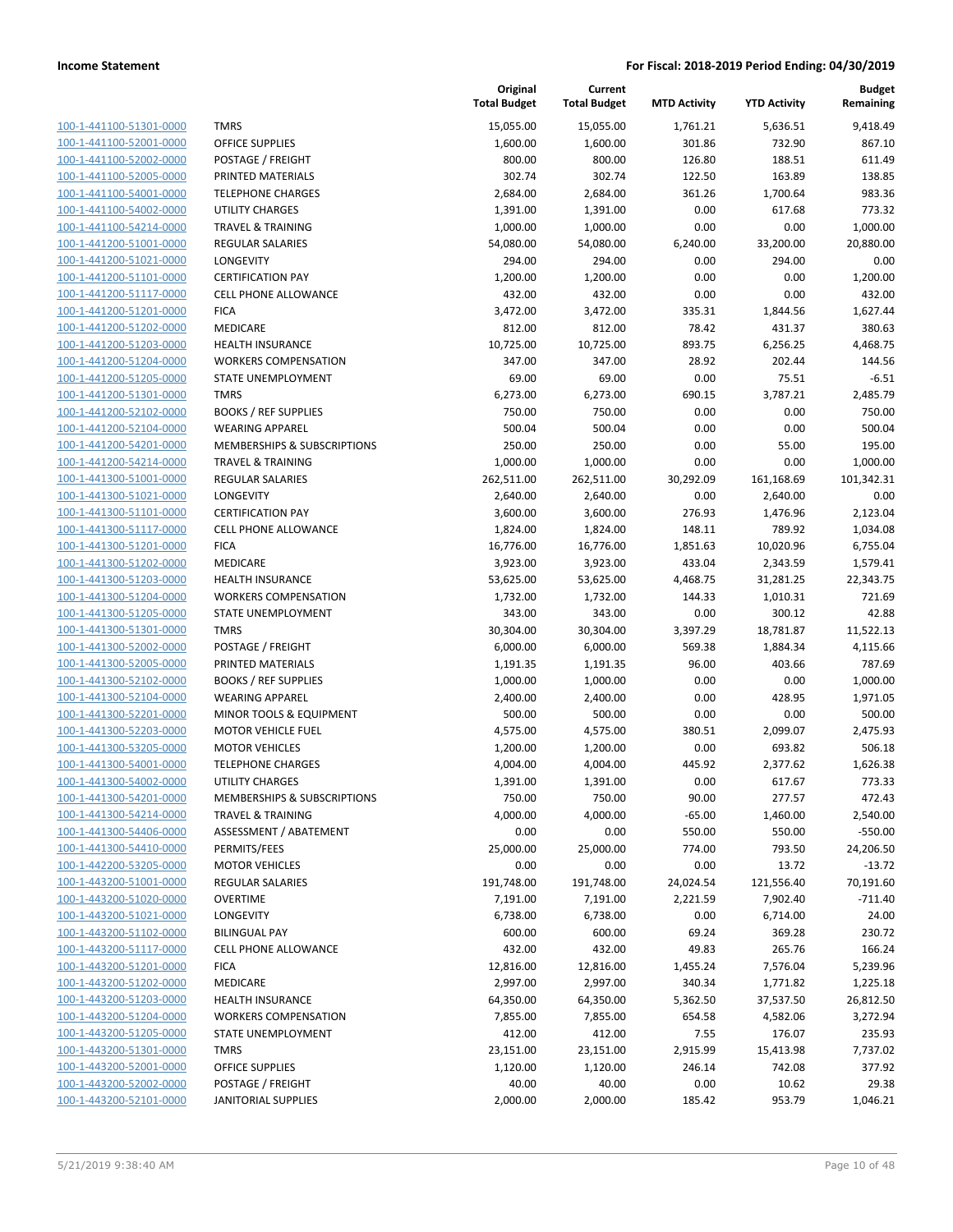| 100-1-443200-52104-0000         |
|---------------------------------|
| 100-1-443200-52106-0000         |
| 100-1-443200-52108-0000         |
| 100-1-443200-52201-0000         |
| 100-1-443200-52203-0000         |
| $100 - 1$<br>-443200-53202-0000 |
| 100-1-443200-53205-0000         |
| 100-1-443200-54001-0000         |
| 100-1-443200-54002-0000         |
| 100-1-443200-54107-0000         |
| $100 - 1$<br>-443200-54108-0000 |
| 100-1-443200-54214-0000         |
| 100-1-451100-51001-0000         |
| 100-1-451100-51020-0000         |
| 100-1-451100-51021-0000         |
| -451100-51101-0000<br>$100 - 1$ |
| 100-1-451100-51102-0000         |
|                                 |
| 100-1-451100-51116-0000         |
| 100-1-451100-51117-0000         |
| 100-1-451100-51201-0000         |
| -451100-51202-0000<br>$100 - 1$ |
| 100-1-451100-51203-0000         |
| 100-1-451100-51204-0000         |
| 100-1-451100-51205-0000         |
| 100-1-451100-51301-0000         |
| -451100-52001-0000<br>$100 - 1$ |
| 100-1-451100-52002-0000         |
| 100-1-451100-52101-0000         |
| 100-1-451100-52104-0000         |
| 100-1-451100-52106-0000         |
| 451100-52107-0000<br>$100 - 1$  |
| 100-1-451100-52201-0000         |
| 100-1-451100-52203-0000         |
| <u>100-1-451100-52401-0000</u>  |
| 100-1-451100-53201-0000         |
| -451100-53202-0000<br>$100 - 1$ |
| 100-1-451100-53205-0000         |
| 100-1-451100-53207-0000         |
| 100-1-451100-53402-0000         |
| 100-1-451100-53707-0000         |
| -451100-53708-0000<br>$100 - 1$ |
| <u>100-1-451100-53710-0000</u>  |
|                                 |
| <u>100-1-451100-54001-0000</u>  |
| 100-1-451100-54002-0000         |
| <u>100-1-451100-54101-0000</u>  |
| <u>100-1-451100-54201-0000</u>  |
| 100-1-451100-54211-0000         |
| 100-1-451100-54214-0000         |
| <u>100-1-451100-54301-0000</u>  |
| 100-1-451100-54409-0000         |
| 100-1-455100-51001-0000         |
| 100-1-455100-51020-0000         |
| <u>100-1-455100-51021-0000</u>  |
| 100-1-455100-51102-0000         |
| 100-1-455100-51116-0000         |
| 100-1-455100-51117-0000         |
| 100-1-455100-51201-0000         |
| 100-1-455100-51202-0000         |
| <u>100-1-455100-51203-0000</u>  |
|                                 |

| <b>WEARING APPAREL</b>                   |
|------------------------------------------|
| <b>CHEMICAL SUPPLIES</b>                 |
| <b>MENAGERIE SUPPLIES</b>                |
| <b>MINOR TOOLS &amp; EQUIPMENT</b>       |
| <b>MOTOR VEHICLE FUEL</b>                |
| MACHINE, TOOLS & IMPLMNTS                |
| <b>MOTOR VEHICLES</b>                    |
| <b>TELEPHONE CHARGES</b>                 |
| <b>UTILITY CHARGES</b>                   |
| <b>MEDICAL</b>                           |
| <b>VETERINARY SERVICES</b>               |
| <b>TRAVEL &amp; TRAINING</b>             |
| <b>REGULAR SALARIES</b>                  |
| <b>OVERTIME</b>                          |
| LONGEVITY                                |
| <b>CERTIFICATION PAY</b>                 |
| <b>BILINGUAL PAY</b>                     |
| <b>CAR ALLOWANCE</b>                     |
| <b>CELL PHONE ALLOWANCE</b>              |
| <b>FICA</b>                              |
| <b>MEDICARE</b>                          |
| <b>HEALTH INSURANCE</b>                  |
| <b>WORKERS COMPENSATION</b>              |
| <b>STATE UNEMPLOYMENT</b><br><b>TMRS</b> |
| OFFICE SUPPLIES                          |
| POSTAGE / FREIGHT                        |
| <b>JANITORIAL SUPPLIES</b>               |
| <b>WEARING APPAREL</b>                   |
| <b>CHEMICAL SUPPLIES</b>                 |
| <b>BOTANICAL SUPPLIES</b>                |
| MINOR TOOLS & EQUIPMENT                  |
| <b>MOTOR VEHICLE FUEL</b>                |
| <b>RECREATIONAL SUPPLIES</b>             |
| <b>FURNITURE &amp; OFFICE EQUIPMENT</b>  |
| MACHINE, TOOLS & IMPLMNTS                |
| <b>MOTOR VEHICLES</b>                    |
| RADIO/COMMUNICATIONS                     |
| <b>BUILDING MAINTENANCE</b>              |
| <b>MAINT - GROUNDS</b>                   |
| ATHLETIC FIELDS                          |
| PARK IMPROVEMENTS                        |
| <b>TELEPHONE CHARGES</b>                 |
| <b>UTILITY CHARGES</b>                   |
| PROFESSIONAL SERVICES                    |
| <b>MEMBERSHIPS &amp; SUBSCRIPTIONS</b>   |
| <b>ADVERTISING</b>                       |
| <b>TRAVEL &amp; TRAINING</b>             |
| <b>SPECIAL EVENTS</b>                    |
| <b>CEMETERY MAINTENANCE</b>              |
| <b>REGULAR SALARIES</b>                  |
| <b>OVERTIME</b>                          |
| <b>LONGEVITY</b>                         |
| <b>BILINGUAL PAY</b>                     |
| CAR ALLOWANCE                            |
| <b>CELL PHONE ALLOWANCE</b>              |
| <b>FICA</b>                              |
| <b>MEDICARE</b>                          |
| <b>HEALTH INSURANCE</b>                  |

|                         |                                        | Original<br><b>Total Budget</b> | Current<br><b>Total Budget</b> | <b>MTD Activity</b> | <b>YTD Activity</b> | <b>Budget</b><br>Remaining |
|-------------------------|----------------------------------------|---------------------------------|--------------------------------|---------------------|---------------------|----------------------------|
| 100-1-443200-52104-0000 | <b>WEARING APPAREL</b>                 | 1,950.00                        | 1,950.00                       | 0.00                | 838.77              | 1,111.23                   |
| 100-1-443200-52106-0000 | <b>CHEMICAL SUPPLIES</b>               | 18,000.00                       | 18,000.00                      | 1,231.07            | 5,075.90            | 12,924.10                  |
| 100-1-443200-52108-0000 | <b>MENAGERIE SUPPLIES</b>              | 7,500.00                        | 7,500.00                       | 655.27              | 4,098.02            | 3,401.98                   |
| 100-1-443200-52201-0000 | MINOR TOOLS & EQUIPMENT                | 1,000.00                        | 1,000.00                       | 309.38              | 1,578.62            | $-578.62$                  |
| 100-1-443200-52203-0000 | <b>MOTOR VEHICLE FUEL</b>              | 5,378.00                        | 5,378.00                       | 400.91              | 2,705.37            | 2,672.63                   |
| 100-1-443200-53202-0000 | MACHINE, TOOLS & IMPLMNTS              | 2,000.00                        | 2,000.00                       | 0.00                | 45.45               | 1,954.55                   |
| 100-1-443200-53205-0000 | <b>MOTOR VEHICLES</b>                  | 246.00                          | 246.00                         | 4,343.27            | 5,350.36            | $-5,104.36$                |
| 100-1-443200-54001-0000 | <b>TELEPHONE CHARGES</b>               | 1,957.00                        | 1,957.00                       | 303.94              | 1,062.40            | 894.60                     |
| 100-1-443200-54002-0000 | <b>UTILITY CHARGES</b>                 | 30,525.00                       | 30,525.00                      | 1,414.10            | 14,557.16           | 15,967.84                  |
| 100-1-443200-54107-0000 | MEDICAL                                | 2,500.00                        | 20,500.00                      | 1,291.31            | 6,526.67            | 13,973.33                  |
| 100-1-443200-54108-0000 | <b>VETERINARY SERVICES</b>             | 26,000.00                       | 8,000.00                       | 784.00              | $-1,448.00$         | 9,448.00                   |
| 100-1-443200-54214-0000 | <b>TRAVEL &amp; TRAINING</b>           | 600.00                          | 600.00                         | 0.00                | 210.00              | 390.00                     |
| 100-1-451100-51001-0000 | REGULAR SALARIES                       | 502,291.00                      | 524,056.00                     | 58,182.87           | 307,846.02          | 216,209.98                 |
| 100-1-451100-51020-0000 | <b>OVERTIME</b>                        | 20,991.00                       | 20,991.00                      | 1,641.77            | 7,006.74            | 13,984.26                  |
| 100-1-451100-51021-0000 | <b>LONGEVITY</b>                       | 5,984.00                        | 5,984.00                       | 0.00                | 5,796.67            | 187.33                     |
| 100-1-451100-51101-0000 | <b>CERTIFICATION PAY</b>               | 4,200.00                        | 4,200.00                       | 207.72              | 1,800.12            | 2,399.88                   |
| 100-1-451100-51102-0000 | <b>BILINGUAL PAY</b>                   | 600.00                          | 600.00                         | 69.24               | 369.28              | 230.72                     |
| 100-1-451100-51116-0000 | CAR ALLOWANCE                          | 2,400.00                        | 2,400.00                       | 276.93              | 1,476.96            | 923.04                     |
| 100-1-451100-51117-0000 | <b>CELL PHONE ALLOWANCE</b>            | 4,032.00                        | 4,032.00                       | 396.03              | 2,181.40            | 1,850.60                   |
| 100-1-451100-51201-0000 | <b>FICA</b>                            | 33,511.00                       | 33,511.00                      | 3,540.93            | 19,312.19           | 14,198.81                  |
| 100-1-451100-51202-0000 | MEDICARE                               | 7,837.00                        | 7,837.00                       | 828.13              | 4,516.57            | 3,320.43                   |
| 100-1-451100-51203-0000 | <b>HEALTH INSURANCE</b>                | 123,338.00                      | 123,338.00                     | 10,278.17           | 71,947.19           | 51,390.81                  |
| 100-1-451100-51204-0000 | <b>WORKERS COMPENSATION</b>            | 12,626.00                       | 12,626.00                      | 1,052.17            | 7,365.19            | 5,260.81                   |
| 100-1-451100-51205-0000 | STATE UNEMPLOYMENT                     | 1,259.00                        | 1,259.00                       | 30.54               | 447.87              | 811.13                     |
| 100-1-451100-51301-0000 | <b>TMRS</b>                            | 58,266.00                       | 58,266.00                      | 6,721.67            | 37,034.75           | 21,231.25                  |
| 100-1-451100-52001-0000 | <b>OFFICE SUPPLIES</b>                 | 750.00                          | 750.00                         | 426.79              | 1,050.24            | $-300.24$                  |
| 100-1-451100-52002-0000 | POSTAGE / FREIGHT                      | 500.00                          | 500.00                         | 3.58                | 350.40              | 149.60                     |
| 100-1-451100-52101-0000 | <b>JANITORIAL SUPPLIES</b>             | 7,030.00                        | 7,030.00                       | 317.14              | 2,975.14            | 4,054.86                   |
| 100-1-451100-52104-0000 | <b>WEARING APPAREL</b>                 | 10,275.00                       | 10,275.00                      | 745.60              | 7,097.13            | 3,177.87                   |
| 100-1-451100-52106-0000 | <b>CHEMICAL SUPPLIES</b>               | 6,875.00                        | 6,875.00                       | 0.00                | 137.62              | 6,737.38                   |
| 100-1-451100-52107-0000 | <b>BOTANICAL SUPPLIES</b>              | 11,250.00                       | 11,250.00                      | 2,114.06            | 3,956.52            | 7,293.48                   |
| 100-1-451100-52201-0000 | MINOR TOOLS & EQUIPMENT                | 11,750.00                       | 11,750.00                      | 1,895.45            | 8,714.80            | 3,035.20                   |
| 100-1-451100-52203-0000 | <b>MOTOR VEHICLE FUEL</b>              | 26,250.00                       | 26,250.00                      | 2,347.48            | 11,312.02           | 14,937.98                  |
| 100-1-451100-52401-0000 | RECREATIONAL SUPPLIES                  | 500.00                          | 500.00                         | 0.00                | 48.92               | 451.08                     |
| 100-1-451100-53201-0000 | FURNITURE & OFFICE EQUIPMENT           | 0.00                            | 0.00                           | 1,124.00            | 1,124.00            | $-1,124.00$                |
| 100-1-451100-53202-0000 | MACHINE, TOOLS & IMPLMNTS              | 9,091.00                        | 9,091.00                       | 899.60              | 8,118.51            | 972.49                     |
| 100-1-451100-53205-0000 | <b>MOTOR VEHICLES</b>                  | 8,000.00                        | 8,000.00                       | 237.50              | 6,859.47            | 1,140.53                   |
| 100-1-451100-53207-0000 | RADIO/COMMUNICATIONS                   | 1,360.00                        | 1,360.00                       | 0.00                | 0.00                | 1,360.00                   |
| 100-1-451100-53402-0000 | <b>BUILDING MAINTENANCE</b>            | 900.00                          | 900.00                         | 0.00                | 257.63              | 642.37                     |
| 100-1-451100-53707-0000 | <b>MAINT - GROUNDS</b>                 | 16,885.00                       | 16,885.00                      | 357.28              | 5,569.02            | 11,315.98                  |
| 100-1-451100-53708-0000 | <b>ATHLETIC FIELDS</b>                 | 16,200.00                       | 16,200.00                      | 1,751.28            | 13,300.04           | 2,899.96                   |
| 100-1-451100-53710-0000 | PARK IMPROVEMENTS                      | 10,550.00                       | 10,550.00                      | 161.22              | 3,329.40            | 7,220.60                   |
| 100-1-451100-54001-0000 | <b>TELEPHONE CHARGES</b>               | 7,292.00                        | 7,292.00                       | 1,061.06            | 4,645.96            | 2,646.04                   |
| 100-1-451100-54002-0000 | <b>UTILITY CHARGES</b>                 | 155,476.00                      | 155,476.00                     | 10,498.75           | 77,396.88           | 78,079.12                  |
| 100-1-451100-54101-0000 | PROFESSIONAL SERVICES                  | 0.00                            | 8,400.00                       | 0.00                | 0.00                | 8,400.00                   |
| 100-1-451100-54201-0000 | <b>MEMBERSHIPS &amp; SUBSCRIPTIONS</b> | 1,510.00                        | 1,510.00                       | 22.50               | 1,009.33            | 500.67                     |
| 100-1-451100-54211-0000 | <b>ADVERTISING</b>                     | 4,700.00                        | 4,700.00                       | 521.55              | 5,120.29            | $-420.29$                  |
| 100-1-451100-54214-0000 | <b>TRAVEL &amp; TRAINING</b>           | 1,000.00                        | 1,000.00                       | 460.00              | 3,228.73            | $-2,228.73$                |
| 100-1-451100-54301-0000 | <b>SPECIAL EVENTS</b>                  | 57,000.00                       | 57,000.00                      | 16,395.02           | 43,190.40           | 13,809.60                  |
| 100-1-451100-54409-0000 | <b>CEMETERY MAINTENANCE</b>            | 80,700.00                       | 80,700.00                      | 0.00                | 47,075.00           | 33,625.00                  |
| 100-1-455100-51001-0000 | REGULAR SALARIES                       | 326,071.00                      | 326,071.00                     | 36,082.74           | 192,454.76          | 133,616.24                 |
| 100-1-455100-51020-0000 | <b>OVERTIME</b>                        | 0.00                            | 0.00                           | 0.00                | 6.92                | $-6.92$                    |
| 100-1-455100-51021-0000 | LONGEVITY                              | 3,252.00                        | 3,252.00                       | 0.00                | 3,264.00            | $-12.00$                   |
| 100-1-455100-51102-0000 | <b>BILINGUAL PAY</b>                   | 600.00                          | 600.00                         | 69.24               | 369.28              | 230.72                     |
| 100-1-455100-51116-0000 | CAR ALLOWANCE                          | 3,600.00                        | 3,600.00                       | 0.00                | 0.00                | 3,600.00                   |
| 100-1-455100-51117-0000 | <b>CELL PHONE ALLOWANCE</b>            | 432.00                          | 432.00                         | 48.45               | 258.40              | 173.60                     |
| 100-1-455100-51201-0000 | <b>FICA</b>                            | 20,705.00                       | 20,705.00                      | 2,170.75            | 11,839.54           | 8,865.46                   |
| 100-1-455100-51202-0000 | MEDICARE                               | 4,842.00                        | 4,842.00                       | 507.68              | 2,768.91            | 2,073.09                   |
| 100-1-455100-51203-0000 | HEALTH INSURANCE                       | 42,900.00                       | 42,900.00                      | 3,575.00            | 25,025.00           | 17,875.00                  |
|                         |                                        |                                 |                                |                     |                     |                            |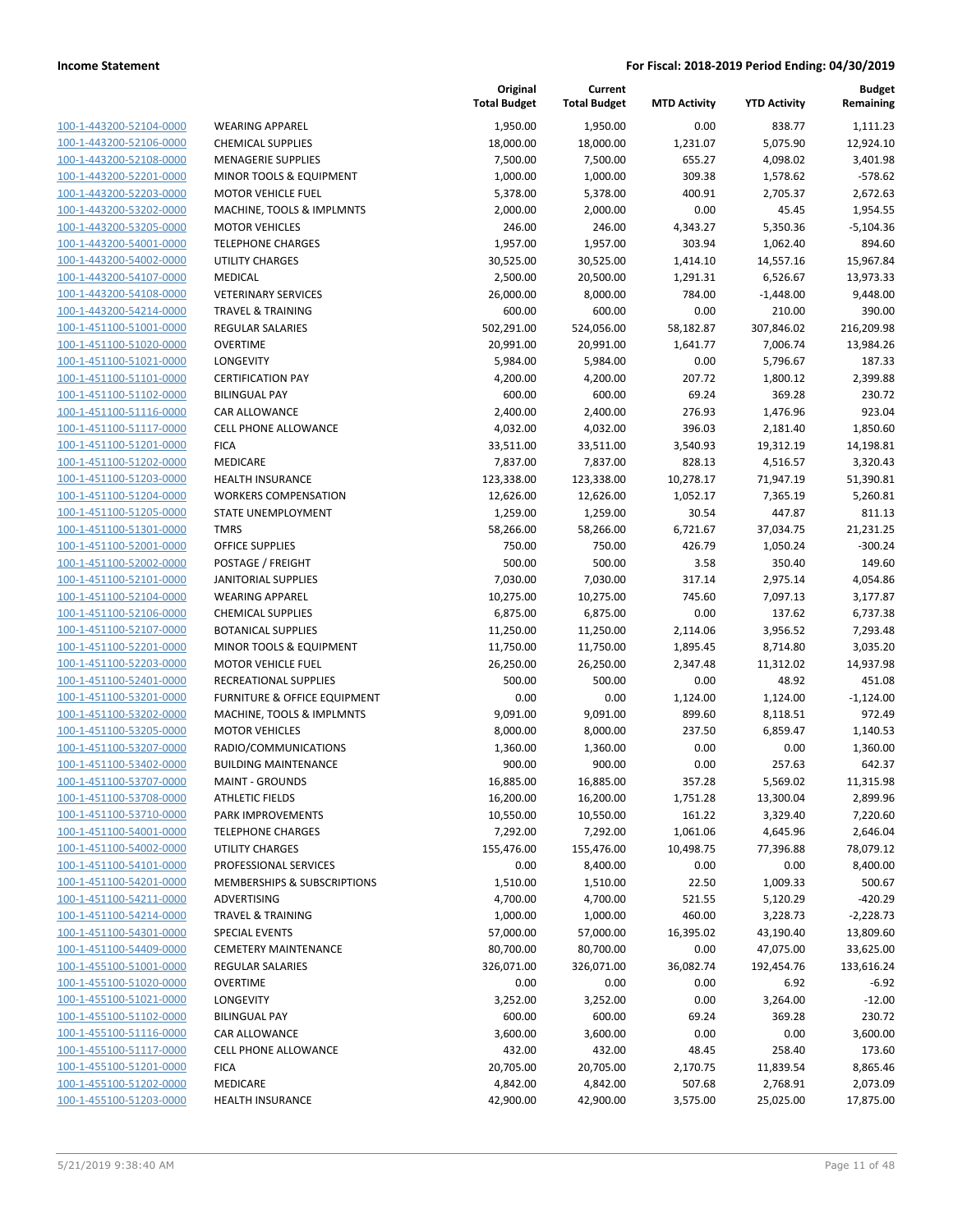| 100-1-455100-51204-0000                                   |
|-----------------------------------------------------------|
| 100-1-455100-51205-0000                                   |
| <u>100-1-455100-51301-0000</u>                            |
| <u>100-1-455100-52001-0000</u>                            |
| 100-1-455100-52002-0000                                   |
| 100-1-455100-52004-0000                                   |
| 100-1-455100-52005-0000                                   |
| <u>100-1-455100-52115-0000</u>                            |
| <u>100-1-455100-52201-0000</u>                            |
| 100-1-455100-52402-0000                                   |
| 100-1-455100-53201-0000                                   |
| 100-1-455100-54001-0000                                   |
| <u>100-1-455100-54002-0000</u>                            |
| <u>100-1-455100-54201-0000</u>                            |
| 100-1-455100-54202-0000                                   |
| 100-1-455100-54214-0000                                   |
| 100-1-455100-55203-0000                                   |
| <u>100-1-455100-55211-0000</u>                            |
| 100-1-456100-51001-0000                                   |
| 100-1-456100-51021-0000                                   |
| 100-1-456100-51116-0000                                   |
| 100-1-456100-51117-0000                                   |
| <u>100-1-456100-51201-0000</u>                            |
| 100-1-456100-51202-0000                                   |
| 100-1-456100-51203-0000                                   |
| 100-1-456100-51204-0000                                   |
| 100-1-456100-51205-0000                                   |
| <u>100-1-456100-51301-0000</u>                            |
| <u>100-1-456100-52001-0000</u>                            |
| 100-1-456100-52002-0000                                   |
| 100-1-456100-52103-0000                                   |
| <u>100-1-456100-54001-0000</u>                            |
| <u>100-1-456100-54201-0000</u>                            |
| <u>100-1-456100-54205-0000</u>                            |
| 100-1-456100-54214-0000                                   |
| 100-1-456100-54301-0000                                   |
| <u>100-1-456100-54523-0000</u>                            |
| <u>100-1-480000-52003-0000</u>                            |
| <u>100-1-480000-52006-0000</u>                            |
| 100-1-480000-54002-0000                                   |
| 100-1-480000-54105-0000                                   |
| 100-1-480000-54201-0000                                   |
| 100-1-480000-54904-0000                                   |
| 100-1-480000-54905-0000                                   |
| 100-1-480000-54906-0000                                   |
| 100-1-480000-56309-0000                                   |
|                                                           |
| 100-1-480000-56309-0001                                   |
| 100-1-480000-57005-0000                                   |
| 100-1-480000-57007-0000                                   |
| 100-1-480000-57008-0000                                   |
| 100-1-480000-57015-0000                                   |
| 100-1-491000-58040-0000                                   |
| <u>100-1-491000-58204-0000</u>                            |
| 100-1-495000-58702-0000                                   |
| 100-1-495000-58703-0000                                   |
| 100-1-495000-58704-0000                                   |
| 100-1-495000-58705-0000                                   |
| <u>100-1-495000-58706-0000</u><br>100-1-495000-58712-0000 |

|                         |                                          | Original<br><b>Total Budget</b> | Current<br><b>Total Budget</b> | <b>MTD Activity</b> | <b>YTD Activity</b> | <b>Budget</b><br>Remaining |
|-------------------------|------------------------------------------|---------------------------------|--------------------------------|---------------------|---------------------|----------------------------|
| 100-1-455100-51204-0000 | <b>WORKERS COMPENSATION</b>              | 1,092.00                        | 1,092.00                       | 91.00               | 637.00              | 455.00                     |
| 100-1-455100-51205-0000 | STATE UNEMPLOYMENT                       | 806.00                          | 806.00                         | 12.48               | 133.75              | 672.25                     |
| 100-1-455100-51301-0000 | <b>TMRS</b>                              | 28,709.00                       | 28,709.00                      | 3,428.52            | 19,007.88           | 9,701.12                   |
| 100-1-455100-52001-0000 | <b>OFFICE SUPPLIES</b>                   | 2,885.00                        | 2,885.00                       | 138.09              | 339.56              | 2,545.44                   |
| 100-1-455100-52002-0000 | POSTAGE / FREIGHT                        | 75.00                           | 75.00                          | 0.00                | 0.83                | 74.17                      |
| 100-1-455100-52004-0000 | <b>COMPUTER SUPPLIES</b>                 | 75.00                           | 75.00                          | 34.99               | 74.98               | 0.02                       |
| 100-1-455100-52005-0000 | PRINTED MATERIALS                        | 48.00                           | 48.00                          | 0.00                | 48.00               | 0.00                       |
| 100-1-455100-52115-0000 | <b>CATALOGING SUPPLIES</b>               | 1,000.00                        | 1,000.00                       | 0.00                | 693.22              | 306.78                     |
| 100-1-455100-52201-0000 | MINOR TOOLS & EQUIPMENT                  | 75.00                           | 75.00                          | 0.00                | 39.77               | 35.23                      |
| 100-1-455100-52402-0000 | <b>BASIC PROGRAM EXPENSE</b>             | 4,100.00                        | 4,100.00                       | 302.47              | 2,777.60            | 1,322.40                   |
| 100-1-455100-53201-0000 | <b>FURNITURE &amp; OFFICE EQUIPMENT</b>  | 629.00                          | 629.00                         | 0.00                | 0.00                | 629.00                     |
| 100-1-455100-54001-0000 | <b>TELEPHONE CHARGES</b>                 | 5,676.00                        | 5,676.00                       | 865.25              | 3,146.71            | 2,529.29                   |
| 100-1-455100-54002-0000 | <b>UTILITY CHARGES</b>                   | 32,442.00                       | 32,442.00                      | 2,308.52            | 19,363.74           | 13,078.26                  |
| 100-1-455100-54201-0000 | MEMBERSHIPS & SUBSCRIPTIONS              | 9,744.00                        | 9,744.00                       | 0.00                | 7,525.20            | 2,218.80                   |
| 100-1-455100-54202-0000 | LIBRARY PERIODICALS                      | 2,700.00                        | 2,700.00                       | 0.00                | 2,488.67            | 211.33                     |
| 100-1-455100-54214-0000 | <b>TRAVEL &amp; TRAINING</b>             | 2,500.00                        | 2,500.00                       | 0.00                | 978.54              | 1,521.46                   |
| 100-1-455100-55203-0000 | <b>FURNITURE/OFFICE EQUIP</b>            | 250.00                          | 250.00                         | 0.00                | 238.08              | 11.92                      |
| 100-1-455100-55211-0000 | <b>BOOKS</b>                             | 43,800.00                       | 43,800.00                      | 2,988.46            | 20,929.26           | 22,870.74                  |
| 100-1-456100-51001-0000 | REGULAR SALARIES                         | 57,247.00                       | 57,247.00                      | 6,604.56            | 35,193.41           | 22,053.59                  |
| 100-1-456100-51021-0000 | LONGEVITY                                | 1,584.00                        | 1,584.00                       | 0.00                | 1,584.00            | 0.00                       |
| 100-1-456100-51116-0000 | CAR ALLOWANCE                            | 3,600.00                        | 3,600.00                       | 415.38              | 2,215.36            | 1,384.64                   |
| 100-1-456100-51117-0000 | <b>CELL PHONE ALLOWANCE</b>              | 432.00                          | 432.00                         | 49.83               | 265.76              | 166.24                     |
| 100-1-456100-51201-0000 | <b>FICA</b>                              | 3,898.00                        | 3,898.00                       | 389.52              | 2,196.79            | 1,701.21                   |
| 100-1-456100-51202-0000 | MEDICARE                                 | 912.00                          | 912.00                         | 91.11               | 513.80              | 398.20                     |
| 100-1-456100-51203-0000 | <b>HEALTH INSURANCE</b>                  | 10,725.00                       | 10,725.00                      | 893.75              | 6,256.25            | 4,468.75                   |
| 100-1-456100-51204-0000 | <b>WORKERS COMPENSATION</b>              | 172.00                          | 172.00                         | 14.33               | 100.31              | 71.69                      |
| 100-1-456100-51205-0000 | STATE UNEMPLOYMENT                       | 69.00                           | 69.00                          | 0.00                | 87.07               | $-18.07$                   |
| 100-1-456100-51301-0000 | <b>TMRS</b>                              | 7,041.00                        | 7,041.00                       | 781.92              | 4,443.10            | 2,597.90                   |
| 100-1-456100-52001-0000 | <b>OFFICE SUPPLIES</b>                   | 100.00                          | 100.00                         | 0.00                | 8.96                | 91.04                      |
| 100-1-456100-52002-0000 | POSTAGE / FREIGHT                        | 200.00                          | 200.00                         | 0.00                | 20.36               | 179.64                     |
| 100-1-456100-52103-0000 | <b>MEETING SUPPLIES</b>                  | 50.00                           | 50.00                          | 0.00                | 0.00                | 50.00                      |
| 100-1-456100-54001-0000 | <b>TELEPHONE CHARGES</b>                 | 413.00                          | 413.00                         | 64.00               | 223.68              | 189.32                     |
| 100-1-456100-54201-0000 | MEMBERSHIPS & SUBSCRIPTIONS              | 1,240.00                        | 1,240.00                       | 535.00              | 880.00              | 360.00                     |
| 100-1-456100-54205-0000 | <b>BUSINESS MEALS</b>                    | 50.00                           | 50.00                          | 0.00                | 25.00               | 25.00                      |
| 100-1-456100-54214-0000 | <b>TRAVEL &amp; TRAINING</b>             | 750.00                          | 750.00                         | 0.00                | 0.00                | 750.00                     |
| 100-1-456100-54301-0000 | <b>SPECIAL EVENTS</b>                    | 7,300.00                        | 7,300.00                       | 174.02              | 4,835.32            | 2,464.68                   |
| 100-1-456100-54523-0000 | PROPOSED EVENTS                          | 75,000.00                       | 75,000.00                      | 11,890.00           | 47,560.00           | 27,440.00                  |
| 100-1-480000-52003-0000 | <b>COPIER CHARGES</b>                    | 75,900.00                       | 75,900.00                      | 3,544.56            | 31,731.51           | 44,168.49                  |
| 100-1-480000-52006-0000 | <b>COPIER PAPER</b>                      | 5,000.00                        | 5,000.00                       | 353.99              | 2,483.56            | 2,516.44                   |
| 100-1-480000-54002-0000 | <b>UTILITY CHARGES</b>                   | 652.00                          | 652.00                         | 47.90               | 335.80              | 316.20                     |
| 100-1-480000-54105-0000 | <b>MARKETING</b>                         | 8,250.00                        | 8,250.00                       | 0.00                | 4,000.00            | 4,250.00                   |
| 100-1-480000-54201-0000 | MEMBERSHIPS & SUBSCRIPTIONS              | 8,601.00                        | 8,601.00                       | 1,723.26            | 3,412.73            | 5,188.27                   |
| 100-1-480000-54904-0000 | POSTAGE METER RENTAL                     | 0.00                            | 0.00                           | $-177.85$           | $-1,244.95$         | 1,244.95                   |
| 100-1-480000-54905-0000 | <b>MAIL MACHINE LEASE INT</b>            | 700.00                          | 700.00                         | 0.00                | 0.00                | 700.00                     |
| 100-1-480000-54906-0000 | MAIL MACHINE LEASE PRINC                 | 2,600.00                        | 2,600.00                       | 0.00                | 0.00                | 2,600.00                   |
| 100-1-480000-56309-0000 | PAYOUT ARRANGEMENT LOCAL SALES TAX       | 178,096.00                      | 178,096.00                     | 14,841.30           | 114,208.43          | 63,887.57                  |
| 100-1-480000-56309-0001 | PAYOUT ARRANGEMENT - 380 AGREEMENT       | 123,312.00                      | 123,312.00                     | 0.00                | 0.00                | 123,312.00                 |
| 100-1-480000-57005-0000 | <b>ACCRUED VAC &amp; SICK PAY</b>        | 160,000.00                      | 160,000.00                     | 0.00                | 93,391.58           | 66,608.42                  |
| 100-1-480000-57007-0000 | <b>COMMUNITY SERVICES</b>                | 25,000.00                       | 25,000.00                      | 0.00                | 0.00                | 25,000.00                  |
| 100-1-480000-57008-0000 | <b>BANK CHARGES</b>                      | 15,000.00                       | 15,000.00                      | 947.50              | 5,741.04            | 9,258.96                   |
| 100-1-480000-57015-0000 | <b>CONTINGENCY EXPENSE</b>               | 90,000.00                       | 90,000.00                      | 0.00                | 0.00                | 90,000.00                  |
| 100-1-491000-58040-0000 | <b>XFR - GENERAL CIP</b>                 | 3,220,008.00                    | 3,220,008.00                   | 268,334.00          | 1,878,338.00        | 1,341,670.00               |
| 100-1-491000-58204-0000 | XFR - VEHICLE/EQUIP RPLCMNT              | 615,357.00                      | 615,357.00                     | 51,279.75           | 358,958.25          | 256,398.75                 |
| 100-1-495000-58702-0000 | CA - GEN GOV TO CENTRAL SERVICE FUND     | 2,990.00                        | 2,990.00                       | 249.17              | 1,744.19            | 1,245.81                   |
| 100-1-495000-58703-0000 | CA - PUBLIC WORKS TO CENTRAL SERVICE FU  | 83,324.00                       | 83,324.00                      | 6,943.67            | 48,605.69           | 34,718.31                  |
| 100-1-495000-58704-0000 | CA - PUBLIC SAFETY TO CENTRAL SERVICE FU | 224,363.00                      | 224,363.00                     | 18,696.92           | 130,878.44          | 93,484.56                  |
| 100-1-495000-58705-0000 | CA - COM DEV TO CENTRAL SERVICE FUND     | 60,110.00                       | 60,110.00                      | 5,009.16            | 35,064.15           | 25,045.85                  |
| 100-1-495000-58706-0000 | CA - PARKS & REC TO CENTRAL SERVICE FUND | 200,523.00                      | 200,523.00                     | 16,710.25           | 116,971.75          | 83,551.25                  |
| 100-1-495000-58712-0000 | CA - GEN GOV TO INSURANCE FUND           | 2,437.00                        | 2,437.00                       | 203.08              | 1,421.56            | 1,015.44                   |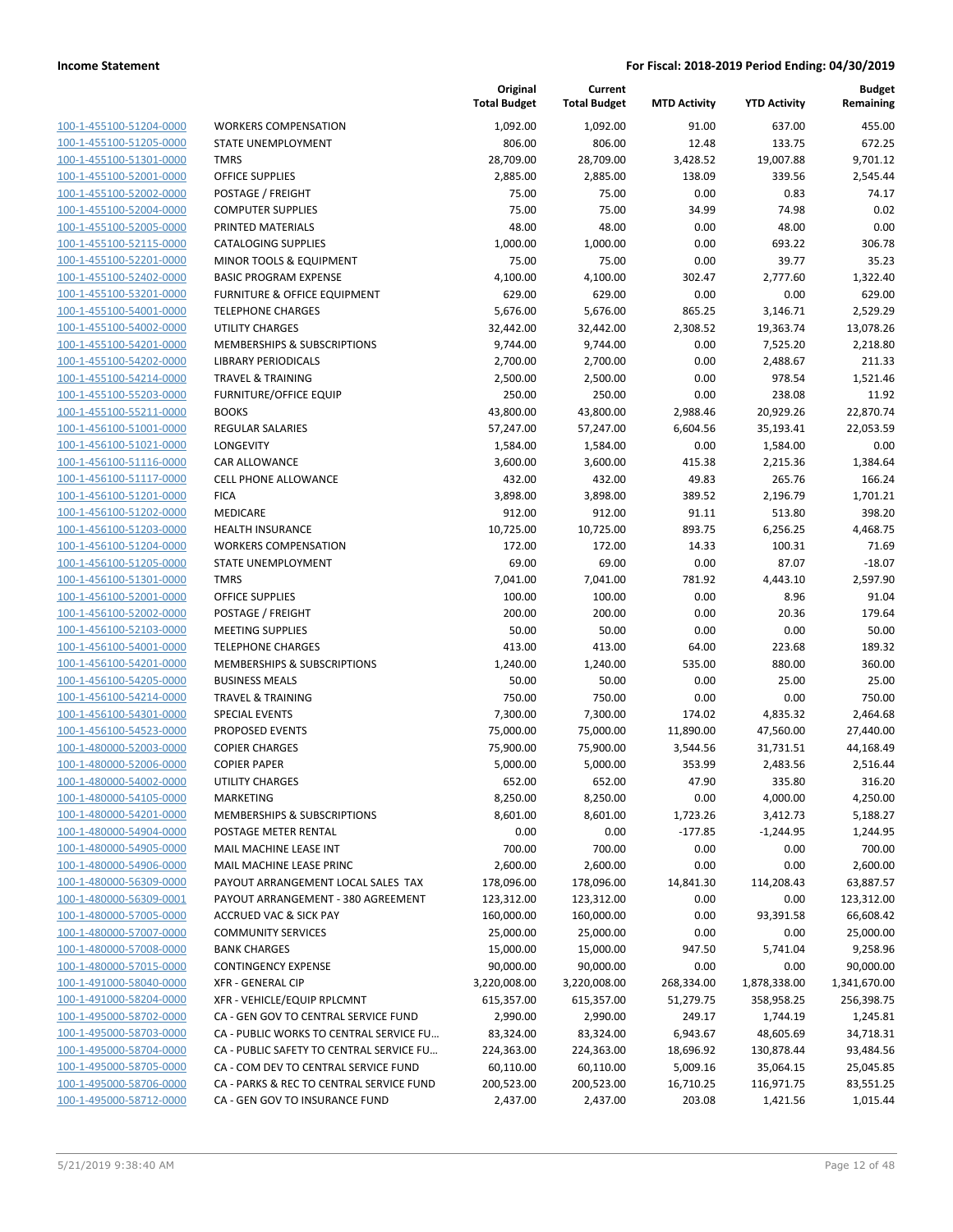|                                                    |                                                                       | Original            | Current             |                     |                     | <b>Budget</b>    |
|----------------------------------------------------|-----------------------------------------------------------------------|---------------------|---------------------|---------------------|---------------------|------------------|
|                                                    |                                                                       | <b>Total Budget</b> | <b>Total Budget</b> | <b>MTD Activity</b> | <b>YTD Activity</b> | Remaining        |
| 100-1-495000-58713-0000                            | CA - PUBLIC WORKS TO INSURANCE FUND                                   | 30,169.00           | 30,169.00           | 2.514.08            | 17,598.56           | 12,570.44        |
| 100-1-495000-58714-0000                            | CA - PUBLIC SAFETY TO INSURANCE FUND                                  | 70,502.00           | 70,502.00           | 5,875.17            | 41,126.19           | 29,375.81        |
| 100-1-495000-58715-0000                            | CA - COM DEV TO INSURANCE FUND                                        | 11,768.00           | 11,768.00           | 980.67              | 6,864.69            | 4,903.31         |
| 100-1-495000-58716-0000                            | CA - PARKS & REC TO INSURANCE FUND                                    | 39,169.00           | 39,169.00           | 3.264.08            | 22,848.56           | 16,320.44        |
| 100-1-495000-58722-0000                            | CA - GEN GOVERNMENT TO MIS FUND                                       | 19,265.00           | 19,265.00           | 1,605.42            | 11,237.94           | 8,027.06         |
| 100-1-495000-58723-0000                            | CA - PUBLIC WORKS TO MIS FUND                                         | 17,693.00           | 17,693.00           | 1,474.42            | 10,320.94           | 7,372.06         |
| 100-1-495000-58724-0000                            | CA - PUBLIC SAFETY TO MIS FUND                                        | 157,174.00          | 157,174.00          | 13,097.83           | 91,684.81           | 65,489.19        |
| 100-1-495000-58725-0000                            | CA - COM DEV TO MIS FUND                                              | 51,718.00           | 51,718.00           | 4,309.83            | 30,168.81           | 21,549.19        |
| 100-1-495000-58726-0000                            | CA - PARKS & REC TO MIS FUND                                          | 50,819.00           | 50,819.00           | 4,234.92            | 29,644.44           | 21,174.56        |
|                                                    | <b>Expense Total:</b>                                                 | 26,032,854.92       | 26,030,383.92       | 2,483,161.62        | 15,127,555.17       | 10,902,828.75    |
|                                                    | Fund: 100 - GENERAL FUND Surplus (Deficit):                           | $-1,558,556.07$     | $-1,556,085.07$     | -1,478,459.79       | 1,509,179.70        |                  |
| Fund: 101 - MUNICIPAL COURT BUILDING SECURITY FEES |                                                                       |                     |                     |                     |                     |                  |
| Revenue                                            |                                                                       |                     |                     |                     |                     |                  |
| 101-1-318001-44101-0000                            | MUNICIPAL COURT COST/FEES                                             | 0.00                | 0.00                | 513.65              | 3,329.21            | $-3,329.21$      |
| 101-1-319001-45401-0000                            | <b>INTEREST REVENUES</b>                                              | 0.00                | 0.00                | 0.00                | 625.20              | $-625.20$        |
|                                                    | <b>Revenue Total:</b>                                                 | 0.00                | 0.00                | 513.65              | 3,954.41            | $-3,954.41$      |
| <b>Expense</b>                                     |                                                                       |                     |                     |                     |                     |                  |
| 101-1-480000-57008-0000                            | <b>BANK CHARGES</b>                                                   | 0.00                | 0.00                | 3.06                | 16.11               | $-16.11$         |
|                                                    | <b>Expense Total:</b>                                                 | 0.00                | 0.00                | 3.06                | 16.11               | $-16.11$         |
|                                                    | Fund: 101 - MUNICIPAL COURT BUILDING SECURITY FEES Surplus (Deficit): | 0.00                | 0.00                | 510.59              | 3,938.30            |                  |
| Fund: 102 - MUNICIPAL COURT TECH FUND              |                                                                       |                     |                     |                     |                     |                  |
| Revenue                                            |                                                                       |                     |                     |                     |                     |                  |
| 102-1-318001-44101-0000                            | MUNICIPAL COURT COST/FEES                                             | 0.00                | 0.00                | 684.83              | 4,438.88            | $-4,438.88$      |
| 102-1-319001-45401-0000                            | <b>INTEREST REVENUES</b>                                              | 0.00                | 0.00                | 0.00                | 385.46              | $-385.46$        |
|                                                    | <b>Revenue Total:</b>                                                 | 0.00                | 0.00                | 684.83              | 4,824.34            | $-4,824.34$      |
| <b>Expense</b>                                     |                                                                       |                     |                     |                     |                     |                  |
| 102-1-480000-57008-0000                            | <b>BANK CHARGES</b>                                                   | 0.00                | 0.00                | 1.92                | 9.86                | $-9.86$          |
|                                                    | <b>Expense Total:</b>                                                 | 0.00                | 0.00                | 1.92                | 9.86                | -9.86            |
|                                                    |                                                                       |                     |                     |                     |                     |                  |
|                                                    |                                                                       |                     |                     |                     |                     |                  |
|                                                    | Fund: 102 - MUNICIPAL COURT TECH FUND Surplus (Deficit):              | 0.00                | 0.00                | 682.91              | 4,814.48            |                  |
| Fund: 103 - MUNICIPAL COURT CHILD SAFETY FUND      |                                                                       |                     |                     |                     |                     |                  |
| Revenue                                            |                                                                       |                     |                     |                     |                     |                  |
| 103-1-318001-44101-0000                            | MUNICIPAL COURT COST/FEES                                             | 1,954.00            | 1,954.00            | 37.50               | 82.93               | 1,871.07         |
| 103-1-318001-44110-0000                            | OPTIONAL COUNTY FEE - CHILD SAFETY                                    | 26,637.00           | 26,637.00           | 7,730.15            | 13,447.36           | 13,189.64        |
| 103-1-319001-45401-0000                            | <b>INTEREST REVENUES</b>                                              | 25.00               | 25.00               | 0.00                | 144.98              | $-119.98$        |
|                                                    | <b>Revenue Total:</b>                                                 | 28,616.00           | 28,616.00           | 7,767.65            | 13,675.27           | 14,940.73        |
| <b>Expense</b>                                     |                                                                       |                     |                     |                     |                     |                  |
| 103-1-480000-57007-0000                            | <b>COMMUNITY SERVICES</b>                                             | 28,000.00           | 28,000.00           | 0.00                | 5,717.21            | 22,282.79        |
| 103-1-480000-57008-0000                            | <b>BANK CHARGES</b>                                                   | 10.00               | 10.00               | 0.79                | 3.89                | 6.11             |
|                                                    | <b>Expense Total:</b>                                                 | 28,010.00           | 28,010.00           | 0.79                | 5,721.10            | 22,288.90        |
|                                                    | Fund: 103 - MUNICIPAL COURT CHILD SAFETY FUND Surplus (Deficit):      | 606.00              | 606.00              | 7,766.86            | 7,954.17            |                  |
| <b>Fund: 111 - RECREATION ACTIVITIES FUND</b>      |                                                                       |                     |                     |                     |                     |                  |
| Revenue                                            |                                                                       |                     |                     |                     |                     |                  |
| 111-1-319001-45110-0000                            | <b>CONCESSIONS OVER/SHORT</b>                                         | 0.00                | 0.00                | $-0.95$             | $-0.95$             | 0.95             |
| 111-1-319001-45401-0000                            | <b>INTEREST REVENUES</b>                                              | 25.00               | 25.00               | 0.00                | 28.15               | $-3.15$          |
| 111-1-319010-45306-0000                            | PARK CONCESSIONS                                                      | 44,415.00           | 44,415.00           | 3,734.89            | 5,124.16            | 39,290.84        |
| 111-1-319011-44507-0000                            | <b>ADULT RECREATION FEES</b>                                          | 22,480.00           | 22,480.00           | 2,958.00            | 6,102.50            | 16,377.50        |
| 111-1-319011-44508-0000                            | YOUTH RECREATION FEES                                                 | 145,650.00          | 145,650.00          | 8,000.00            | 51,821.59           | 93,828.41        |
| 111-1-319012-44509-0000                            | SPECIAL EVENT FUNDING                                                 | 45,000.00           | 45,000.00           | 18,240.00           | 21,625.36           | 23,374.64        |
| 111-1-319012-45504-0000                            | PARKS & RECREATION / FIELD RENTALS                                    | 15,539.00           | 15,539.00           | $-160.00$           | 1,550.00            | 13,989.00        |
|                                                    | <b>Revenue Total:</b>                                                 | 273,109.00          | 273,109.00          | 32,771.94           | 86,250.81           | 186,858.19       |
| <b>Expense</b>                                     |                                                                       |                     |                     |                     |                     |                  |
| 111-1-451200-51001-0000                            | <b>REGULAR</b>                                                        | 17,280.00           | 17,280.00           | 1,057.40            | 4,113.75            | 13,166.25        |
| 111-1-451200-51201-0000                            | <b>FICA</b>                                                           | 1,071.00            | 1,071.00            | 65.56               | 255.06              | 815.94           |
| 111-1-451200-51202-0000<br>111-1-451200-51204-0000 | <b>MEDICARE</b><br><b>WORKERS COMPENSATION</b>                        | 251.00<br>442.00    | 251.00<br>442.00    | 15.34<br>36.83      | 59.66<br>257.81     | 191.34<br>184.19 |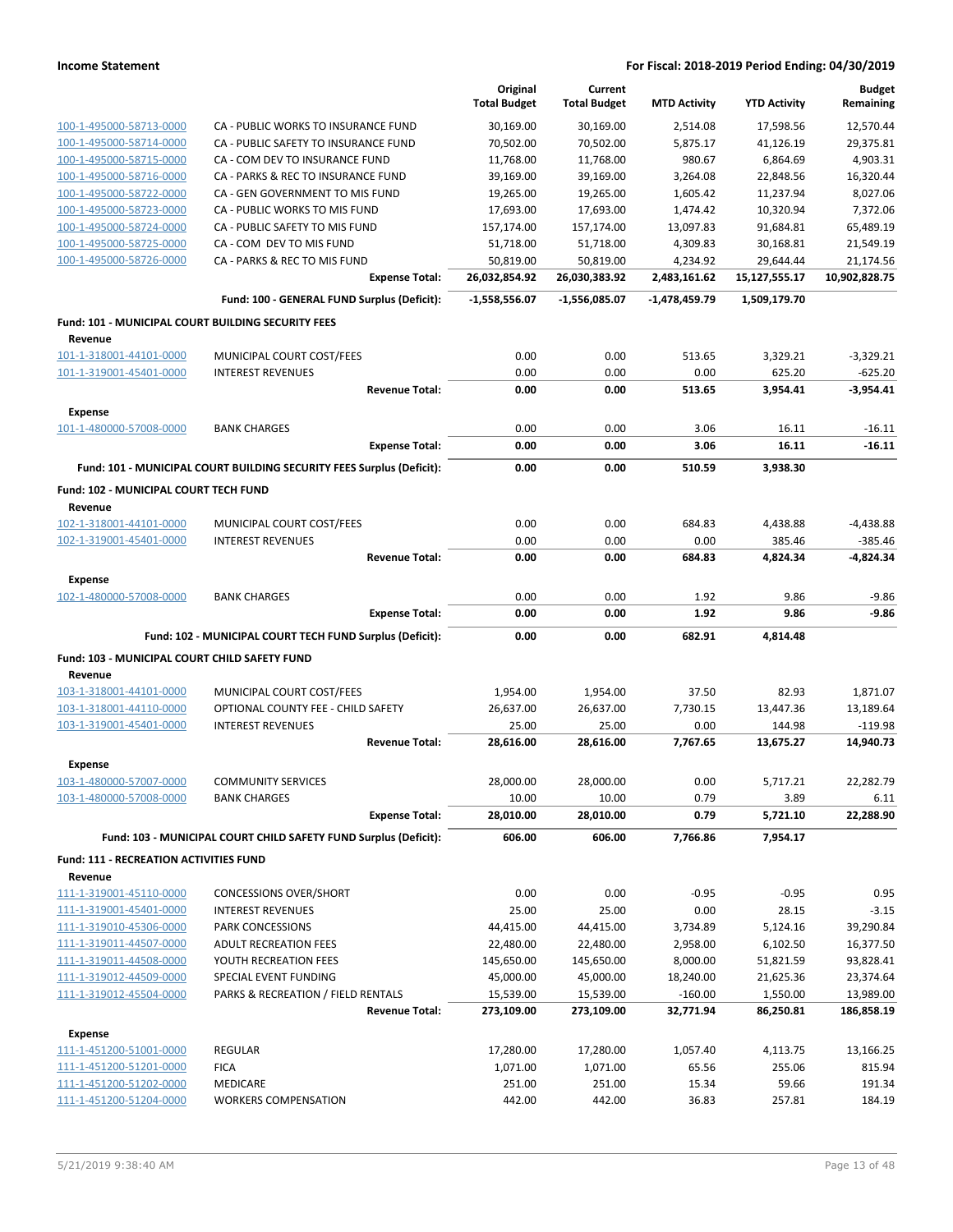|                                                    |                                                           |                       | Original<br><b>Total Budget</b> | Current<br><b>Total Budget</b> | <b>MTD Activity</b> | <b>YTD Activity</b> | <b>Budget</b><br>Remaining |
|----------------------------------------------------|-----------------------------------------------------------|-----------------------|---------------------------------|--------------------------------|---------------------|---------------------|----------------------------|
| 111-1-451200-51205-0000                            | STATE UNEMPLOYMENT                                        |                       | 66.00                           | 66.00                          | 1.07                | $-28.31$            | 94.31                      |
| 111-1-451200-52001-0000                            | <b>OFFICE SUPPLIES</b>                                    |                       | 500.00                          | 500.00                         | 0.00                | 278.53              | 221.47                     |
| 111-1-451200-52101-0000                            | <b>JANITORIAL SUPPLIES</b>                                |                       | 750.00                          | 750.00                         | 0.00                | 0.00                | 750.00                     |
| 111-1-451200-52401-0000                            | RECREATIONAL SUPPLIES                                     |                       | 79,185.00                       | 79,185.00                      | 1,027.40            | 27,493.07           | 51,691.93                  |
| 111-1-451200-52403-0000                            | <b>RESALE ITEMS</b>                                       |                       | 24,112.00                       | 24,112.00                      | 0.00                | 2,250.00            | 21,862.00                  |
| 111-1-451200-54301-0000                            | <b>SPECIAL EVENTS</b>                                     |                       | 40,000.00                       | 40,000.00                      | 0.00                | 4,757.90            | 35,242.10                  |
| 111-1-451200-54302-0000                            | <b>TEAM REGISTRATION</b>                                  |                       | 4,200.00                        | 4,200.00                       | 0.00                | 1,264.00            | 2,936.00                   |
| 111-1-451200-54303-0000                            | OFFICALS/INSTRUCTORS                                      |                       | 80,938.00                       | 80,938.00                      | 3,105.00            | 23,518.00           | 57,420.00                  |
| 111-1-480000-52003-0000                            | <b>COPIER CHARGES</b>                                     |                       | 2,050.00                        | 2,050.00                       | 67.27               | 1,158.42            | 891.58                     |
| 111-1-480000-57008-0000                            | <b>BANK CHARGES</b>                                       |                       | 2,300.00                        | 2,300.00                       | 434.90              | 1,957.97            | 342.03                     |
| 111-1-495000-58501-0000                            | CA - GENERAL FUND                                         |                       | 10,275.00                       | 10,275.00                      | 856.25              | 5,993.75            | 4,281.25                   |
| 111-1-495000-58701-0000                            | CA - CENTRAL SERVICE FUND                                 |                       | 611.00                          | 611.00                         | 50.92               | 356.44              | 254.56                     |
| 111-1-495000-58710-0000                            | <b>CA - INSURANCE FUND</b>                                |                       | 229.00                          | 229.00                         | 19.08               | 133.56              | 95.44                      |
| 111-1-495000-58720-0000                            | CA - MIS FUN                                              |                       | 4,085.00                        | 4,085.00                       | 340.42              | 2,382.94            | 1,702.06                   |
|                                                    |                                                           | <b>Expense Total:</b> | 268,345.00                      | 268,345.00                     | 7,077.44            | 76,202.55           | 192,142.45                 |
|                                                    | Fund: 111 - RECREATION ACTIVITIES FUND Surplus (Deficit): |                       | 4,764.00                        | 4,764.00                       | 25,694.50           | 10,048.26           |                            |
| Fund: 112 - GUN RANGE FUND                         |                                                           |                       |                                 |                                |                     |                     |                            |
| Revenue<br>112-1-319001-45401-0000                 | <b>INTEREST REVENUES</b>                                  |                       | 50.00                           | 50.00                          | 0.00                | 0.00                | 50.00                      |
| 112-1-319001-45601-0000                            | MISCELLANEOUS REVENUES                                    |                       | 2,000.00                        | 2,000.00                       | 1,000.00            | 1,070.00            | 930.00                     |
|                                                    |                                                           | <b>Revenue Total:</b> | 2,050.00                        | 2,050.00                       | 1,000.00            | 1,070.00            | 980.00                     |
| <b>Expense</b>                                     |                                                           |                       |                                 |                                |                     |                     |                            |
| 112-1-421700-54501-0000                            | <b>SPECIAL SERVICES</b>                                   |                       | 1,000.00                        | 1,000.00                       | 0.00                | 70.00               | 930.00                     |
| 112-1-480000-57008-0000                            | <b>BANK CHARGES</b>                                       |                       | 10.00                           | 10.00                          | 0.00                | 0.04                | 9.96                       |
|                                                    |                                                           | <b>Expense Total:</b> | 1,010.00                        | 1,010.00                       | 0.00                | 70.04               | 939.96                     |
|                                                    | Fund: 112 - GUN RANGE FUND Surplus (Deficit):             |                       | 1,040.00                        | 1,040.00                       | 1,000.00            | 999.96              |                            |
| Fund: 113 - HOTEL / MOTEL OCCUPANCY TAX FUND       |                                                           |                       |                                 |                                |                     |                     |                            |
| Revenue                                            |                                                           |                       |                                 |                                |                     |                     |                            |
| 113-1-313005-41402-0000                            | HOTEL/MOTEL OCCUPANCY TAX                                 |                       | 621,000.00                      | 621,000.00                     | 58,422.60           | 309,845.94          | 311,154.06                 |
| 113-1-319001-45401-0000                            | <b>INTEREST REVENUES</b>                                  |                       | 1,555.00                        | 1,555.00                       | 0.00                | 3,885.45            | $-2,330.45$                |
|                                                    |                                                           | <b>Revenue Total:</b> | 622,555.00                      | 622,555.00                     | 58,422.60           | 313,731.39          | 308,823.61                 |
| <b>Expense</b>                                     |                                                           |                       |                                 |                                |                     |                     |                            |
| 113-1-458100-51001-0000                            | <b>REGULAR</b>                                            |                       | 37,337.00                       | 37,337.00                      | 4,294.20            | 22,705.93           | 14,631.07                  |
| 113-1-458100-51020-0000                            | <b>OVERTIME</b>                                           |                       | 707.00                          | 707.00                         | 27.33               | 261.85              | 445.15                     |
| 113-1-458100-51021-0000                            | LONGEVITY                                                 |                       | 348.00                          | 348.00                         | 0.00                | 174.00              | 174.00                     |
| 113-1-458100-51116-0000                            | <b>CAR ALLOWANCE</b>                                      |                       | 1,200.00                        | 1,200.00                       | 138.45              | 738.40              | 461.60                     |
| 113-1-458100-51117-0000                            | <b>CELL PHONE ALLOWANCE</b>                               |                       | 210.00                          | 210.00                         | 24.21               | 129.12              | 80.88                      |
| 113-1-458100-51201-0000                            | <b>FICA</b>                                               |                       | 2,468.00                        | 2,468.00                       | 269.44              | 1,442.82            | 1,025.18                   |
| 113-1-458100-51202-0000                            | MEDICARE                                                  |                       | 577.00                          | 577.00                         | 63.01               | 337.40              | 239.60                     |
| 113-1-458100-51203-0000                            | <b>HEALTH INSURANCE</b>                                   |                       | 10,725.00                       | 10,725.00                      | 893.75              | 6,256.25            | 4,468.75                   |
| 113-1-458100-51204-0000                            | <b>WORKERS COMPENSATION</b>                               |                       | 709.00                          | 709.00                         | 59.08               | 413.56              | 295.44                     |
| 113-1-458100-51205-0000                            | <b>UNEMPLOYMENT</b><br><b>TMRS</b>                        |                       | 69.00<br>4,458.00               | 69.00                          | 1.11<br>480.62      | 31.39               | 37.61<br>1,827.01          |
| 113-1-458100-51301-0000<br>113-1-458100-52001-0000 | <b>OFFICE SUPPLIES</b>                                    |                       | 300.00                          | 4,458.00<br>300.00             | 16.88               | 2,630.99<br>61.35   | 238.65                     |
| 113-1-458100-52002-0000                            | POSTAGE / FREIGHT                                         |                       | 750.00                          | 750.00                         | 42.47               | 334.47              | 415.53                     |
| 113-1-458100-54101-0000                            | PROFESSIONAL SERVICES                                     |                       | 10,000.00                       | 10,000.00                      | 1,480.00            | 5,472.00            | 4,528.00                   |
| 113-1-458100-54105-0000                            | MARKETING                                                 |                       | 10,000.00                       | 10,000.00                      | 474.60              | 1,024.34            | 8,975.66                   |
| 113-1-458100-54106-0000                            | <b>ATTORNEY FEES</b>                                      |                       | 500.00                          | 500.00                         | 0.00                | 0.00                | 500.00                     |
| 113-1-458100-54201-0000                            | MEMBERSHIPS & SUBSCRIPTIONS                               |                       | 1,500.00                        | 1,500.00                       | 0.00                | 745.00              | 755.00                     |
| 113-1-458100-54211-0000                            | ADVERTISING                                               |                       | 58,300.00                       | 58,300.00                      | 1,995.00            | 43,518.74           | 14,781.26                  |
| 113-1-458100-54212-0000                            | PRINTING                                                  |                       | 7,500.00                        | 7,500.00                       | 0.00                | 0.00                | 7,500.00                   |
| 113-1-458100-54214-0000                            | TRAVEL/TRAINING EXPENSE                                   |                       | 2,000.00                        | 2,000.00                       | 14.44               | 585.78              | 1,414.22                   |
| 113-1-458100-54301-0000                            | SPECIAL EVENTS                                            |                       | 4,000.00                        | 4,000.00                       | 474.07              | 2,073.07            | 1,926.93                   |
| 113-1-458100-55203-0000                            | <b>FURNITURE/OFFICE EQUIP</b>                             |                       | 500.00                          | 500.00                         | 0.00                | 0.00                | 500.00                     |
| 113-1-480000-57008-0000                            | <b>BANK CHARGES</b>                                       |                       | 250.00                          | 250.00                         | 19.07               | 107.20              | 142.80                     |
| 113-1-491000-58001-0000                            | XFR - GENERAL FUND                                        |                       | 190,000.00                      | 190,000.00                     | 15,833.33           | 110,833.31          | 79,166.69                  |
| 113-1-491000-58035-0000                            | <b>XFR - DEBT SERVICE FUND</b>                            |                       | 0.00                            | 0.00                           | 2,732.20            | 19,125.40           | $-19,125.40$               |
|                                                    |                                                           |                       |                                 |                                |                     |                     |                            |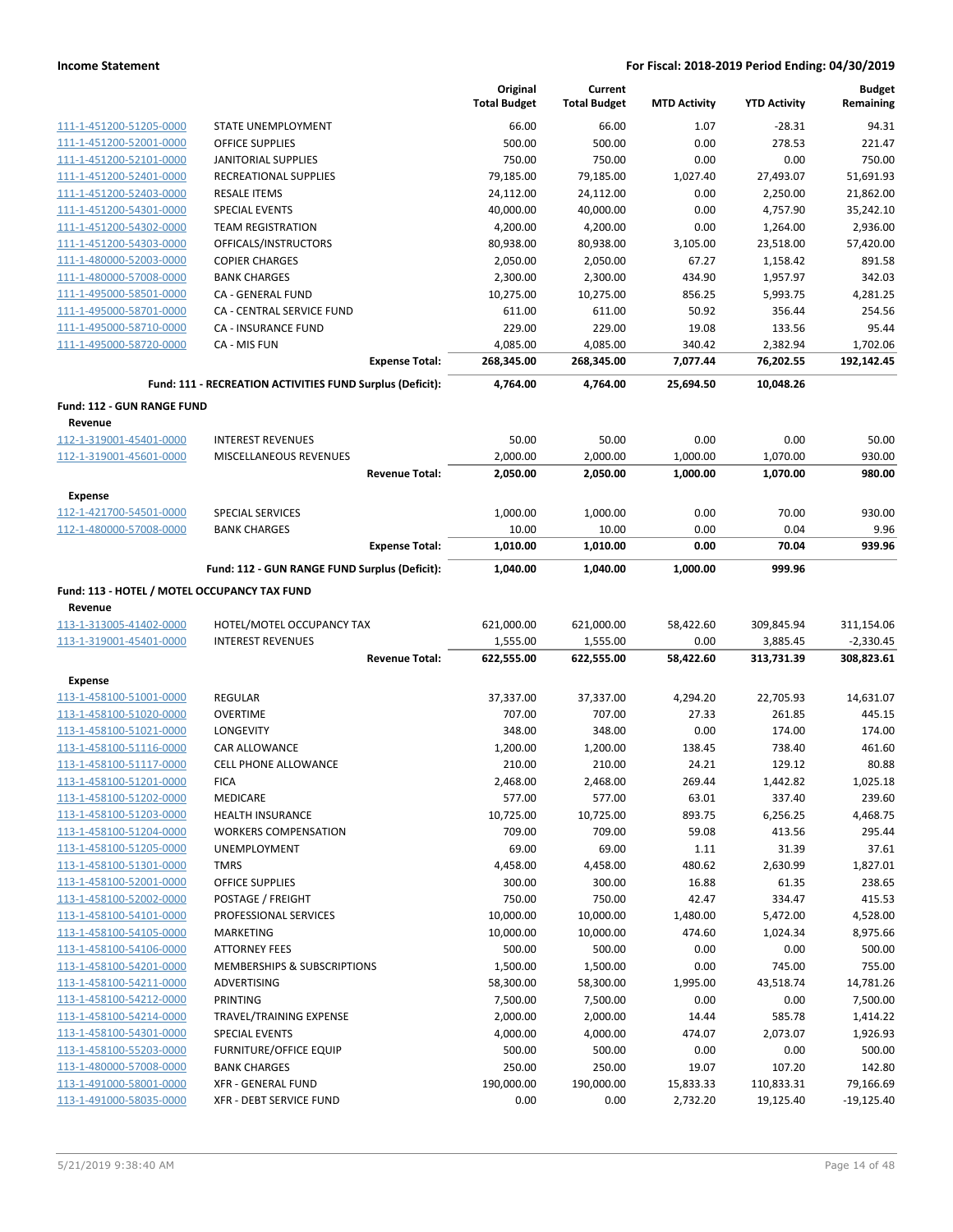|                                                    |                                                                           | Original<br><b>Total Budget</b> | Current<br><b>Total Budget</b> | <b>MTD Activity</b> | <b>YTD Activity</b> | <b>Budget</b><br>Remaining |
|----------------------------------------------------|---------------------------------------------------------------------------|---------------------------------|--------------------------------|---------------------|---------------------|----------------------------|
| 113-1-491000-58040-0000                            | <b>XFR - GENERAL CIP FUND</b>                                             | 214,537.00                      | 214,537.00                     | 17,878.08           | 125,146.56          | 89,390.44                  |
| 113-1-491000-58101-0000                            | <b>XFR - UTILITY FUND</b>                                                 | 45,000.00                       | 45,000.00                      | 3,750.00            | 26,250.00           | 18,750.00                  |
|                                                    | <b>Expense Total:</b>                                                     | 603,945.00                      | 603,945.00                     | 50,961.34           | 370,398.93          | 233,546.07                 |
|                                                    | Fund: 113 - HOTEL / MOTEL OCCUPANCY TAX FUND Surplus (Deficit):           | 18,610.00                       | 18,610.00                      | 7,461.26            | -56,667.54          |                            |
| Fund: 114 - VENUE MANAGEMENT FUND                  |                                                                           |                                 |                                |                     |                     |                            |
| Revenue                                            |                                                                           |                                 |                                |                     |                     |                            |
| 114-1-319010-45306-0000                            | <b>CONCESSIONS</b>                                                        | 500.00                          | 500.00                         | 51.00               | 242.75              | 257.25                     |
| 114-1-319030-45506-0000                            | <b>AUDITORIUM RENTALS</b>                                                 | 21,069.00                       | 21,069.00                      | 750.00              | 12,987.50           | 8,081.50                   |
| 114-1-319031-45505-0000                            | <b>CIVIC CENTER RENTALS</b>                                               | 45,135.00                       | 45,135.00                      | 1,688.00            | 25,506.00           | 19,629.00                  |
| 114-1-319032-44509-0000<br>114-1-319033-45307-0000 | SPECIAL EVENTS/SPONSORS<br><b>TICKET SALES</b>                            | 26,080.00<br>119,000.00         | 26,080.00<br>119,000.00        | 0.00<br>0.00        | 0.00<br>0.00        | 26,080.00<br>119,000.00    |
|                                                    | <b>Revenue Total:</b>                                                     | 211,784.00                      | 211,784.00                     | 2,489.00            | 38,736.25           | 173,047.75                 |
|                                                    |                                                                           |                                 |                                |                     |                     |                            |
| <b>Expense</b><br>114-1-457100-51001-0000          | <b>REGULAR SALARIES</b>                                                   | 24,585.00                       | 24,585.00                      | 2,836.45            | 15,343.47           | 9,241.53                   |
| 114-1-457100-51020-0000                            | <b>OVERTIME</b>                                                           | 11,000.00                       | 11,000.00                      | 0.00                | 1,123.66            | 9,876.34                   |
| 114-1-457100-51021-0000                            | LONGEVITY                                                                 | 246.00                          | 246.00                         | 0.00                | 123.00              | 123.00                     |
| 114-1-457100-51116-0000                            | <b>CAR ALLOWANCE</b>                                                      | 1,200.00                        | 1,200.00                       | 138.48              | 738.56              | 461.44                     |
| 114-1-457100-51117-0000                            | <b>CELL PHONE ALLOWANCE</b>                                               | 210.00                          | 210.00                         | 24.24               | 129.28              | 80.72                      |
| 114-1-457100-51201-0000                            | <b>FICA</b>                                                               | 1,627.00                        | 1,627.00                       | 184.80              | 1,080.88            | 546.12                     |
| 114-1-457100-51202-0000                            | <b>MEDICARE</b>                                                           | 380.00                          | 380.00                         | 43.23               | 252.80              | 127.20                     |
| 114-1-457100-51203-0000                            | <b>HEALTH INSURANCE</b>                                                   | 5,363.00                        | 5,363.00                       | 446.92              | 3,128.44            | 2,234.56                   |
| 114-1-457100-51204-0000                            | <b>WORKERS COMPENSATION</b>                                               | 672.00                          | 672.00                         | 56.00               | 392.00              | 280.00                     |
| 114-1-457100-51205-0000                            | STATE UNEMPLOYMENT                                                        | 34.00                           | 34.00                          | 0.00                | 55.36               | $-21.36$                   |
| 114-1-457100-51301-0000                            | <b>TMRS</b>                                                               | 2,939.00                        | 2,939.00                       | 347.01              | 2,056.07            | 882.93                     |
| 114-1-457100-52001-0000                            | <b>OFFICE SUPPLIES</b>                                                    | 250.00                          | 250.00                         | 27.48               | 43.39               | 206.61                     |
| 114-1-457100-52002-0000                            | POSTAGE / FREIGHT                                                         | 500.00                          | 500.00                         | 0.00                | 0.00                | 500.00                     |
| 114-1-457100-52201-0000                            | MINOR TOOLS & EQUIPMENT                                                   | 2,500.00                        | 2,500.00                       | 0.00                | 588.84              | 1,911.16                   |
| 114-1-457100-52403-0000                            | <b>RESALE ITEMS</b>                                                       | 2,000.00                        | 2,000.00                       | 0.00                | 0.00                | 2,000.00                   |
| 114-1-457100-53702-0000                            | AUDTIORIUM MAINTENANCE                                                    | 8,000.00                        | 8,000.00                       | 186.02              | 11,159.39           | $-3,159.39$                |
| 114-1-457100-53704-0000                            | <b>CIVIC CENTER</b>                                                       | 5,000.00                        | 5,000.00                       | 119.83              | 4,143.43            | 856.57                     |
| 114-1-457100-54001-0000                            | <b>TELEPHONE CHARGES</b>                                                  | 100.00                          | 100.00                         | 0.00                | 0.00                | 100.00                     |
| 114-1-457100-54005-0000                            | <b>CIVIC CENTER UTILITY CHARGES</b>                                       | 27,500.00                       | 27,500.00                      | 1,592.26            | 12,765.59           | 14,734.41                  |
| 114-1-457100-54105-0000                            | MARKETING                                                                 | 4,000.00                        | 4,000.00                       | 0.00                | 1,315.12            | 2,684.88                   |
| 114-1-457100-54106-0000                            | <b>ATTORNEY FEES</b>                                                      | 500.00                          | 500.00                         | 0.00                | 0.00                | 500.00                     |
| 114-1-457100-54201-0000                            | MEMBERSHIPS & SUBSCRIPTIONS                                               | 2,000.00                        | 2,000.00                       | 0.00                | 875.00              | 1,125.00                   |
| 114-1-457100-54205-0000                            | <b>BUSINESS MEALS</b>                                                     | 500.00                          | 500.00                         | 44.00               | 44.00               | 456.00                     |
| 114-1-457100-54211-0000                            | ADVERTISING                                                               | 30,000.00                       | 30,000.00                      | 2,785.50            | 14,637.67           | 15,362.33                  |
| 114-1-457100-54214-0000                            | <b>TRAVEL &amp; TRAINING</b>                                              | 1,000.00                        | 1,000.00                       | 0.00                | 179.00              | 821.00                     |
| 114-1-457100-54301-0000                            | SPECIAL EVENTS                                                            | 85,000.00                       | 85,000.00                      | 10,395.80           | 70,314.59           | 14,685.41                  |
| 114-1-480000-52003-0000                            | <b>COPIER CHARGES</b>                                                     | 3,600.00                        | 3,600.00                       | 67.27               | 1,158.41            | 2,441.59                   |
| 114-1-480000-57008-0000                            | <b>BANK CHARGES</b>                                                       | 2,500.00                        | 2,500.00                       | 99.48               | 1,141.51            | 1,358.49                   |
| 114-1-495000-58501-0000                            | CA - GENERAL FUND                                                         | 5,741.00                        | 5,741.00                       | 478.42              | 3,348.94            | 2,392.06                   |
| 114-1-495000-58701-0000                            | CA - CENTRAL SERVICE FUND                                                 | 564.00                          | 564.00                         | 47.00               | 329.00              | 235.00                     |
| 114-1-495000-58710-0000                            | CA - INSURANCE FUND                                                       | 233.00                          | 233.00                         | 19.42               | 135.94              | 97.06                      |
| 114-1-495000-58720-0000                            | CA - MIS FUN<br><b>Expense Total:</b>                                     | 3,973.00<br>233,717.00          | 3,973.00<br>233,717.00         | 331.08<br>20,270.69 | 2,317.56            | 1,655.44                   |
|                                                    |                                                                           |                                 |                                |                     | 148,920.90          | 84,796.10                  |
|                                                    | Fund: 114 - VENUE MANAGEMENT FUND Surplus (Deficit):                      | $-21,933.00$                    | $-21,933.00$                   | $-17,781.69$        | $-110,184.65$       |                            |
| Revenue                                            | <b>Fund: 123 - PTRAIN - POLICE REIMBURSEMENT GRANTS &amp; CONT EDUCAT</b> |                                 |                                |                     |                     |                            |
| 123-1-310001-43104-0000                            | <b>GRANTS / LEOSE</b>                                                     | 0.00                            | 0.00                           | 0.00                | 4,452.70            | $-4,452.70$                |
| 123-1-319001-45401-0000                            | <b>INTEREST REVENUES</b>                                                  | 0.00                            | 0.00                           | 0.00                | 115.81              | $-115.81$                  |
|                                                    | <b>Revenue Total:</b>                                                     | 0.00                            | 0.00                           | 0.00                | 4,568.51            | -4,568.51                  |
|                                                    |                                                                           |                                 |                                |                     |                     |                            |
| Expense                                            |                                                                           |                                 |                                |                     |                     |                            |
| 123-1-421100-54214-0000                            | <b>TRAVEL &amp; TRAINING</b>                                              | 0.00                            | 0.00                           | 0.00                | 250.00              | $-250.00$                  |
| 123-1-421230-54214-0000<br>123-1-421240-54214-0000 | <b>TRAVEL &amp; TRAINING</b>                                              | 0.00<br>0.00                    | 0.00                           | 1,512.21<br>0.00    | 4,733.01            | $-4,733.01$                |
|                                                    | <b>TRAVEL &amp; TRAINING</b>                                              |                                 | 0.00                           |                     | 584.40              | $-584.40$                  |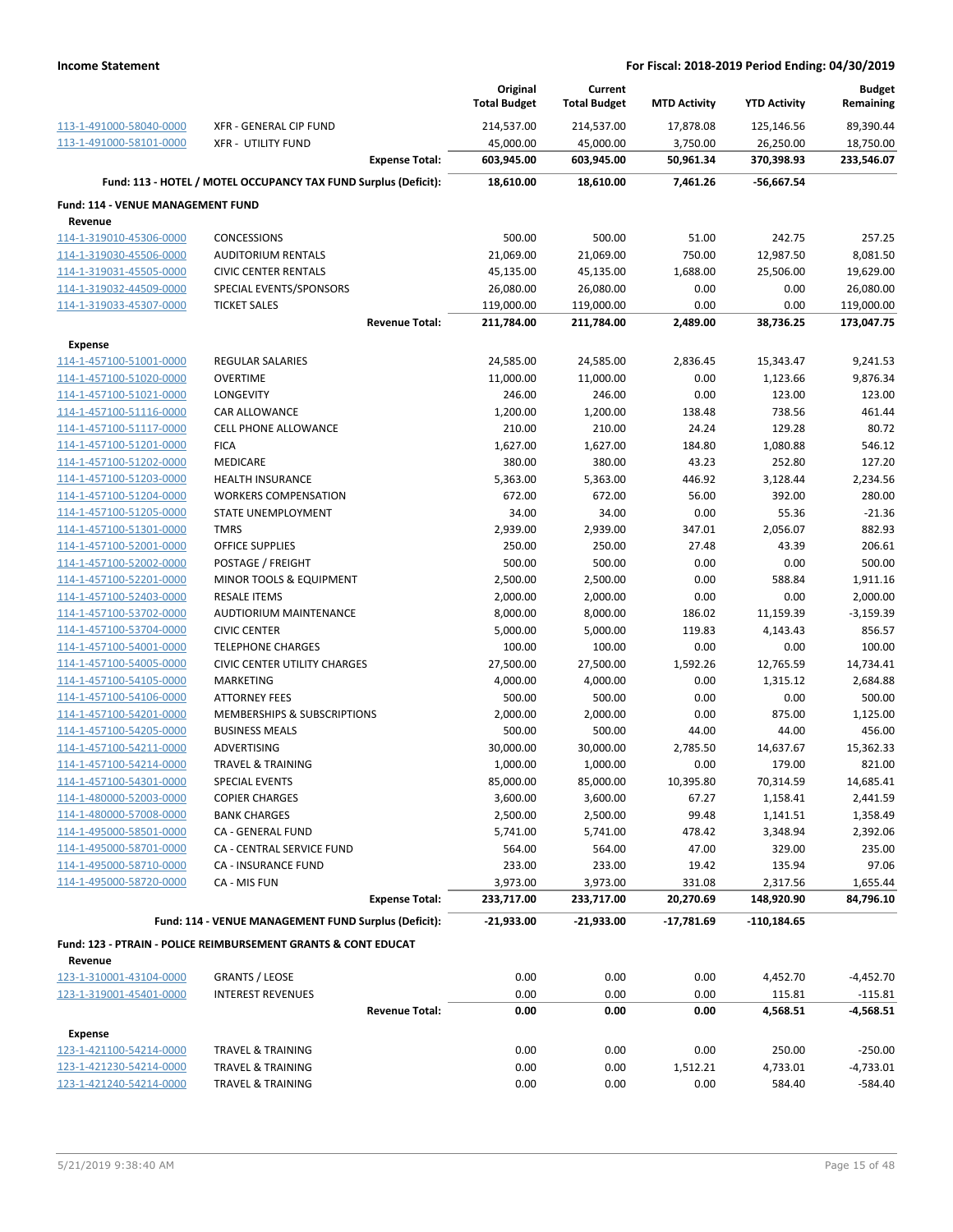|                                                                             |                                                                    | Original<br><b>Total Budget</b> | Current<br><b>Total Budget</b> | <b>MTD Activity</b> | <b>YTD Activity</b>       | <b>Budget</b><br>Remaining |
|-----------------------------------------------------------------------------|--------------------------------------------------------------------|---------------------------------|--------------------------------|---------------------|---------------------------|----------------------------|
| 123-1-480000-57008-0000                                                     | <b>BANK CHARGES</b>                                                | 0.00                            | 0.00                           | 0.62                | 2.97                      | $-2.97$                    |
|                                                                             | <b>Expense Total:</b>                                              | 0.00                            | 0.00                           | 1,512.83            | 5,570.38                  | $-5,570.38$                |
|                                                                             | Fund: 123 - PTRAIN - POLICE REIMBURSEMENT GRANTS & CONT EDUCAT Sur | 0.00                            | 0.00                           | $-1,512.83$         | $-1,001.87$               |                            |
| <b>Fund: 125 - TRAINING &amp; HUMANITIES TEXAS GRANTS</b><br><b>Expense</b> |                                                                    |                                 |                                |                     |                           |                            |
| 125-1-455100-52402-0000                                                     | <b>BASIC PROGRAM EXPENSE</b>                                       | 0.00                            | 0.00                           | 97.30               | 97.30                     | $-97.30$                   |
|                                                                             | <b>Expense Total:</b>                                              | 0.00                            | 0.00                           | 97.30               | 97.30                     | $-97.30$                   |
|                                                                             | <b>Fund: 125 - TRAINING &amp; HUMANITIES TEXAS GRANTS Total:</b>   | 0.00                            | 0.00                           | 97.30               | 97.30                     |                            |
| Fund: 140 - DEBT SERVICE FUND                                               |                                                                    |                                 |                                |                     |                           |                            |
| Revenue                                                                     |                                                                    |                                 |                                |                     |                           |                            |
| 140-1-311001-41101-0000                                                     | <b>REAL PROPERTY TAXES</b>                                         | 4,516,579.00                    | 4,516,579.00                   | 47,169.22           | 4,476,078.59              | 40,500.41                  |
| 140-1-311002-41102-0000                                                     | <b>DELINQUENT TAXES</b>                                            | 42,700.00                       | 42,700.00                      | 5,129.86            | 34,038.00                 | 8,662.00                   |
| 140-1-319001-45401-0000                                                     | <b>INTEREST REVENUES</b>                                           | 2,371.00                        | 2,371.00                       | 0.00                | 15,528.05                 | $-13,157.05$               |
| 140-1-319001-45601-0000                                                     | MISCELLANEOUS REVENUES                                             | 3,000.00                        | 3,000.00                       | 0.00                | 0.00                      | 3,000.00                   |
| 140-1-323001-46008-0000                                                     | <b>XFR - TOURISM FUND</b>                                          | 32,786.35                       | 32,786.35                      | 2,732.20            | 19,125.40                 | 13,660.95                  |
| 140-1-323001-46100-0000                                                     | <b>XFR - UTILITY FUND</b>                                          | 1,531,651.65                    | 1,531,651.65                   | 127,637.64          | 893,463.48                | 638,188.17                 |
| 140-1-323001-46107-0000                                                     | <b>XFR - AIRPORT FUND</b>                                          | 23,239.00                       | 23,239.00                      | 1,936.58            | 13,556.06                 | 9,682.94                   |
|                                                                             | <b>Revenue Total:</b>                                              | 6,152,327.00                    | 6,152,327.00                   | 184,605.50          | 5,451,789.58              | 700,537.42                 |
| <b>Expense</b>                                                              |                                                                    |                                 |                                |                     |                           |                            |
| 140-1-471100-56105-0000                                                     | 2010 CO - PRINCIPAL                                                | 270,000.00                      | 270,000.00                     | 0.00                | 270,000.00                | 0.00                       |
| 140-1-471100-56106-0000                                                     | 2013 CO PRINCIPAL                                                  | 260,000.00                      | 260,000.00                     | 0.00                | 260,000.00                | 0.00                       |
| 140-1-471100-56306-0000                                                     | 2010 GO REFUND PRINCIPAL                                           | 660,000.00                      | 660,000.00                     | 0.00                | 660,000.00                | 0.00                       |
| 140-1-471100-56308-0000                                                     | 2011 GO REFUND PRINCIPAL                                           | 1,090,000.00                    | 1,090,000.00                   | 0.00                | 1,090,000.00              | 0.00                       |
| 140-1-471100-56310-0000                                                     | 2014 GO REFUND PRINCIPAL                                           | 180,000.00                      | 180,000.00                     | 0.00                | 180,000.00                | 0.00                       |
| 140-1-471100-56311-0000                                                     | 2014 GENERAL OBLIGATIONS PRINCIPAL                                 | 305,000.00                      | 305,000.00                     | 0.00                | 305,000.00                | 0.00                       |
| 140-1-471100-56312-0000                                                     | 2015 GENERAL OBLIGATIONS PRINCIPAL                                 | 459,000.00                      | 459,000.00                     | 0.00                | 459,000.00                | 0.00<br>0.00               |
| 140-1-471100-56313-0000<br>140-1-471200-56205-0000                          | 2017 GO REFUND PRINCIPAL<br>2010 CO - INTEREST                     | 1,685,000.00<br>178,663.00      | 1,685,000.00<br>178,663.00     | 0.00<br>0.00        | 1,685,000.00<br>91,693.75 | 86,969.25                  |
| 140-1-471200-56206-0000                                                     | 2013 CO INTEREST                                                   | 21,716.00                       | 21,716.00                      | 0.00                | 12,015.00                 | 9,701.00                   |
| 140-1-471200-56406-0000                                                     | 2010 GO REFUND INTEREST                                            | 298,548.00                      | 298,548.00                     | 0.00                | 155,873.75                | 142,674.25                 |
| 140-1-471200-56408-0000                                                     | 2011 GO REFUND INTEREST                                            | 102,295.00                      | 102,295.00                     | 0.00                | 56,597.50                 | 45,697.50                  |
| 140-1-471200-56409-0000                                                     | 2014 GENERAL OBLIGATIONS - INTEREST                                | 102,402.00                      | 102,402.00                     | 0.00                | 53,130.00                 | 49,272.00                  |
| 140-1-471200-56410-0000                                                     | 2015 GO - INTEREST                                                 | 143,099.00                      | 143,099.00                     | 0.00                | 74,407.40                 | 68,691.60                  |
| 140-1-471200-56411-0000                                                     | 2014 GO REFUND INTEREST                                            | 25,160.00                       | 25,160.00                      | 0.00                | 13,480.00                 | 11,680.00                  |
| 140-1-471200-56413-0000                                                     | 2017 GO REFUND INTEREST                                            | 323,375.00                      | 323,375.00                     | 0.00                | 182,750.00                | 140,625.00                 |
| 140-1-475100-56002-0000                                                     | <b>AGENT FEE</b>                                                   | 1,500.00                        | 1,500.00                       | 0.00                | 850.00                    | 650.00                     |
| 140-1-475100-56005-0000                                                     | ARBITRAGE                                                          | 6,100.00                        | 6,100.00                       | 0.00                | 2,200.00                  | 3,900.00                   |
| 140-1-480000-57008-0000                                                     | <b>BANK CHARGES</b>                                                | 500.00                          | 500.00                         | 68.35               | 415.97                    | 84.03                      |
|                                                                             | <b>Expense Total:</b>                                              | 6,112,358.00                    | 6,112,358.00                   | 68.35               | 5,552,413.37              | 559,944.63                 |
|                                                                             | Fund: 140 - DEBT SERVICE FUND Surplus (Deficit):                   | 39,969.00                       | 39,969.00                      | 184,537.15          | -100,623.79               |                            |
| Fund: 160 - GENERAL CAPITAL IMPROVEMENT FUND                                |                                                                    |                                 |                                |                     |                           |                            |
| Revenue                                                                     |                                                                    |                                 |                                |                     |                           |                            |
| 160-1-310002-45611-0000                                                     | DONATIONS FOR PROJECTS                                             | 0.00                            | 0.00                           | 2,000.00            | 17,100.00                 | $-17,100.00$               |
| 160-1-314004-41808-0000                                                     | FRANCHISE FEES/CABLE-SICFA                                         | 26,599.00                       | 26,599.00                      | 0.00                | 48,563.62                 | $-21,964.62$               |
| 160-1-319001-45401-0000                                                     | <b>INTEREST REVENUES</b>                                           | 22,000.00                       | 22,000.00                      | 0.00                | 26,835.75                 | $-4,835.75$                |
| 160-1-323001-46001-0000                                                     | <b>XFR - GENERAL FUND</b>                                          | 3,220,008.00                    | 3,220,008.00                   | 268,334.00          | 1,878,338.00              | 1,341,670.00               |
| 160-1-323001-46008-0000                                                     | <b>XFR - TOURISM FUND</b>                                          | 214,537.00                      | 214,537.00                     | 17,878.08           | 125,146.56                | 89,390.44                  |
|                                                                             | <b>Revenue Total:</b>                                              | 3,483,144.00                    | 3,483,144.00                   | 288,212.08          | 2,095,983.93              | 1,387,160.07               |
| <b>Expense</b>                                                              |                                                                    |                                 |                                |                     |                           |                            |
| 160-1-421210-55201-0000                                                     | <b>EQUIPMENT PURCHASES</b>                                         | 0.00                            | 0.00                           | 57.64               | 512.64                    | $-512.64$                  |
| 160-1-421230-55201-0000                                                     | <b>EQUIPMENT PURCHASES</b>                                         | 29,008.00                       | 29,008.00                      | 28,200.00           | 30,998.60                 | $-1,990.60$                |
| 160-1-421240-55207-0000                                                     | RADIO COMMUNICATION EQUIP                                          | 1,050,000.00                    | 1,050,000.00                   | 5,457.20            | 5,457.20                  | 1,044,542.80               |
| 160-1-431200-53304-0000                                                     | STREET IMPROV PROGRAM                                              | 2,000,000.00                    | 2,000,000.00                   | 0.00                | 821.00                    | 1,999,179.00               |
| 160-1-431200-55002-0000                                                     | <b>IMPROVEMENTS</b>                                                | 100,000.00                      | 100,000.00                     | 0.00                | 0.00                      | 100,000.00                 |
| 160-1-451100-55012-0000                                                     | <b>CONSTRUCTION</b>                                                | 400,000.00                      | 400,000.00                     | 165,000.00          | 388,962.30                | 11,037.70                  |
| 160-1-456100-55204-0000                                                     | OLD TOWN GREENVILLE                                                | 15,000.00                       | 15,000.00                      | 0.00                | 20,667.99                 | $-5,667.99$                |
| 160-1-457100-55203-0000                                                     | <b>FURNITURE/OFFICE EQUIP</b>                                      | 0.00                            | 0.00                           | 0.00                | 10,000.00                 | $-10,000.00$               |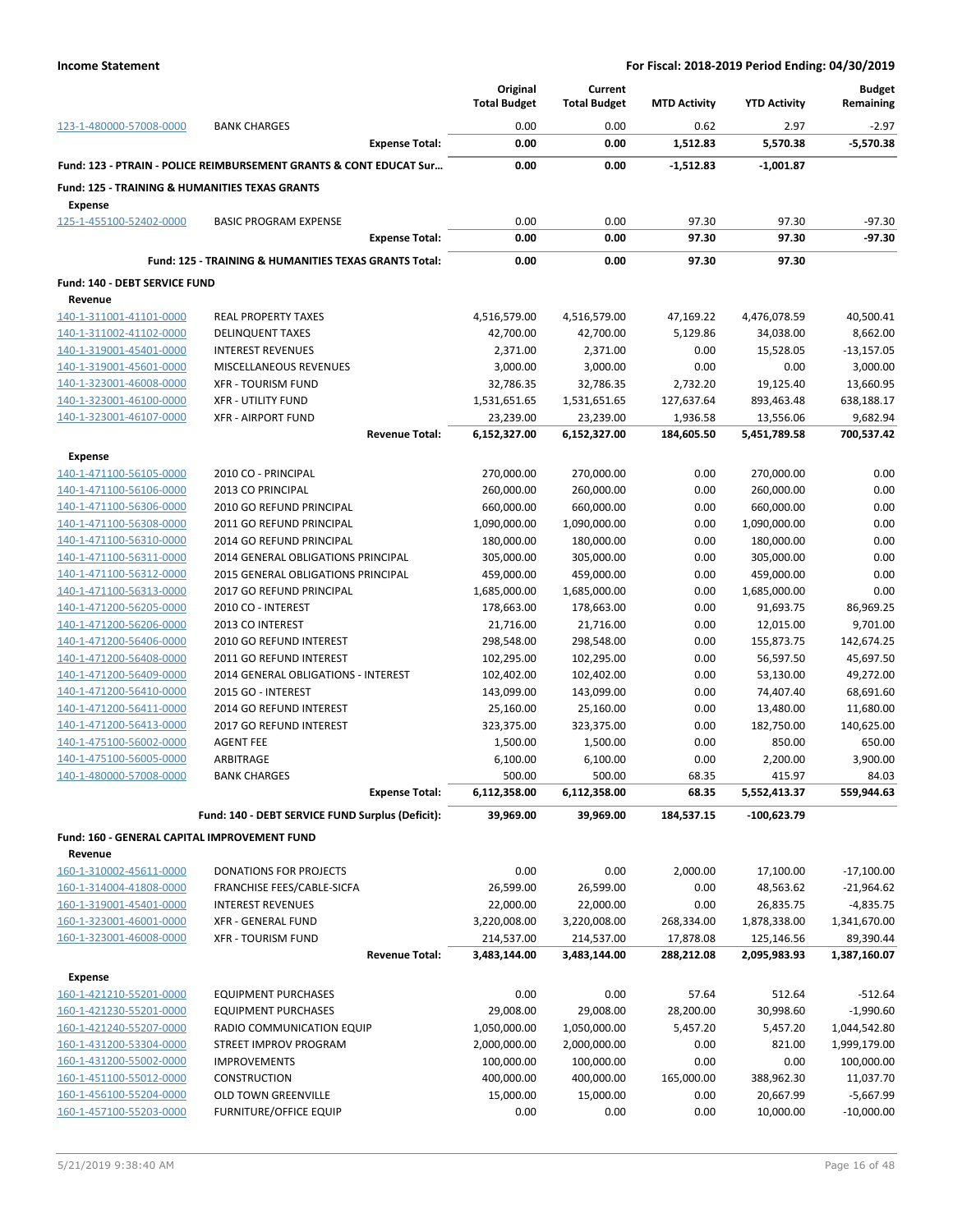|                                                    |                                                                      | Original<br><b>Total Budget</b> | Current<br><b>Total Budget</b> |                     | <b>YTD Activity</b>   | <b>Budget</b><br>Remaining  |
|----------------------------------------------------|----------------------------------------------------------------------|---------------------------------|--------------------------------|---------------------|-----------------------|-----------------------------|
|                                                    |                                                                      |                                 |                                | <b>MTD Activity</b> |                       |                             |
| 160-1-480000-54101-0000                            | PROFESSIONAL SERVICES                                                | 125,000.00                      | 125,000.00                     | 0.00                | 0.00                  | 125,000.00                  |
| 160-1-480000-55002-0000                            | <b>IMPROVEMENTS</b>                                                  | 108,146.00                      | 110,617.00                     | 22,037.79           | 106,954.29            | 3,662.71                    |
| 160-1-480000-55007-0000                            | ENG/ARCHITECTS/MGMT                                                  | 0.00                            | 0.00                           | 0.00                | 2,769.50              | $-2,769.50$                 |
| 160-1-480000-55012-0000                            | <b>CONSTRUCTION</b>                                                  | 0.00                            | 0.00                           | 0.00                | 238,026.65            | $-238,026.65$               |
| 160-1-480000-55201-0000                            | <b>EQUIPMENT PURCHASES</b>                                           | 151,860.00                      | 151,860.00                     | 0.00                | 57,860.00             | 94,000.00                   |
| 160-1-480000-55203-0000                            | <b>FURNITURE/OFFICE EQUIP</b>                                        | 5,531.00                        | 5,531.00                       | 903.13              | 3,914.45              | 1,616.55                    |
| 160-1-480000-57008-0000                            | <b>BANK CHARGES</b>                                                  | 500.00                          | 500.00                         | 140.85              | 552.86                | $-52.86$                    |
|                                                    | <b>Expense Total:</b>                                                | 3,985,045.00                    | 3,987,516.00                   | 221,796.61          | 867,497.48            | 3,120,018.52                |
|                                                    | Fund: 160 - GENERAL CAPITAL IMPROVEMENT FUND Surplus (Deficit):      | $-501,901.00$                   | -504,372.00                    | 66,415.47           | 1,228,486.45          |                             |
| Fund: 161 - STREET CONSTRUCTION FUND               |                                                                      |                                 |                                |                     |                       |                             |
| Revenue                                            |                                                                      |                                 |                                |                     |                       |                             |
| 161-1-319001-45401-0000                            | <b>INTEREST REVENUES</b>                                             | 4,000.00                        | 4,000.00                       | 0.00                | 9,104.48              | $-5,104.48$                 |
|                                                    | <b>Revenue Total:</b>                                                | 4,000.00                        | 4,000.00                       | 0.00                | 9,104.48              | $-5,104.48$                 |
| <b>Expense</b>                                     |                                                                      |                                 |                                |                     |                       |                             |
| 161-1-480000-57008-0000                            | <b>BANK CHARGES</b>                                                  | 500.00                          | 500.00                         | 43.59               | 227.55                | 272.45                      |
|                                                    | <b>Expense Total:</b>                                                | 500.00                          | 500.00                         | 43.59               | 227.55                | 272.45                      |
|                                                    | Fund: 161 - STREET CONSTRUCTION FUND Surplus (Deficit):              | 3,500.00                        | 3,500.00                       | $-43.59$            | 8,876.93              |                             |
| Fund: 164 - 2013 CO CAPITAL FUND<br>Revenue        |                                                                      |                                 |                                |                     |                       |                             |
| 164-1-319001-45401-0000                            | <b>INTEREST REVENUES</b>                                             | 150.00                          | 150.00                         | 0.00                | 364.03                | $-214.03$                   |
|                                                    | <b>Revenue Total:</b>                                                | 150.00                          | 150.00                         | 0.00                | 364.03                | $-214.03$                   |
|                                                    |                                                                      |                                 |                                |                     |                       |                             |
| <b>Expense</b><br>164-1-480000-57008-0000          | <b>BANK CHARGES</b>                                                  | 15.00                           | 15.00                          | 1.63                | 8.53                  | 6.47                        |
|                                                    | <b>Expense Total:</b>                                                | 15.00                           | 15.00                          | 1.63                | 8.53                  | 6.47                        |
|                                                    |                                                                      |                                 |                                |                     |                       |                             |
|                                                    | Fund: 164 - 2013 CO CAPITAL FUND Surplus (Deficit):                  | 135.00                          | 135.00                         | $-1.63$             | 355.50                |                             |
| Fund: 165 - 2014 GO FUND<br>Revenue                |                                                                      |                                 |                                |                     |                       |                             |
| 165-1-319001-45401-0000                            | <b>INTEREST REVENUES</b>                                             | 25,000.00                       | 25,000.00                      | 0.00                | 8,999.20              | 16,000.80                   |
|                                                    | <b>Revenue Total:</b>                                                | 25,000.00                       | 25,000.00                      | 0.00                | 8,999.20              | 16,000.80                   |
|                                                    | Fund: 165 - 2014 GO FUND Total:                                      | 25,000.00                       | 25,000.00                      | 0.00                | 8,999.20              |                             |
|                                                    | Fund: 170 - LAW ENFORCEMENT GRANT - CAPITAL PURCHASES                |                                 |                                |                     |                       |                             |
| Revenue                                            |                                                                      |                                 |                                |                     |                       |                             |
| 170-1-310001-43100-0000                            | <b>GRANT REVENUE</b>                                                 | 0.00                            | 0.00                           | 0.00                | 21,253.00             | $-21,253.00$                |
|                                                    | <b>Revenue Total:</b>                                                | 0.00                            | 0.00                           | 0.00                | 21,253.00             | $-21,253.00$                |
| Expense                                            |                                                                      |                                 |                                |                     |                       |                             |
| 170-1-421100-55205-0000                            | COMPUTER EQUIPMENT / SOFTWARE                                        | 0.00                            | 0.00                           | 0.00                | 21,253.00             | $-21,253.00$                |
|                                                    | <b>Expense Total:</b>                                                | 0.00                            | 0.00                           | 0.00                | 21,253.00             | $-21,253.00$                |
|                                                    | Fund: 170 - LAW ENFORCEMENT GRANT - CAPITAL PURCHASES Surplus (Defic | 0.00                            | 0.00                           | 0.00                | 0.00                  |                             |
| Fund: 171 - MAIN STREET SPECIAL REVENUE            |                                                                      |                                 |                                |                     |                       |                             |
| Expense                                            |                                                                      |                                 |                                |                     |                       |                             |
| 171-1-456100-54111-0000                            | <b>GRANT MANAGEMENT</b>                                              | 0.00                            | 0.00                           | 1,100.00            | 7,700.00              | $-7,700.00$                 |
| 171-1-456100-54501-0000<br>171-1-456100-55012-0000 | SPECIAL SERVICES                                                     | 0.00                            | 0.00                           | 0.00                | 12,145.00             | $-12,145.00$                |
|                                                    | <b>CONSTRUCTION</b><br><b>Expense Total:</b>                         | 0.00<br>0.00                    | 0.00<br>0.00                   | 0.00<br>1,100.00    | 4,291.21<br>24,136.21 | $-4,291.21$<br>$-24,136.21$ |
|                                                    |                                                                      |                                 |                                |                     |                       |                             |
|                                                    | Fund: 171 - MAIN STREET SPECIAL REVENUE Total:                       | 0.00                            | 0.00                           | 1,100.00            | 24,136.21             |                             |
| <b>Fund: 172 - MINOR GRANTS FUND</b>               |                                                                      |                                 |                                |                     |                       |                             |
| Revenue                                            |                                                                      |                                 |                                | 0.00                |                       |                             |
| 172-1-310001-43108-0000<br>172-1-310002-45611-0000 | <b>GRANTS / LIBRARY GRANT</b><br><b>DONATIONS</b>                    | 0.00<br>0.00                    | 0.00<br>0.00                   | 0.00                | 3,428.00<br>10,000.00 | $-3,428.00$<br>$-10,000.00$ |
|                                                    | <b>Revenue Total:</b>                                                | 0.00                            | 0.00                           | 0.00                | 13,428.00             | $-13,428.00$                |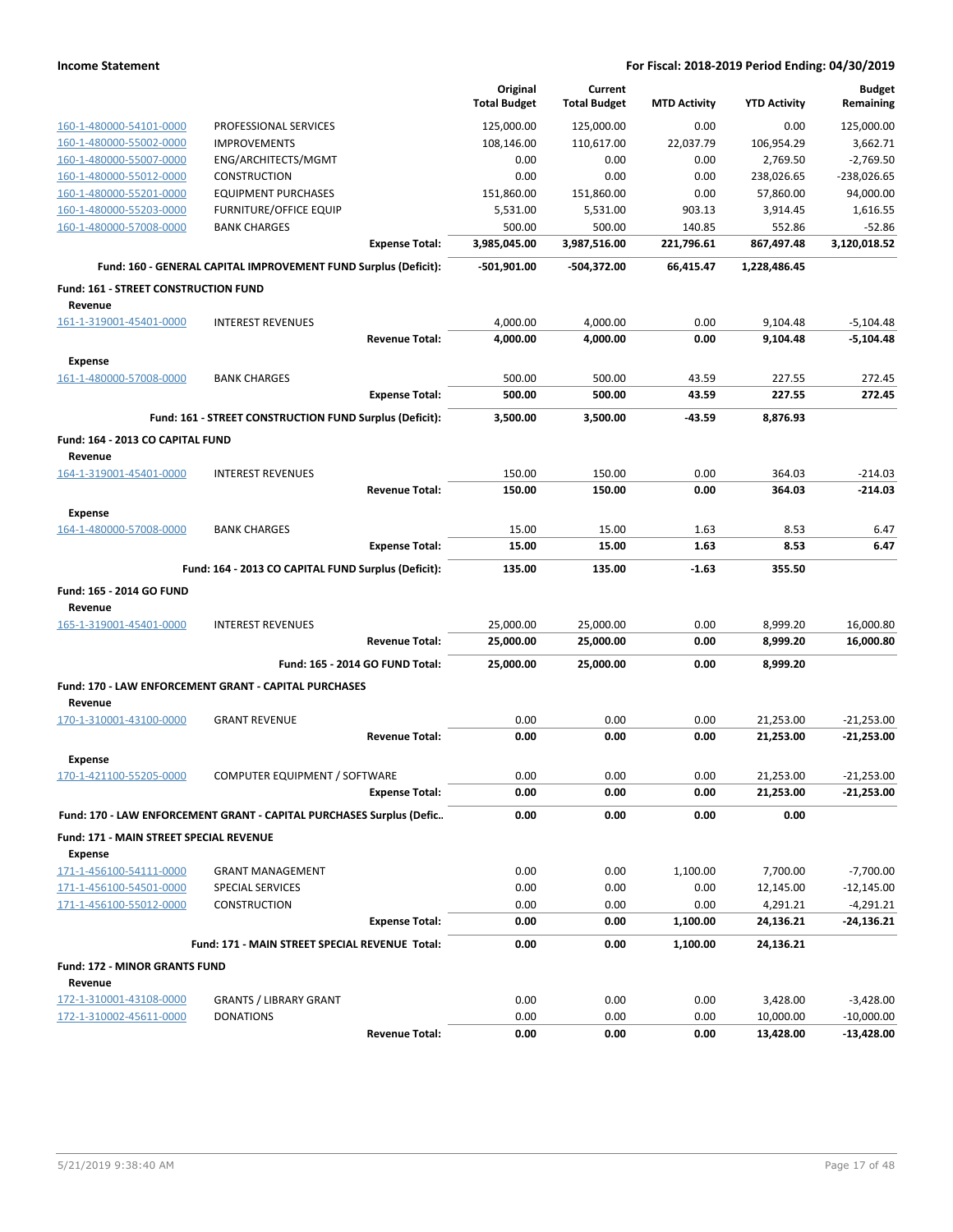|                                                       |                                                               | Original<br><b>Total Budget</b> | Current<br><b>Total Budget</b> | <b>MTD Activity</b> | <b>YTD Activity</b>   | <b>Budget</b><br>Remaining |
|-------------------------------------------------------|---------------------------------------------------------------|---------------------------------|--------------------------------|---------------------|-----------------------|----------------------------|
| <b>Expense</b>                                        |                                                               |                                 |                                |                     |                       |                            |
| 172-1-455100-52402-0000                               | <b>BASIC PROGRAM EXPENSE</b>                                  | 0.00                            | 0.00                           | 1,859.11            | 2,982.17              | $-2,982.17$                |
|                                                       | <b>Expense Total:</b>                                         | 0.00                            | 0.00                           | 1,859.11            | 2,982.17              | -2,982.17                  |
|                                                       | Fund: 172 - MINOR GRANTS FUND Surplus (Deficit):              | 0.00                            | 0.00                           | $-1,859.11$         | 10,445.83             |                            |
| Fund: 175 - JUSTICE ASSISTANCE GRANT - JAG<br>Revenue |                                                               |                                 |                                |                     |                       |                            |
| 175-1-310001-43102-0000                               | <b>GRANTS / GRANT REVENUE</b>                                 | 0.00                            | 0.00                           | 1,360.00            | 1,360.00              | $-1,360.00$                |
|                                                       | <b>Revenue Total:</b>                                         | 0.00                            | 0.00                           | 1,360.00            | 1,360.00              | $-1,360.00$                |
| <b>Expense</b>                                        |                                                               |                                 |                                |                     |                       |                            |
| 175-1-421230-55201-0000                               | <b>EQUIPMENT PURCHASES</b>                                    | 0.00                            | 0.00                           | 8,620.00            | 8,620.00              | $-8,620.00$                |
|                                                       | <b>Expense Total:</b>                                         | 0.00                            | 0.00                           | 8,620.00            | 8,620.00              | $-8,620.00$                |
|                                                       | Fund: 175 - JUSTICE ASSISTANCE GRANT - JAG Surplus (Deficit): | 0.00                            | 0.00                           | -7,260.00           | $-7,260.00$           |                            |
| Fund: 200 - WATER / WASTEWATER FUND                   |                                                               |                                 |                                |                     |                       |                            |
| Revenue                                               |                                                               |                                 |                                |                     |                       |                            |
| 200-2-318003-42304-0000                               | <b>BACKFLOW INSPECTION FEES</b>                               | 6,500.00                        | 6,500.00                       | 1,433.95            | 3,096.85              | 3,403.15                   |
| 200-2-318003-44302-0000                               | WATER REVENUES / SERVICE CHARGES                              | 116,628.00                      | 116,628.00                     | 5,150.00            | 44,733.47             | 71,894.53                  |
| 200-2-318003-44304-0000                               | <b>NEW SERVICES - WATER</b>                                   | 13,317.00                       | 13,317.00                      | 0.00                | 0.00                  | 13,317.00                  |
| 200-2-318003-44305-0000                               | <b>LATE CHARGES - WATER</b>                                   | 43,742.00                       | 43,742.00                      | 3,280.68            | 26,521.45             | 17,220.55                  |
| 200-2-318003-44312-0000                               | <b>METER TAMPERING</b>                                        | 8,261.00                        | 8,261.00                       | 375.00              | 1,500.00              | 6,761.00                   |
| 200-2-318003-45103-0000                               | <b>GEUS RAW WATER CONSUMPTN</b>                               | 70,000.00                       | 70,000.00                      | 0.00                | 85,680.25             | $-15,680.25$               |
| 200-2-318004-42303-0000                               | <b>WASTE HAULER PERMITS</b>                                   | 4,800.00                        | 4,800.00                       | 0.00                | 1,200.00              | 3,600.00                   |
| 200-2-318004-44307-0000                               | <b>NEW SERVICES - SEWER</b>                                   | 12,389.00                       | 12,389.00                      | 0.00                | 0.00                  | 12,389.00                  |
| 200-2-318004-44309-0000                               | SEWER REVENUES / SERVICE CHARGES                              | 50,531.00                       | 50,531.00                      | 0.00                | 22,497.04             | 28,033.96                  |
| 200-2-318004-44310-0000<br>200-2-318004-44318-0000    | LATE CHARGES - SEWER<br>LATE CHARGES - WASTEHAULERS           | 36,613.00<br>3,500.00           | 36,613.00<br>3,500.00          | 3,529.50<br>814.25  | 26,487.25<br>2,272.63 | 10,125.75<br>1,227.37      |
| 200-2-318004-45106-0000                               | L-3 COMM COD DISCHARGE                                        | 126,360.00                      | 126,360.00                     | 10,530.00           | 73,710.00             | 52,650.00                  |
| 200-2-318004-45201-0000                               | SEWER REV/ SEWER HAULER FEES                                  | 425,555.00                      | 425,555.00                     | 0.00                | 44,877.50             | 380,677.50                 |
| 200-2-319003-45101-0000                               | WATER REVENUES / METERED SALES                                | 7,132,713.00                    | 7,132,713.00                   | 492,242.69          | 3,679,776.53          | 3,452,936.47               |
| 200-2-319004-45104-0000                               | SEWER COLLECTION FEES                                         | 6,324,875.00                    | 6,324,875.00                   | 514,745.10          | 3,561,249.90          | 2,763,625.10               |
| 200-2-319004-45105-0000                               | SEWER REVENUES / EPA REVENUE                                  | 0.00                            | 0.00                           | 7.38                | 155.78                | $-155.78$                  |
| 200-2-320003-45305-0000                               | <b>AUCTION PROCEEDS</b>                                       | 5,000.00                        | 5,000.00                       | 0.00                | 0.00                  | 5,000.00                   |
| 200-2-320003-45401-0000                               | <b>INTEREST REVENUES</b>                                      | 13,900.00                       | 13,900.00                      | 0.00                | 57,474.99             | $-43,574.99$               |
| 200-2-320003-45601-0000                               | MISCELLANEOUS REVENUES                                        | 1,000.00                        | 1,000.00                       | 0.00                | 0.00                  | 1,000.00                   |
| 200-2-323001-58013-0000                               | <b>XFR - TOURISM FUND</b>                                     | 45,000.00                       | 45,000.00                      | 3,750.00            | 26,250.00             | 18,750.00                  |
|                                                       | <b>Revenue Total:</b>                                         | 14,440,684.00                   | 14,440,684.00                  | 1,035,858.55        | 7,657,483.64          | 6,783,200.36               |
| <b>Expense</b>                                        |                                                               |                                 |                                |                     |                       |                            |
| 200-2-436100-51001-0000                               | <b>REGULAR SALARIES</b>                                       | 73,774.00                       | 73,774.00                      | 8,588.41            | 45,770.32             | 28,003.68                  |
| 200-2-436100-51020-0000                               | <b>OVERTIME</b>                                               | 289.00                          | 289.00                         | 0.00                | 5.88                  | 283.12                     |
| 200-2-436100-51021-0000                               | LONGEVITY                                                     | 996.00                          | 996.00                         | 0.00                | 996.00                | 0.00                       |
| 200-2-436100-51101-0000                               | <b>CERTIFICATION PAY</b>                                      | 600.00                          | 600.00                         | 69.24               | 346.20                | 253.80                     |
| 200-2-436100-51117-0000<br>200-2-436100-51201-0000    | <b>CELL PHONE ALLOWANCE</b><br><b>FICA</b>                    | 432.00<br>4,718.00              | 432.00<br>4,718.00             | 49.83<br>532.26     | 265.76<br>2,901.14    | 166.24<br>1,816.86         |
| 200-2-436100-51202-0000                               | MEDICARE                                                      | 1,103.00                        | 1,103.00                       | 124.47              | 678.46                | 424.54                     |
| 200-2-436100-51203-0000                               | <b>HEALTH INSURANCE</b>                                       | 21,450.00                       | 21,450.00                      | 1,787.50            | 12,512.50             | 8,937.50                   |
| 200-2-436100-51204-0000                               | <b>WORKERS COMPENSATION</b>                                   | 358.00                          | 358.00                         | 29.83               | 208.81                | 149.19                     |
| 200-2-436100-51205-0000                               | STATE UNEMPLOYMENT                                            | 137.00                          | 137.00                         | 1.47                | 66.58                 | 70.42                      |
| 200-2-436100-51301-0000                               | <b>TMRS</b>                                                   | 8,522.00                        | 8,522.00                       | 963.06              | 5,359.79              | 3,162.21                   |
| 200-2-436100-52001-0000                               | <b>OFFICE SUPPLIES</b>                                        | 500.00                          | 500.00                         | 207.30              | 56.80                 | 443.20                     |
| 200-2-436100-52002-0000                               | POSTAGE / FREIGHT                                             | 7,500.00                        | 7,500.00                       | 4,600.00            | 4,600.00              | 2,900.00                   |
| 200-2-436100-52201-0000                               | MINOR TOOLS & EQUIPMENT                                       | 750.00                          | 750.00                         | 253.28              | 740.75                | 9.25                       |
| 200-2-436100-52305-0000                               | PUBLIC EDUCATION                                              | 3,400.00                        | 3,400.00                       | 0.00                | 0.00                  | 3,400.00                   |
| 200-2-436100-53402-0000                               | <b>BUILDING MAINTENANCE</b>                                   | 7,500.00                        | 7,500.00                       | 277.85              | 1,637.72              | 5,862.28                   |
| 200-2-436100-54001-0000                               | <b>TELEPHONE CHARGES</b>                                      | 925.00                          | 925.00                         | 143.92              | 503.15                | 421.85                     |
| 200-2-436100-54002-0000                               | <b>UTILITY CHARGES</b>                                        | 35,270.00                       | 35,270.00                      | 3,613.31            | 22,361.57             | 12,908.43                  |
| 200-2-436100-54101-0000<br>200-2-436100-54106-0000    | PROFESSIONAL SERVICES                                         | 2,000.00<br>3,400.00            | 2,000.00<br>3,400.00           | 0.00<br>0.00        | 1,765.00              | 235.00                     |
| 200-2-436100-54201-0000                               | ATTORNEY FEES<br>MEMBERSHIPS & SUBSCRIPTIONS                  | 350.00                          | 350.00                         | 0.00                | 0.00<br>0.00          | 3,400.00<br>350.00         |
|                                                       |                                                               |                                 |                                |                     |                       |                            |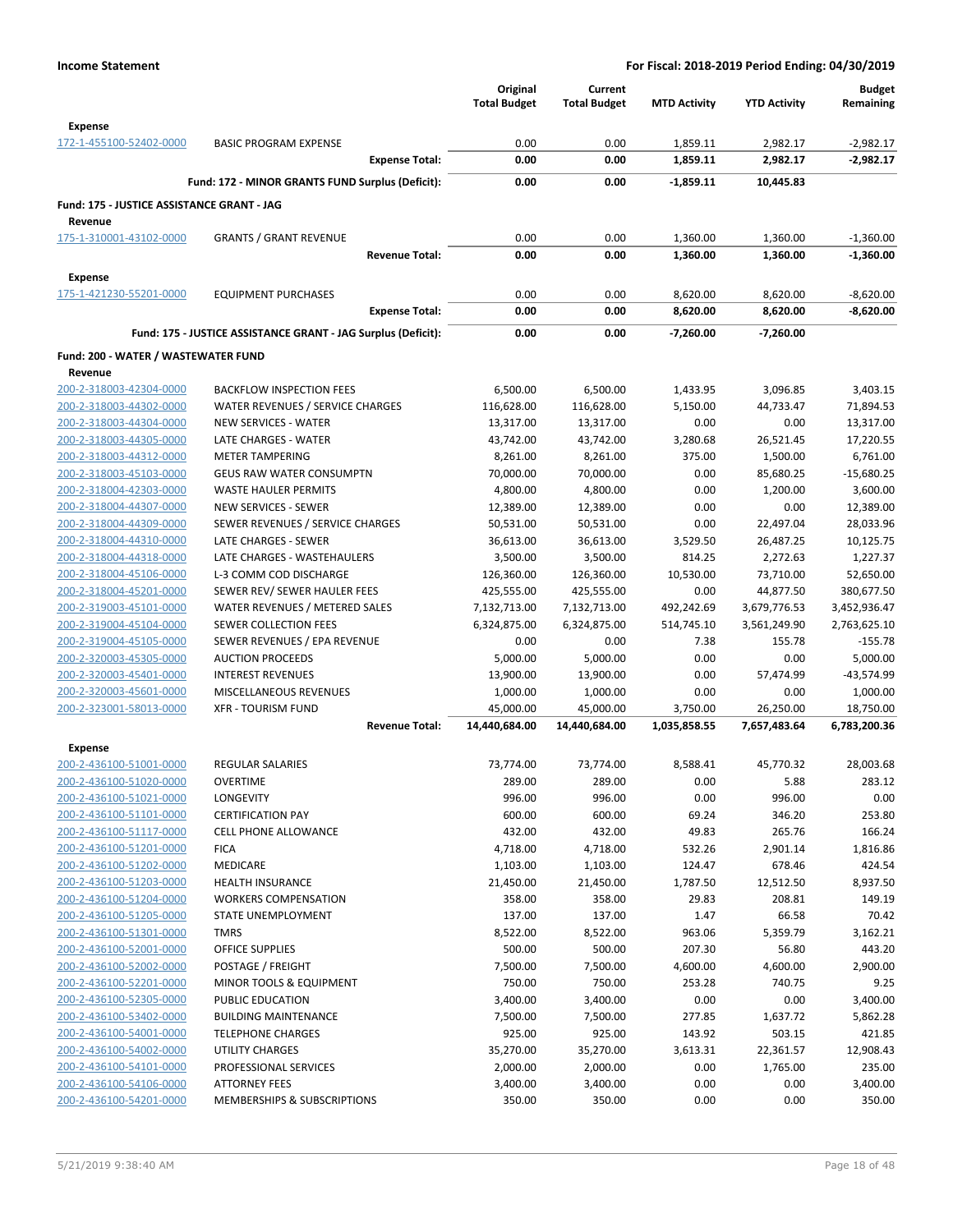| 200-2-436100-54214-0000        |
|--------------------------------|
| 200-2-436200-51001-0000        |
| 200-2-436200-51020-0000        |
| 200-2-436200-51021-0000        |
| 200-2-436200-51101-0000        |
| 200-2-436200-51117-0000        |
| 200-2-436200-51201-0000        |
| 200-2-436200-51202-0000        |
| 200-2-436200-51203-0000        |
| 200-2-436200-51204-0000        |
| 200-2-436200-51205-0000        |
| 200-2-436200-51301-0000        |
| 200-2-436200-52001-0000        |
| 200-2-436200-52002-0000        |
| 200-2-436200-52101-0000        |
| 200-2-436200-52104-0000        |
| 200-2-436200-52105-0000        |
|                                |
| 200-2-436200-52106-0000        |
| 200-2-436200-52201-0000        |
| 200-2-436200-52202-0000        |
| 200-2-436200-52203-0000        |
| 200-2-436200-52301-0000        |
| 200-2-436200-53201-0000        |
| 200-2-436200-53202-0000        |
| 200-2-436200-53203-0000        |
| 200-2-436200-53205-0000        |
| 200-2-436200-53310-0000        |
| 200-2-436200-53402-0000        |
| 200-2-436200-53403-0000        |
| 200-2-436200-53404-0000        |
| 200-2-436200-53605-0000        |
| 200-2-436200-53606-0000        |
| 200-2-436200-54001-0000        |
| 200-2-436200-54002-0000        |
| 200-2-436200-54201-0000        |
| 200-2-436200-54208-0000        |
| 200-2-436200-54212-0000        |
| 200-2-436200-54214-0000        |
| 200-2-436200-54219-0000        |
| 200-2-436200-54410-0000        |
| 200-2-436300-51001-0000        |
| 200-2-436300-51020-0000        |
|                                |
| <u>200-2-436300-51021-0000</u> |
| <u>200-2-436300-51101-0000</u> |
| 200-2-436300-51117-0000        |
| 200-2-436300-51201-0000        |
| 200-2-436300-51202-0000        |
| <u>200-2-436300-51203-0000</u> |
| <u>200-2-436300-51204-0000</u> |
| 200-2-436300-51205-0000        |
| 200-2-436300-51301-0000        |
| 200-2-436300-51401-0000        |
| <u>200-2-436300-52001-0000</u> |
| <u>200-2-436300-52002-0000</u> |
| 200-2-436300-52005-0000        |
| 200-2-436300-52103-0000        |
| 200-2-436300-52104-0000        |
| <u>200-2-436300-52106-0000</u> |
| <u>200-2-436300-52201-0000</u> |
|                                |

|                                                    |                                                       | Original<br><b>Total Budget</b> | Current<br><b>Total Budget</b> | <b>MTD Activity</b> | <b>YTD Activity</b> | <b>Budget</b><br>Remaining |
|----------------------------------------------------|-------------------------------------------------------|---------------------------------|--------------------------------|---------------------|---------------------|----------------------------|
| 200-2-436100-54214-0000                            | <b>TRAVEL &amp; TRAINING</b>                          | 500.00                          | 500.00                         | 0.00                | 0.00                | 500.00                     |
| 200-2-436200-51001-0000                            | <b>REGULAR SALARIES</b>                               | 371,931.00                      | 371,931.00                     | 42,663.12           | 211,375.52          | 160,555.48                 |
| 200-2-436200-51020-0000                            | <b>OVERTIME</b>                                       | 16,317.00                       | 16,317.00                      | 3,653.55            | 15,177.36           | 1,139.64                   |
| 200-2-436200-51021-0000                            | LONGEVITY                                             | 4,470.00                        | 4,470.00                       | 0.00                | 3,570.00            | 900.00                     |
| 200-2-436200-51101-0000                            | <b>CERTIFICATION PAY</b>                              | 4,200.00                        | 4,200.00                       | 346.17              | 1,846.24            | 2,353.76                   |
| 200-2-436200-51117-0000                            | <b>CELL PHONE ALLOWANCE</b>                           | 864.00                          | 864.00                         | 49.83               | 265.76              | 598.24                     |
| 200-2-436200-51201-0000                            | <b>FICA</b>                                           | 24,663.00                       | 24,663.00                      | 2,682.74            | 13,689.04           | 10,973.96                  |
| 200-2-436200-51202-0000                            | MEDICARE                                              | 5,768.00                        | 5,768.00                       | 627.42              | 3,201.47            | 2,566.53                   |
| 200-2-436200-51203-0000                            | <b>HEALTH INSURANCE</b>                               | 96,525.00                       | 96,525.00                      | 8,043.75            | 56,306.25           | 40,218.75                  |
| 200-2-436200-51204-0000                            | <b>WORKERS COMPENSATION</b>                           | 13,761.00                       | 13,761.00                      | 1,146.75            | 8,027.25            | 5,733.75                   |
| 200-2-436200-51205-0000                            | <b>STATE UNEMPLOYMENT</b>                             | 678.00                          | 678.00                         | 8.46                | 400.91              | 277.09                     |
| 200-2-436200-51301-0000                            | <b>TMRS</b>                                           | 43,659.00                       | 43,659.00                      | 5,054.95            | 26,455.84           | 17,203.16                  |
| 200-2-436200-52001-0000                            | <b>OFFICE SUPPLIES</b>                                | 500.20                          | 500.20                         | 92.28               | 368.68              | 131.52                     |
| 200-2-436200-52002-0000                            | POSTAGE / FREIGHT                                     | 2,316.20                        | 2,316.20                       | 43.75               | 94.22               | 2,221.98                   |
| 200-2-436200-52101-0000                            | <b>JANITORIAL SUPPLIES</b>                            | 999.00                          | 999.00                         | 0.00                | 350.89              | 648.11                     |
| 200-2-436200-52104-0000                            | <b>WEARING APPAREL</b>                                | 4,851.00                        | 4,851.00                       | 396.38              | 3,744.27            | 1,106.73                   |
| 200-2-436200-52105-0000                            | <b>LABORATORY</b>                                     | 14,410.00                       | 14,410.00                      | 0.00                | 5,168.84            | 9,241.16                   |
| 200-2-436200-52106-0000                            | <b>CHEMICAL SUPPLIES</b>                              | 289,465.00                      | 289,465.00                     | 18,135.35           | 142,693.05          | 146,771.95                 |
| 200-2-436200-52201-0000                            | MINOR TOOLS & EQUIPMENT                               | 1,490.00                        | 1,490.00                       | 193.98              | 774.23              | 715.77                     |
| 200-2-436200-52202-0000                            | <b>MECHANICAL SUPPLIES</b>                            | 1,552.00                        | 1,552.00                       | 23.09               | 696.41              | 855.59                     |
| 200-2-436200-52203-0000                            | <b>MOTOR VEHICLE FUEL</b>                             | 5,565.00                        | 5,565.00                       | 428.89              | 2,637.46            | 2,927.54                   |
| 200-2-436200-52301-0000                            | <b>SAFETY SUPPLIES</b>                                | 24,609.00                       | 24,609.00                      | 119.45              | 639.11              | 23,969.89                  |
| 200-2-436200-53201-0000                            | <b>FURNITURE &amp; OFFICE EQUIPMENT</b>               | 500.00                          | 500.00                         | 0.00                | 259.94              | 240.06                     |
| 200-2-436200-53202-0000                            | MACHINE, TOOLS & IMPLMNTS                             | 5,236.00                        | 5,236.00                       | 0.00                | 826.38              | 4,409.62                   |
| 200-2-436200-53203-0000                            | <b>INSTRUMENTS &amp; APPARATUS</b>                    | 6,553.00                        | 6,553.00                       | 0.00                | 6,553.00            | 0.00                       |
| 200-2-436200-53205-0000                            | <b>MOTOR VEHICLES</b>                                 | 1,580.00                        | 1,580.00                       | 0.00                | 409.38              | 1,170.62                   |
| 200-2-436200-53310-0000                            | RESVRS/STRG TANKS/ST PIPE                             | 20,020.00                       | 20,020.00                      | 0.00                | 179,262.61          | $-159,242.61$              |
| 200-2-436200-53402-0000                            | <b>BUILDING MAINTENANCE</b>                           | 1,910.00                        | 1,910.00                       | 679.48              | 3,568.89            | $-1,658.89$                |
| 200-2-436200-53403-0000                            | <b>HEATING &amp; COOLING SYSTEMS</b>                  | 3,381.00                        | 3,381.00                       | 0.00                | 201.86              | 3,179.14                   |
| 200-2-436200-53404-0000                            | STRUCTURES / EXTERIOR STRUCTURES                      | 500.00                          | 500.00                         | 8.37                | 8.37                | 491.63                     |
| 200-2-436200-53605-0000                            | STRUCTURES / FILTRATION PLANT                         | 37,075.00                       | 37,075.00                      | 1,550.25            | 14,920.78           | 22,154.22                  |
| 200-2-436200-53606-0000                            | <b>MAINT - GROUNDS</b>                                | 340.00                          | 340.00                         | 0.00                | 0.00                | 340.00                     |
| 200-2-436200-54001-0000                            | <b>TELEPHONE CHARGES</b>                              | 12,577.00                       | 12,577.00                      | 1,933.39            | 8,648.90            | 3,928.10                   |
| 200-2-436200-54002-0000<br>200-2-436200-54201-0000 | <b>UTILITY CHARGES</b>                                | 493,384.00                      | 493,384.00                     | 41,915.36           | 242,519.16          | 250,864.84                 |
| 200-2-436200-54208-0000                            | MEMBERSHIPS & SUBSCRIPTIONS<br><b>LABORATORY WORK</b> | 1,698.00<br>41,691.00           | 1,698.00<br>41,691.00          | 0.00<br>1,592.90    | 75.00<br>19,371.20  | 1,623.00                   |
| 200-2-436200-54212-0000                            | PRINTING                                              | 600.00                          | 600.00                         | 0.00                | 0.00                | 22,319.80<br>600.00        |
| 200-2-436200-54214-0000                            | <b>TRAVEL &amp; TRAINING</b>                          | 5,602.00                        | 5,602.00                       | 1,473.07            | 1,584.07            | 4,017.93                   |
| 200-2-436200-54219-0000                            | SABINE RIVER AUTHORITY                                | 1,049,386.80                    | 1,049,386.80                   | 88,148.50           | 617,039.50          | 432,347.30                 |
| 200-2-436200-54410-0000                            | PERMITS/FEES                                          | 26,000.00                       | 26,000.00                      | 0.00                | 25,793.60           | 206.40                     |
| 200-2-436300-51001-0000                            | REGULAR SALARIES                                      | 533,238.00                      | 533,238.00                     | 56,659.79           | 274,485.64          | 258,752.36                 |
| 200-2-436300-51020-0000                            | <b>OVERTIME</b>                                       | 53,486.00                       | 53,486.00                      | 10,684.07           | 39,577.16           | 13,908.84                  |
| 200-2-436300-51021-0000                            | LONGEVITY                                             | 6,908.00                        | 6,908.00                       | 0.00                | 5,888.00            | 1,020.00                   |
| 200-2-436300-51101-0000                            | <b>CERTIFICATION PAY</b>                              | 600.00                          | 600.00                         | 69.24               | 369.28              | 230.72                     |
| 200-2-436300-51117-0000                            | CELL PHONE ALLOWANCE                                  | 216.00                          | 216.00                         | 121.83              | 633.61              | $-417.61$                  |
| 200-2-436300-51201-0000                            | <b>FICA</b>                                           | 36,856.00                       | 36,856.00                      | 4,356.98            | 19,466.66           | 17,389.34                  |
| 200-2-436300-51202-0000                            | MEDICARE                                              | 8,620.00                        | 8,620.00                       | 1,018.97            | 4,552.69            | 4,067.31                   |
| 200-2-436300-51203-0000                            | <b>HEALTH INSURANCE</b>                               | 176,963.00                      | 176,963.00                     | 14,746.92           | 103,228.44          | 73,734.56                  |
| 200-2-436300-51204-0000                            | <b>WORKERS COMPENSATION</b>                           | 20,337.00                       | 20,337.00                      | 1,694.75            | 11,863.25           | 8,473.75                   |
| 200-2-436300-51205-0000                            | STATE UNEMPLOYMENT                                    | 1,194.00                        | 1,194.00                       | 21.17               | 426.56              | 767.44                     |
| 200-2-436300-51301-0000                            | <b>TMRS</b>                                           | 65,775.00                       | 65,775.00                      | 7,720.85            | 36,165.72           | 29,609.28                  |
| 200-2-436300-51401-0000                            | <b>CONTRA - SALARIES</b>                              | 0.00                            | 0.00                           | 0.00                | $-126.18$           | 126.18                     |
| 200-2-436300-52001-0000                            | <b>OFFICE SUPPLIES</b>                                | 300.00                          | 300.00                         | 0.00                | 95.57               | 204.43                     |
| 200-2-436300-52002-0000                            | POSTAGE / FREIGHT                                     | 50.00                           | 50.00                          | 0.00                | 1.05                | 48.95                      |
| 200-2-436300-52005-0000                            | PRINTED MATERIALS                                     | 100.00                          | 100.00                         | 0.00                | 0.00                | 100.00                     |
| 200-2-436300-52103-0000                            | <b>MEETING SUPPLIES</b>                               | 0.00                            | 0.00                           | 4.00                | 101.93              | $-101.93$                  |
| 200-2-436300-52104-0000                            | <b>WEARING APPAREL</b>                                | 15,000.00                       | 15,000.00                      | 1,619.71            | 8,004.60            | 6,995.40                   |
| 200-2-436300-52106-0000                            | <b>CHEMICAL SUPPLIES</b>                              | 500.00                          | 500.00                         | 0.00                | 0.00                | 500.00                     |
| 200-2-436300-52201-0000                            | MINOR TOOLS & EQUIPMENT                               | 11,847.00                       | 11,847.00                      | 167.50              | 11,557.35           | 289.65                     |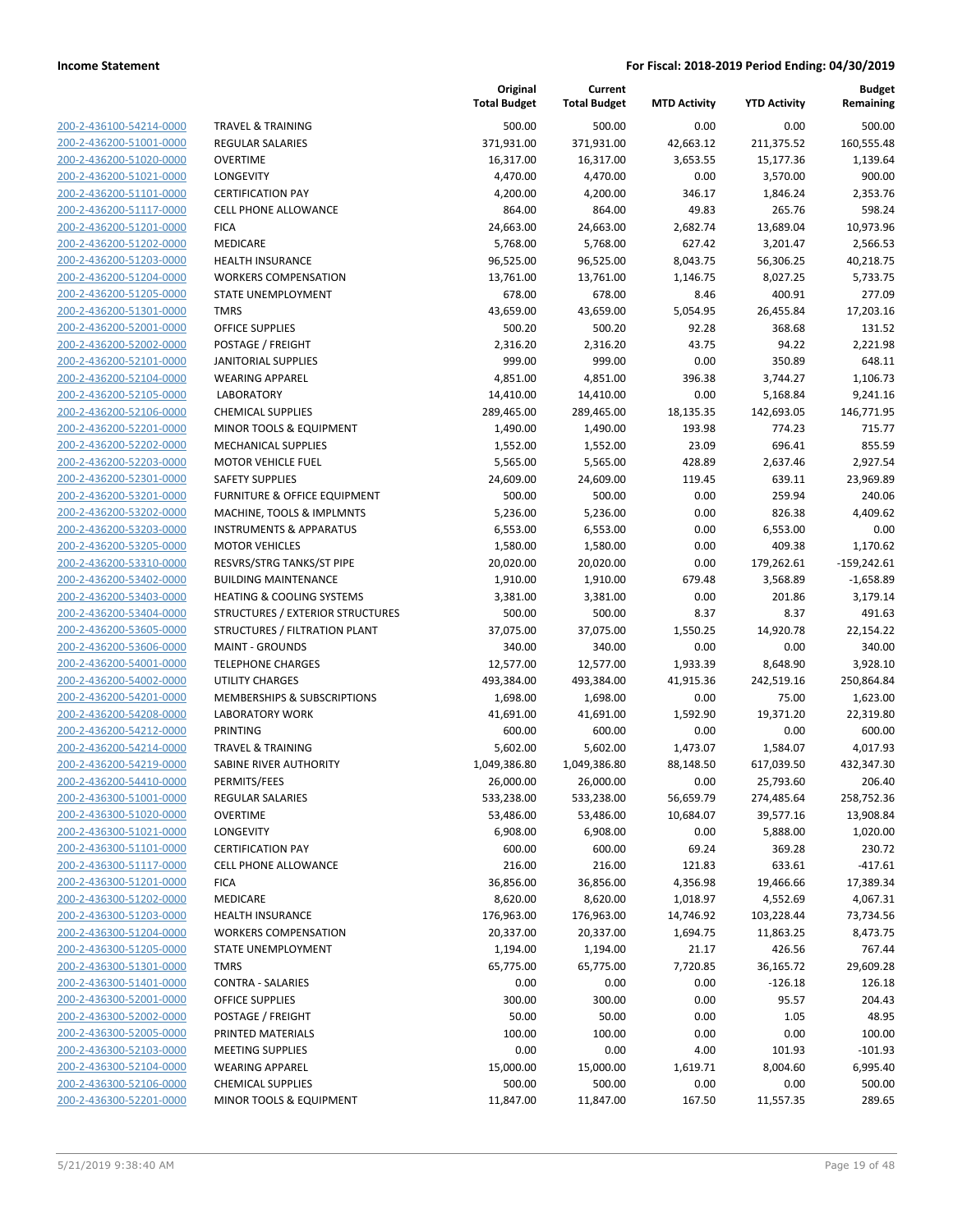| 200-2-436300-52203-0000                            | <b>MOTOR VEHICLE FUEL</b>                           |
|----------------------------------------------------|-----------------------------------------------------|
| 200-2-436300-52303-0000                            | TRAINING SUPPLIES                                   |
| <u>200-2-436300-53201-0000</u>                     | <b>FURNITURE &amp; OFFICE EQ</b>                    |
| 200-2-436300-53202-0000                            | MACHINE, TOOLS & IMP                                |
| 200-2-436300-53205-0000                            | <b>MOTOR VEHICLES</b>                               |
| 200-2-436300-53207-0000                            | RADIO/COMMUNICATIO                                  |
| 200-2-436300-53210-0000                            | <b>FIRE HYDRANTS</b>                                |
| 200-2-436300-53211-0000                            | <b>METERS &amp; SETTINGS</b>                        |
| 200-2-436300-53306-0000                            | <b>WATER MAINS</b>                                  |
| 200-2-436300-54001-0000                            | <b>TELEPHONE CHARGES</b>                            |
| 200-2-436300-54214-0000                            | <b>TRAVEL &amp; TRAINING</b>                        |
| 200-2-437200-51001-0000                            | <b>REGULAR SALARIES</b>                             |
| 200-2-437200-51020-0000                            | <b>OVERTIME</b>                                     |
| 200-2-437200-51021-0000                            | LONGEVITY                                           |
| 200-2-437200-51101-0000                            | <b>CERTIFICATION PAY</b>                            |
| 200-2-437200-51117-0000                            | <b>CELL PHONE ALLOWAN</b>                           |
| 200-2-437200-51201-0000                            | <b>FICA</b>                                         |
| 200-2-437200-51202-0000                            | <b>MEDICARE</b>                                     |
| 200-2-437200-51203-0000                            | <b>HEALTH INSURANCE</b>                             |
| 200-2-437200-51204-0000                            | <b>WORKERS COMPENSAT</b>                            |
| 200-2-437200-51205-0000                            | STATE UNEMPLOYMENT                                  |
| 200-2-437200-51301-0000                            | <b>TMRS</b>                                         |
| 200-2-437200-51401-0000                            | <b>CONTRA - SALARIES</b>                            |
| 200-2-437200-52001-0000                            | <b>OFFICE SUPPLIES</b>                              |
| 200-2-437200-52103-0000                            | <b>MEETING SUPPLIES</b>                             |
| 200-2-437200-52104-0000                            | <b>WEARING APPAREL</b>                              |
| 200-2-437200-52106-0000                            | <b>CHEMICAL SUPPLIES</b>                            |
| 200-2-437200-52107-0000                            | <b>BOTANICAL SUPPLIES</b>                           |
| 200-2-437200-52201-0000                            | <b>MINOR TOOLS &amp; EQUIP</b>                      |
| 200-2-437200-52203-0000                            | <b>MOTOR VEHICLE FUEL</b>                           |
| 200-2-437200-52303-0000                            | <b>TRAINING SUPPLIES</b>                            |
| 200-2-437200-53202-0000                            | MACHINE, TOOLS & IMP                                |
| 200-2-437200-53205-0000                            | <b>MOTOR VEHICLES</b>                               |
| 200-2-437200-53207-0000                            | RADIO/COMMUNICATIO                                  |
| 200-2-437200-53309-0000                            | SANITARY SEWER & TCE                                |
| 200-2-437200-53311-0000                            | <b>LIFT STATIONS</b>                                |
| 200-2-437200-54001-0000                            | <b>TELEPHONE CHARGES</b>                            |
| 200-2-437200-54002-0000                            | <b>UTILITY CHARGES</b>                              |
| 200-2-437200-54214-0000                            | <b>TRAVEL &amp; TRAINING</b>                        |
| 200-2-437300-51001-0000                            | <b>REGULAR SALARIES</b>                             |
| 200-2-437300-51020-0000                            | <b>OVERTIME</b>                                     |
| 200-2-437300-51021-0000                            | LONGEVITY                                           |
| 200-2-437300-51101-0000                            | <b>CERTIFICATION PAY</b>                            |
| 200-2-437300-51117-0000                            | <b>CELL PHONE ALLOWAN</b>                           |
| 200-2-437300-51201-0000                            | FICA                                                |
| 200-2-437300-51202-0000                            | <b>MEDICARE</b>                                     |
| 200-2-437300-51203-0000                            | <b>HEALTH INSURANCE</b><br><b>WORKERS COMPENSAT</b> |
| 200-2-437300-51204-0000<br>200-2-437300-51205-0000 | STATE UNEMPLOYMENT                                  |
| 200-2-437300-51301-0000                            | <b>TMRS</b>                                         |
| 200-2-437300-52001-0000                            | <b>OFFICE SUPPLIES</b>                              |
| 200-2-437300-52002-0000                            | POSTAGE / FREIGHT                                   |
| 200-2-437300-52005-0000                            | PRINTED MATERIALS                                   |
| 200-2-437300-52101-0000                            | <b>JANITORIAL SUPPLIES</b>                          |
| 200-2-437300-52102-0000                            | <b>REFERENCE SUPPLIES</b>                           |
| 200-2-437300-52104-0000                            | <b>WEARING APPAREL</b>                              |
| 200-2-437300-52105-0000                            | <b>LABORATORY</b>                                   |
| 200-2-437300-52106-0000                            | <b>CHEMICAL SUPPLIES</b>                            |
| 200-2-437300-52107-0000                            | <b>BOTANICAL SUPPLIES</b>                           |
|                                                    |                                                     |

|                                                    |                                                         | Original<br><b>Total Budget</b> | Current<br><b>Total Budget</b> | <b>MTD Activity</b> | <b>YTD Activity</b>   | <b>Budget</b><br>Remaining |
|----------------------------------------------------|---------------------------------------------------------|---------------------------------|--------------------------------|---------------------|-----------------------|----------------------------|
| 200-2-436300-52203-0000                            | <b>MOTOR VEHICLE FUEL</b>                               | 27,578.00                       | 27,578.00                      | 2,639.31            | 15,439.62             | 12,138.38                  |
| 200-2-436300-52303-0000                            | <b>TRAINING SUPPLIES</b>                                | 300.00                          | 300.00                         | 0.00                | 0.00                  | 300.00                     |
| 200-2-436300-53201-0000                            | <b>FURNITURE &amp; OFFICE EQUIPMENT</b>                 | 100.00                          | 100.00                         | 0.00                | 157.80                | $-57.80$                   |
| 200-2-436300-53202-0000                            | MACHINE, TOOLS & IMPLMNTS                               | 3,988.00                        | 3,988.00                       | 0.00                | 3,449.04              | 538.96                     |
| 200-2-436300-53205-0000                            | <b>MOTOR VEHICLES</b>                                   | 26,010.00                       | 26,010.00                      | 118.56              | 7,250.83              | 18,759.17                  |
| 200-2-436300-53207-0000                            | RADIO/COMMUNICATIONS                                    | 4,500.00                        | 4,500.00                       | 0.00                | 3,943.50              | 556.50                     |
| 200-2-436300-53210-0000                            | <b>FIRE HYDRANTS</b>                                    | 8,000.00                        | 8,000.00                       | 0.00                | 8,920.97              | $-920.97$                  |
| 200-2-436300-53211-0000                            | <b>METERS &amp; SETTINGS</b>                            | 70,000.00                       | 70,000.00                      | 50.62               | 18,147.70             | 51,852.30                  |
| 200-2-436300-53306-0000                            | <b>WATER MAINS</b>                                      | 165,000.00                      | 165,000.00                     | 3,745.34            | 70,863.67             | 94,136.33                  |
| 200-2-436300-54001-0000                            | <b>TELEPHONE CHARGES</b>                                | 1,678.00                        | 1,678.00                       | 226.98              | 1,000.38              | 677.62                     |
| 200-2-436300-54214-0000                            | <b>TRAVEL &amp; TRAINING</b>                            | 4,000.00                        | 4,000.00                       | 1,049.00            | 2,224.39              | 1,775.61                   |
| 200-2-437200-51001-0000                            | REGULAR SALARIES                                        | 376,305.00                      | 376,305.00                     | 43,167.45           | 236,533.45            | 139,771.55                 |
| 200-2-437200-51020-0000                            | <b>OVERTIME</b>                                         | 55,995.00                       | 55,995.00                      | 6,848.97            | 38,305.88             | 17,689.12                  |
| 200-2-437200-51021-0000                            | LONGEVITY                                               | 15,158.00                       | 15,158.00                      | 0.00                | 14,276.00             | 882.00                     |
| 200-2-437200-51101-0000                            | <b>CERTIFICATION PAY</b>                                | 1,200.00                        | 1,200.00                       | 138.45              | 738.40                | 461.60                     |
| 200-2-437200-51117-0000                            | <b>CELL PHONE ALLOWANCE</b>                             | 2,352.00                        | 2,352.00                       | 121.80              | 649.60                | 1,702.40                   |
| 200-2-437200-51201-0000                            | <b>FICA</b>                                             | 27,963.00                       | 27,963.00                      | 2,997.59            | 17,575.93             | 10,387.07                  |
| 200-2-437200-51202-0000                            | MEDICARE                                                | 6,540.00                        | 6,540.00                       | 701.05              | 4,110.50              | 2,429.50                   |
| 200-2-437200-51203-0000                            | <b>HEALTH INSURANCE</b>                                 | 112,613.00                      | 112,613.00                     | 9,384.42            | 65,690.94             | 46,922.06                  |
| 200-2-437200-51204-0000                            | <b>WORKERS COMPENSATION</b>                             | 11,598.00                       | 11,598.00                      | 966.50              | 6,765.50              | 4,832.50                   |
| 200-2-437200-51205-0000                            | STATE UNEMPLOYMENT                                      | 748.00                          | 748.00                         | 4.00                | 622.52                | 125.48                     |
| 200-2-437200-51301-0000                            | <b>TMRS</b>                                             | 49,710.00                       | 49,710.00                      | 5,487.99            | 32,718.66             | 16,991.34                  |
| 200-2-437200-51401-0000                            | <b>CONTRA - SALARIES</b>                                | 0.00                            | 0.00                           | 0.00                | $-1,163.28$           | 1,163.28                   |
| 200-2-437200-52001-0000                            | <b>OFFICE SUPPLIES</b>                                  | 300.00                          | 300.00                         | 0.00                | 299.41                | 0.59                       |
| 200-2-437200-52103-0000                            | <b>MEETING SUPPLIES</b>                                 | 0.00                            | 0.00                           | 0.00                | 97.93                 | $-97.93$                   |
| 200-2-437200-52104-0000                            | <b>WEARING APPAREL</b>                                  | 15,000.00                       | 15,000.00                      | 1,147.22            | 5,021.98              | 9,978.02                   |
| 200-2-437200-52106-0000                            | <b>CHEMICAL SUPPLIES</b>                                | 2,400.00                        | 2,400.00                       | 0.00                | 0.00                  | 2,400.00                   |
| 200-2-437200-52107-0000                            | <b>BOTANICAL SUPPLIES</b>                               | 400.00                          | 400.00                         | 0.00                | 0.00                  | 400.00                     |
| 200-2-437200-52201-0000                            | MINOR TOOLS & EQUIPMENT                                 | 10,847.00                       | 10,847.00                      | 1,109.29            | 2,412.66              | 8,434.34                   |
| 200-2-437200-52203-0000                            | <b>MOTOR VEHICLE FUEL</b>                               | 24,580.00                       | 24,580.00                      | 1,627.78            | 9,568.52              | 15,011.48                  |
| 200-2-437200-52303-0000                            | <b>TRAINING SUPPLIES</b>                                | 300.00                          | 300.00                         | 0.00                | 0.00                  | 300.00                     |
| 200-2-437200-53202-0000                            | MACHINE, TOOLS & IMPLMNTS                               | 4,965.00                        | 4,965.00                       | 0.00                | 165.40                | 4,799.60                   |
| 200-2-437200-53205-0000                            | <b>MOTOR VEHICLES</b>                                   | 23,627.00                       | 23,627.00                      | 20.36               | 5,546.53              | 18,080.47                  |
| 200-2-437200-53207-0000                            | RADIO/COMMUNICATIONS                                    | 3,000.00                        | 3,000.00                       | 0.00                | 3,000.00              | 0.00                       |
| 200-2-437200-53309-0000                            | SANITARY SEWER & TCEQ SSO                               | 69,000.00                       | 69,000.00                      | 4,832.97            | 25,026.66             | 43,973.34                  |
| 200-2-437200-53311-0000                            | LIFT STATIONS                                           | 22,500.00                       | 22,500.00                      | 0.00                | 12,739.77             | 9,760.23                   |
| 200-2-437200-54001-0000                            | <b>TELEPHONE CHARGES</b>                                | 4,404.00                        | 4,404.00                       | 613.70<br>2,488.24  | 2,803.58<br>19,273.41 | 1,600.42<br>10,778.59      |
| 200-2-437200-54002-0000<br>200-2-437200-54214-0000 | UTILITY CHARGES                                         | 30,052.00                       | 30,052.00                      |                     | 2,184.00              |                            |
| 200-2-437300-51001-0000                            | <b>TRAVEL &amp; TRAINING</b><br><b>REGULAR SALARIES</b> | 3,000.00<br>500,782.00          | 3,000.00<br>500,782.00         | 800.00<br>53,688.56 | 301,539.94            | 816.00<br>199,242.06       |
| 200-2-437300-51020-0000                            | <b>OVERTIME</b>                                         | 36,443.00                       | 36,443.00                      | 3,545.06            | 21,201.90             | 15,241.10                  |
| 200-2-437300-51021-0000                            | <b>LONGEVITY</b>                                        | 16,464.00                       | 16,464.00                      | 0.00                | 14,870.83             | 1,593.17                   |
| 200-2-437300-51101-0000                            | <b>CERTIFICATION PAY</b>                                | 10,200.00                       | 10,200.00                      | 761.55              | 4,476.94              | 5,723.06                   |
| 200-2-437300-51117-0000                            | <b>CELL PHONE ALLOWANCE</b>                             | 1,296.00                        | 1,296.00                       | 49.83               | 265.76                | 1,030.24                   |
| 200-2-437300-51201-0000                            | <b>FICA</b>                                             | 35,041.00                       | 35,041.00                      | 3,362.07            | 21,667.00             | 13,374.00                  |
| 200-2-437300-51202-0000                            | MEDICARE                                                | 8,195.00                        | 8,195.00                       | 786.29              | 5,067.30              | 3,127.70                   |
| 200-2-437300-51203-0000                            | <b>HEALTH INSURANCE</b>                                 | 128,700.00                      | 128,700.00                     | 10,725.00           | 75,075.00             | 53,625.00                  |
| 200-2-437300-51204-0000                            | <b>WORKERS COMPENSATION</b>                             | 12,233.00                       | 12,233.00                      | 1,019.42            | 7,135.94              | 5,097.06                   |
| 200-2-437300-51205-0000                            | STATE UNEMPLOYMENT                                      | 824.00                          | 824.00                         | 1.77                | 757.08                | 66.92                      |
| 200-2-437300-51301-0000                            | <b>TMRS</b>                                             | 63,417.00                       | 63,417.00                      | 6,419.76            | 41,806.13             | 21,610.87                  |
| 200-2-437300-52001-0000                            | <b>OFFICE SUPPLIES</b>                                  | 600.00                          | 600.00                         | 0.00                | 36.78                 | 563.22                     |
| 200-2-437300-52002-0000                            | POSTAGE / FREIGHT                                       | 600.00                          | 600.00                         | 33.29               | 298.74                | 301.26                     |
| 200-2-437300-52005-0000                            | PRINTED MATERIALS                                       | 1,200.00                        | 1,200.00                       | 0.00                | 0.00                  | 1,200.00                   |
| 200-2-437300-52101-0000                            | <b>JANITORIAL SUPPLIES</b>                              | 1,650.00                        | 1,650.00                       | 572.76              | 1,755.76              | $-105.76$                  |
| 200-2-437300-52102-0000                            | REFERENCE SUPPLIES                                      | 500.00                          | 500.00                         | 0.00                | 0.00                  | 500.00                     |
| 200-2-437300-52104-0000                            | <b>WEARING APPAREL</b>                                  | 11,000.00                       | 11,000.00                      | 351.67              | 3,588.16              | 7,411.84                   |
| 200-2-437300-52105-0000                            | <b>LABORATORY</b>                                       | 15,000.00                       | 15,000.00                      | 1,610.29            | 5,409.73              | 9,590.27                   |
| 200-2-437300-52106-0000                            | <b>CHEMICAL SUPPLIES</b>                                | 54,000.00                       | 54,000.00                      | 4,657.68            | 23,130.72             | 30,869.28                  |
| 200-2-437300-52107-0000                            | <b>BOTANICAL SUPPLIES</b>                               | 900.00                          | 900.00                         | 0.00                | 0.00                  | 900.00                     |
|                                                    |                                                         |                                 |                                |                     |                       |                            |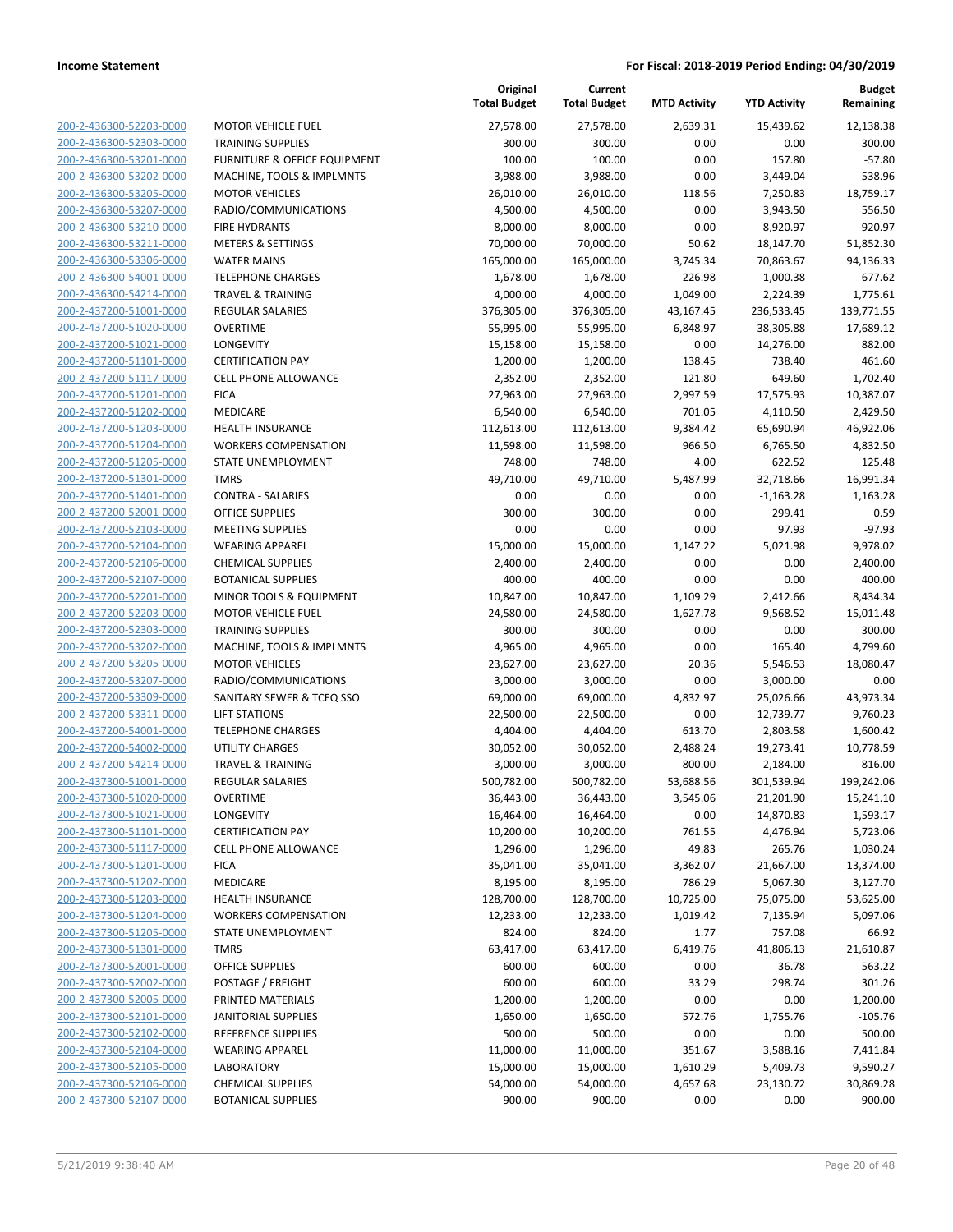|                                                    |                                                                  |                       | Original<br><b>Total Budget</b> | Current<br><b>Total Budget</b> | <b>MTD Activity</b> | <b>YTD Activity</b>  | <b>Budget</b><br>Remaining |
|----------------------------------------------------|------------------------------------------------------------------|-----------------------|---------------------------------|--------------------------------|---------------------|----------------------|----------------------------|
|                                                    |                                                                  |                       |                                 |                                |                     |                      |                            |
| 200-2-437300-52201-0000                            | MINOR TOOLS & EQUIPMENT<br><b>MECHANICAL SUPPLIES</b>            |                       | 6,300.00                        | 6,300.00<br>18,400.00          | 955.73<br>204.83    | 2,980.34<br>9,513.02 | 3,319.66<br>8,886.98       |
| 200-2-437300-52202-0000<br>200-2-437300-52203-0000 | <b>MOTOR VEHICLE FUEL</b>                                        |                       | 18,400.00<br>5,490.00           | 5,490.00                       | 338.45              | 2,698.40             | 2,791.60                   |
| 200-2-437300-52301-0000                            | <b>SAFETY SUPPLIES</b>                                           |                       | 2,300.00                        | 2,300.00                       | 120.50              | 968.92               | 1,331.08                   |
| 200-2-437300-53202-0000                            | MACHINE, TOOLS & IMPLMNTS                                        |                       | 70,000.00                       | 70,000.00                      | 9,665.55            | 39,618.04            | 30,381.96                  |
| 200-2-437300-53203-0000                            | <b>INSTRUMENTS &amp; APPARATUS</b>                               |                       | 6,000.00                        | 6,000.00                       | 63.19               | 206.74               | 5,793.26                   |
| 200-2-437300-53205-0000                            | <b>MOTOR VEHICLES</b>                                            |                       | 5,301.00                        | 5,301.00                       | 1,061.88            | 2,422.38             | 2,878.62                   |
| 200-2-437300-53402-0000                            | <b>BUILDING MAINTENANCE</b>                                      |                       | 6,500.00                        | 6,500.00                       | 49.50               | 1,932.79             | 4,567.21                   |
| 200-2-437300-54001-0000                            | <b>TELEPHONE CHARGES</b>                                         |                       | 5,102.00                        | 5,102.00                       | 723.96              | 2,818.36             | 2,283.64                   |
| 200-2-437300-54002-0000                            | <b>UTILITY CHARGES</b>                                           |                       | 385,584.00                      | 385,584.00                     | 35,390.75           | 247,722.32           | 137,861.68                 |
| 200-2-437300-54201-0000                            | <b>MEMBERSHIPS &amp; SUBSCRIPTIONS</b>                           |                       | 12,500.00                       | 12,500.00                      | 0.00                | 7,407.29             | 5,092.71                   |
| 200-2-437300-54208-0000                            | <b>LABORATORY WORK</b>                                           |                       | 12,400.00                       | 12,400.00                      | 1,539.80            | 8,494.20             | 3,905.80                   |
| 200-2-437300-54214-0000                            | <b>TRAVEL &amp; TRAINING</b>                                     |                       | 4,500.00                        | 4,500.00                       | 379.50              | 2,062.70             | 2,437.30                   |
| 200-2-437300-54403-0000                            | <b>DISPOSAL CHARGES</b>                                          |                       | 750.00                          | 750.00                         | 8,552.00            | 88,037.24            | $-87,287.24$               |
| 200-2-437300-54410-0000                            | PERMITS/FEES                                                     |                       | 74,000.00                       | 74,000.00                      | 0.00                | 37,625.32            | 36,374.68                  |
| 200-2-471100-56507-0000                            | 08 REV BONDS - PRINCIPAL                                         |                       | 0.00                            | 0.00                           | 0.00                | 950,000.00           | $-950,000.00$              |
| 200-2-471100-56508-0000                            | 09 TWDP REV BOND - PRINC                                         |                       | 15,000.00                       | 15,000.00                      | 0.00                | 15,000.00            | 0.00                       |
| 200-2-471200-56607-0000                            | 08 REV BONDS - INTEREST                                          |                       | 305,330.00                      | 305,330.00                     | 0.00                | 157,771.25           | 147,558.75                 |
| 200-2-475100-56002-0000                            | MISCELLANEOUS DEBT EXP / AGENT FEE                               |                       | 750.00                          | 750.00                         | 0.00                | 750.00               | 0.00                       |
| 200-2-475100-56005-0000                            | ARBITRAGE                                                        |                       | 1,750.00                        | 1,750.00                       | 0.00                | 0.00                 | 1,750.00                   |
| 200-2-480000-52003-0000                            | <b>COPIER CHARGES</b>                                            |                       | 10,600.00                       | 10,600.00                      | 530.11              | 4,142.86             | 6,457.14                   |
| 200-2-480000-52006-0000                            | <b>COPIER PAPER</b>                                              |                       | 500.00                          | 500.00                         | 70.80               | 138.69               | 361.31                     |
| 200-2-480000-54002-0000                            | <b>UTILITY CHARGES</b>                                           |                       | 12,626.00                       | 12,626.00                      | 1,064.28            | 8,080.57             | 4,545.43                   |
| 200-2-480000-54226-0000                            | <b>INSURANCE EXPENSE</b>                                         |                       | 41,657.00                       | 41,657.00                      | 0.00                | 62,887.16            | $-21,230.16$               |
| 200-2-480000-57002-0000                            | <b>BAD DEBT EXPENSE</b>                                          |                       | 27,000.00                       | 27,000.00                      | 0.00                | 0.00                 | 27,000.00                  |
| 200-2-480000-57005-0000                            | <b>ACCRUED VAC &amp; SICK PAY</b>                                |                       | 30,000.00                       | 30,000.00                      | 5,241.32            | 38,088.60            | $-8,088.60$                |
| 200-2-480000-57008-0000                            | <b>BANK CHARGES</b>                                              |                       | 30,000.00                       | 30,000.00                      | 2,562.08            | 16,755.77            | 13,244.23                  |
| 200-2-480000-57015-0000                            | <b>CONTINGENCY EXPENSE</b>                                       |                       | 150,000.00                      | 150,000.00                     | 0.00                | 0.00                 | 150,000.00                 |
| 200-2-491000-58001-0000                            | <b>XFR - GENERAL FUND</b>                                        |                       | 0.00                            | 0.00                           | 51,799.45           | 692,796.03           | $-692,796.03$              |
| 200-2-491000-58037-0000                            | XFR - DEBT SERVICE FUND                                          |                       | 0.00                            | 0.00                           | 127,637.64          | 893,463.48           | $-893,463.48$              |
| 200-2-491000-58120-0000                            | <b>XFR - UTILITY CIP FUND</b>                                    |                       | 1,624,829.00                    | 1,624,829.00                   | 135,406.58          | 947,846.06           | 676,982.94                 |
| 200-2-495000-58580-0000                            | CA - GENERAL FUND - GENERAL GOVERNMENT                           |                       | 406,798.00                      | 406,798.00                     | 33,899.83           | 237,298.81           | 169,499.19                 |
| 200-2-495000-58581-0000                            | CA - GENERAL FUND - PUBLIC WORKS                                 |                       | 155,979.00                      | 155,979.00                     | 12,998.25           | 90,987.75            | 64,991.25                  |
| 200-2-495000-58701-0000                            | CA - CENTRAL SERVICE FUND                                        |                       | 194,904.00                      | 194,904.00                     | 16,242.00           | 113,694.00           | 81,210.00                  |
| 200-2-495000-58710-0000                            | CA - INSURANCE FUND                                              |                       | 88,697.00                       | 88,697.00                      | 7,391.42            | 51,739.94            | 36,957.06                  |
| 200-2-495000-58720-0000                            | CA - MIS FUN                                                     |                       | 126,693.00                      | 126,693.00                     | 10,557.75           | 73,904.25            | 52,788.75                  |
| 200-2-495000-58900-0000                            | <b>CA - ELECTRIC FUND</b>                                        |                       | 587,723.00                      | 587,723.00                     | 48,976.92           | 342,838.44           | 244,884.56                 |
|                                                    |                                                                  | <b>Expense Total:</b> | 10,253,810.20                   | 10,253,810.20                  | 1,032,435.40        | 8,552,730.48         | 1,701,079.72               |
|                                                    | Fund: 200 - WATER / WASTEWATER FUND Surplus (Deficit):           |                       | 4,186,873.80                    | 4,186,873.80                   | 3,423.15            | -895,246.84          |                            |
|                                                    | Fund: 212 - TX COMMUNITY DEV SWR SYSTEM IMPROV PROG GRANT        |                       |                                 |                                |                     |                      |                            |
| Revenue                                            |                                                                  |                       |                                 |                                |                     |                      |                            |
| 212-2-310001-43105-0000                            | MISCELLANEOUS / GRANTS                                           |                       | 0.00                            | 0.00                           | 0.00                | 7,407.85             | $-7,407.85$                |
|                                                    |                                                                  | <b>Revenue Total:</b> | 0.00                            | 0.00                           | 0.00                | 7,407.85             | $-7,407.85$                |
| <b>Expense</b>                                     |                                                                  |                       |                                 |                                |                     |                      |                            |
| 212-2-436300-55007-0000                            | ENG/ARCHITECTS/MGMT                                              |                       | 0.00                            | 0.00                           | 1,250.00            | 7,500.00             | $-7,500.00$                |
|                                                    |                                                                  | <b>Expense Total:</b> | 0.00                            | 0.00                           | 1,250.00            | 7,500.00             | $-7,500.00$                |
|                                                    | Fund: 212 - TX COMMUNITY DEV SWR SYSTEM IMPROV PROG GRANT Surplu |                       | 0.00                            | 0.00                           | $-1,250.00$         | $-92.15$             |                            |
| Fund: 216 - UTILIITY CIP FUND                      |                                                                  |                       |                                 |                                |                     |                      |                            |
| Revenue                                            |                                                                  |                       |                                 |                                |                     |                      |                            |
| 216-2-319001-45401-0000                            | <b>INTEREST REVENUES</b>                                         |                       | 20,089.00                       | 20,089.00                      | 0.00                | 0.00                 | 20,089.00                  |
| 216-2-319001-47221-0000                            | <b>BOND PROCEEDS</b>                                             |                       | 20,000,000.00                   | 20,000,000.00                  | 0.00                | 0.00                 | 20,000,000.00              |
| 216-2-323001-46100-0000                            | <b>XFR - UTILITY FUND</b>                                        |                       | 1,624,879.00                    | 1,624,879.00                   | 135,406.58          | 947,846.06           | 677,032.94                 |
|                                                    |                                                                  | <b>Revenue Total:</b> | 21,644,968.00                   | 21,644,968.00                  | 135,406.58          | 947,846.06           | 20,697,121.94              |
| Expense                                            |                                                                  |                       |                                 |                                |                     |                      |                            |
| 216-2-436200-53310-0000                            | RESVRS/STRG TANKS/ST PIPE                                        |                       | 6,643,503.00                    | 6,643,503.00                   | 0.00                | 0.00                 | 6,643,503.00               |
| 216-2-436200-53312-0000                            | WATER LINE EASEMENTS                                             |                       | 100,000.00                      | 100,000.00                     | 0.00                | 12,700.00            | 87,300.00                  |
| 216-2-436200-55002-0000                            | <b>IMPROVEMENTS</b>                                              |                       | 11,900,000.00                   | 11,900,000.00                  | 116,184.30          | 696,743.95           | 11,203,256.05              |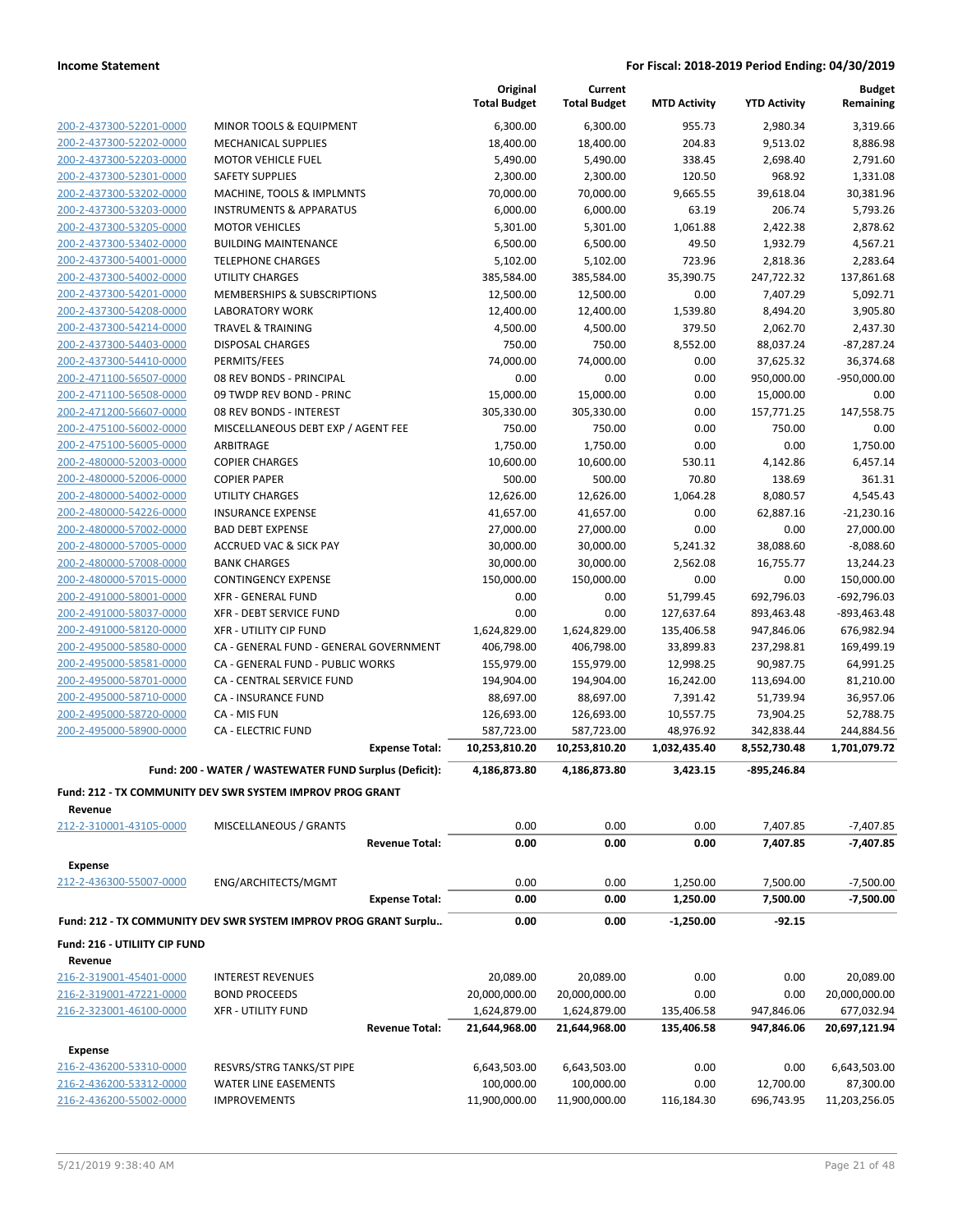|                                                           |                                                            | Original<br><b>Total Budget</b> | Current<br><b>Total Budget</b> | <b>MTD Activity</b> | <b>YTD Activity</b> | <b>Budget</b><br>Remaining |
|-----------------------------------------------------------|------------------------------------------------------------|---------------------------------|--------------------------------|---------------------|---------------------|----------------------------|
| 216-2-436200-55201-0000                                   | <b>EQUIPMENT PURCHASES</b>                                 | 1,000,000.00                    | 1,000,000.00                   | 23,964.20           | 100,792.46          | 899,207.54                 |
| 216-2-436300-55105-0000                                   | <b>WATER MAINS</b>                                         | 2,201,145.00                    | 2,201,145.00                   | 88,205.08           | 449,932.30          | 1,751,212.70               |
| 216-2-436300-55201-0000                                   | <b>EQUIPMENT PURCHASES</b>                                 | 75,999.00                       | 75,999.00                      | 0.00                | 355.00              | 75,644.00                  |
| 216-2-437200-55002-0000                                   | <b>IMPROVEMENTS</b>                                        | 135,000.00                      | 135,000.00                     | 336,684.50          | 513,119.02          | $-378,119.02$              |
| 216-2-437200-55201-0000                                   | <b>EQUIPMENT PURCHASES</b>                                 | 223,830.00                      | 223,830.00                     | 0.00                | 82,700.50           | 141,129.50                 |
| 216-2-437300-55002-0000                                   | <b>IMPROVEMENTS</b>                                        | 0.00                            | 0.00                           | 0.00                | 16,435.00           | $-16,435.00$               |
| 216-2-437300-55110-0000                                   | <b>LIFT STATIONS</b>                                       | 0.00                            | 0.00                           | 169,375.38          | 1,534,328.95        | $-1,534,328.95$            |
| 216-2-480000-54101-0000                                   | PROFESSIONAL SERVICES                                      | 200,000.00                      | 200,000.00                     | 0.00                | 22,000.00           | 178,000.00                 |
| 216-2-480000-55499-0000                                   | CAPITAL OUTLAY                                             | 0.00                            | 0.00                           | 0.00                | $-286,779.40$       | 286,779.40                 |
| 216-2-480000-57008-0000                                   | <b>BANK CHARGES</b>                                        | 2,500.00                        | 2,500.00                       | 0.00                | 0.00                | 2,500.00                   |
|                                                           | <b>Expense Total:</b>                                      | 22,481,977.00                   | 22,481,977.00                  | 734,413.46          | 3,142,327.78        | 19,339,649.22              |
|                                                           | Fund: 216 - UTILIITY CIP FUND Surplus (Deficit):           | -837,009.00                     | -837,009.00                    | -599,006.88         | -2,194,481.72       |                            |
| <b>Fund: 217 - WASTEWATER RECLAMATION FUND</b><br>Revenue |                                                            |                                 |                                |                     |                     |                            |
| 217-2-319001-45401-0000                                   | <b>INTEREST REVENUES</b>                                   | 12,281.00                       | 12,281.00                      | 0.00                | 8,730.23            | 3,550.77                   |
|                                                           | <b>Revenue Total:</b>                                      | 12,281.00                       | 12,281.00                      | 0.00                | 8,730.23            | 3,550.77                   |
| <b>Expense</b>                                            |                                                            |                                 |                                |                     |                     |                            |
| 217-2-437300-55012-0000                                   | <b>CONSTRUCTION</b>                                        | 410,000.00                      | 410,000.00                     | 0.00                | 20,619.30           | 389,380.70                 |
|                                                           | <b>Expense Total:</b>                                      | 410,000.00                      | 410,000.00                     | 0.00                | 20,619.30           | 389,380.70                 |
|                                                           | Fund: 217 - WASTEWATER RECLAMATION FUND Surplus (Deficit): | -397,719.00                     | -397,719.00                    | 0.00                | -11,889.07          |                            |
| Fund: 300 - AIRPORT FUND                                  |                                                            |                                 |                                |                     |                     |                            |
| Revenue                                                   |                                                            |                                 |                                |                     |                     |                            |
| 300-2-310001-43102-0000                                   | <b>AIRPORT GRANT REVENUE</b>                               | 0.00                            | 0.00                           | $-14,960.00$        | $-14,960.00$        | 14,960.00                  |
| 300-2-319001-44315-0000                                   | <b>AIRPORT FUEL FEES</b>                                   | 1,000.00                        | 1,000.00                       | 0.00                | 364.08              | 635.92                     |
| 300-2-319001-44316-0000                                   | PARKING & TIE DOWN/MISC.                                   | 1,000.00                        | 1,000.00                       | 0.00                | 0.00                | 1,000.00                   |
| 300-2-319001-45401-0000                                   | <b>INTEREST REVENUES</b>                                   | 1,000.00                        | 1,000.00                       | 0.00                | 17,476.92           | $-16,476.92$               |
| 300-2-321001-45507-0000                                   | L-3 COMM LEASE                                             | 639,217.00                      | 639,217.00                     | 53,268.08           | 372,876.56          | 266,340.44                 |
| 300-2-321001-45508-0000                                   | AIR EVAC HANGAR FEES                                       | 8,191.00                        | 8,191.00                       | 675.09              | 5,400.72            | 2,790.28                   |
| 300-2-321001-45509-0000                                   | BLUE SKY T-HANGAR & LA ND LEASES                           | 4,768.50                        | 4,768.50                       | 0.00                | 0.00                | 4,768.50                   |
| 300-2-321001-45510-0000                                   | ARKOMA - HORIZONS AHEAD LEASE                              | 48,096.00                       | 48,096.00                      | 4,008.00            | 28,056.00           | 20,040.00                  |
| 300-2-321001-45513-0000                                   | MAJORS FLYING CLUB LAND LEASE                              | 1,396.00                        | 1,396.00                       | 116.33              | 814.31              | 581.69                     |
| 300-2-321001-45515-0000<br>300-2-321001-45516-0000        | TEXSAN AVIATION LAND LEASE                                 | 1,080.00                        | 1,080.00                       | 0.00                | 1,080.00            | 0.00<br>0.00               |
| 300-2-321001-45517-0000                                   | MFC PARTNERS LAND LEASE<br>INNOVATION FIRST MAINT HANGAR   | 1,260.00                        | 1,260.00                       | 1,260.00            | 1,260.00            |                            |
|                                                           | <b>Revenue Total:</b>                                      | 17,618.00<br>724,626.50         | 17,618.00<br>724,626.50        | 0.00<br>44,367.50   | 0.00<br>412,368.59  | 17,618.00<br>312,257.91    |
| <b>Expense</b>                                            |                                                            |                                 |                                |                     |                     |                            |
| 300-2-438100-51001-0000                                   | <b>REGULAR SALARIES</b>                                    | 49,453.00                       | 49,453.00                      | 5,707.20            | 30,364.88           | 19,088.12                  |
| 300-2-438100-51021-0000                                   | LONGEVITY                                                  | 222.00                          | 222.00                         | 0.00                | 222.00              | 0.00                       |
| 300-2-438100-51117-0000                                   | <b>CELL PHONE ALLOWANCE</b>                                | 960.00                          | 960.00                         | 49.86               | 265.92              | 694.08                     |
| 300-2-438100-51201-0000                                   | <b>FICA</b>                                                | 3,139.00                        | 3,139.00                       | 356.94              | 1,912.88            | 1,226.12                   |
| 300-2-438100-51202-0000                                   | MEDICARE                                                   | 734.00                          | 734.00                         | 83.49               | 447.43              | 286.57                     |
| 300-2-438100-51203-0000                                   | <b>HEALTH INSURANCE</b>                                    | 10,725.00                       | 10,725.00                      | 893.75              | 6,256.25            | 4,468.75                   |
| 300-2-438100-51204-0000                                   | <b>WORKERS COMPENSATION</b>                                | 1,025.00                        | 1,025.00                       | 85.42               | 597.94              | 427.06                     |
| 300-2-438100-51205-0000                                   | STATE UNEMPLOYMENT                                         | 137.00                          | 137.00                         | 0.00                | $-9.29$             | 146.29                     |
| 300-2-438100-51301-0000                                   | <b>TMRS</b>                                                | 5,671.00                        | 5,671.00                       | 636.72              | 3,488.35            | 2,182.65                   |
| 300-2-438100-51401-0000                                   | <b>CONTRA - SALARIES</b>                                   | 15,000.00                       | 15,000.00                      | 0.00                | 0.00                | 15,000.00                  |
| 300-2-438100-52001-0000                                   | <b>OFFICE SUPPLIES</b>                                     | 400.00                          | 400.00                         | 0.00                | 0.00                | 400.00                     |
| 300-2-438100-52002-0000                                   | POSTAGE / FREIGHT                                          | 100.00                          | 100.00                         | 0.00                | 0.00                | 100.00                     |
| 300-2-438100-52201-0000                                   | MINOR TOOLS & EQUIPMENT                                    | 150.00                          | 150.00                         | 0.00                | 0.00                | 150.00                     |
| 300-2-438100-53202-0000                                   | MACHINE, TOOLS & IMPLMNTS                                  | 1,500.00                        | 1,405.00                       | 0.00                | 1,197.22            | 207.78                     |
| 300-2-438100-53205-0000                                   | <b>MOTOR VEHICLES</b>                                      | 1,022.00                        | 1,022.00                       | 0.00                | 322.39              | 699.61                     |
| 300-2-438100-53303-0000                                   | MAINT - STREET /ALLEY/APRN/RNWY                            | 2,500.00                        | 2,500.00                       | 0.00                | 0.00                | 2,500.00                   |
| 300-2-438100-53402-0000                                   | <b>BUILDING MAINTENANCE</b>                                | 12,500.00                       | 12,500.00                      | 303.99              | 4,108.65            | 8,391.35                   |
| 300-2-438100-54001-0000                                   | <b>TELEPHONE CHARGES</b>                                   | 1,926.00                        | 1,926.00                       | 289.06              | 1,027.68            | 898.32                     |
| 300-2-438100-54002-0000                                   | UTILITY CHARGES                                            | 15,000.00                       | 15,000.00                      | 1,009.34            | 8,097.44            | 6,902.56                   |
| 300-2-438100-54105-0000                                   | <b>MARKETING</b>                                           | 6,104.00                        | 6,079.47                       | 0.00                | 4,626.98            | 1,452.49                   |
| 300-2-438100-54201-0000                                   | MEMBERSHIPS & SUBSCRIPTIONS                                | 465.00                          | 465.00                         | 0.00                | 375.00              | 90.00                      |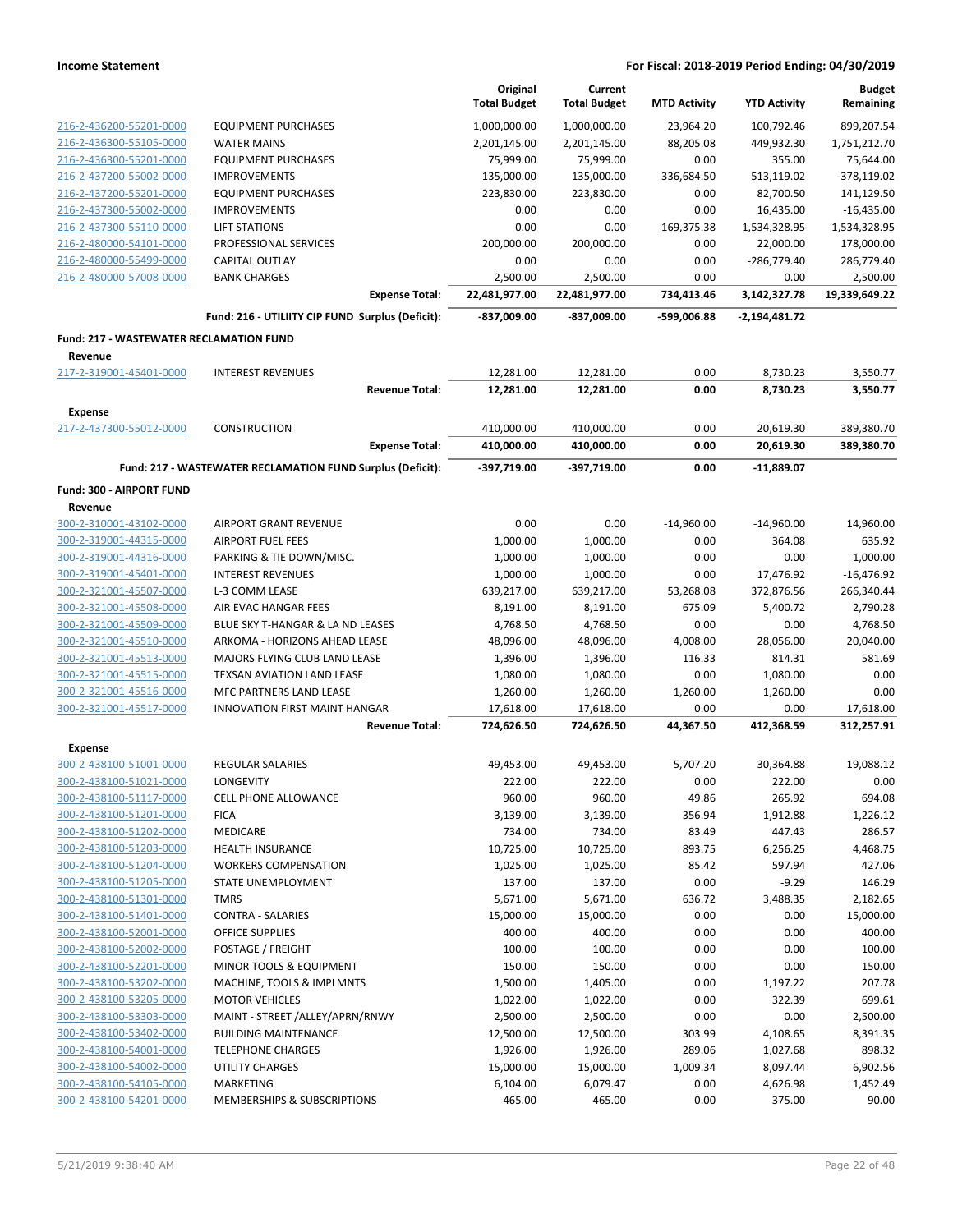|                                  |                                                     | Original<br><b>Total Budget</b> | Current<br><b>Total Budget</b> | <b>MTD Activity</b> | <b>YTD Activity</b> | <b>Budget</b><br>Remaining |
|----------------------------------|-----------------------------------------------------|---------------------------------|--------------------------------|---------------------|---------------------|----------------------------|
| 300-2-438100-54214-0000          | <b>TRAVEL &amp; TRAINING</b>                        | 1,000.00                        | 1,024.53                       | 0.00                | 169.01              | 855.52                     |
| 300-2-438100-54408-0000          | OTHER / INSURANCE EXPENSE                           | 13,000.00                       | 13,000.00                      | 0.00                | 6,740.64            | 6,259.36                   |
| 300-2-438100-54410-0000          | PERMITS/FEES                                        | 1,276.00                        | 1,371.00                       | 0.00                | 1,371.00            | 0.00                       |
| 300-2-480000-52003-0000          | <b>COPIER CHARGES</b>                               | 1,524.00                        | 1,524.00                       | 126.47              | 815.71              | 708.29                     |
| 300-2-480000-52006-0000          | <b>COPIER PAPER</b>                                 | 71.82                           | 71.82                          | 0.00                | 0.00                | 71.82                      |
| 300-2-480000-57008-0000          | <b>BANK CHARGES</b>                                 | 2,000.00                        | 2,000.00                       | 11.60               | 463.76              | 1,536.24                   |
| 300-2-491000-58035-0000          | XFR - DEBT SERVICE FUND                             | 23,239.00                       | 23,239.00                      | 1,936.58            | 13,556.06           | 9,682.94                   |
| 300-2-491000-58127-0000          | <b>AIRPORT CIP FUND</b>                             | 10,000.00                       | 10,000.00                      | 0.00                | 2,499.99            | 7,500.01                   |
|                                  | <b>Expense Total:</b>                               | 180,843.82                      | 180,843.82                     | 11,490.42           | 88,917.89           | 91,925.93                  |
|                                  | Fund: 300 - AIRPORT FUND Surplus (Deficit):         | 543,782.68                      | 543,782.68                     | 32,877.08           | 323,450.70          |                            |
| Fund: 360 - AIRPORT CAPITAL FUND |                                                     |                                 |                                |                     |                     |                            |
| Revenue                          |                                                     |                                 |                                |                     |                     |                            |
| 360-2-319001-44315-0000          | <b>AIRPORT - FUEL FEES</b>                          | 50,000.00                       | 50,000.00                      | 0.00                | 0.00                | 50,000.00                  |
| 360-2-319001-45401-0000          | <b>INTEREST REVENUES</b>                            | 25,000.00                       | 25,000.00                      | 0.00                | 34,152.95           | $-9,152.95$                |
| 360-2-323001-46107-0000          | <b>XFR - AIRPORT FUND</b>                           | 0.00                            | 0.00                           | 0.00                | 2,499.99            | $-2,499.99$                |
|                                  | <b>Revenue Total:</b>                               | 75,000.00                       | 75,000.00                      | 0.00                | 36,652.94           | 38,347.06                  |
| Expense                          |                                                     |                                 |                                |                     |                     |                            |
| 360-2-438100-55099-0000          | PROJ BUDGET - NO EXPENSES                           | 10,000.00                       | 10,000.00                      | 25,992.00           | 25,992.00           | $-15,992.00$               |
| 360-2-480000-57008-0000          | <b>BANK CHARGES</b>                                 | 2,000.00                        | 2,000.00                       | 400.93              | 1,061.35            | 938.65                     |
|                                  | <b>Expense Total:</b>                               | 12,000.00                       | 12,000.00                      | 26,392.93           | 27,053.35           | $-15,053.35$               |
|                                  | Fund: 360 - AIRPORT CAPITAL FUND Surplus (Deficit): | 63,000.00                       | 63,000.00                      | $-26,392.93$        | 9,599.59            |                            |
| Fund: 362 - AIRPORT FBO FUEL     |                                                     |                                 |                                |                     |                     |                            |
| Revenue                          |                                                     |                                 |                                |                     |                     |                            |
| 362-2-319001-44315-0000          | <b>AIRPORT - FUEL FEES</b>                          | 0.00                            | 0.00                           | 23,995.30           | 228,266.11          | $-228,266.11$              |
| 362-2-319001-44316-0000          | AIRPORT - PARKING, TIE DOWNS, & RAMP FE             | 0.00                            | 0.00                           | 492.07              | 1,838.70            | $-1,838.70$                |
| 362-2-319001-44320-0000          | AIRPORT - OIL                                       | 0.00                            | 0.00                           | 239.26              | 1,603.80            | $-1,603.80$                |
| 362-2-319001-44322-0000          | <b>AIRPORT - PILOT SUPPLIES</b>                     | 0.00                            | 0.00                           | 13.47               | 110.12              | $-110.12$                  |
| 362-2-319001-45401-0000          | <b>INTEREST REVENUES</b>                            | 0.00                            | 0.00                           | 0.00                | 650.92              | $-650.92$                  |
|                                  | <b>Revenue Total:</b>                               | 0.00                            | 0.00                           | 24,740.10           | 232,469.65          | $-232,469.65$              |
| <b>Expense</b>                   |                                                     |                                 |                                |                     |                     |                            |
| 362-2-438100-52221-0000          | <b>AIRPORT - FUEL FEES</b>                          | 0.00                            | 0.00                           | 0.00                | 65,975.84           | $-65,975.84$               |
| 362-2-438100-52222-0000          | AIRPORT - OIL                                       | 0.00                            | 0.00                           | 0.00                | 1,105.46            | $-1,105.46$                |
| 362-2-438100-52422-0000          | AIRPORT - PILOT SUPPLIES                            | 0.00                            | 0.00                           | 0.00                | 435.27              | $-435.27$                  |
| 362-2-438100-57003-0000          | <b>CREDIT CARD FEES</b>                             | 0.00                            | 0.00                           | 741.40              | 7,414.86            | $-7,414.86$                |
| 362-2-480000-57008-0000          | <b>BANK CHARGES</b>                                 | 0.00                            | 0.00                           | 5.38                | 20.66               | $-20.66$                   |
|                                  | <b>Expense Total:</b>                               | 0.00                            | 0.00                           | 746.78              | 74,952.09           | -74,952.09                 |
|                                  | Fund: 362 - AIRPORT FBO FUEL Surplus (Deficit):     | 0.00                            | 0.00                           | 23,993.32           | 157,517.56          |                            |
| Fund: 400 - GOLF FUND            |                                                     |                                 |                                |                     |                     |                            |
| Revenue                          |                                                     |                                 |                                |                     |                     |                            |
| 400-2-319001-45604-0000          | OTHER REVENUE / OVER/SHORT                          | 50.00                           | 50.00                          | 0.58                | 5.10                | 44.90                      |
| 400-2-319005-44510-0000          | <b>GREENS FEES</b>                                  | 109,304.00                      | 109,304.00                     | 7,512.00            | 33,248.00           | 76,056.00                  |
| 400-2-319006-45308-0000          | PRO SHOP CONCESSIONS                                | 9,186.00                        | 9,186.00                       | 852.08              | 3,668.53            | 5,517.47                   |
| 400-2-319007-45309-0000          | <b>MERCHANDISE SALES</b>                            | 9,688.00                        | 9,688.00                       | 882.58              | 2,899.61            | 6,788.39                   |
| 400-2-319008-45511-0000          | <b>CART RENTALS</b>                                 | 67,162.00                       | 67,162.00                      | 4,257.00            | 19,317.53           | 47,844.47                  |
| 400-2-319009-45512-0000          | <b>GOLF LEASES / MEMBERSHIPS</b>                    | 52,725.00                       | 52,725.00                      | 3,445.06            | 16,338.79           | 36,386.21                  |
|                                  | <b>Revenue Total:</b>                               | 248,115.00                      | 248,115.00                     | 16,949.30           | 75,477.56           | 172,637.44                 |
| Expense                          |                                                     |                                 |                                |                     |                     |                            |
| 400-2-451250-51001-0000          | REGULAR SALARIES                                    | 108,334.00                      | 110,334.00                     | 12,369.21           | 62,814.56           | 47,519.44                  |
| 400-2-451250-51020-0000          | <b>OVERTIME</b>                                     | 5,183.00                        | 5,183.00                       | 150.36              | 1,412.50            | 3,770.50                   |
| 400-2-451250-51021-0000          | LONGEVITY                                           | 6,122.00                        | 6,122.00                       | 0.00                | 6,074.00            | 48.00                      |
| 400-2-451250-51101-0000          | <b>CERTIFICATION PAY</b>                            | 600.00                          | 600.00                         | 69.24               | 369.28              | 230.72                     |
| 400-2-451250-51117-0000          | CELL PHONE ALLOWANCE                                | 696.00                          | 696.00                         | 80.31               | 428.32              | 267.68                     |
| 400-2-451250-51201-0000          | <b>FICA</b>                                         | 7,498.00                        | 7,498.00                       | 764.90              | 4,305.35            | 3,192.65                   |
| 400-2-451250-51202-0000          | MEDICARE                                            | 1,754.00                        | 1,754.00                       | 178.88              | 1,006.88            | 747.12                     |
| 400-2-451250-51203-0000          | HEALTH INSURANCE                                    | 10,725.00                       | 10,725.00                      | 893.75              | 6,256.25            | 4,468.75                   |
| 400-2-451250-51204-0000          | <b>WORKERS COMPENSATION</b>                         | 3,471.00                        | 3,471.00                       | 289.25              | 2,024.75            | 1,446.25                   |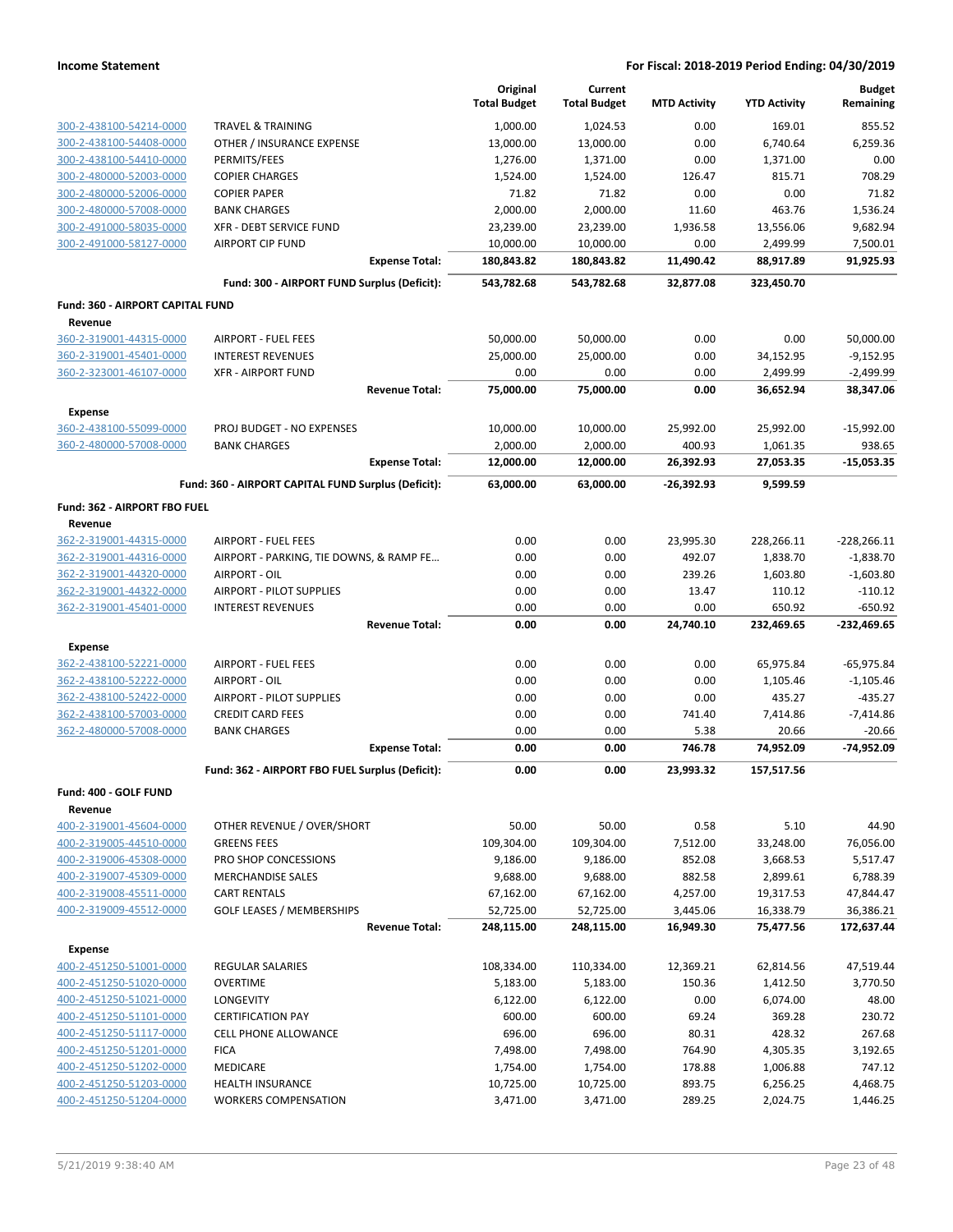|                                    |                                          | Original<br><b>Total Budget</b> | Current<br><b>Total Budget</b> | <b>MTD Activity</b> | <b>YTD Activity</b> | <b>Budget</b><br>Remaining |
|------------------------------------|------------------------------------------|---------------------------------|--------------------------------|---------------------|---------------------|----------------------------|
| 400-2-451250-51205-0000            | STATE UNEMPLOYMENT                       | 386.00                          | 386.00                         | 5.49                | $-21.46$            | 407.46                     |
| 400-2-451250-51301-0000            | <b>TMRS</b>                              | 10,892.00                       | 10,892.00                      | 1,103.53            | 6,815.96            | 4,076.04                   |
| 400-2-451250-52001-0000            | <b>OFFICE SUPPLIES</b>                   | 450.00                          | 450.00                         | 90.38               | 146.66              | 303.34                     |
| 400-2-451250-52101-0000            | <b>JANITORIAL SUPPLIES</b>               | 600.00                          | 600.00                         | 9.40                | 89.22               | 510.78                     |
| 400-2-451250-52104-0000            | <b>WEARING APPAREL</b>                   | 500.00                          | 500.00                         | 0.00                | 389.90              | 110.10                     |
| 400-2-451250-52107-0000            | <b>BOTANICAL SUPPLIES</b>                | 8,600.00                        | 6,600.00                       | 1,312.48            | 2,706.19            | 3,893.81                   |
| 400-2-451250-52201-0000            | MINOR TOOLS & EQUIPMENT                  | 600.00                          | 600.00                         | 3.99                | 147.58              | 452.42                     |
| 400-2-451250-52203-0000            | <b>MOTOR VEHICLE FUEL</b>                | 2,100.00                        | 2,100.00                       | 90.71               | 425.60              | 1,674.40                   |
| 400-2-451250-52401-0000            | RECREATIONAL SUPPLIES                    | 500.00                          | 500.00                         | 0.00                | 274.00              | 226.00                     |
| 400-2-451250-52403-0000            | <b>RESALE ITEMS</b>                      | 15,000.00                       | 15,000.00                      | 0.00                | 5,118.60            | 9,881.40                   |
| 400-2-451250-52404-0000            | RESALE ITEMS - PRO SHOP                  | 0.00                            | 0.00                           | 2,883.00            | 2,883.00            | $-2,883.00$                |
| 400-2-451250-53202-0000            | MACHINE, TOOLS & IMPLMNTS                | 6,000.00                        | 6,000.00                       | 0.00                | 901.45              | 5,098.55                   |
| 400-2-451250-53205-0000            | <b>MOTOR VEHICLES</b>                    | 400.00                          | 400.00                         | 0.00                | 0.00                | 400.00                     |
| 400-2-451250-53307-0000            | <b>IRRIGATION</b>                        | 1,500.00                        | 1,500.00                       | 0.00                | 0.00                | 1,500.00                   |
| 400-2-451250-53402-0000            | <b>BUILDING MAINTENANCE</b>              | 1,450.00                        | 1,450.00                       | 6.00                | 858.89              | 591.11                     |
| 400-2-451250-54001-0000            | <b>TELEPHONE CHARGES</b>                 | 722.00                          | 722.00                         | 112.00              | 391.45              | 330.55                     |
| 400-2-451250-54002-0000            | <b>UTILITY CHARGES</b>                   | 11,000.00                       | 11,000.00                      | 858.12              | 6,114.58            | 4,885.42                   |
| 400-2-451250-54201-0000            | MEMBERSHIPS & SUBSCRIPTIONS              | 785.00                          | 785.00                         | 0.00                | 195.00              | 590.00                     |
| 400-2-451250-54214-0000            | <b>TRAVEL &amp; TRAINING</b>             | 2,100.00                        | 2,100.00                       | 0.00                | 0.00                | 2,100.00                   |
| 400-2-451250-54226-0000            | <b>INSURANCE EXPENSE</b>                 | 500.00                          | 500.00                         | 0.00                | 2,680.94            | $-2,180.94$                |
| 400-2-451250-54909-0000            | <b>GOLF CART LEASE EXPENSE</b>           | 31,000.00                       | 31,000.00                      | 4,500.00            | 13,699.32           | 17,300.68                  |
| 400-2-480000-52003-0000            | <b>COPIER CHARGES</b>                    | 1,525.00                        | 1,525.00                       | 126.47              | 758.82              | 766.18                     |
| 400-2-480000-57008-0000            | <b>BANK CHARGES</b>                      | 3,500.00                        | 3,500.00                       | 265.88              | 1,246.55            | 2,253.45                   |
|                                    | <b>Expense Total:</b>                    | 244,493.00                      | 244,493.00                     | 26,163.35           | 130,514.14          | 113,978.86                 |
|                                    | Fund: 400 - GOLF FUND Surplus (Deficit): | 3,622.00                        | 3,622.00                       | $-9,214.05$         | $-55,036.58$        |                            |
| Fund: 500 - SANITATION FUND        |                                          |                                 |                                |                     |                     |                            |
| Revenue<br>500-2-318001-44314-0000 | LATE CHARGES                             | 87,677.00                       | 87,677.00                      | 3,146.01            | 63,247.80           | 24,429.20                  |
| 500-2-319001-45401-0000            | <b>INTEREST REVENUES</b>                 | 6,897.00                        | 6,897.00                       | 0.00                | 24,087.84           | $-17,190.84$               |
| 500-2-319020-44313-0000            | <b>FUEL SURCHARGE</b>                    | 86,073.00                       | 86,073.00                      | 6,678.75            | 47,556.62           | 38,516.38                  |
| 500-2-319020-45107-0000            | <b>COLLECTION CHARGES</b>                | 4,692,306.00                    | 4,692,306.00                   | 362,684.32          | 2,561,613.05        | 2,130,692.95               |
| 500-2-319021-45108-0000            | DISPOSAL CHARGES                         | 0.00                            | 0.00                           | 28,638.99           | 248,050.71          | $-248,050.71$              |
| 500-2-319021-45109-0000            | RECYCLING CHARGES                        | 278,880.00                      | 278,880.00                     | 0.00                | 0.00                | 278,880.00                 |
| 500-2-319022-45612-0000            | REG HH HAZ WASTE COL CTR                 | 12,103.00                       | 12,103.00                      | 390.35              | 15,840.35           | $-3,737.35$                |
| 500-2-324001-46612-0000            | CA - SANITATION FD COL & FUEL            | 210,696.68                      | 210,696.68                     | 15,390.13           | 110,743.62          | 99,953.06                  |
|                                    | <b>Revenue Total:</b>                    | 5,374,632.68                    | 5,374,632.68                   | 416,928.55          | 3,071,139.99        | 2,303,492.69               |
| <b>Expense</b>                     |                                          |                                 |                                |                     |                     |                            |
| 500-2-432300-54412-0000            | <b>COLLECTION CHARGES</b>                | 4,369,510.00                    | 4,369,510.00                   | 389,102.67          | 2,514,510.34        | 1,854,999.66               |
| 500-2-432400-54403-0000            | DISPOSAL CHARGES                         | 0.00                            | 0.00                           | 0.00                | 180.84              | -180.84                    |
| 500-2-432500-51401-0000            | CONTRA - SALARIES                        | 8,000.00                        | 8,000.00                       | 0.00                | 0.00                | 8,000.00                   |
| 500-2-432500-54002-0000            | UTILITY CHARGES                          | 2,371.00                        | 2,371.00                       | 194.97              | 1,348.47            | 1,022.53                   |
| 500-2-432500-54403-0000            | <b>DISPOSAL CHARGES</b>                  | 20,000.00                       | 20,000.00                      | 2,750.00            | 11,327.08           | 8,672.92                   |
| 500-2-442200-51001-0000            | <b>REGULAR SALARIES</b>                  | 146,211.00                      | 146,211.00                     | 14,462.48           | 76,164.43           | 70,046.57                  |
| 500-2-442200-51020-0000            | <b>OVERTIME</b>                          | 0.00                            | 0.00                           | 0.00                | 5.73                | $-5.73$                    |
| 500-2-442200-51021-0000            | LONGEVITY                                | 2,714.00                        | 2,714.00                       | 0.00                | 2,264.00            | 450.00                     |
| 500-2-442200-51101-0000            | <b>CERTIFICATION PAY</b>                 | 1,200.00                        | 1,200.00                       | 138.45              | 738.40              | 461.60                     |
| 500-2-442200-51117-0000            | <b>CELL PHONE ALLOWANCE</b>              | 600.00                          | 600.00                         | 0.00                | 23.08               | 576.92                     |
| 500-2-442200-51201-0000            | <b>FICA</b>                              | 9,345.00                        | 9,345.00                       | 904.59              | 4,907.00            | 4,438.00                   |
| 500-2-442200-51202-0000            | <b>MEDICARE</b>                          | 2,186.00                        | 2,186.00                       | 211.56              | 1,147.62            | 1,038.38                   |
| 500-2-442200-51203-0000            | <b>HEALTH INSURANCE</b>                  | 10,725.00                       | 10,725.00                      | 893.75              | 6,256.25            | 4,468.75                   |
| 500-2-442200-51204-0000            | <b>WORKERS COMPENSATION</b>              | 3,858.00                        | 3,858.00                       | 321.50              | 2,250.50            | 1,607.50                   |
| 500-2-442200-51205-0000            | STATE UNEMPLOYMENT                       | 549.00                          | 549.00                         | 8.82                | $-72.00$            | 621.00                     |
| 500-2-442200-51301-0000            | <b>TMRS</b>                              | 16,881.00                       | 16,881.00                      | 1,614.81            | 8,955.83            | 7,925.17                   |
| 500-2-442200-52203-0000            | <b>MOTOR VEHICLE FUEL</b>                | 2,929.00                        | 2,929.00                       | 228.68              | 1,187.79            | 1,741.21                   |
| 500-2-442200-53202-0000            | MACHINE, TOOLS & IMPLMNTS                | 6,200.00                        | 6,200.00                       | 674.74              | 2,027.60            | 4,172.40                   |
| 500-2-442200-53205-0000            | <b>MOTOR VEHICLES</b>                    | 1,205.00                        | 1,205.00                       | 0.00                | 514.02              | 690.98                     |
| 500-2-442200-55201-0000            | <b>EQUIPMENT PURCHASES</b>               | 500.00                          | 500.00                         | 0.00                | 76.94               | 423.06                     |
| 500-2-480000-54413-0000            | <b>BULK WASTE PICK-UP</b>                | 75,000.00                       | 75,000.00                      | 0.00                | 0.00                | 75,000.00                  |
|                                    |                                          |                                 |                                |                     |                     |                            |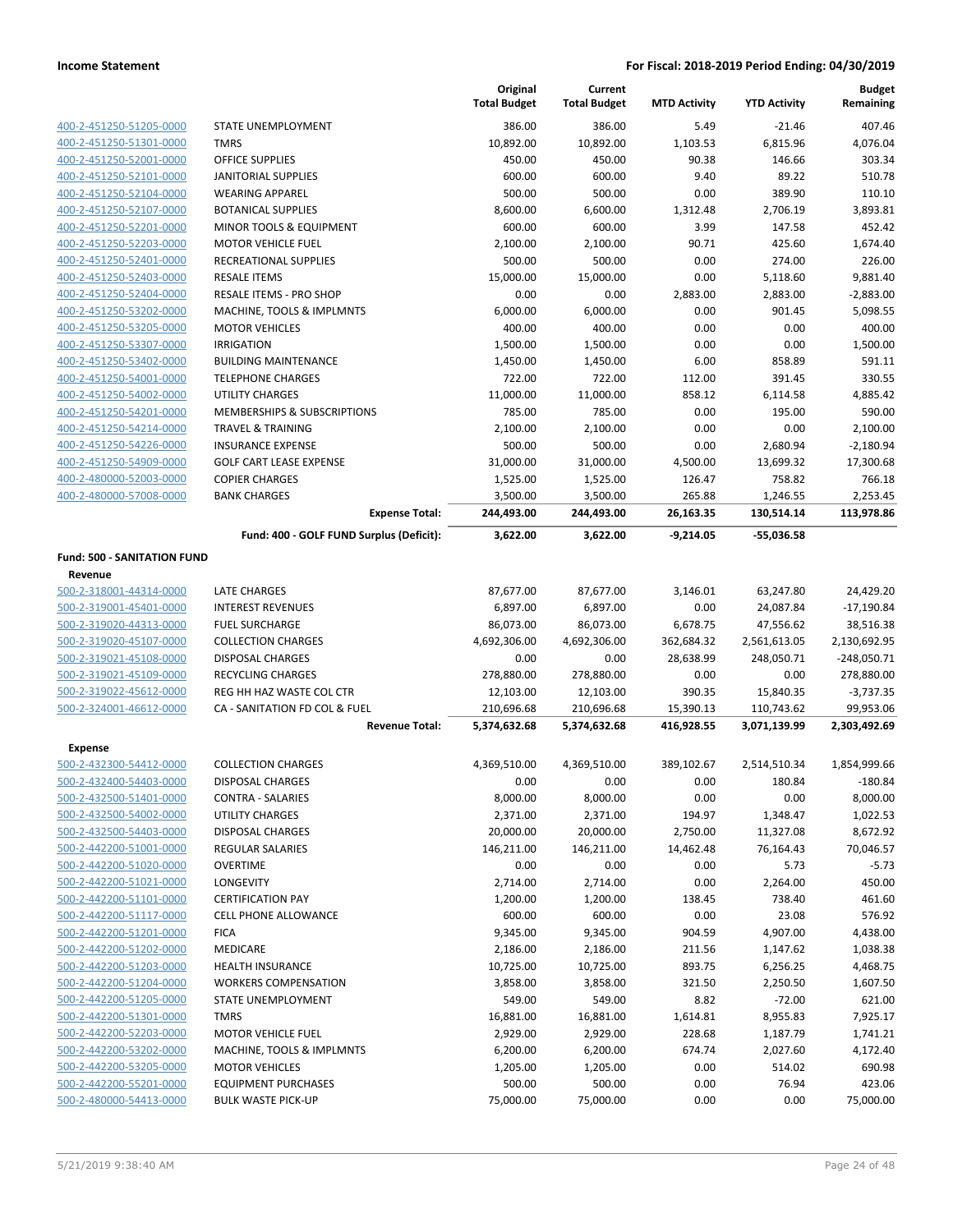|                                  |                                                | Original<br><b>Total Budget</b> | Current<br><b>Total Budget</b> | <b>MTD Activity</b> | <b>YTD Activity</b> | <b>Budget</b><br>Remaining |
|----------------------------------|------------------------------------------------|---------------------------------|--------------------------------|---------------------|---------------------|----------------------------|
| 500-2-480000-54901-0000          | <b>RENTALS / LEASES</b>                        | 32,250.00                       | 32,250.00                      | 0.00                | 32,249.19           | 0.81                       |
| 500-2-480000-57007-0000          | <b>COMMUNITY SERVICES</b>                      | 42,020.00                       | 42,020.00                      | 752.40              | 8,777.40            | 33,242.60                  |
| 500-2-480000-57008-0000          | <b>BANK CHARGES</b>                            | 10,000.00                       | 10,000.00                      | 1,090.76            | 6,343.96            | 3,656.04                   |
| 500-2-491000-58001-0000          | <b>XFR - GENERAL FUND</b>                      | 316,045.02                      | 316,045.02                     | 23,085.19           | 166,115.41          | 149,929.61                 |
| 500-2-495000-58501-0000          | CA - GENERAL FUND                              | 41,607.00                       | 41,607.00                      | 3,467.25            | 24,270.75           | 17,336.25                  |
| 500-2-495000-58701-0000          | CA - CENTRAL SERVICE FUND                      | 5,187.00                        | 5,187.00                       | 432.25              | 3,025.75            | 2,161.25                   |
| 500-2-495000-58710-0000          | <b>CA - INSURANCE FUND</b>                     | 3,374.00                        | 3,374.00                       | 281.17              | 1,968.19            | 1,405.81                   |
| 500-2-495000-58720-0000          | CA - MIS FUN                                   | 6,843.00                        | 6,843.00                       | 570.25              | 3,991.75            | 2,851.25                   |
| 500-2-495000-58900-0000          | <b>CA - ELECTRIC FUND</b>                      | 104,268.00                      | 104,268.00                     | 8,689.00            | 60,823.00           | 43,445.00                  |
|                                  | <b>Expense Total:</b>                          | 5,241,578.02                    | 5,241,578.02                   | 449,875.29          | 2,941,379.32        | 2,300,198.70               |
|                                  | Fund: 500 - SANITATION FUND Surplus (Deficit): | 133,054.66                      | 133,054.66                     | $-32,946.74$        | 129,760.67          |                            |
| Fund: 601 - CENTRAL SERVICE FUND |                                                |                                 |                                |                     |                     |                            |
| Revenue                          |                                                |                                 |                                |                     |                     |                            |
| 601-2-324001-46501-0000          | CA - GENERAL FUND                              | 571,310.00                      | 571,310.00                     | 47,609.17           | 333,264.19          | 238,045.81                 |
| 601-2-324001-46506-0000          | CA - RECREATION FUND                           | 611.00                          | 611.00                         | 50.92               | 356.44              | 254.56                     |
| 601-2-324001-46509-0000          | CA - VENUE MGMT FUND                           | 564.00                          | 564.00                         | 47.00               | 329.00              | 235.00                     |
| 601-2-324001-46611-0000          | <b>CA - UTILITY FUND</b>                       | 194,904.00                      | 194,904.00                     | 16,242.00           | 113,694.00          | 81,210.00                  |
| 601-2-324001-46614-0000          | CA - SANITATION FUND COLLECTION                | 5,187.00                        | 5,187.00                       | 432.25              | 3,025.75            | 2,161.25                   |
| 601-2-324009-46901-0000          | CA - ELECTRIC UTILITY                          | 78,024.00                       | 78,024.00                      | 6,502.00            | 45,514.00           | 32,510.00                  |
| 601-2-324009-46906-0000          | <b>CA - CABLE UTILITY</b>                      | 14,767.00                       | 14,767.00                      | 1,230.58            | 8,614.06            | 6,152.94                   |
|                                  | <b>Revenue Total:</b>                          | 865,367.00                      | 865,367.00                     | 72,113.92           | 504,797.44          | 360,569.56                 |
| <b>Expense</b>                   |                                                |                                 |                                |                     |                     |                            |
| 601-2-461100-51001-0000          | <b>REGULAR SALARIES</b>                        | 246,199.00                      | 246,199.00                     | 26,932.36           | 144,803.80          | 101,395.20                 |
| 601-2-461100-51020-0000          | <b>OVERTIME</b>                                | 8,000.00                        | 8,000.00                       | 1,473.72            | 6,170.14            | 1,829.86                   |
| 601-2-461100-51021-0000          | LONGEVITY                                      | 5,512.00                        | 5,512.00                       | 0.00                | 4,768.00            | 744.00                     |
| 601-2-461100-51101-0000          | <b>CERTIFICATION PAY</b>                       | 1,200.00                        | 1,200.00                       | 138.48              | 738.56              | 461.44                     |
| 601-2-461100-51117-0000          | <b>CELL PHONE ALLOWANCE</b>                    | 432.00                          | 432.00                         | 49.83               | 265.76              | 166.24                     |
| 601-2-461100-51201-0000          | <b>FICA</b>                                    | 16,328.00                       | 16,328.00                      | 1,673.64            | 9,210.17            | 7,117.83                   |
| 601-2-461100-51202-0000          | MEDICARE                                       | 3,819.00                        | 3,819.00                       | 391.42              | 2,154.01            | 1,664.99                   |
| 601-2-461100-51203-0000          | <b>HEALTH INSURANCE</b>                        | 80,438.00                       | 80,438.00                      | 6,703.17            | 46,922.19           | 33,515.81                  |
| 601-2-461100-51204-0000          | <b>WORKERS COMPENSATION</b>                    | 8,396.00                        | 8,396.00                       | 699.67              | 4,897.69            | 3,498.31                   |
| 601-2-461100-51205-0000          | STATE UNEMPLOYMENT                             | 652.00                          | 652.00                         | 15.89               | 91.60               | 560.40                     |
| 601-2-461100-51301-0000          | <b>TMRS</b>                                    | 26,745.00                       | 26,745.00                      | 2,993.51            | 16,715.02           | 10,029.98                  |
| 601-2-461100-51401-0000          | <b>CONTRA - SALARIES</b>                       | $-15,000.00$                    | $-15,000.00$                   | 0.00                | $-2,131.40$         | $-12,868.60$               |
| 601-2-461100-52001-0000          | <b>OFFICE SUPPLIES</b>                         | 200.00                          | 200.00                         | 0.00                | 36.25               | 163.75                     |
| 601-2-461100-52002-0000          | POSTAGE / FREIGHT                              | 20.00                           | 20.00                          | 0.00                | 0.00                | 20.00                      |
| 601-2-461100-52101-0000          | <b>JANITORIAL SUPPLIES</b>                     | 15,000.00                       | 15,000.00                      | 847.24              | 6,415.73            | 8,584.27                   |
| 601-2-461100-52104-0000          | <b>WEARING APPAREL</b>                         | 4,200.00                        | 4,200.00                       | 525.44              | 2,838.20            | 1,361.80                   |
| 601-2-461100-52201-0000          | MINOR TOOLS & EQUIPMENT                        | 1,500.00                        | 1,500.00                       | 4.89                | 1,071.97            | 428.03                     |
| 601-2-461100-52203-0000          | <b>MOTOR VEHICLE FUEL</b>                      | 2,400.00                        | 2,400.00                       | 232.17              | 1,468.99            | 931.01                     |
| 601-2-461100-53201-0000          | FURNITURE & OFFICE EQUIPMENT                   | 500.00                          | 500.00                         | 0.00                | 0.00                | 500.00                     |
| 601-2-461100-53205-0000          | <b>MOTOR VEHICLES</b>                          | 1,016.00                        | 1,016.00                       | 76.54               | 531.98              | 484.02                     |
| 601-2-461100-53302-0000          | <b>WALKS &amp; PARKING LOTS</b>                | 2,500.00                        | 2,500.00                       | 0.00                | 658.36              | 1,841.64                   |
| 601-2-461100-53406-0000          | <b>CITY HALL</b>                               | 28,000.00                       | 28,000.00                      | 4,678.15            | 23,777.07           | 4,222.93                   |
| 601-2-461100-53407-0000          | <b>ANIMAL SHELTER</b>                          | 4,000.00                        | 4,000.00                       | 1,086.90            | 2,797.74            | 1,202.26                   |
| 601-2-461100-53408-0000          | <b>FLEET MAINTENANCE</b>                       | 5,000.00                        | 5,000.00                       | 0.00                | 130.00              | 4,870.00                   |
| 601-2-461100-53501-0000          | POLICE & COURTS BLDG                           | 26,000.00                       | 26,000.00                      | 1,746.30            | 39,201.09           | $-13,201.09$               |
| 601-2-461100-53503-0000          | FIRE ADMINISTRATION                            | 500.00                          | 500.00                         | 284.95              | 602.29              | $-102.29$                  |
| 601-2-461100-53504-0000          | FIRE STATION 1                                 | 500.00                          | 500.00                         | 366.13              | 655.63              | $-155.63$                  |
| 601-2-461100-53505-0000          | <b>FIRE STATION 2</b>                          | 2,500.00                        | 2,500.00                       | 343.77              | 2,674.13            | $-174.13$                  |
| 601-2-461100-53506-0000          | <b>FIRE STATION 3</b>                          | 2,500.00                        | 2,500.00                       | 554.00              | 5,084.09            | $-2,584.09$                |
| 601-2-461100-53507-0000          | <b>FIRE STATION 4</b>                          | 2,500.00                        | 2,500.00                       | 34.95               | 666.65              | 1,833.35                   |
| 601-2-461100-53601-0000          | ANNEX                                          | 2,000.00                        | 2,000.00                       | 93.55               | 701.02              | 1,298.98                   |
| 601-2-461100-53602-0000          | <b>SERVICE CENTER</b>                          | 0.00                            | 0.00                           | 127.49              | 1,655.03            | $-1,655.03$                |
| 601-2-461100-53603-0000          | WATER TREATMENT BLDG                           | 0.00                            | 0.00                           | 0.00                | 25.74               | $-25.74$                   |
| 601-2-461100-53701-0000          | LIBRARY                                        | 5,000.00                        | 5,000.00                       | 276.54              | 7,021.20            | $-2,021.20$                |
| 601-2-461100-53703-0000          | <b>REECY DAVIS REC CENTER</b>                  | 12,000.00                       | 12,000.00                      | 5,202.57            | 8,080.17            | 3,919.83                   |
| 601-2-461100-53706-0000          | SPORTSPARK                                     | 1,200.00                        | 1,200.00                       | 888.16              | 4,003.89            | $-2,803.89$                |
|                                  |                                                |                                 |                                |                     |                     |                            |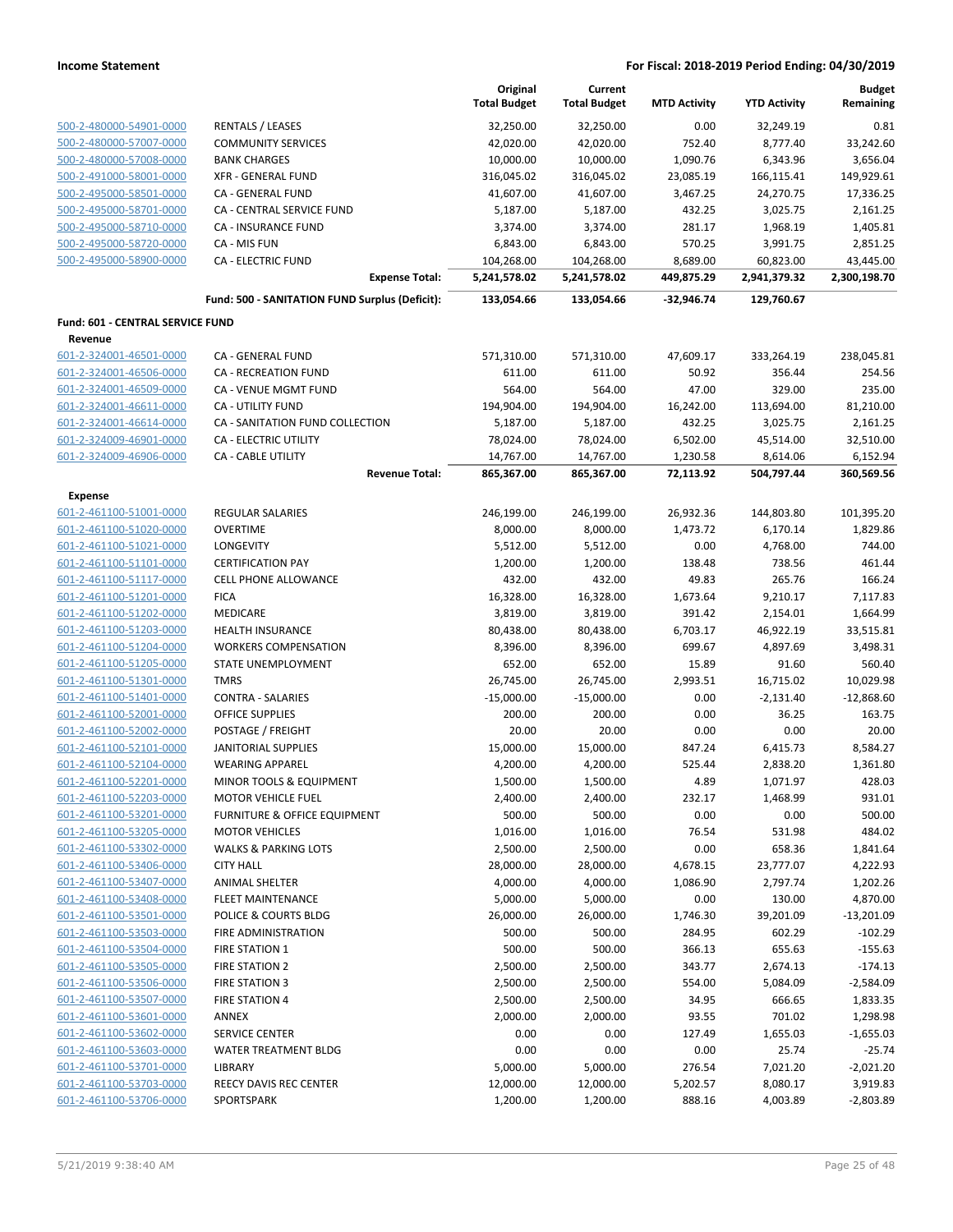|                                              |                                                     | Original<br><b>Total Budget</b> | Current<br><b>Total Budget</b> | <b>MTD Activity</b> | <b>YTD Activity</b>  | <b>Budget</b><br>Remaining |
|----------------------------------------------|-----------------------------------------------------|---------------------------------|--------------------------------|---------------------|----------------------|----------------------------|
| 601-2-461100-54001-0000                      | <b>TELEPHONE CHARGES</b>                            | 4,134.00                        | 4,134.00                       | 528.56              | 2,453.39             | 1,680.61                   |
| 601-2-461100-54002-0000                      | UTILITY CHARGES                                     | 107,425.00                      | 107,425.00                     | 8,646.29            | 61,426.01            | 45,998.99                  |
| 601-2-461100-54112-0000                      | <b>ALARM MONITOR SERVICE</b>                        | 3,000.00                        | 3,000.00                       | 0.00                | 0.00                 | 3,000.00                   |
| 601-2-461200-51001-0000                      | <b>REGULAR SALARIES</b>                             | 146,751.00                      | 146,751.00                     | 16,695.37           | 82,715.62            | 64,035.38                  |
| 601-2-461200-51020-0000                      | <b>OVERTIME</b>                                     | 6,106.00                        | 6,106.00                       | 479.22              | 5,632.16             | 473.84                     |
| 601-2-461200-51021-0000                      | LONGEVITY                                           | 2,170.00                        | 2,170.00                       | 0.00                | 2,128.00             | 42.00                      |
| 601-2-461200-51101-0000                      | <b>CERTIFICATION PAY</b>                            | 2,400.00                        | 2,400.00                       | 346.17              | 1,292.44             | 1,107.56                   |
| 601-2-461200-51117-0000                      | <b>CELL PHONE ALLOWANCE</b>                         | 1,380.00                        | 1,380.00                       | 228.45              | 941.44               | 438.56                     |
| 601-2-461200-51201-0000                      | <b>FICA</b>                                         | 9,846.00                        | 9,846.00                       | 1,020.19            | 5,369.02             | 4,476.98                   |
| 601-2-461200-51202-0000                      | <b>MEDICARE</b>                                     | 2,303.00                        | 2,303.00                       | 238.59              | 1,255.65             | 1,047.35                   |
| 601-2-461200-51203-0000                      | HEALTH INSURANCE                                    | 42,900.00                       | 42,900.00                      | 3,575.00            | 25,025.00            | 17,875.00                  |
| 601-2-461200-51204-0000                      | <b>WORKERS COMPENSATION</b>                         | 7,637.00                        | 7,637.00                       | 636.42              | 4,454.94             | 3,182.06                   |
| 601-2-461200-51205-0000                      | STATE UNEMPLOYMENT                                  | 275.00                          | 275.00                         | 2.02                | 113.06               | 161.94                     |
| 601-2-461200-51301-0000                      | <b>TMRS</b>                                         | 17,786.00                       | 17,786.00                      | 1,963.06            | 10,485.96            | 7,300.04                   |
| 601-2-461200-52001-0000                      | <b>OFFICE SUPPLIES</b>                              | 100.00                          | 100.00                         | 0.00                | 0.00                 | 100.00                     |
| 601-2-461200-52002-0000                      | POSTAGE / FREIGHT                                   | 50.00                           | 50.00                          | 0.00                | 0.00                 | 50.00                      |
| 601-2-461200-52104-0000                      | <b>WEARING APPAREL</b>                              | 3,000.00                        | 3,000.00                       | 748.86              | 2,452.48             | 547.52                     |
| 601-2-461200-52106-0000                      | <b>CHEMICAL SUPPLIES</b>                            | 500.00                          | 500.00                         | 0.00                | 0.00                 | 500.00                     |
| 601-2-461200-52201-0000                      | MINOR TOOLS & EQUIPMENT                             | 7,000.00                        | 7,000.00                       | 440.47              | 1,758.51             | 5,241.49                   |
| 601-2-461200-52202-0000                      | MECHANICAL SUPPLIES                                 | 10,000.00                       | 10,000.00                      | 834.27              | 6,451.92             | 3,548.08                   |
| 601-2-461200-52203-0000                      | <b>MOTOR VEHICLE FUEL</b>                           | 4,475.00                        | 4,475.00                       | 243.18              | 2,258.67             | 2,216.33                   |
| 601-2-461200-53202-0000                      | MACHINE, TOOLS & IMPLMNTS                           | 4,500.00                        | 4,500.00                       | 0.00                | 206.00               | 4,294.00                   |
| 601-2-461200-53205-0000                      | <b>MOTOR VEHICLES</b>                               | 2,300.00                        | 2,300.00                       | 119.72              | 332.63               | 1,967.37                   |
| 601-2-461200-53402-0000                      | <b>BUILDING MAINTENANCE</b>                         | 500.00                          | 500.00                         | 0.00                | 0.00                 | 500.00                     |
| 601-2-461200-54001-0000                      | <b>TELEPHONE CHARGES</b>                            | 1,447.00                        | 1,447.00                       | 216.66              | 818.47               | 628.53                     |
| 601-2-461200-54002-0000                      | UTILITY CHARGES                                     | 15,605.00                       | 15,605.00                      | 626.97              | 7,459.67             | 8,145.33                   |
| 601-2-461200-54201-0000                      | MEMBERSHIPS & SUBSCRIPTIONS                         | 1,500.00                        | 1,500.00                       | 0.00                | 0.00                 | 1,500.00                   |
| 601-2-461200-54214-0000                      | <b>TRAVEL &amp; TRAINING</b>                        | 4,000.00                        | 4,000.00                       | 83.94               | 181.87               | 3,818.13                   |
| 601-2-480000-52006-0000                      | <b>COPIER PAPER</b>                                 | 100.00                          | 100.00                         | 0.00                | 138.51               | $-38.51$                   |
| 601-2-480000-57004-0000                      | <b>INVENTORY LOSS/GAIN</b>                          | 0.00                            | 0.00                           | $-674.75$           | $-4,911.70$          | 4,911.70                   |
|                                              | <b>Expense Total:</b>                               | 910,947.00                      | 910,947.00                     | 95,440.09           | 565,142.48           | 345,804.52                 |
|                                              | Fund: 601 - CENTRAL SERVICE FUND Surplus (Deficit): | -45,580.00                      | -45,580.00                     | $-23,326.17$        | $-60,345.04$         |                            |
| <b>Fund: 602 - INSURANCE FUND</b><br>Revenue |                                                     |                                 |                                |                     |                      |                            |
| 602-2-319001-43211-0000                      | PRIOR YEAR INS REIMB                                | 5,000.00                        | 5,000.00                       | 0.00                |                      |                            |
| 602-2-319001-45401-0000                      | <b>INTEREST REVENUES</b>                            | 0.00                            | 0.00                           | 0.00                | 4,168.00<br>4,603.92 | 832.00<br>$-4,603.92$      |
| 602-2-322001-43201-0000                      | <b>EMPLOYEE PORTION</b>                             | 485,000.00                      | 485,000.00                     | 303,231.92          | 803,662.46           | $-318,662.46$              |
| 602-2-322001-43202-0000                      | <b>CITY PORTION-HEALTH</b>                          | 2,700,757.00                    | 2,700,757.00                   | 0.00                | 1,166,506.18         | 1,534,250.82               |
| 602-2-322001-43203-0000                      | CITY PORTION-WORK COMP                              | 308,551.00                      | 308,551.00                     | 29,298.70           | 205,363.58           | 103,187.42                 |
| 602-2-322001-43204-0000                      | <b>CITY PORTION-TWC FUTA</b>                        | 231.00                          | 231.00                         | 0.00                | 77.04                | 153.96                     |
| 602-2-322001-43205-0000                      | <b>GEUS EMPLOYEE PORTION</b>                        | 312,923.00                      | 312,923.00                     | 33,435.90           | 170,439.77           | 142,483.23                 |
| 602-2-322001-43206-0000                      | <b>GEUS PORTION-HEALTH</b>                          | 1,372,806.00                    | 1,372,806.00                   | 118,621.99          | 830,353.93           | 542,452.07                 |
| 602-2-322001-43207-0000                      | <b>GEUS PORTION-WORK COMP</b>                       | 79,005.00                       | 79,005.00                      | 10,690.40           | 74,832.55            | 4,172.45                   |
| 602-2-322001-48610-0000                      | OTHER REV / CITY EMPL-DEPENDENT CARE                | 24,000.00                       | 24,000.00                      | 0.00                | 7,907.69             | 16,092.31                  |
| 602-2-324001-46501-0000                      | CA - GENERAL FUND                                   | 154,045.00                      | 154,045.00                     | 12,837.08           | 89,859.56            | 64,185.44                  |
| 602-2-324001-46506-0000                      | <b>CA - RECREATION FUND</b>                         | 229.00                          | 229.00                         | 19.08               | 133.56               | 95.44                      |
| 602-2-324001-46509-0000                      | CA - VENUE MGMT FUND                                | 233.00                          | 233.00                         | 19.42               | 135.94               | 97.06                      |
| 602-2-324001-46611-0000                      | CA - UTILITY FUND                                   | 88,697.00                       | 88,697.00                      | 7,391.42            | 51,739.94            | 36,957.06                  |
| 602-2-324001-46614-0000                      | CA - SANITATION FUND COLLECTION                     | 3,374.00                        | 3,374.00                       | 281.17              | 1,968.19             | 1,405.81                   |
| 602-2-324009-46612-0000                      | CA - ELECTRIC UTILITY                               | 23,955.00                       | 23,955.00                      | 1,996.25            | 13,973.75            | 9,981.25                   |
| 602-2-324009-46613-0000                      | <b>CA - CABLE UTILITY</b>                           | 4,843.00                        | 4,843.00                       | 403.58              | 2,825.09             | 2,017.91                   |
|                                              | <b>Revenue Total:</b>                               | 5,563,649.00                    | 5,563,649.00                   | 518,226.91          | 3,428,551.15         | 2,135,097.85               |
| <b>Expense</b>                               |                                                     |                                 |                                |                     |                      |                            |
| 602-2-462100-54101-0000                      | PROFESSIONAL SERVICES                               | 25,000.00                       | 25,000.00                      | 1,367.40            | 22,371.25            | 2,628.75                   |
| 602-2-462100-54801-0000                      | <b>WELLNESS PROGRAM</b>                             | 10,000.00                       | 10,000.00                      | 2,290.00            | 8,085.00             | 1,915.00                   |
| 602-2-462100-54809-0000                      | HEALTH AND DENTAL / PREMIUMS                        | 4,328,596.00                    | 4,328,596.00                   | 6,106.38            | 2,424,151.35         | 1,904,444.65               |
| 602-2-462100-54810-0000                      | RETIREE INSURANCE PREMIUM                           | 100,000.00                      | 100,000.00                     | 6,555.73            | 17,242.71            | 82,757.29                  |
| 602-2-462100-54812-0000                      | LONG TERM DISABILITY                                | 55,000.00                       | 55,000.00                      | 0.00                | 27,428.57            | 27,571.43                  |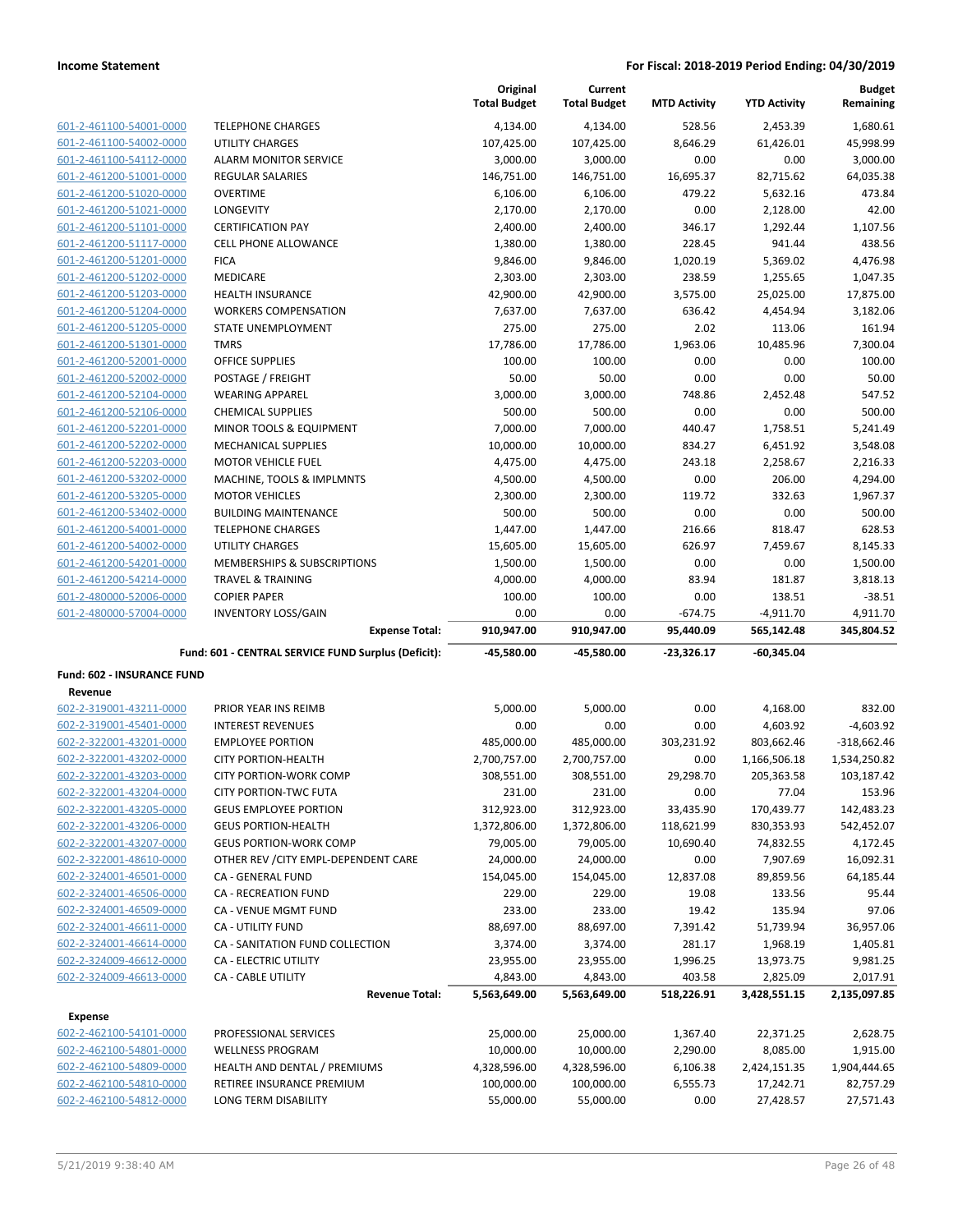|                                                    |                                                    | Original<br><b>Total Budget</b> | Current<br><b>Total Budget</b> | <b>MTD Activity</b>   | <b>YTD Activity</b>    | <b>Budget</b><br>Remaining |
|----------------------------------------------------|----------------------------------------------------|---------------------------------|--------------------------------|-----------------------|------------------------|----------------------------|
| 602-2-462100-54813-0000                            | LIFE / AD & D INSURANCE                            | 28,000.00                       | 28,000.00                      | 1,166.40              | 13,044.03              | 14,955.97                  |
| 602-2-462100-54820-0000                            | AIR EVAC PREMIUMS                                  | 20,000.00                       | 20,000.00                      | 140.00                | 19,972.00              | 28.00                      |
| 602-2-462100-54821-0000                            | <b>WORKERS' COMPENSATION</b>                       | 454,641.00                      | 454,641.00                     | 0.00                  | 445,648.59             | 8.992.41                   |
| 602-2-462100-54822-0000                            | STATE UNEMPLOYMENT INS.                            | 0.00                            | 0.00                           | $-0.21$               | $-0.39$                | 0.39                       |
| 602-2-462100-54823-0000                            | HEALTH CARE-125 FLEX PLAN & HSA                    | 16,000.00                       | 16,000.00                      | 1,266.43              | 16,562.98              | $-562.98$                  |
| 602-2-480000-54101-0000                            | PROFESSIONAL SERVICES                              | 100,000.00                      | 100,000.00                     | 11,207.84             | 45,169.98              | 54,830.02                  |
| 602-2-480000-54226-0000                            | <b>PROP INSURANCE EXP</b>                          | 245,000.00                      | 245,000.00                     | 500.00                | 272,147.12             | $-27,147.12$               |
| 602-2-480000-57008-0000                            | <b>BANK CHARGES</b>                                | 150.00                          | 150.00                         | 12.69                 | 99.82                  | 50.18                      |
|                                                    | <b>Expense Total:</b>                              | 5,382,387.00                    | 5,382,387.00                   | 30,612.66             | 3,311,923.01           | 2,070,463.99               |
|                                                    | Fund: 602 - INSURANCE FUND Surplus (Deficit):      | 181,262.00                      | 181,262.00                     | 487,614.25            | 116,628.14             |                            |
| Fund: 604 - MIS FUND                               |                                                    |                                 |                                |                       |                        |                            |
| Revenue                                            |                                                    |                                 |                                |                       |                        |                            |
| 604-2-324001-46501-0000                            | CA - GENERAL FUND                                  | 296,669.00                      | 296,669.00                     | 24,722.42             | 173,056.94             | 123,612.06                 |
| 604-2-324001-46506-0000                            | CA - RECREATION FUND                               | 4,085.00                        | 4,085.00                       | 340.42                | 2,382.94               | 1,702.06                   |
| 604-2-324001-46509-0000                            | CA - VENUE MGMT FUND                               | 3,973.00                        | 3,973.00                       | 331.08                | 2,317.56               | 1,655.44                   |
| 604-2-324001-46611-0000                            | CA - UTILITY FUND                                  | 126,693.00                      | 126,693.00                     | 10,557.75             | 73,904.25              | 52,788.75                  |
| 604-2-324001-46614-0000                            | CA - SANITATION FUND COLLECTION                    | 6,843.00                        | 6,843.00                       | 570.25                | 3,991.75               | 2,851.25                   |
| 604-2-324009-46901-0000                            | CA - ELECTRIC UTILITY                              | 78,653.00                       | 78,653.00                      | 6,554.42              | 45,880.94              | 32,772.06                  |
| 604-2-324009-46906-0000                            | <b>CA - CABLE UTILITY</b><br><b>Revenue Total:</b> | 12,363.00<br>529,279.00         | 12,363.00                      | 1,030.25<br>44,106.59 | 7,211.75<br>308,746.13 | 5,151.25<br>220,532.87     |
|                                                    |                                                    |                                 | 529,279.00                     |                       |                        |                            |
| <b>Expense</b>                                     |                                                    |                                 |                                |                       |                        |                            |
| 604-2-441400-53209-0000                            | HARDWARE/SOFTWARE                                  | 0.00                            | 0.00                           | 124.44                | 124.44                 | $-124.44$                  |
| 604-2-441400-54001-0000                            | <b>TELEPHONE CHARGES</b>                           | 361.00                          | 361.00                         | 56.00                 | 195.73                 | 165.27                     |
| 604-2-441400-54002-0000                            | <b>UTILITY CHARGES</b>                             | 1,391.00                        | 1,391.00                       | 0.00                  | 617.67                 | 773.33                     |
| 604-2-465100-51001-0000                            | REGULAR SALARIES                                   | 236,565.00                      | 236,565.00                     | 25,043.38             | 119,736.30             | 116,828.70                 |
| 604-2-465100-51020-0000                            | <b>OVERTIME</b>                                    | 5,749.00                        | 5,749.00                       | 1,403.76              | 11,951.54              | $-6,202.54$                |
| 604-2-465100-51021-0000                            | LONGEVITY                                          | 4,708.00                        | 4,708.00                       | 0.00                  | 4,579.00               | 129.00                     |
| 604-2-465100-51116-0000                            | <b>CAR ALLOWANCE</b>                               | 3,600.00                        | 3,600.00                       | 415.38                | 2,215.36               | 1,384.64                   |
| 604-2-465100-51117-0000                            | CELL PHONE ALLOWANCE                               | 2,880.00                        | 2,880.00                       | 332.28                | 1,550.64               | 1,329.36                   |
| 604-2-465100-51201-0000<br>604-2-465100-51202-0000 | <b>FICA</b><br>MEDICARE                            | 15,717.00<br>3,676.00           | 15,717.00<br>3,676.00          | 1,566.90<br>366.46    | 9,903.75<br>2,316.19   | 5,813.25<br>1,359.81       |
| 604-2-465100-51203-0000                            | <b>HEALTH INSURANCE</b>                            | 32,175.00                       | 32,175.00                      | 2,681.25              | 18,768.75              | 13,406.25                  |
| 604-2-465100-51204-0000                            | <b>WORKERS COMPENSATION</b>                        | 694.00                          | 694.00                         | 57.83                 | 404.81                 | 289.19                     |
| 604-2-465100-51205-0000                            | STATE UNEMPLOYMENT                                 | 231.00                          | 231.00                         | 1.14                  | 133.08                 | 97.92                      |
| 604-2-465100-51301-0000                            | <b>TMRS</b>                                        | 28,392.00                       | 28,392.00                      | 3,007.76              | 18,889.92              | 9,502.08                   |
| 604-2-465100-52001-0000                            | <b>OFFICE SUPPLIES</b>                             | 300.00                          | 300.00                         | 0.00                  | 144.36                 | 155.64                     |
| 604-2-465100-52002-0000                            | POSTAGE / FREIGHT                                  | 50.00                           | 50.00                          | 0.00                  | 0.00                   | 50.00                      |
| 604-2-465100-52004-0000                            | <b>COMPUTER SUPPLIES</b>                           | 2,500.00                        | 2,500.00                       | 0.00                  | 0.00                   | 2,500.00                   |
| 604-2-465100-52201-0000                            | MINOR TOOLS & EQUIPMENT                            | 750.00                          | 750.00                         | 0.00                  | 0.00                   | 750.00                     |
| 604-2-465100-52203-0000                            | <b>MOTOR VEHICLE FUEL</b>                          | 344.00                          | 344.00                         | 48.11                 | 126.95                 | 217.05                     |
| 604-2-465100-53205-0000                            | <b>MOTOR VEHICLES</b>                              | 313.00                          | 313.00                         | 0.00                  | 550.41                 | $-237.41$                  |
| 604-2-465100-53209-0000                            | HARDWARE/SOFTWARE                                  | 303,755.00                      | 305,226.00                     | 35,117.65             | 203,910.77             | 101,315.23                 |
| 604-2-465100-54001-0000                            | <b>TELEPHONE CHARGES</b>                           | 9,165.00                        | 9,165.00                       | 1,087.51              | 5,655.80               | 3,509.20                   |
| 604-2-465100-54101-0000                            | PROFESSIONAL SERVICES                              | 8,000.00                        | 8,000.00                       | 0.00                  | 1,528.95               | 6,471.05                   |
| 604-2-465100-54201-0000                            | MEMBERSHIPS & SUBSCRIPTIONS                        | 0.00                            | 0.00                           | 1,200.00              | 1,200.00               | $-1,200.00$                |
| 604-2-465100-54214-0000                            | <b>TRAVEL &amp; TRAINING</b>                       | 5,000.00                        | 5,000.00                       | 234.90                | 234.90                 | 4,765.10                   |
| 604-2-465100-54901-0000                            | <b>RENTALS / LEASES</b>                            | 25,000.00                       | 25,000.00                      | 1,794.53              | 12,561.71              | 12,438.29                  |
| 604-2-465100-54908-0000                            | LEASE PURCHASE PAYMENTS                            | 20,468.00                       | 20,468.00                      | 0.00                  | 23,701.13              | $-3,233.13$                |
| 604-2-465100-55205-0000                            | COMPUTER EQUIPMENT / SOFTWARE                      | 8,250.75                        | 8,250.75                       | 0.00                  | 4,608.68               | 3,642.07                   |
| 604-2-480000-55205-0000                            | <b>COMPUTER EQUIPMENT</b>                          | 60,000.00                       | 58,529.00                      | 0.00                  | 35,689.30              | 22,839.70                  |
| 604-2-480000-57005-0000                            | <b>ACCRUED VAC &amp; SICK PAY</b>                  | 0.00                            | 0.00                           | 0.00                  | 26,393.86              | $-26,393.86$               |
|                                                    | <b>Expense Total:</b>                              | 780,034.75                      | 780,034.75                     | 74,539.28             | 507,694.00             | 272,340.75                 |
|                                                    | Fund: 604 - MIS FUND Surplus (Deficit):            | -250,755.75                     | -250,755.75                    | -30,432.69            | -198,947.87            |                            |
| Fund: 660 - VEHICLE REPLACEMENT FUND               |                                                    |                                 |                                |                       |                        |                            |
| Revenue                                            |                                                    |                                 |                                |                       |                        |                            |
| 660-2-319001-45401-0000                            | <b>INTEREST REVENUES</b>                           | 13,000.00                       | 13,000.00                      | 0.00                  | 10,157.93              | 2,842.07                   |
| 660-2-322001-47205-0000                            | EQUIPMENT LEASES / GENERAL FUND                    | 65,036.00                       | 65,036.00                      | 5,419.72              | 37,938.04              | 27,097.96                  |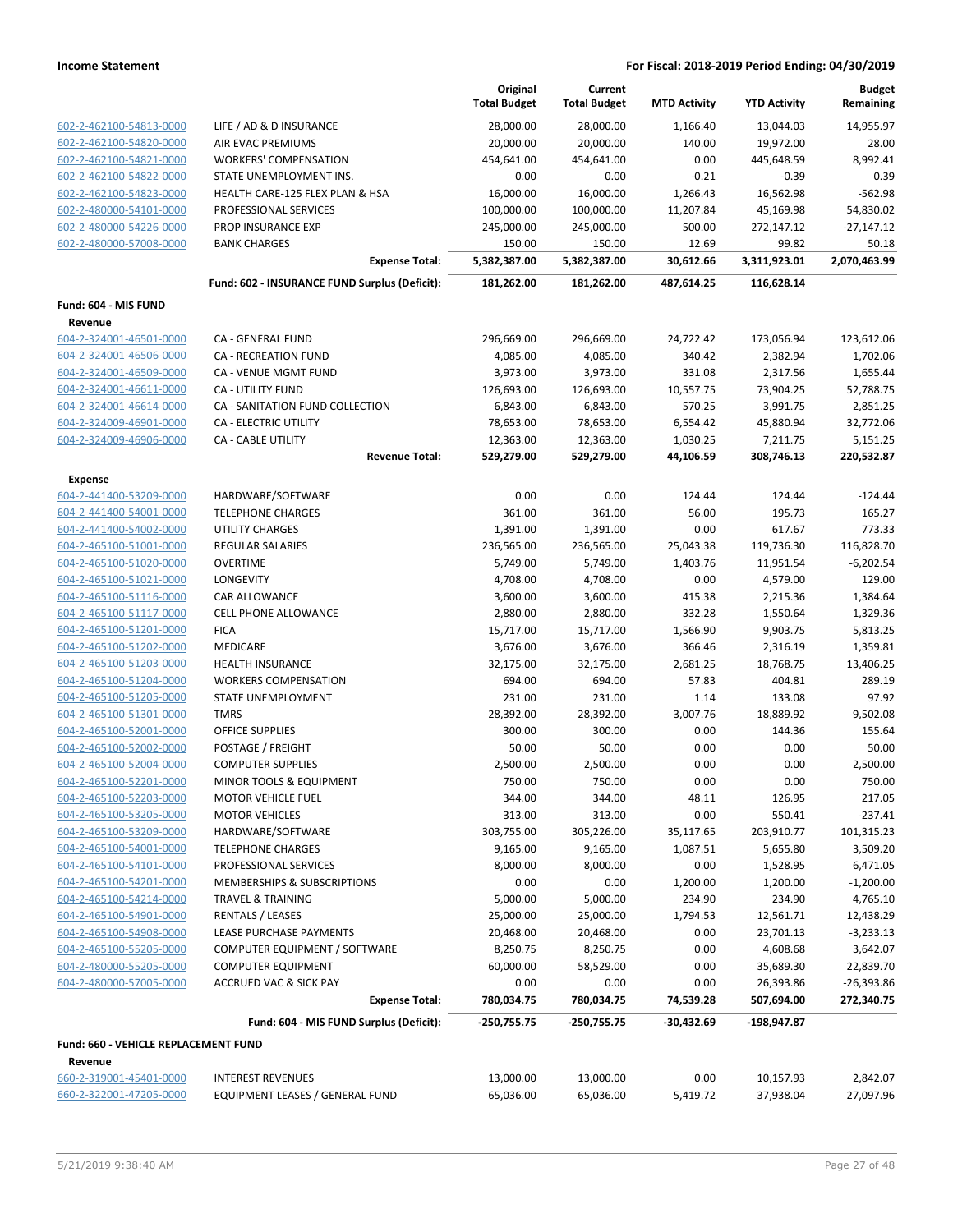|                                           |                                                            |                       | Original<br><b>Total Budget</b> | Current<br><b>Total Budget</b> | <b>MTD Activity</b> | <b>YTD Activity</b> | <b>Budget</b><br>Remaining |
|-------------------------------------------|------------------------------------------------------------|-----------------------|---------------------------------|--------------------------------|---------------------|---------------------|----------------------------|
| 660-2-323001-46001-0000                   | <b>XFR - GENERAL FUND</b>                                  |                       | 615,357.00                      | 615,357.00                     | 51,279.75           | 358,958.25          | 256,398.75                 |
|                                           |                                                            | <b>Revenue Total:</b> | 693,393.00                      | 693,393.00                     | 56,699.47           | 407,054.22          | 286,338.78                 |
| <b>Expense</b>                            |                                                            |                       |                                 |                                |                     |                     |                            |
| 660-2-421210-55202-0000                   | <b>VEHICLES</b>                                            |                       | 24,520.00                       | 24,520.00                      | 0.00                | 0.00                | 24,520.00                  |
| 660-2-421230-55202-0000                   | <b>VEHICLES</b>                                            |                       | 151,629.00                      | 151,629.00                     | 0.00                | 146,504.47          | 5,124.53                   |
| 660-2-422200-54908-0000                   | LEASE PURCHASE PAYMENTS                                    |                       | 65,073.00                       | 65,073.00                      | 5,419.72            | 37,938.04           | 27,134.96                  |
| 660-2-422200-55202-0000                   | <b>VEHICLES</b>                                            |                       | 836,066.00                      | 836,066.00                     | 0.00                | 35,972.49           | 800,093.51                 |
| 660-2-422300-55202-0000                   | <b>VEHICLES</b>                                            |                       | 41,321.00                       | 41,321.00                      | 1,352.49            | 36,469.96           | 4,851.04                   |
| 660-2-431200-55201-0000                   | <b>EQUIPMENT PURCHASES</b>                                 |                       | 0.00                            | 0.00                           | 32,044.00           | 158,804.00          | $-158,804.00$              |
| 660-2-431200-55202-0000                   | <b>VEHICLES</b>                                            |                       | 187,804.00                      | 187,804.00                     | 0.00                | 0.00                | 187,804.00                 |
| 660-2-431600-55202-0000                   | <b>VEHICLES</b>                                            |                       | 85,220.00                       | 85,220.00                      | 0.00                | 0.00                | 85,220.00                  |
| 660-2-442200-55201-0000                   | <b>EQUIPMENT PURCHASES</b>                                 |                       | 0.00                            | 0.00                           | 0.00                | 29,211.00           | $-29,211.00$               |
| 660-2-451100-55202-0000                   | <b>VEHICLES</b>                                            |                       | 55,184.00                       | 55,184.00                      | 0.00                | 27,592.00           | 27,592.00                  |
| 660-2-480000-57008-0000                   | <b>BANK CHARGES</b>                                        |                       | 15.00                           | 15.00                          | 0.02                | 0.03                | 14.97                      |
|                                           |                                                            | <b>Expense Total:</b> | 1,446,832.00                    | 1,446,832.00                   | 38,816.23           | 472,491.99          | 974,340.01                 |
|                                           | Fund: 660 - VEHICLE REPLACEMENT FUND Surplus (Deficit):    |                       | -753,439.00                     | -753,439.00                    | 17,883.24           | -65,437.77          |                            |
|                                           |                                                            |                       |                                 |                                |                     |                     |                            |
| <b>Fund: 800 - SPENCE FUND</b>            |                                                            |                       |                                 |                                |                     |                     |                            |
| Revenue                                   |                                                            |                       |                                 |                                |                     |                     |                            |
| 800-3-319001-45401-0000                   | <b>INTEREST REVENUES</b>                                   |                       | 6,000.00                        | 6,000.00                       | 0.00                | 6,757.79            | $-757.79$                  |
|                                           |                                                            | <b>Revenue Total:</b> | 6,000.00                        | 6,000.00                       | 0.00                | 6,757.79            | $-757.79$                  |
| <b>Expense</b>                            |                                                            |                       |                                 |                                |                     |                     |                            |
| 800-3-495000-58501-0000                   | CA - GENERAL FUND                                          |                       | 600.00                          | 600.00                         | 50.00               | 350.00              | 250.00                     |
|                                           |                                                            | <b>Expense Total:</b> | 600.00                          | 600.00                         | 50.00               | 350.00              | 250.00                     |
|                                           | Fund: 800 - SPENCE FUND Surplus (Deficit):                 |                       | 5,400.00                        | 5,400.00                       | $-50.00$            | 6,407.79            |                            |
| Fund: 801 - JONES LIBRARY TRUST           |                                                            |                       |                                 |                                |                     |                     |                            |
| Revenue                                   |                                                            |                       |                                 |                                |                     |                     |                            |
| 801-3-319001-45401-0000                   | <b>INTEREST REVENUES</b>                                   |                       | 0.00                            | 0.00                           | 0.00                | 165.97              | $-165.97$                  |
|                                           |                                                            | <b>Revenue Total:</b> | 0.00                            | 0.00                           | 0.00                | 165.97              | $-165.97$                  |
|                                           |                                                            |                       |                                 |                                |                     |                     |                            |
| <b>Expense</b>                            |                                                            |                       |                                 |                                |                     |                     |                            |
| 801-3-480000-57008-0000                   | <b>BANK CHARGES</b>                                        |                       | 0.00                            | 0.00                           | 0.79                | 4.30                | $-4.30$                    |
|                                           |                                                            | <b>Expense Total:</b> | 0.00                            | 0.00                           | 0.79                | 4.30                | $-4.30$                    |
|                                           | Fund: 801 - JONES LIBRARY TRUST Surplus (Deficit):         |                       | 0.00                            | 0.00                           | -0.79               | 161.67              |                            |
| Fund: 809 - GREENVILLE IDC (L-3)          |                                                            |                       |                                 |                                |                     |                     |                            |
| Revenue                                   |                                                            |                       |                                 |                                |                     |                     |                            |
| 809-3-319001-45609-0000                   | INTERGOVERNMENTAL / IDC GREENVILLE                         |                       | 0.00                            | 0.00                           | 53,806.49           | 1,651,689.07        | $-1,651,689.07$            |
|                                           |                                                            | <b>Revenue Total:</b> | 0.00                            | 0.00                           | 53,806.49           | 1,651,689.07        | -1,651,689.07              |
|                                           |                                                            |                       |                                 |                                |                     |                     |                            |
| <b>Expense</b>                            |                                                            |                       |                                 |                                |                     |                     |                            |
| 809-3-438100-55320-0000                   | <b>CONSTRUCTION PROJECTS</b>                               |                       | 0.00                            | 0.00                           | 0.00                | 1,597,881.58        | -1,597,881.58              |
|                                           |                                                            | <b>Expense Total:</b> | 0.00                            | 0.00                           | 0.00                | 1,597,881.58        | $-1,597,881.58$            |
|                                           | Fund: 809 - GREENVILLE IDC (L-3) Surplus (Deficit):        |                       | 0.00                            | 0.00                           | 53,806.49           | 53,807.49           |                            |
| Fund: 810 - SEIZURE FUNDS - STATE RULES   |                                                            |                       |                                 |                                |                     |                     |                            |
| Revenue                                   |                                                            |                       |                                 |                                |                     |                     |                            |
| 810-3-319001-45401-0000                   | <b>INTEREST REVENUES</b>                                   |                       | 200.00                          | 200.00                         | 0.00                | 2,921.93            | $-2,721.93$                |
| 810-3-322001-46802-0000                   | HB65 SEIZURES-CONTRIBUTNS                                  |                       | 0.00                            | 0.00                           | 0.00                | 791.70              | $-791.70$                  |
|                                           |                                                            | <b>Revenue Total:</b> | 200.00                          | 200.00                         | 0.00                | 3,713.63            | $-3,513.63$                |
|                                           |                                                            |                       |                                 |                                |                     |                     |                            |
| <b>Expense</b><br>810-3-480000-57008-0000 |                                                            |                       |                                 |                                |                     |                     |                            |
|                                           | <b>BANK CHARGES</b>                                        |                       | 250.00                          | 250.00                         | 14.86               | 76.40               | 173.60                     |
|                                           |                                                            | <b>Expense Total:</b> | 250.00                          | 250.00                         | 14.86               | 76.40               | 173.60                     |
|                                           | Fund: 810 - SEIZURE FUNDS - STATE RULES Surplus (Deficit): |                       | $-50.00$                        | $-50.00$                       | $-14.86$            | 3,637.23            |                            |
| Fund: 811 - SEIZURE FUNDS - FED RULES     |                                                            |                       |                                 |                                |                     |                     |                            |
| Revenue                                   |                                                            |                       |                                 |                                |                     |                     |                            |
| 811-3-319001-45401-0000                   | <b>INTEREST REVENUES</b>                                   |                       | 225.00                          | 225.00                         | 0.00                | 3,187.68            | $-2,962.68$                |
|                                           |                                                            | <b>Revenue Total:</b> | 225.00                          | 225.00                         | 0.00                | 3,187.68            | $-2,962.68$                |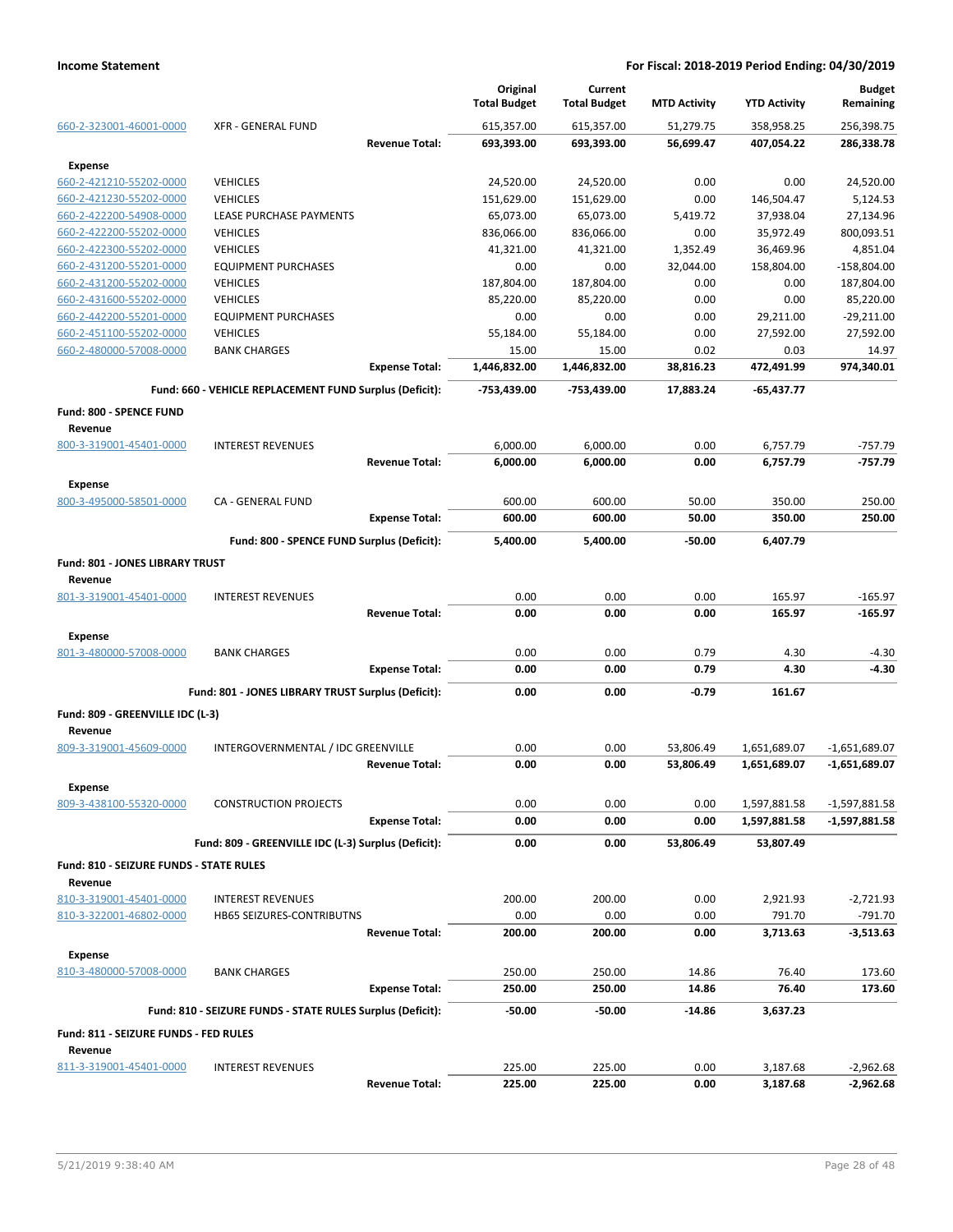|                                     |                                                                            | Original<br><b>Total Budget</b> | Current<br><b>Total Budget</b> | <b>MTD Activity</b> | <b>YTD Activity</b> | <b>Budget</b><br>Remaining |
|-------------------------------------|----------------------------------------------------------------------------|---------------------------------|--------------------------------|---------------------|---------------------|----------------------------|
| <b>Expense</b>                      |                                                                            |                                 |                                |                     |                     |                            |
| 811-3-421210-55201-0000             | <b>EQUIPMENT PURCHASES</b>                                                 | 0.00                            | 0.00                           | 0.00                | 1,650.00            | $-1,650.00$                |
| 811-3-421230-55201-0000             | <b>EQUIPMENT PURCHASES</b>                                                 | 0.00                            | 0.00                           | 0.00                | 0.00                | 0.00                       |
| 811-3-480000-57008-0000             | <b>BANK CHARGES</b>                                                        | 100.00                          | 100.00                         | 15.20               | 82.62               | 17.38                      |
|                                     | <b>Expense Total:</b>                                                      | 100.00                          | 100.00                         | 15.20               | 1,732.62            | $-1,632.62$                |
|                                     | Fund: 811 - SEIZURE FUNDS - FED RULES Surplus (Deficit):                   | 125.00                          | 125.00                         | $-15.20$            | 1,455.06            |                            |
|                                     | Fund: 820 - TIRZ FUND (Tax Increment Reinvestment Zone)                    |                                 |                                |                     |                     |                            |
| Revenue                             |                                                                            |                                 |                                |                     |                     |                            |
| 820-3-311001-41101-0000             | <b>REAL PROPERTY TAXES - CITY</b>                                          | 473,633.00                      | 460,356.10                     | 1,349.12            | 434,195.10          | 26,161.00                  |
| 820-3-311001-41111-0000             | <b>REAL PROPERTY TAXES - COUNTY</b>                                        | 154,000.00                      | 180,672.77                     | 153,934.92          | 168,688.36          | 11,984.41                  |
| 820-3-311001-41112-0000             | REAL PROPERTY TAXES - HOSPITAL                                             | 60,000.00                       | 85,264.72                      | 0.00                | 0.00                | 85,264.72                  |
| 820-3-311002-41102-0000             | <b>DELINQUENT TAXES</b>                                                    | 2,000.00                        | 2,000.00                       | 428.99              | 9,617.45            | $-7,617.45$                |
| 820-3-319001-45401-0000             | <b>INTEREST REVENUES</b>                                                   | 6,400.00                        | 6,400.00                       | 0.00                | 19,583.00           | $-13,183.00$               |
|                                     | <b>Revenue Total:</b>                                                      | 696,033.00                      | 734,693.59                     | 155,713.03          | 632,083.91          | 102,609.68                 |
| Expense                             |                                                                            |                                 |                                |                     |                     |                            |
| 820-3-416100-54101-0000             | PROFESSIONAL SERVICES                                                      | 6,635.00                        | 6,635.00                       | 0.00                | 8,250.00            | $-1,615.00$                |
| 820-3-416100-55002-0000             | <b>IMPROVEMENTS</b>                                                        | 114,822.00                      | 114,822.00                     | 0.00                | 0.00                | 114,822.00                 |
| 820-3-480000-57008-0000             | <b>BANK CHARGES</b>                                                        | 718.00                          | 718.00                         | 109.66              | 502.64              | 215.36                     |
|                                     | <b>Expense Total:</b>                                                      | 122,175.00                      | 122,175.00                     | 109.66              | 8,752.64            | 113,422.36                 |
|                                     |                                                                            |                                 |                                |                     |                     |                            |
|                                     | Fund: 820 - TIRZ FUND (Tax Increment Reinvestment Zone) Surplus (Deficit): | 573,858.00                      | 612,518.59                     | 155,603.37          | 623,331.27          |                            |
| Fund: 899 - POOLED CASH             |                                                                            |                                 |                                |                     |                     |                            |
| Revenue                             |                                                                            |                                 |                                |                     |                     |                            |
| 899-8-319001-45401-0000             | <b>INTEREST REVENUES</b>                                                   | 0.00                            | 0.00                           | 0.00                | $-0.04$             | 0.04                       |
|                                     | <b>Revenue Total:</b>                                                      | 0.00                            | 0.00                           | 0.00                | $-0.04$             | 0.04                       |
|                                     | Fund: 899 - POOLED CASH Total:                                             | 0.00                            | 0.00                           | 0.00                | $-0.04$             |                            |
| Fund: 910 - ELECTRIC OPERATING FUND |                                                                            |                                 |                                |                     |                     |                            |
| Revenue                             |                                                                            |                                 |                                |                     |                     |                            |
| 910-9-000000-49001-4400             | METERED SALES - RESIDENTIAL                                                | 12,110,950.00                   | 12,110,950.00                  | 736,106.34          | 6,608,001.56        | 5,502,948.44               |
| 910-9-000000-49010-4421             | METERED SALES - GS-NO DEMAND                                               | 830,452.00                      | 830,452.00                     | 55,259.43           | 427,571.85          | 402,880.15                 |
| 910-9-000000-49020-4422             | METERED SALES - GS-DEMAND                                                  | 18,158,217.00                   | 18,158,217.00                  | 1,314,659.08        | 9,756,388.23        | 8,401,828.77               |
| 910-9-000000-49030-4424             | METERED SALES - GS-PRIMARY                                                 | 397,304.00                      | 397,304.00                     | 28,598.37           | 198,211.58          | 199,092.42                 |
| 910-9-000000-49040-4440             | METERED SALES - STREET LIGHTS                                              | 228,556.00                      | 228,556.00                     | 19,536.36           | 133,277.94          | 95,278.06                  |
| 910-9-000000-49050-4400             | <b>FUEL ADJUSTMENT</b>                                                     | 17,704,350.00                   | 17,704,350.00                  | 1,169,658.82        | 8,913,682.56        | 8,790,667.44               |
| 910-9-000000-49057-4490             | POWER COST RECOVERY                                                        | 0.00                            | 0.00                           | 44.77               | $-882.13$           | 882.13                     |
| 910-9-000000-49058-4400             | <b>REGULATORY CHARGE</b>                                                   | 790,834.00                      | 790,834.00                     | 52,275.83           | 423,567.50          | 367,266.50                 |
| 910-9-000000-49140-4490             | <b>VAPOR LIGHT REVENUES</b>                                                | 156,698.00                      | 156,698.00                     | 13,178.73           | 92,512.94           | 64,185.06                  |
| 910-9-000000-49201-4510             | <b>LATE CHARGES</b>                                                        | 287,848.00                      | 287,848.00                     | 15,390.84           | 126,009.18          | 161,838.82                 |
| 910-9-000000-49209-4511             | SERVICE CHARGES - CLEARING                                                 | 423.00                          | 423.00                         | 21,260.00           | 21,260.00           | $-20,837.00$               |
| 910-9-000000-49210-4511             | <b>ELECTRIC SERVICE CHARGES</b>                                            | 80,374.00                       | 80,374.00                      | 55.54               | 35,076.49           | 45,297.51                  |
| 910-9-000000-49211-4511             | VAPOR LIGHT SERVICE CHARGES                                                | 470.00                          | 470.00                         | 25.00               | 150.00              | 320.00                     |
| 910-9-000000-49212-4511             | SAW POLES SERVICE CHARGES                                                  | 1,461.00                        | 1,461.00                       | 0.00                | 120.00              | 1,341.00                   |
| 910-9-000000-49213-4511             | AMPY SERVICE CHARGES                                                       | 39,074.00                       | 39,074.00                      | 2,972.62            | 22,856.89           | 16,217.11                  |
| 910-9-000000-49220-4512             | <b>RE-READ CHARGES</b>                                                     | 31.00                           | 31.00                          | 10.00               | 30.00               | 1.00                       |
| 910-9-000000-49301-4490             | METERED SALES - 5% XFER to GENERAL FUND                                    | 2,776,548.00                    | 2,776,548.00                   | 169,369.87          | 1,327,110.97        | 1,449,437.03               |
| 910-9-000000-49307-4490             | METERED SALES - 1% XFER to GBOD                                            | 555,310.00                      | 555,310.00                     | 33,875.98           | 265,439.02          | 289,870.98                 |
| 910-9-000000-49410-4564             | <b>CUSTOMER AID TO CONSTRUCTION</b>                                        | 36,443.00                       | 36,443.00                      | 2,712.37            | 59,698.30           | $-23,255.30$               |
| 910-9-000000-49420-4564             | UNDERGROUND SERVICE                                                        | 18,155.00                       | 18,155.00                      | 1,017.50            | 17,815.00           | 340.00                     |
| 910-9-000000-49430-4564             | RELOCATION OF SERVICE                                                      | 7,308.00                        | 7,308.00                       | 0.00                | 400.00              | 6,908.00                   |
| 910-9-000000-49450-4564             | <b>ACCIDENTS</b>                                                           | 24,721.00                       | 24,721.00                      | 0.00                | 2,175.93            | 22,545.07                  |
| 910-9-000000-49455-4564             | <b>INSURANCE REIMBURSEMENTS</b>                                            | 0.00                            | 0.00                           | 0.00                | 230,295.95          | -230,295.95                |
| 910-9-000000-49460-4564             | METER DAMAGE                                                               | 175.00                          | 175.00                         | 0.00                | 0.00                | 175.00                     |
| 910-9-000000-49470-4564             | OTHER REIMBURSEMENTS                                                       | 7,423.00                        | 7,423.00                       | 270.00              | 6,544.91            | 878.09                     |
| 910-9-000000-49480-4564             | <b>METER BASES</b>                                                         | 4,240.00                        | 4,240.00                       | 0.00                | 1,326.64            | 2,913.36                   |
| 910-9-000000-49490-4564             | <b>MATERIAL SALES</b>                                                      | 14,732.00                       | 14,732.00                      | 0.00                | 4,048.53            | 10,683.47                  |
| 910-9-000000-49520-4470             | <b>ENERGY SALES</b>                                                        | 4,048,688.00                    | 4,048,688.00                   | 476,981.91          | 2,378,918.50        | 1,669,769.50               |
| 910-9-000000-49521-4470             | <b>RUC REVENUES</b>                                                        | 2,444.00                        | 2,444.00                       | 0.00                | 441.49              | 2,002.51                   |
| 910-9-000000-49523-4470             | Renewable Energy Credits                                                   | 0.00                            | 0.00                           | 0.00                | 42,358.22           | $-42,358.22$               |
|                                     |                                                                            |                                 |                                |                     |                     |                            |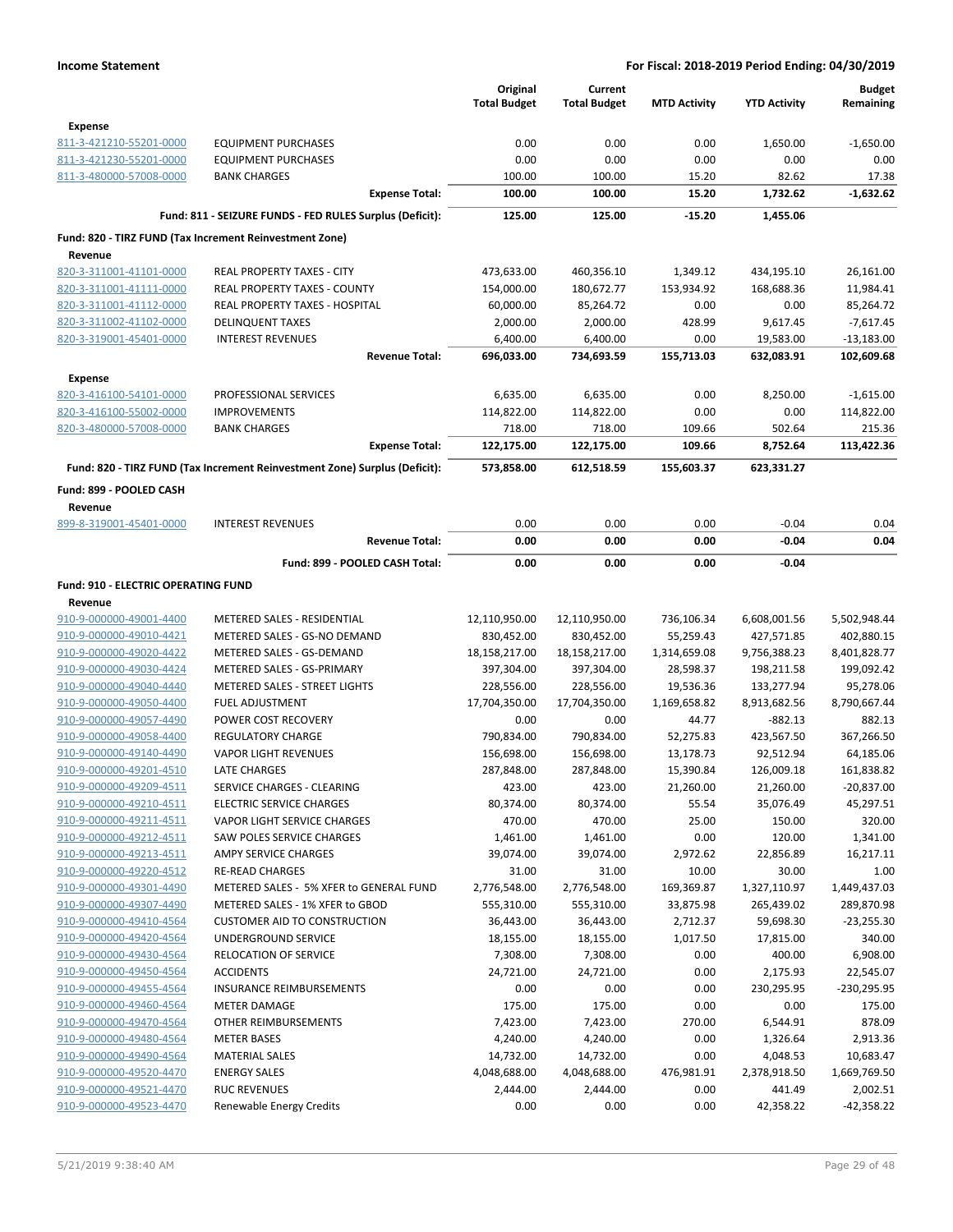|                         |                                            | Original<br><b>Total Budget</b> | Current<br><b>Total Budget</b> | <b>MTD Activity</b> | <b>YTD Activity</b> | <b>Budget</b><br>Remaining |
|-------------------------|--------------------------------------------|---------------------------------|--------------------------------|---------------------|---------------------|----------------------------|
| 910-9-000000-49530-4572 | <b>TCR AUCTION PROCEEDS</b>                | 442,053.00                      | 442,053.00                     | 61,058.37           | 362,991.33          | 79,061.67                  |
| 910-9-000000-49540-4572 | <b>BLACK START REVENUES</b>                | 513,231.00                      | 513,231.00                     | 42,250.06           | 298,166.38          | 215,064.62                 |
| 910-9-000000-49560-4571 | <b>TCOS REVENUES</b>                       | 557,751.00                      | 557,751.00                     | 49,612.45           | 291,999.56          | 265,751.44                 |
| 910-9-000000-49601-4540 | <b>POLE USE REVENUES</b>                   | 46,870.00                       | 46,870.00                      | 0.00                | 77,418.54           | $-30,548.54$               |
| 910-9-000000-49602-4118 | EPA ALLOWANCE SALES                        | 1.00                            | 1.00                           | 0.00                | 0.00                | 1.00                       |
| 910-9-000000-49699-4116 | OTHER GAINS/LOSSES                         | 10,220.00                       | 10,220.00                      | 0.00                | 0.00                | 10,220.00                  |
| 910-9-000000-49701-4567 | XFER FROM COG - GEN FUND                   | 721,622.00                      | 721,622.00                     | 57,665.92           | 403,661.44          | 317,960.56                 |
| 910-9-000000-49754-4994 | XFER FROM 950 - BILLING                    | 77,382.00                       | 77,382.00                      | 6,448.50            | 45,139.50           | 32,242.50                  |
| 910-9-000000-49755-4995 | XFER FROM 950 - CASHIERS                   | 56,077.00                       | 56,077.00                      | 4,673.08            | 32,711.56           | 23,365.44                  |
| 910-9-000000-49759-4545 | XFER FROM 950 FOR POLE USE                 | 18,800.00                       | 18,800.00                      | 0.00                | 18,800.00           | 0.00                       |
| 910-9-000000-49801-4190 | <b>INTEREST INCOME</b>                     | 56,678.00                       | 56,678.00                      | 0.00                | 223,034.51          | $-166,356.51$              |
| 910-9-000000-49809-4190 | INTEREST ON ERCOT COLLATERAL               | 61.00                           | 61.00                          | 0.00                | 1,882.27            | $-1,821.27$                |
|                         | <b>Revenue Total:</b>                      | 60,783,975.00                   | 60,783,975.00                  | 4,334,967.74        | 32,850,213.14       | 27,933,761.86              |
| <b>Expense</b>          |                                            |                                 |                                |                     |                     |                            |
| 910-9-901000-51001-5000 | <b>REGULAR SALARIES</b>                    | 536,015.00                      | 536,015.00                     | 50,093.72           | 301,084.62          | 234,930.38                 |
| 910-9-901000-51020-5000 | <b>OVERTIME</b>                            | 51,498.00                       | 51,498.00                      | 6,298.10            | 36,773.12           | 14,724.88                  |
| 910-9-901000-51115-5000 | <b>CLOTHING ALLOWANCE</b>                  | 2,052.00                        | 2,052.00                       | 845.00              | 1,413.33            | 638.67                     |
| 910-9-901000-51116-5000 | CAR ALLOWANCE                              | 1,950.00                        | 1,950.00                       | 225.00              | 1,875.00            | 75.00                      |
| 910-9-901000-51117-5000 | <b>CELL PHONE ALLOWANCE</b>                | 623.00                          | 623.00                         | 71.88               | 433.22              | 189.78                     |
| 910-9-901000-51201-5000 | <b>FICA</b>                                | 36,432.00                       | 36,432.00                      | 3,071.21            | 21,997.22           | 14,434.78                  |
| 910-9-901000-51202-5000 | <b>MEDICARE</b>                            | 7,827.00                        | 7,827.00                       | 718.26              | 5,144.52            | 2,682.48                   |
| 910-9-901000-51203-5000 | <b>HEALTH INSURANCE</b>                    | 78,300.00                       | 78,300.00                      | 6,525.00            | 45,675.00           | 32,625.00                  |
| 910-9-901000-51204-5000 | <b>WORKERS COMPENSATION</b>                | 8,706.00                        | 8,706.00                       | 725.50              | 5,078.50            | 3,627.50                   |
| 910-9-901000-51205-5000 | UNEMPLOYMENT                               | 1,314.00                        | 1,314.00                       | 0.00                | $-161.81$           | 1,475.81                   |
| 910-9-901000-51301-5000 | <b>TMRS</b>                                | 60,432.00                       | 60,432.00                      | 6,269.80            | 44,228.91           | 16,203.09                  |
| 910-9-901001-59020-5010 | <b>NATURAL GAS</b>                         | 435,480.00                      | 435,480.00                     | $-38,423.68$        | 2,609.00            | 432,871.00                 |
| 910-9-901008-59110-5080 | <b>GEUS OPERATIONS</b>                     | 23,250.00                       | 23,250.00                      | 3,210.33            | 14,981.52           | 8,268.48                   |
| 910-9-901008-59112-5080 | <b>SAFETY</b>                              | 7,000.00                        | 7,000.00                       | 74.47               | 1,728.97            | 5,271.03                   |
| 910-9-901008-59121-5080 | <b>MECHANICAL SUPPLIES</b>                 | 20,500.00                       | 20,500.00                      | 1,760.50            | 6,878.43            | 13,621.57                  |
| 910-9-901008-59125-5080 | CHEMICAL & LABORATORY SUPPLIES             | 50,000.00                       | 50,000.00                      | 1,470.06            | 14,948.26           | 35,051.74                  |
| 910-9-901008-59141-5080 | UTILITY BILLS                              | 300,000.00                      | 300,000.00                     | 4,640.09            | 136,219.18          | 163,780.82                 |
| 910-9-901008-59144-5080 | MISCELLANEOUS SERVICES                     | 201,900.00                      | 201,900.00                     | 1,226.50            | 184,218.57          | 17,681.43                  |
| 910-9-901008-59145-5080 | <b>ENVIRONMENTAL SERVICES</b>              | 0.00                            | 0.00                           | 0.00                | 50.00               | $-50.00$                   |
| 910-9-901008-59146-5080 | TRAINING AND/OR TRAVEL                     | 6,500.00                        | 6,500.00                       | 0.00                | 4,932.41            | 1,567.59                   |
| 910-9-901015-51001-5150 | REGULAR SALARIES                           | 385,803.00                      | 385,803.00                     | 27,207.60           | 198,206.40          | 187,596.60                 |
| 910-9-901015-51020-5150 | <b>OVERTIME</b>                            | 23,816.00                       | 23,816.00                      | 1,276.43            | 5,133.66            | 18,682.34                  |
| 910-9-901015-51115-5150 | <b>CLOTHING ALLOWANCE</b>                  | 2,269.00                        | 2,269.00                       | 0.00                | 420.33              | 1,848.67                   |
| 910-9-901015-51116-5150 | <b>CAR ALLOWANCE</b>                       | 1,950.00                        | 1,950.00                       | 225.00              | 2,100.00            | $-150.00$                  |
| 910-9-901015-51117-5150 | <b>CELL PHONE ALLOWANCE</b>                | 0.00                            | 0.00                           | 16.62               | 16.62               | $-16.62$                   |
| 910-9-901015-51201-5150 | <b>FICA</b>                                | 25,571.00                       | 25,571.00                      | 1,587.67            | 14,530.80           | 11,040.20                  |
| 910-9-901015-51202-5150 | MEDICARE                                   | 5,636.00                        | 5,636.00                       | 371.31              | 3,398.33            | 2,237.67                   |
| 910-9-901015-51203-5150 | <b>HEALTH INSURANCE</b>                    | 75,082.00                       | 75,082.00                      | 6,256.83            | 43,797.81           | 31,284.19                  |
| 910-9-901015-51204-5150 | <b>WORKERS COMPENSATION</b>                | 6,266.00                        | 6,266.00                       | 522.17              | 3,655.19            | 2,610.81                   |
| 910-9-901015-51205-5150 | <b>UNEMPLOYMENT</b>                        | 1,260.00                        | 1,260.00                       | 2.11                | $-557.96$           | 1,817.96                   |
| 910-9-901015-51301-5150 | <b>TMRS</b>                                | 43,523.00                       | 43,523.00                      | 3,177.07            | 29,022.55           | 14,500.45                  |
| 910-9-901015-59201-5150 | <b>BUILDING MAINTENANCE</b>                | 15,000.00                       | 15,000.00                      | 1,081.94            | 6,106.01            | 8,893.99                   |
| 910-9-901015-59205-5150 | <b>EQUIPMENT MAINTENANCE</b>               | 3,500.00                        | 3,500.00                       | 96.26               | 153.01              | 3,346.99                   |
| 910-9-901015-59290-5150 | <b>GENERAL PLANT EQUIPMENT MAINTENANCE</b> | 29,100.00                       | 29,100.00                      | 3,009.47            | 15,622.22           | 13,477.78                  |
| 910-9-901015-59291-5150 | <b>UNIT 1 MAINTENANCE</b>                  | 91,800.00                       | 91,800.00                      | 0.00                | 2,605.41            | 89,194.59                  |
| 910-9-901015-59292-5150 | <b>UNIT 2 MAINTENANCE</b>                  | 115,300.00                      | 115,300.00                     | 1,751.88            | 28,839.60           | 86,460.40                  |
| 910-9-901015-59293-5150 | <b>UNIT 3 MAINTENANCE</b>                  | 114,300.00                      | 114,300.00                     | 4,282.53            | 38,470.35           | 75,829.65                  |
| 910-9-901090-59312-9900 | <b>BOILER PLANT EQUIPMENT</b>              | 0.00                            | 598,750.00                     | 489,140.31          | 548,938.31          | 49,811.69                  |
| 910-9-901090-59315-9900 | ACCESSORY ELECTRIC EQUIPMENT               | 0.00                            | 0.00                           | 0.00                | 0.00                | 0.00                       |
| 910-9-901146-51001-5460 | <b>REGULAR SALARIES</b>                    | 536,015.00                      | 536,015.00                     | 50,093.72           | 298,844.90          | 237,170.10                 |
| 910-9-901146-51020-5460 | <b>OVERTIME</b>                            | 51,498.00                       | 51,498.00                      | 6,298.10            | 36,476.72           | 15,021.28                  |
| 910-9-901146-51115-5460 | <b>CLOTHING ALLOWANCE</b>                  | 2,056.00                        | 2,056.00                       | 845.00              | 1,265.33            | 790.67                     |
| 910-9-901146-51116-5460 | CAR ALLOWANCE                              | 1,950.00                        | 1,950.00                       | 0.00                | 0.00                | 1,950.00                   |
| 910-9-901146-51117-5460 | <b>CELL PHONE ALLOWANCE</b>                | 623.00                          | 623.00                         | 71.84               | 432.96              | 190.04                     |
| 910-9-901146-51201-5460 | <b>FICA</b>                                | 36,432.00                       | 36,432.00                      | 3,500.75            | 20,744.21           | 15,687.79                  |
|                         |                                            |                                 |                                |                     |                     |                            |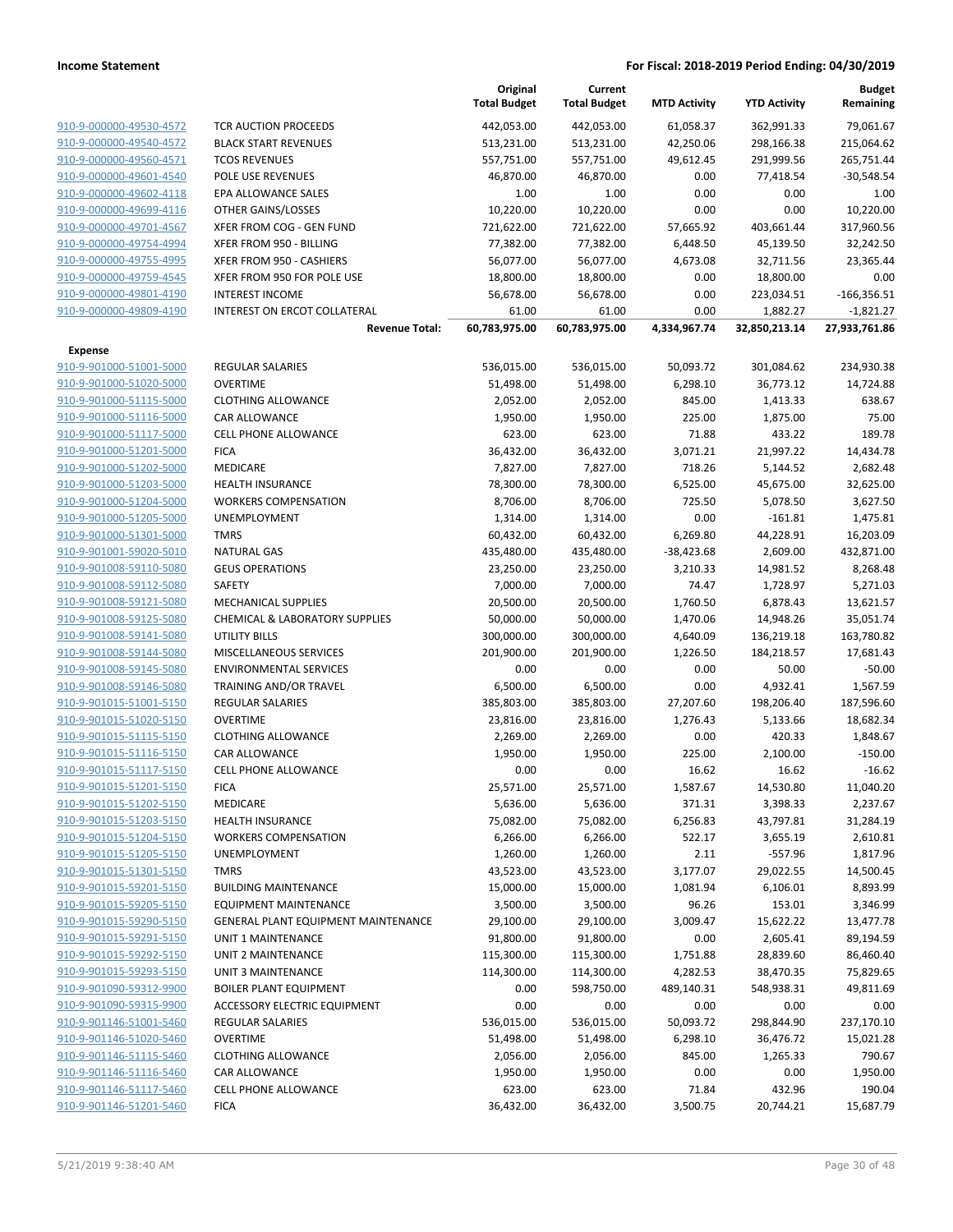|                                                    |                                                                   | Original<br><b>Total Budget</b> | Current<br><b>Total Budget</b> | <b>MTD Activity</b>    | <b>YTD Activity</b>     | <b>Budget</b><br>Remaining |
|----------------------------------------------------|-------------------------------------------------------------------|---------------------------------|--------------------------------|------------------------|-------------------------|----------------------------|
| 910-9-901146-51202-5460                            | <b>MEDICARE</b>                                                   | 7,827.00                        | 7,827.00                       | 818.72                 | 4,864.67                | 2,962.33                   |
| 910-9-901146-51203-5460                            | <b>HEALTH INSURANCE</b>                                           | 78,300.00                       | 78,300.00                      | 6,525.00               | 45,675.00               | 32,625.00                  |
| 910-9-901146-51204-5460                            | <b>WORKERS COMPENSATION</b>                                       | 8,706.00                        | 8,706.00                       | 725.50                 | 5,078.50                | 3,627.50                   |
| 910-9-901146-51205-5460                            | <b>UNEMPLOYMENT</b>                                               | 1,314.00                        | 1,314.00                       | 0.00                   | $-406.44$               | 1,720.44                   |
| 910-9-901146-51301-5460                            | <b>TMRS</b>                                                       | 60,432.00                       | 60,432.00                      | 6,244.90               | 38,021.08               | 22,410.92                  |
| 910-9-901147-59020-5470                            | <b>NATURAL GAS</b>                                                | 953,816.00                      | 953,816.00                     | 127,388.14             | 546,155.98              | 407,660.02                 |
| 910-9-901151-59110-5501                            | <b>GEUS OPERATIONS</b>                                            | 2,000.00                        | 2,000.00                       | 0.00                   | 1,418.18                | 581.82                     |
| 910-9-901151-59112-5501                            | <b>SAFETY PROGRAM</b>                                             | 600.00                          | 600.00                         | 211.47                 | 2,644.47                | $-2,044.47$                |
| 910-9-901151-59121-5501                            | <b>MECHANICAL SUPPLIES</b>                                        | 5,000.00                        | 5,000.00                       | 249.34                 | 1,650.11                | 3,349.89                   |
| 910-9-901151-59125-5501                            | <b>CHEMICAL &amp; LABORATORY</b>                                  | 4,000.00                        | 4,000.00                       | 0.00                   | 4,430.85                | $-430.85$                  |
| 910-9-901151-59141-5501                            | UTILITY BILLS                                                     | 1,500.00                        | 1,500.00                       | 18.01                  | 53.69                   | 1,446.31                   |
| 910-9-901151-59144-5501                            | MISCELLANEOUS SERVICES                                            | 52,500.00                       | 52,500.00                      | 0.00                   | 44,974.44               | 7,525.56                   |
| 910-9-901151-59146-5501                            | TRAINING AND/OR TRAVEL                                            | 2,500.00                        | 2,500.00                       | 12,249.60              | 14,749.60               | $-12,249.60$               |
| 910-9-901154-51001-5541                            | REGULAR SALARIES                                                  | 385,803.00                      | 385,803.00                     | 27,207.60              | 197,806.40              | 187,996.60                 |
| 910-9-901154-51020-5541                            | <b>OVERTIME</b>                                                   | 23,816.00                       | 23,816.00                      | 1,276.43               | 5,133.66                | 18,682.34                  |
| 910-9-901154-51115-5541                            | <b>CLOTHING ALLOWANCE</b>                                         | 2,266.00                        | 2,266.00                       | 1,690.00               | 2,110.33                | 155.67                     |
| 910-9-901154-51116-5541                            | CAR ALLOWANCE                                                     | 1,950.00                        | 1,950.00                       | 0.00                   | 0.00                    | 1,950.00                   |
| 910-9-901154-51117-5541                            | <b>CELL PHONE ALLOWANCE</b>                                       | 0.00                            | 0.00                           | 16.60                  | 16.60                   | $-16.60$                   |
| 910-9-901154-51201-5541                            | <b>FICA</b>                                                       | 25,571.00                       | 25,571.00                      | 1,767.03               | 12,659.34               | 12,911.66                  |
| 910-9-901154-51202-5541                            | MEDICARE                                                          | 5,636.00                        | 5,636.00                       | 413.26                 | 2,960.67                | 2,675.33                   |
| 910-9-901154-51203-5541                            | HEALTH INSURANCE                                                  | 75,082.00                       | 75,082.00                      | 6,256.83               | 43,797.81               | 31,284.19                  |
| 910-9-901154-51204-5541                            | <b>WORKERS COMPENSATION</b>                                       | 6,266.00                        | 6,266.00                       | 522.17                 | 3,655.19                | 2,610.81                   |
| 910-9-901154-51205-5541                            | <b>UNEMPLOYMENT</b>                                               | 1,260.00                        | 1,260.00                       | 2.11                   | $-723.82$               | 1,983.82                   |
| 910-9-901154-51301-5541                            | <b>TMRS</b>                                                       | 43,523.00                       | 43,523.00                      | 3,152.17               | 23,172.31               | 20,350.69                  |
| 910-9-901154-59201-5541                            | <b>BUILDINGS MAINTENANCE</b>                                      | 6,000.00                        | 6,000.00                       | 54.20                  | 125.68                  | 5,874.32                   |
| 910-9-901154-59205-5541                            | <b>EQUIPMENT MAINTENANCE</b>                                      | 1,000.00                        | 1,000.00                       | 0.00                   | 120.34                  | 879.66                     |
| 910-9-901154-59290-5541                            | GENERAL PLANT EQUIPMENT MAINTENANCE                               | 18,000.00                       | 18,000.00                      | 0.00                   | 4,154.35                | 13,845.65                  |
| 910-9-901154-59291-5541                            | UNIT 1 MAINTENANCE                                                | 59,250.00                       | 59,250.00                      | 0.00                   | 17,826.01               | 41,423.99                  |
| 910-9-901154-59292-5541                            | UNIT 2 MAINTENANCE                                                | 59,250.00                       | 59,250.00                      | 1,017.09               | 27,023.58               | 32,226.42                  |
| 910-9-901154-59293-5541                            | UNIT 3 MAINTENANCE                                                | 59,250.00                       | 59,250.00                      | 0.00                   | 11,545.35               | 47,704.65                  |
| 910-9-901190-59344-9900                            | <b>ENGINE PLANT GENERATORS</b>                                    | 1,039,600.00                    | 440,850.00                     | 0.00                   | 0.00                    | 440,850.00                 |
| 910-9-901190-59345-9900                            | EP ACCESSORY ELEC EQUIPMENT                                       | 309,907.00                      | 309,907.00                     | 0.00                   | 0.00                    | 309,907.00                 |
| 910-9-901190-59346-9900                            | EP MISCELLANEOUS POWER PLANT EQUIPM                               | 30,000.00                       | 30,000.00                      | 0.00                   | 0.00                    | 30,000.00                  |
| 910-9-901500-59040-5550                            | TMPA FIXED COST                                                   | 2,924,849.00                    | 2,924,849.00                   | 60,415.08              | 428,405.23              | 2,496,443.77               |
| 910-9-901500-59050-5550                            | DUKE WIND ENERGY                                                  | 3,129,447.00                    | 3,129,447.00                   | 334,101.23             | 1,649,653.78            | 1,479,793.22               |
| 910-9-901500-59051-5550                            | <b>SOLAR ENERGY</b>                                               | 1,321,375.00                    | 1,321,375.00                   | 234,669.74             | 666,833.02              | 654,541.98                 |
| 910-9-901500-59052-5550                            | OFF-SYSTEM NET PURCHASES                                          | 6,663,548.00                    | 6,663,548.00                   | 536,437.80             | 6,176,865.60            | 486,682.40                 |
| 910-9-901500-59053-5550                            | <b>ERCOT BALANCING ENERGY</b>                                     | 8,702,603.00                    | 8,702,603.00                   | 377,091.40             | 2,373,272.82            | 6,329,330.18               |
| 910-9-901500-59054-5550                            | <b>ANCILLARY SERVICES</b>                                         | 235,990.00                      | 235,990.00                     | 46,781.61              | 283,924.96              | -47,934.96                 |
| 910-9-901500-59055-5550                            | <b>CONTROL CENTER COSTS</b>                                       | 306,445.00                      | 306,445.00                     | 19,750.00              | 134,500.00              | 171,945.00                 |
| 910-9-901500-59057-5550                            | <b>ERCOT UPLIFT</b>                                               | 513,274.00                      | 513,274.00                     | 31,297.52              | 223,953.11              | 289,320.89                 |
| 910-9-901500-59059-5550                            | <b>EILS</b>                                                       | 88,374.00                       | 88,374.00                      | 0.00                   | 0.00                    | 88,374.00                  |
| 910-9-901500-59063-5550                            | <b>ERCOT CONGESTION RIGHTS</b><br><b>GARLAND CLEARING ACCOUNT</b> | $-743,173.00$                   | $-743,173.00$                  | 31,598.56              | 20,751.86               | -763,924.86                |
| 910-9-901500-59099-5550                            |                                                                   | 5,596.00                        | 5,596.00                       | 96,509.59<br>25,499.20 | 40,912.56<br>135,280.00 | $-35,316.56$               |
| 910-9-901600-51001-5750                            | <b>REGULAR SALARIES</b><br><b>OVERTIME</b>                        | 197,329.00                      | 197,329.00                     |                        |                         | 62,049.00                  |
| 910-9-901600-51020-5750<br>910-9-901600-51116-5750 | CAR ALLOWANCE                                                     | 4,000.00                        | 4,000.00                       | 0.00                   | 0.00                    | 4,000.00<br>750.00         |
| 910-9-901600-51117-5750                            | <b>CELL PHONE ALLOWANCE</b>                                       | 1,950.00                        | 1,950.00                       | 225.00                 | 1,200.00<br>657.12      |                            |
| 910-9-901600-51201-5750                            | <b>FICA</b>                                                       | 1,068.00                        | 1,068.00                       | 123.21<br>1,341.87     |                         | 410.88                     |
| 910-9-901600-51202-5750                            | MEDICARE                                                          | 11,920.00<br>2,905.00           | 11,920.00<br>2,905.00          | 313.83                 | 7,194.68<br>1,682.65    | 4,725.32<br>1,222.35       |
| 910-9-901600-51203-5750                            | HEALTH INSURANCE                                                  | 21,450.00                       | 21,450.00                      | 1,787.50               | 12,512.50               | 8,937.50                   |
| 910-9-901600-51204-5750                            | <b>WORKERS COMPENSATION</b>                                       | 3,204.00                        | 3,204.00                       | 267.00                 | 1,869.00                | 1,335.00                   |
| 910-9-901600-51205-5750                            | <b>UNEMPLOYMENT</b>                                               |                                 |                                |                        |                         |                            |
| 910-9-901600-51301-5750                            | <b>TMRS</b>                                                       | 360.00<br>22,439.00             | 360.00<br>22,439.00            | 2.94<br>2,533.11       | 122.01<br>13,791.70     | 237.99<br>8,647.30         |
| 910-9-901600-59110-5750                            | <b>GEUS OPERATIONS</b>                                            | 74,900.00                       | 74,900.00                      | 7,346.91               | 26,030.66               | 48,869.34                  |
| 910-9-901600-59146-5750                            | TRAINING AND/OR TRAVEL                                            | 3,000.00                        | 3,000.00                       | 1,032.86               | 1,032.86                | 1,967.14                   |
| 910-9-910120-51001-9200                            | REGULAR SALARIES                                                  | 392,632.00                      | 392,632.00                     | 27,054.12              | 192,981.73              | 199,650.27                 |
| 910-9-910120-51020-9200                            | <b>OVERTIME</b>                                                   | 429.00                          | 429.00                         | 0.00                   | 5.42                    | 423.58                     |
| 910-9-910120-51115-9200                            | <b>CLOTHING ALLOWANCE</b>                                         | 256.00                          | 256.00                         | 213.60                 | 350.10                  | $-94.10$                   |
|                                                    |                                                                   |                                 |                                |                        |                         |                            |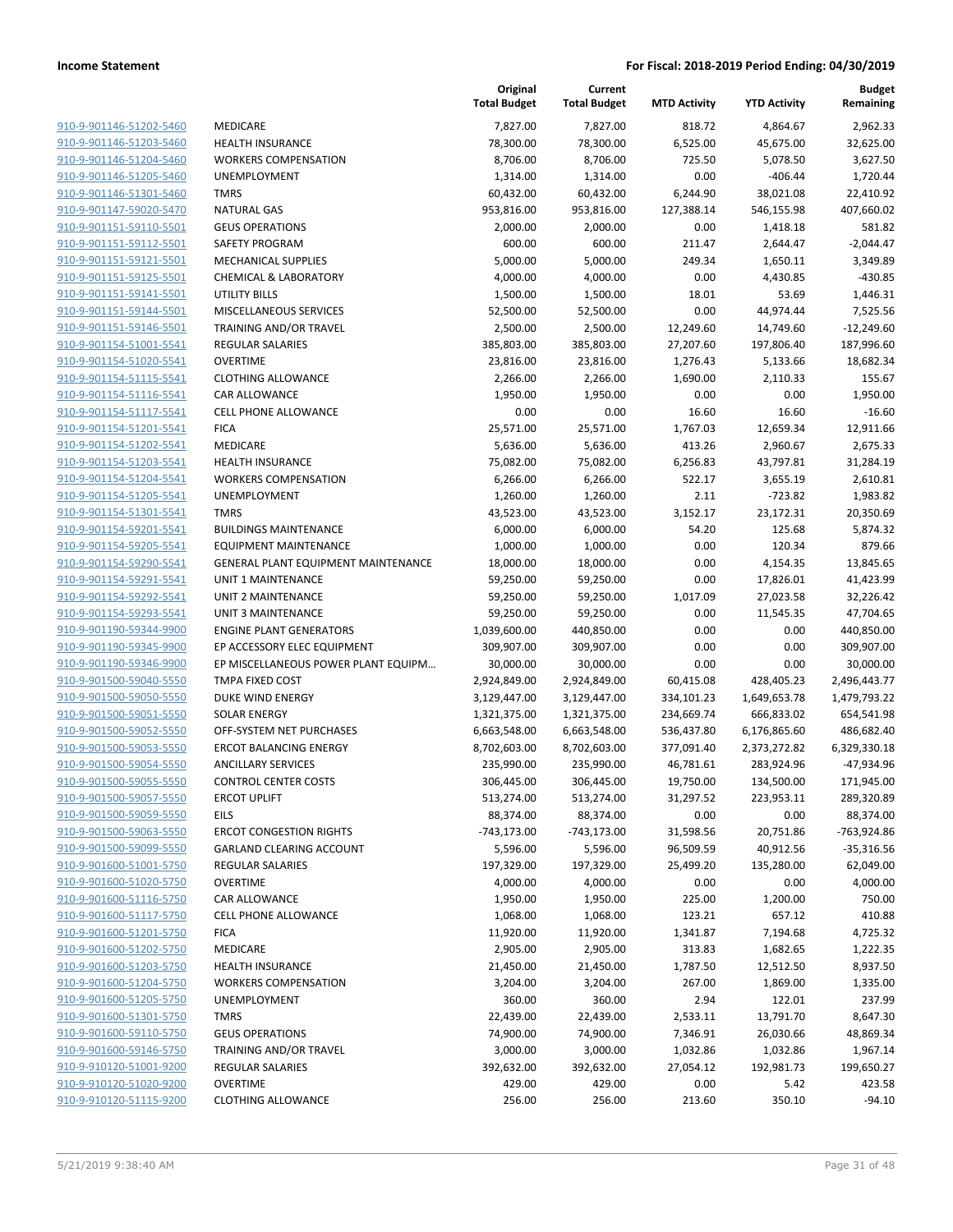| 910-9-910120-51116-9200 | CAF        |
|-------------------------|------------|
| 910-9-910120-51117-9200 | CEL        |
| 910-9-910120-51201-9200 | FIC/       |
| 910-9-910120-51202-9200 | MEI        |
| 910-9-910120-51203-9200 | HEA        |
| 910-9-910120-51204-9200 | wo         |
| 910-9-910120-51205-9200 | UNI        |
| 910-9-910120-51301-9200 | TMI        |
|                         |            |
| 910-9-910121-59110-9210 | GEL        |
| 910-9-910121-59116-9210 | BUI        |
| 910-9-910121-59141-9210 | UTI        |
| 910-9-910121-59143-9210 | PRC        |
| 910-9-910121-59144-9210 | MIS        |
| 910-9-910121-59193-9210 | GEL        |
| 910-9-910121-59198-9210 | COL        |
| 910-9-910132-59110-9302 | GEL        |
| 910-9-910132-59142-9302 | MEI        |
| 910-9-910132-59146-9302 | TRA        |
| 910-9-910135-59200-9350 | LAN        |
| 910-9-910135-59201-9350 | <b>BUI</b> |
| 910-9-910135-59205-9350 | EQL        |
| 910-9-910190-59390-9900 | <b>STR</b> |
| 910-9-910190-59391-9900 | <b>FUR</b> |
| 910-9-910190-59392-9900 | TRA        |
| 910-9-911120-51001-9201 | REC        |
| 910-9-911120-51020-9201 | ovi        |
| 910-9-911120-51102-9201 | BILI       |
| 910-9-911120-51115-9201 | CLO        |
| 910-9-911120-51117-9201 | CEL        |
| 910-9-911120-51201-9201 | FIC/       |
| 910-9-911120-51202-9201 | MEI        |
| 910-9-911120-51203-9201 | HEA        |
| 910-9-911120-51204-9201 | <b>WO</b>  |
| 910-9-911120-51205-9201 | UNI        |
| 910-9-911120-51301-9201 | TMI        |
| 910-9-911121-59110-9211 | GEL        |
| 910-9-911121-59111-9211 | <b>MIS</b> |
| 910-9-911121-59117-9211 | TO I       |
| 910-9-911121-59187-9211 | <b>EMI</b> |
| 910-9-911135-59205-9351 | EQL        |
| 910-9-911190-59393-9900 | WA         |
| 910-9-913101-51001-9301 | REG        |
| 910-9-913101-51020-9301 | OVE        |
| 910-9-913101-51115-9301 | CLO        |
| 910-9-913101-51117-9301 | CEL        |
| 910-9-913101-51201-9301 | FIC/       |
| 910-9-913101-51202-9301 | MEI        |
| 910-9-913101-51203-9301 | HEA        |
| 910-9-913101-51204-9301 | <b>WO</b>  |
| 910-9-913101-51205-9301 | UNI        |
| 910-9-913101-51301-9301 | TMI        |
| 910-9-913101-59110-9301 | GEL        |
| 910-9-913101-59131-9301 | NOI        |
| 910-9-913101-59160-9301 | AD۱        |
| 910-9-913101-59164-9301 | <b>COI</b> |
| 910-9-913101-59167-9301 | ENE        |
| 910-9-913101-59195-9301 | pue        |
| 910-9-913102-51001-9020 | REG        |
| 910-9-913102-51020-9020 |            |
|                         | OVE        |

|                         |                                         | Original<br><b>Total Budget</b> | Current<br><b>Total Budget</b> | <b>MTD Activity</b> | <b>YTD Activity</b> | <b>Budget</b><br>Remaining |
|-------------------------|-----------------------------------------|---------------------------------|--------------------------------|---------------------|---------------------|----------------------------|
| 910-9-910120-51116-9200 | CAR ALLOWANCE                           | 7,550.00                        | 7,550.00                       | 807.69              | 4,982.68            | 2,567.32                   |
| 910-9-910120-51117-9200 | <b>CELL PHONE ALLOWANCE</b>             | 1,686.00                        | 1,686.00                       | 121.08              | 865.90              | 820.10                     |
| 910-9-910120-51201-9200 | <b>FICA</b>                             | 19,915.00                       | 19,915.00                      | 1,644.45            | 10,103.78           | 9,811.22                   |
| 910-9-910120-51202-9200 | <b>MEDICARE</b>                         | 5,829.00                        | 5,829.00                       | 384.60              | 2,815.27            | 3,013.73                   |
| 910-9-910120-51203-9200 | <b>HEALTH INSURANCE</b>                 | 39,146.00                       | 39,146.00                      | 3,262.17            | 22,835.19           | 16,310.81                  |
| 910-9-910120-51204-9200 | <b>WORKERS COMPENSATION</b>             | 6,374.00                        | 6,374.00                       | 531.17              | 3,718.19            | 2,655.81                   |
| 910-9-910120-51205-9200 | UNEMPLOYMENT                            | 657.00                          | 657.00                         | 2.06                | $-186.83$           | 843.83                     |
| 910-9-910120-51301-9200 | <b>TMRS</b>                             | 45,024.00                       | 45,024.00                      | 3,094.92            | 23,235.24           | 21,788.76                  |
| 910-9-910121-59110-9210 | <b>GEUS OPERATIONS</b>                  | 7,000.00                        | 7,000.00                       | 1,000.94            | 4,385.32            | 2,614.68                   |
| 910-9-910121-59116-9210 | <b>BUILDING OPERATIONS</b>              | 4,500.00                        | 4,500.00                       | 182.84              | 1,598.90            | 2,901.10                   |
| 910-9-910121-59141-9210 | <b>UTILITY BILLS</b>                    | 81,000.00                       | 81,000.00                      | 6,081.54            | 45,571.08           | 35,428.92                  |
| 910-9-910121-59143-9210 | PROFESSIONAL SERVICES                   | 217,000.00                      | 217,000.00                     | 9,657.00            | 82,331.41           | 134,668.59                 |
| 910-9-910121-59144-9210 | MISCELLANEOUS SERVICES                  | 15,000.00                       | 15,000.00                      | 100.00              | 10,305.74           | 4,694.26                   |
| 910-9-910121-59193-9210 | <b>GEUS INTERNET SERVICE</b>            | 38,000.00                       | 38,000.00                      | 0.00                | 38,000.00           | 0.00                       |
| 910-9-910121-59198-9210 | <b>COLOCATION CHARGES</b>               | 9,979.00                        | 9,979.00                       | 0.00                | 9,979.00            | 0.00                       |
| 910-9-910132-59110-9302 | <b>GEUS OPERATIONS</b>                  | 10,000.00                       | 10,000.00                      | 1,895.48            | 6,996.67            | 3,003.33                   |
| 910-9-910132-59142-9302 | <b>MEMBERSHIP FEES</b>                  | 58,000.00                       | 58,000.00                      | 3,250.00            | 5,995.00            | 52,005.00                  |
| 910-9-910132-59146-9302 | <b>TRAINING AND/OR TRAVEL</b>           | 4,000.00                        | 4,000.00                       | 0.00                | 0.00                | 4,000.00                   |
| 910-9-910135-59200-9350 | <b>LANDSCAPING MAINTENANCE</b>          | 18,500.00                       | 18,500.00                      | 950.00              | 7,041.83            | 11,458.17                  |
| 910-9-910135-59201-9350 | <b>BUILDING MAINTENANCE</b>             | 40,000.00                       | 40,000.00                      | 10,082.85           | 19,141.18           | 20,858.82                  |
| 910-9-910135-59205-9350 | <b>EQUIPMENT MAINTENANCE</b>            | 1,000.00                        | 1,000.00                       | 0.00                | 669.35              | 330.65                     |
| 910-9-910190-59390-9900 | <b>STRUCTURES &amp; IMPROVEMENTS</b>    | 115,000.00                      | 115,000.00                     | 0.00                | 0.00                | 115,000.00                 |
| 910-9-910190-59391-9900 | <b>FURNITURE &amp; OFFICE EQUIPMENT</b> | 8,000.00                        | 8,000.00                       | 7,256.59            | 7,256.59            | 743.41                     |
| 910-9-910190-59392-9900 | <b>TRANSPORTATION EQUIPMENT</b>         | 21,000.00                       | 21,000.00                      | 0.00                | 20,975.00           | 25.00                      |
| 910-9-911120-51001-9201 | <b>REGULAR SALARIES</b>                 | 366,878.00                      | 366,878.00                     | 41,468.72           | 214,233.07          | 152,644.93                 |
| 910-9-911120-51020-9201 | <b>OVERTIME</b>                         | 508.00                          | 508.00                         | 144.75              | 289.49              | 218.51                     |
| 910-9-911120-51102-9201 | <b>BILINGUAL PAY</b>                    | 510.00                          | 510.00                         | 69.24               | 369.28              | 140.72                     |
| 910-9-911120-51115-9201 | <b>CLOTHING ALLOWANCE</b>               | 409.00                          | 409.00                         | 309.20              | 409.70              | $-0.70$                    |
| 910-9-911120-51117-9201 | <b>CELL PHONE ALLOWANCE</b>             | 1,435.00                        | 1,435.00                       | 165.59              | 883.19              | 551.81                     |
| 910-9-911120-51201-9201 | <b>FICA</b>                             | 22,912.00                       | 22,912.00                      | 2,474.46            | 13,380.09           | 9,531.91                   |
| 910-9-911120-51202-9201 | MEDICARE                                | 5,351.00                        | 5,351.00                       | 578.71              | 3,129.21            | 2,221.79                   |
| 910-9-911120-51203-9201 | <b>HEALTH INSURANCE</b>                 | 67,030.00                       | 67,030.00                      | 5,585.83            | 39,100.81           | 27,929.19                  |
| 910-9-911120-51204-9201 | <b>WORKERS COMPENSATION</b>             | 5,956.00                        | 5,956.00                       | 496.33              | 3,474.31            | 2,481.69                   |
| 910-9-911120-51205-9201 | UNEMPLOYMENT                            | 1,125.00                        | 1,125.00                       | 1.94                | $-304.11$           | 1,429.11                   |
| 910-9-911120-51301-9201 | <b>TMRS</b>                             | 41,335.00                       | 41,335.00                      | 4,628.41            | 25,397.04           | 15,937.96                  |
| 910-9-911121-59110-9211 | <b>GEUS OPERATIONS</b>                  | 42,700.00                       | 42,700.00                      | 7,466.25            | 28,674.95           | 14,025.05                  |
| 910-9-911121-59111-9211 | MISCELLANEOUS OFFICE EXPENSES           | 0.00                            | 0.00                           | $-492.55$           | 348.14              | $-348.14$                  |
| 910-9-911121-59117-9211 | TO OUTSIDE ENTITIES                     | 0.00                            | 0.00                           | 0.00                | $-7.67$             | 7.67                       |
| 910-9-911121-59187-9211 | <b>EMPLOYEE RELATIONS</b>               | 25,000.00                       | 25,000.00                      | 1,275.65            | 14,530.80           | 10,469.20                  |
| 910-9-911135-59205-9351 | <b>EQUIPMENT MAINTENANCE</b>            | 6,500.00                        | 6,500.00                       | 0.00                | 2,014.28            | 4,485.72                   |
| 910-9-911190-59393-9900 | <b>WAREHOUSE EQUIPMENT</b>              | 15,000.00                       | 15,000.00                      | 0.00                | 14,960.00           | 40.00                      |
| 910-9-913101-51001-9301 | <b>REGULAR SALARIES</b>                 | 210,433.00                      | 210,433.00                     | 24,280.81           | 129,312.83          | 81,120.17                  |
| 910-9-913101-51020-9301 | <b>OVERTIME</b>                         | 0.00                            | 0.00                           | 0.00                | 55.05               | $-55.05$                   |
| 910-9-913101-51115-9301 | <b>CLOTHING ALLOWANCE</b>               | 0.00                            | 0.00                           | 0.00                | 180.18              | $-180.18$                  |
| 910-9-913101-51117-9301 | <b>CELL PHONE ALLOWANCE</b>             | 1,272.00                        | 1,272.00                       | 146.76              | 782.72              | 489.28                     |
| 910-9-913101-51201-9301 | <b>FICA</b>                             | 13,125.00                       | 13,125.00                      | 1,435.53            | 7,704.63            | 5,420.37                   |
| 910-9-913101-51202-9301 | MEDICARE                                | 3,069.00                        | 3,069.00                       | 335.73              | 1,801.91            | 1,267.09                   |
| 910-9-913101-51203-9301 | HEALTH INSURANCE                        | 32,175.00                       | 32,175.00                      | 2,681.25            | 18,768.75           | 13,406.25                  |
| 910-9-913101-51204-9301 | <b>WORKERS COMPENSATION</b>             | 3,416.00                        | 3,416.00                       | 284.67              | 1,992.69            | 1,423.31                   |
| 910-9-913101-51205-9301 | <b>UNEMPLOYMENT</b>                     | 540.00                          | 540.00                         | 0.14                | $-152.63$           | 692.63                     |
| 910-9-913101-51301-9301 | <b>TMRS</b>                             | 23,711.00                       | 23,711.00                      | 2,701.68            | 14,712.78           | 8,998.22                   |
| 910-9-913101-59110-9301 | <b>GEUS OPERATIONS</b>                  | 22,100.00                       | 22,100.00                      | 2,003.63            | 10,240.16           | 11,859.84                  |
| 910-9-913101-59131-9301 | NON-BAD DEBT WRITE OFFS                 | 3,000.00                        | 3,000.00                       | 0.00                | 88.21               | 2,911.79                   |
| 910-9-913101-59160-9301 | ADVERTISING                             | 38,000.00                       | 38,000.00                      | 579.89              | 22,712.53           | 15,287.47                  |
| 910-9-913101-59164-9301 | <b>CONSUMER INFORMATION</b>             | 3,500.00                        | 3,500.00                       | 0.00                | 0.00                | 3,500.00                   |
| 910-9-913101-59167-9301 | <b>ENERGY EFFICIENCY OPERATIONS</b>     | 25,000.00                       | 25,000.00                      | 0.00                | 1,188.07            | 23,811.93                  |
| 910-9-913101-59195-9301 | PUBLIC SERVICE BY GEUS C/I              | 15,000.00                       | 15,000.00                      | 0.00                | 15,000.00           | 0.00                       |
| 910-9-913102-51001-9020 | <b>REGULAR SALARIES</b>                 | 302,145.00                      | 302,145.00                     | 34,462.35           | 180,772.50          | 121,372.50                 |
| 910-9-913102-51020-9020 | <b>OVERTIME</b>                         | 20,924.00                       | 20,924.00                      | 2,483.94            | 13,450.56           | 7,473.44                   |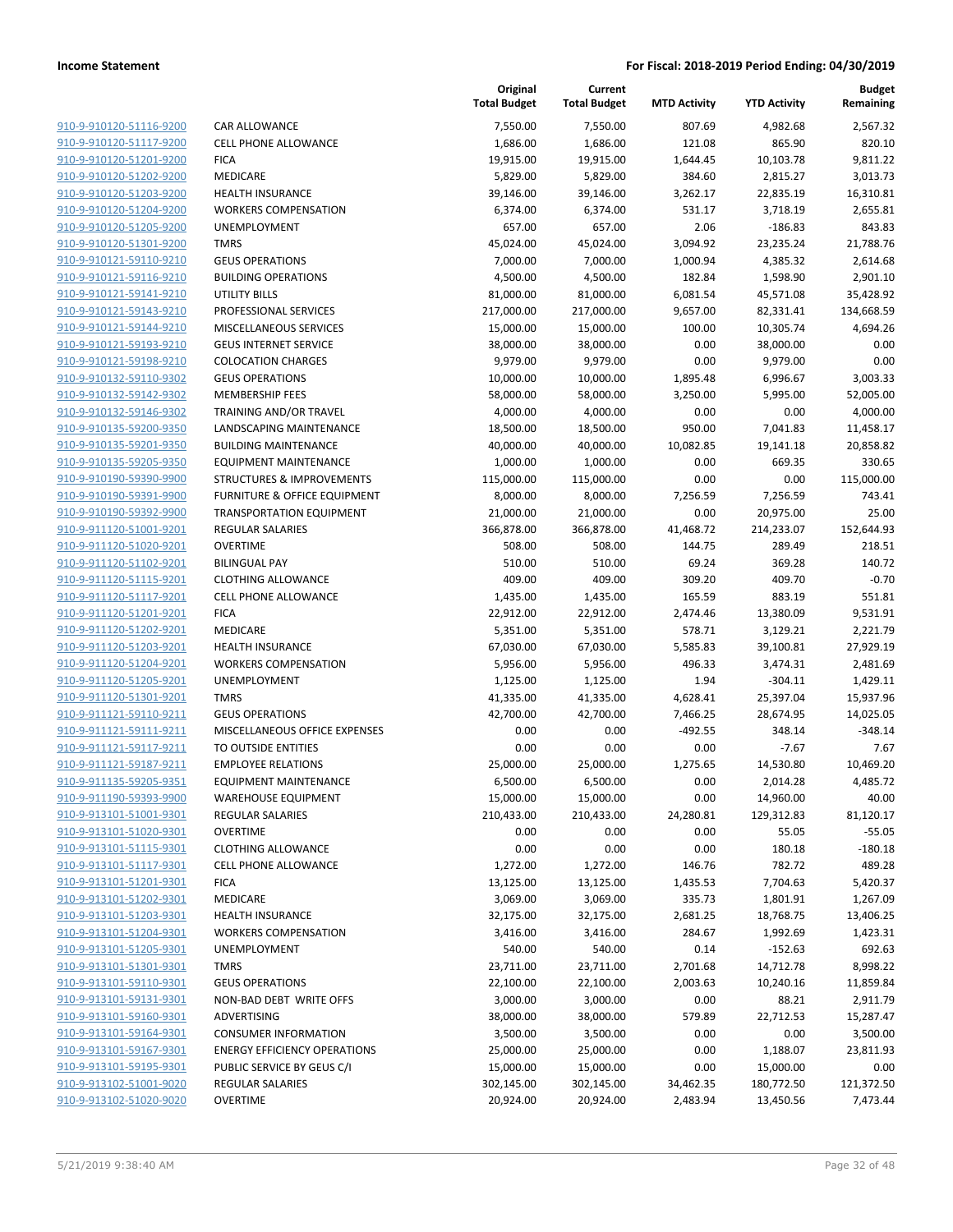910-9-913102-51115-9020 910-9-913102-51117-9020 910-9-913102-51201-9020 910-9-913102-51202-9020 910-9-913102-51203-9020 910-9-913102-51204-9020 910-9-913102-51205-9020 910-9-913102-51301-9020 910-9-913102-51401-9020 910-9-913102-59110-9020 910-9-913102-59169-9020 910-9-913130-51001-9030 910-9-913130-51010-9030 910-9-913130-51020-9030 910-9-913130-51102-9030 910-9-913130-51201-9030 910-9-913130-51202-9030 910-9-913130-51203-9030 910-9-913130-51204-9030 910-9-913130-51205-9030 910-9-913130-51301-9030 910-9-913130-59110-9030 910-9-913130-59166-9030 910-9-913131-51001-9031 910-9-913131-51020-9031 910-9-913131-51102-9031 910-9-913131-51201-9031 910-9-913131-51202-9031 910-9-913131-51203-9031 910-9-913131-51204-9031 910-9-913131-51205-9031 910-9-913131-51301-9031 910-9-913131-59110-9031 910-9-913134-51001-9034 910-9-913134-51020-9034 910-9-913134-51201-9034 910-9-913134-51202-9034 910-9-913134-51203-9034 910-9-913134-51204-9034 910-9-913134-51205-9034 910-9-913134-51301-9034 910-9-913134-59110-9034 910-9-913135-51001-9035 910-9-913135-51020-9035 910-9-913135-51102-9035 910-9-913135-51201-9035 910-9-913135-51202-9035 910-9-913135-51203-9035 910-9-913135-51204-9035 910-9-913135-51205-9035 910-9-913135-51301-9035 910-9-913135-59110-9035 910-9-913135-59170-9035 910-9-913135-59172-9035 910-9-913135-59173-9035 910-9-913135-59174-9035 910-9-913135-59175-9035 910-9-913136-51001-9036 910-9-913136-51020-9036

|                             | Original            | Current             |                     |                     | <b>Budget</b>      |
|-----------------------------|---------------------|---------------------|---------------------|---------------------|--------------------|
|                             | <b>Total Budget</b> | <b>Total Budget</b> | <b>MTD Activity</b> | <b>YTD Activity</b> | Remaining          |
| <b>CLOTHING ALLOWANCE</b>   | 3,255.00            | 3,255.00            | 2,997.10            | 2,997.10            | 257.90             |
| <b>CELL PHONE ALLOWANCE</b> | 1,296.00            | 1,296.00            | 149.49              | 797.28              | 498.72             |
| <b>FICA</b>                 | 20,111.00           | 20,111.00           | 2,088.96            | 11,006.07           | 9,104.93           |
| MEDICARE                    | 4,400.00            | 4,400.00            | 488.55              | 2,573.99            | 1,826.01           |
| <b>HEALTH INSURANCE</b>     | 87,945.00           | 87,945.00           | 7,328.75            | 51,301.25           | 36,643.75          |
| <b>WORKERS COMPENSATION</b> | 4,905.00            | 4,905.00            | 408.75              | 2,861.25            | 2,043.75           |
| <b>UNEMPLOYMENT</b>         | 1,476.00            | 1,476.00            | 8.80                | $-678.97$           | 2,154.97           |
| <b>TMRS</b>                 | 33,985.00           | 33,985.00           | 4,139.36            | 22,053.31           | 11,931.69          |
| <b>CONTRA - SALARIES</b>    | 0.00                | 0.00                | $-962.79$           | $-962.79$           | 962.79             |
| <b>GEUS OPERATIONS</b>      | 46,200.00           | 46,200.00           | 15,923.38           | 30,981.26           | 15,218.74          |
| PRE PAID METER COSTS        | 10,700.00           | 10,700.00           | 63.94               | 5,718.54            | 4,981.46           |
| <b>REGULAR SALARIES</b>     | 281,738.00          | 281,738.00          | 32,509.25           | 160,202.52          | 121,535.48         |
| PART TIME REGULAR           | 29,339.00           | 29,339.00           | 0.00                | 0.00                | 29,339.00          |
| <b>OVERTIME</b>             | 1,302.00            | 1,302.00            | 0.00                | 476.22              | 825.78             |
| <b>BILINGUAL PAY</b>        | 3,600.00            | 3,600.00            | 346.20              | 1,846.40            | 1,753.60           |
| <b>FICA</b>                 | 19,591.00           | 19,591.00           | 1,929.78            | 9,535.71            | 10,055.29          |
| <b>MEDICARE</b>             | 4,564.00            | 4,564.00            | 451.32              | 2,230.15            | 2,333.85           |
| <b>HEALTH INSURANCE</b>     | 107,250.00          | 107,250.00          | 8,937.50            | 62,562.50           | 44,687.50          |
| <b>WORKERS COMPENSATION</b> | 5,051.00            | 5,051.00            | 420.93              | 2,946.46            | 2,104.54           |
| UNEMPLOYMENT                | 1,800.00            | 1,800.00            | 12.89               | $-1,130.24$         | 2,930.24           |
| <b>TMRS</b>                 | 35,244.00           | 35,244.00           | 3,633.83            | 18,355.74           | 16,888.26          |
| <b>GEUS OPERATIONS</b>      | 22,400.00           | 22,400.00           | $-2,998.19$         | 8,537.19            | 13,862.81          |
| LOW INCOME ASSISTANCE       | 15,000.00           | 15,000.00           | 300.00              | 6,025.00            | 8,975.00           |
| <b>REGULAR SALARIES</b>     | 45,760.00           | 45,760.00           | 5,280.00            | 28,095.30           | 17,664.70          |
| <b>OVERTIME</b>             | 99.00               | 99.00               | 0.00                | 8.36                | 90.64              |
| <b>BILINGUAL PAY</b>        | 600.00              | 600.00              | 69.22               | 369.13              | 230.87             |
| <b>FICA</b><br>MEDICARE     | 2,880.00<br>672.00  | 2,880.00<br>672.00  | 320.64<br>75.00     | 1,684.70<br>394.03  | 1,195.30<br>277.97 |
| <b>HEALTH INSURANCE</b>     | 10,725.00           | 10,725.00           | 893.75              | 6,256.25            | 4,468.75           |
| <b>WORKERS COMPENSATION</b> | 743.00              | 743.00              | 61.92               | 433.44              | 309.56             |
| UNEMPLOYMENT                | 180.00              | 180.00              | 0.00                | $-65.16$            | 245.16             |
| <b>TMRS</b>                 | 5,192.00            | 5,192.00            | 591.63              | 3,218.65            | 1,973.35           |
| <b>GEUS OPERATIONS</b>      | 22,900.00           | 22,900.00           | 1,368.65            | 4,774.62            | 18,125.38          |
| <b>REGULAR SALARIES</b>     | 116,601.00          | 116,601.00          | 9,550.56            | 63,648.54           | 52,952.46          |
| <b>OVERTIME</b>             | 1,310.00            | 1,310.00            | 118.12              | 1,329.93            | $-19.93$           |
| <b>FICA</b>                 | 7,310.00            | 7,310.00            | 565.54              | 3,723.29            | 3,586.71           |
| MEDICARE                    | 1,692.00            | 1,692.00            | 132.25              | 870.75              | 821.25             |
| <b>HEALTH INSURANCE</b>     | 24,668.00           | 24,668.00           | 2,055.67            | 14,389.69           | 10,278.31          |
| <b>WORKERS COMPENSATION</b> | 1,894.00            | 1,894.00            | 157.83              | 1,104.81            | 789.19             |
| UNEMPLOYMENT                | 414.00              | 414.00              | 4.12                | -176.21             | 590.21             |
| <b>TMRS</b>                 | 13,060.00           | 13,060.00           | 1,069.36            | 7,395.18            | 5,664.82           |
| <b>GEUS OPERATIONS</b>      | 109,379.69          | 109,379.69          | 7,254.19            | 44,666.92           | 64,712.77          |
| REGULAR SALARIES            | 156,686.00          | 156,686.00          | 18,079.20           | 96,306.07           | 60,379.93          |
| <b>OVERTIME</b>             | 4,441.00            | 4,441.00            | 307.35              | 2,472.24            | 1,968.76           |
| <b>BILINGUAL PAY</b>        | 600.00              | 600.00              | 69.24               | 369.28              | 230.72             |
| <b>FICA</b>                 | 10,027.00           | 10,027.00           | 1,034.32            | 5,587.74            | 4,439.26           |
| MEDICARE                    | 2,281.00            | 2,281.00            | 241.90              | 1,306.80            | 974.20             |
| HEALTH INSURANCE            | 42,900.00           | 42,900.00           | 3,575.00            | 25,025.00           | 17,875.00          |
| <b>WORKERS COMPENSATION</b> | 2,543.00            | 2,543.00            | 211.92              | 1,483.44            | 1,059.56           |
| <b>UNEMPLOYMENT</b>         | 720.00              | 720.00              | 1.99                | $-320.86$           | 1,040.86           |
| TMRS                        | 17,616.00           | 17,616.00           | 2,041.20            | 11,207.66           | 6,408.34           |
| <b>GEUS OPERATIONS</b>      | 28,488.00           | 28,488.00           | 1,348.49            | 15,006.04           | 13,481.96          |
| <b>CREDIT CARD FEES</b>     | 90,000.00           | 90,000.00           | 8,693.51            | 54,448.07           | 35,551.93          |
| LOCKBOX OVER/SHORT          | 500.00              | 500.00              | 0.00                | 0.00                | 500.00             |
| ONLINE PAYMENT OVER/SHORT   | 500.00              | 500.00              | 0.00                | 0.00                | 500.00             |
| <b>BANK RECS OVER/SHORT</b> | 100.00              | 100.00              | 0.00                | 735.86              | -635.86            |
| <b>CASHIERS OVER/SHORT</b>  | 100.00              | 100.00              | $-0.15$             | 6.61                | 93.39              |
| REGULAR SALARIES            | 31,554.00           | 31,554.00           | 3,640.80            | 19,393.61           | 12,160.39          |
| <b>OVERTIME</b>             | 114.00              | 114.00              | 0.00                | 0.00                | 114.00             |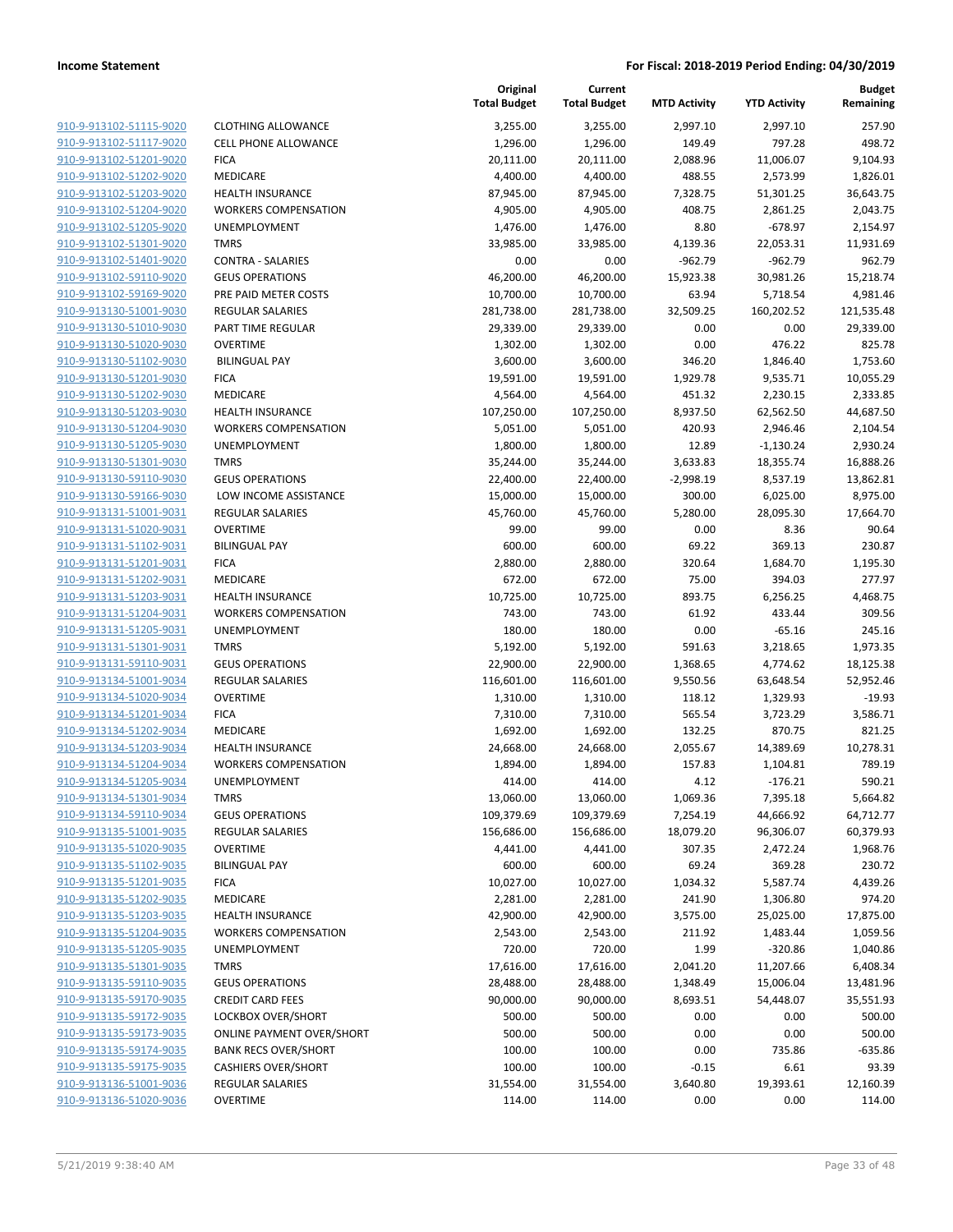| 910-9-913136-51115-9036        |
|--------------------------------|
| 910-9-913136-51201-9036        |
| 910-9-913136-51202-9036        |
| 910-9-913136-51203-9036        |
| 910-9-913136-51204-9036        |
| 910-9-913136-51205-9036        |
| 910-9-913136-51301-9036        |
| 910-9-913136-59110-9036        |
| 910-9-913136-59141-9036        |
| 910-9-913139-59780-9240        |
| 910-9-913139-59781-9250        |
| 910-9-913139-59902-9301        |
| 910-9-913139-59926-9301        |
| 910-9-913139-59927-9301        |
| <u>910-9-913139-59928-9301</u> |
| 910-9-913159-59200-9353        |
| 910-9-913159-59201-9353        |
| 910-9-913159-59205-9353        |
| 910-9-913190-59390-9900        |
| <u>910-9-913190-59391-9900</u> |
| 910-9-930000-59060-5650        |
| 910-9-930000-59110-5600        |
| 910-9-930161-51001-5610        |
| 910-9-930161-51020-5610        |
| <u>910-9-930161-51116-5610</u> |
| 910-9-930161-51117-5610        |
| 910-9-930161-51201-5610        |
| 910-9-930161-51202-5610        |
| 910-9-930161-51203-5610        |
| <u>910-9-930161-51204-5610</u> |
| 910-9-930161-51205-5610        |
| 910-9-930161-51301-5610        |
| 910-9-930161-59110-5610        |
| 910-9-930161-59146-5610        |
| <u>910-9-930181-51001-5810</u> |
| 910-9-930181-51020-5810        |
| 910-9-930181-51201-5810        |
| 910-9-930181-51202-5810        |
| 910-9-930181-51203-5810        |
| 910-9-930181-51204-5810        |
| 910-9-930181-51205-5810        |
| 910-9-930181-51301-5810        |
| 910-9-930181-59110-5810        |
| <u>910-9-931080-51001-5800</u> |
| <u>910-9-931080-51011-5800</u> |
| 910-9-931080-51020-5800        |
| 910-9-931080-51115-5800        |
| 910-9-931080-51116-5800        |
| 910-9-931080-51117-5800        |
| 910-9-931080-51201-5800        |
| <u>910-9-931080-51202-5800</u> |
| 910-9-931080-51203-5800        |
| 910-9-931080-51204-5800        |
| <u>910-9-931080-51205-5800</u> |
| <u>910-9-931080-51301-5800</u> |
| <u>910-9-931080-59110-5800</u> |
| 910-9-931080-59205-5800        |
| <u>910-9-931088-51001-5880</u> |
| 910-9-931088-51201-5880        |

|                         |                                      | Original<br><b>Total Budget</b> | Current<br><b>Total Budget</b> | <b>MTD Activity</b> | <b>YTD Activity</b> | <b>Budget</b><br>Remaining |
|-------------------------|--------------------------------------|---------------------------------|--------------------------------|---------------------|---------------------|----------------------------|
| 910-9-913136-51115-9036 | <b>CLOTHING ALLOWANCE</b>            | 256.00                          | 256.00                         | 178.80              | 178.80              | 77.20                      |
| 910-9-913136-51201-9036 | <b>FICA</b>                          | 1,972.00                        | 1,972.00                       | 177.90              | 982.25              | 989.75                     |
| 910-9-913136-51202-9036 | MEDICARE                             | 460.00                          | 460.00                         | 41.61               | 229.73              | 230.27                     |
| 910-9-913136-51203-9036 | <b>HEALTH INSURANCE</b>              | 10,725.00                       | 10,725.00                      | 893.75              | 6,256.25            | 4,468.75                   |
| 910-9-913136-51204-9036 | <b>WORKERS COMPENSATION</b>          | 512.00                          | 512.00                         | 42.67               | 298.69              | 213.31                     |
| 910-9-913136-51205-9036 | <b>UNEMPLOYMENT</b>                  | 180.00                          | 180.00                         | 1.71                | $-103.98$           | 283.98                     |
| 910-9-913136-51301-9036 | <b>TMRS</b>                          | 3,550.00                        | 3,550.00                       | 402.66              | 2,192.33            | 1,357.67                   |
| 910-9-913136-59110-9036 | <b>GEUS OPERATIONS</b>               | 20,277.00                       | 20,277.00                      | 821.75              | 12,172.14           | 8,104.86                   |
| 910-9-913136-59141-9036 | UTILITY BILLS                        | 50,400.00                       | 50,400.00                      | 3,972.03            | 28,520.97           | 21,879.03                  |
| 910-9-913139-59780-9240 | PROPERTY INSURANCE                   | 10,000.00                       | 10,000.00                      | 0.00                | 9,190.21            | 809.79                     |
| 910-9-913139-59781-9250 | <b>LIABILITY INSURANCE</b>           | 3,800.00                        | 3,800.00                       | 0.00                | 4,425.68            | $-625.68$                  |
| 910-9-913139-59902-9301 | XFER to COG - ADMIN EXPENSES         | 109,003.00                      | 109,003.00                     | 9,083.59            | 63,585.10           | 45,417.90                  |
| 910-9-913139-59926-9301 | XFER to COG - GARAGE                 | 9,001.00                        | 9,001.00                       | 750.08              | 5,250.56            | 3,750.44                   |
| 910-9-913139-59927-9301 | XFER to COG - INSURANCE              | 6,192.00                        | 6,192.00                       | 515.99              | 3,611.96            | 2,580.04                   |
| 910-9-913139-59928-9301 | XFER to COG - IT                     | 60,840.00                       | 60,840.00                      | 5,070.00            | 35,490.00           | 25,350.00                  |
| 910-9-913159-59200-9353 | LANDSCAPING MAINTENANCE              | 3,000.00                        | 3,000.00                       | 192.00              | 1,459.01            | 1,540.99                   |
| 910-9-913159-59201-9353 | <b>BUILDINGS MAINTNANCE</b>          | 19,500.00                       | 19,500.00                      | 592.00              | 6,933.76            | 12,566.24                  |
| 910-9-913159-59205-9353 | <b>EQUIPMENT MAINTENANCE</b>         | 5,000.00                        | 5,000.00                       | 125.90              | 1,107.81            | 3,892.19                   |
| 910-9-913190-59390-9900 | <b>STRUCTURES &amp; IMPROVEMENTS</b> | 41,000.00                       | 41,000.00                      | 0.00                | 6,365.00            | 34,635.00                  |
| 910-9-913190-59391-9900 | FURNITURE & OFFICE EQUIPMENT         | 7,000.00                        | 7,000.00                       | 0.00                | 0.00                | 7,000.00                   |
| 910-9-930000-59060-5650 | <b>TRANSMISSION COSTS</b>            | 1,348,585.00                    | 1,348,585.00                   | 125,414.75          | 660,770.38          | 687,814.62                 |
| 910-9-930000-59110-5600 | <b>GEUS OPERATIONS</b>               | 100,000.00                      | 100,000.00                     | 11,789.09           | 45,419.08           | 54,580.92                  |
| 910-9-930161-51001-5610 | <b>REGULAR SALARIES</b>              | 257,214.00                      | 257,214.00                     | 28,764.48           | 152,791.78          | 104,422.22                 |
| 910-9-930161-51020-5610 | <b>OVERTIME</b>                      | 28,664.00                       | 28,664.00                      | 3,402.06            | 19,415.94           | 9,248.06                   |
| 910-9-930161-51116-5610 | <b>CAR ALLOWANCE</b>                 | 1,950.00                        | 1,950.00                       | 225.00              | 1,200.00            | 750.00                     |
| 910-9-930161-51117-5610 | <b>CELL PHONE ALLOWANCE</b>          | 432.00                          | 432.00                         | 49.85               | 265.91              | 166.09                     |
| 910-9-930161-51201-5610 | <b>FICA</b>                          | 17,871.00                       | 17,871.00                      | 1,854.28            | 10,012.14           | 7,858.86                   |
| 910-9-930161-51202-5610 | MEDICARE                             | 3,763.00                        | 3,763.00                       | 433.66              | 2,341.54            | 1,421.46                   |
| 910-9-930161-51203-5610 | <b>HEALTH INSURANCE</b>              | 36,195.00                       | 36,195.00                      | 3,016.25            | 21,113.75           | 15,081.25                  |
| 910-9-930161-51204-5610 | <b>WORKERS COMPENSATION</b>          | 4,176.00                        | 4,176.00                       | 348.00              | 2,436.00            | 1,740.00                   |
| 910-9-930161-51205-5610 | UNEMPLOYMENT                         | 610.00                          | 610.00                         | 0.00                | $-90.38$            | 700.38                     |
| 910-9-930161-51301-5610 | <b>TMRS</b>                          | 29,075.00                       | 29,075.00                      | 3,588.02            | 19,629.47           | 9,445.53                   |
| 910-9-930161-59110-5610 | <b>GEUS OPERATIONS</b>               | 76,450.00                       | 76,450.00                      | 2,302.30            | 8,321.81            | 68,128.19                  |
| 910-9-930161-59146-5610 | TRAINING AND/OR TRAVEL               | 42,000.00                       | 42,000.00                      | 978.90              | 17,444.34           | 24,555.66                  |
| 910-9-930181-51001-5810 | <b>REGULAR SALARIES</b>              | 150,228.00                      | 150,228.00                     | 16,770.30           | 88,939.28           | 61,288.72                  |
| 910-9-930181-51020-5810 | <b>OVERTIME</b>                      | 28,664.00                       | 28,664.00                      | 3,402.06            | 19,415.94           | 9,248.06                   |
| 910-9-930181-51201-5810 | <b>FICA</b>                          | 11,090.00                       | 11,090.00                      | 1,250.69            | 6,718.04            | 4,371.96                   |
| 910-9-930181-51202-5810 | MEDICARE                             | 2,177.00                        | 2,177.00                       | 292.50              | 1,571.15            | 605.85                     |
| 910-9-930181-51203-5810 | <b>HEALTH INSURANCE</b>              | 25,470.00                       | 25,470.00                      | 2,122.50            | 14,857.50           | 10,612.50                  |
| 910-9-930181-51204-5810 | <b>WORKERS COMPENSATION</b>          | 2,439.00                        | 2,439.00                       | 203.25              | 1,422.75            | 1,016.25                   |
| 910-9-930181-51205-5810 | UNEMPLOYMENT                         | 430.00                          | 430.00                         | 0.00                | $-105.58$           | 535.58                     |
| 910-9-930181-51301-5810 | <b>TMRS</b>                          | 16,826.00                       | 16,826.00                      | 2,231.06            | 12,245.58           | 4,580.42                   |
| 910-9-930181-59110-5810 | <b>GEUS OPERATIONS</b>               | 16,450.00                       | 16,450.00                      | 1,259.28            | 5,350.04            | 11,099.96                  |
| 910-9-931080-51001-5800 | REGULAR SALARIES                     | 534,240.00                      | 534,240.00                     | 57,715.49           | 303,443.82          | 230,796.18                 |
| 910-9-931080-51011-5800 | PART TIME TEMPORARY                  | 74,010.00                       | 74,010.00                      | 0.00                | 0.00                | 74,010.00                  |
| 910-9-931080-51020-5800 | <b>OVERTIME</b>                      | 1,936.00                        | 1,936.00                       | 0.00                | 0.00                | 1,936.00                   |
| 910-9-931080-51115-5800 | <b>CLOTHING ALLOWANCE</b>            | 513.00                          | 513.00                         | 0.00                | 27.49               | 485.51                     |
| 910-9-931080-51116-5800 | CAR ALLOWANCE                        | 3,900.00                        | 3,900.00                       | 450.00              | 2,400.00            | 1,500.00                   |
| 910-9-931080-51117-5800 | <b>CELL PHONE ALLOWANCE</b>          | 4,070.00                        | 4,070.00                       | 322.86              | 1,721.92            | 2,348.08                   |
| 910-9-931080-51201-5800 | <b>FICA</b>                          | 36,410.00                       | 36,410.00                      | 3,411.71            | 17,370.49           | 19,039.51                  |
| 910-9-931080-51202-5800 | MEDICARE                             | 8,940.00                        | 8,940.00                       | 797.90              | 4,228.57            | 4,711.43                   |
| 910-9-931080-51203-5800 | <b>HEALTH INSURANCE</b>              | 79,365.00                       | 79,365.00                      | 6,613.75            | 46,296.25           | 33,068.75                  |
| 910-9-931080-51204-5800 | <b>WORKERS COMPENSATION</b>          | 9,874.00                        | 9,874.00                       | 822.85              | 5,759.85            | 4,114.15                   |
| 910-9-931080-51205-5800 | UNEMPLOYMENT                         | 1,332.00                        | 1,332.00                       | 2.26                | $-622.27$           | 1,954.27                   |
| 910-9-931080-51301-5800 | <b>TMRS</b>                          | 69,060.00                       | 69,060.00                      | 5,932.72            | 32,280.45           | 36,779.55                  |
| 910-9-931080-59110-5800 | <b>GEUS OPERATIONS</b>               | 25,100.00                       | 25,100.00                      | 4,361.44            | 20,405.69           | 4,694.31                   |
| 910-9-931080-59205-5800 | <b>EQUIPMENT MAINTENANCE</b>         | 3,050.00                        | 3,050.00                       | 483.89              | 689.76              | 2,360.24                   |
| 910-9-931088-51001-5880 | REGULAR SALARIES                     | 85,488.00                       | 85,488.00                      | 9,864.00            | 52,504.81           | 32,983.19                  |
| 910-9-931088-51201-5880 | <b>FICA</b>                          | 5,300.00                        | 5,300.00                       | 538.14              | 2,903.59            | 2,396.41                   |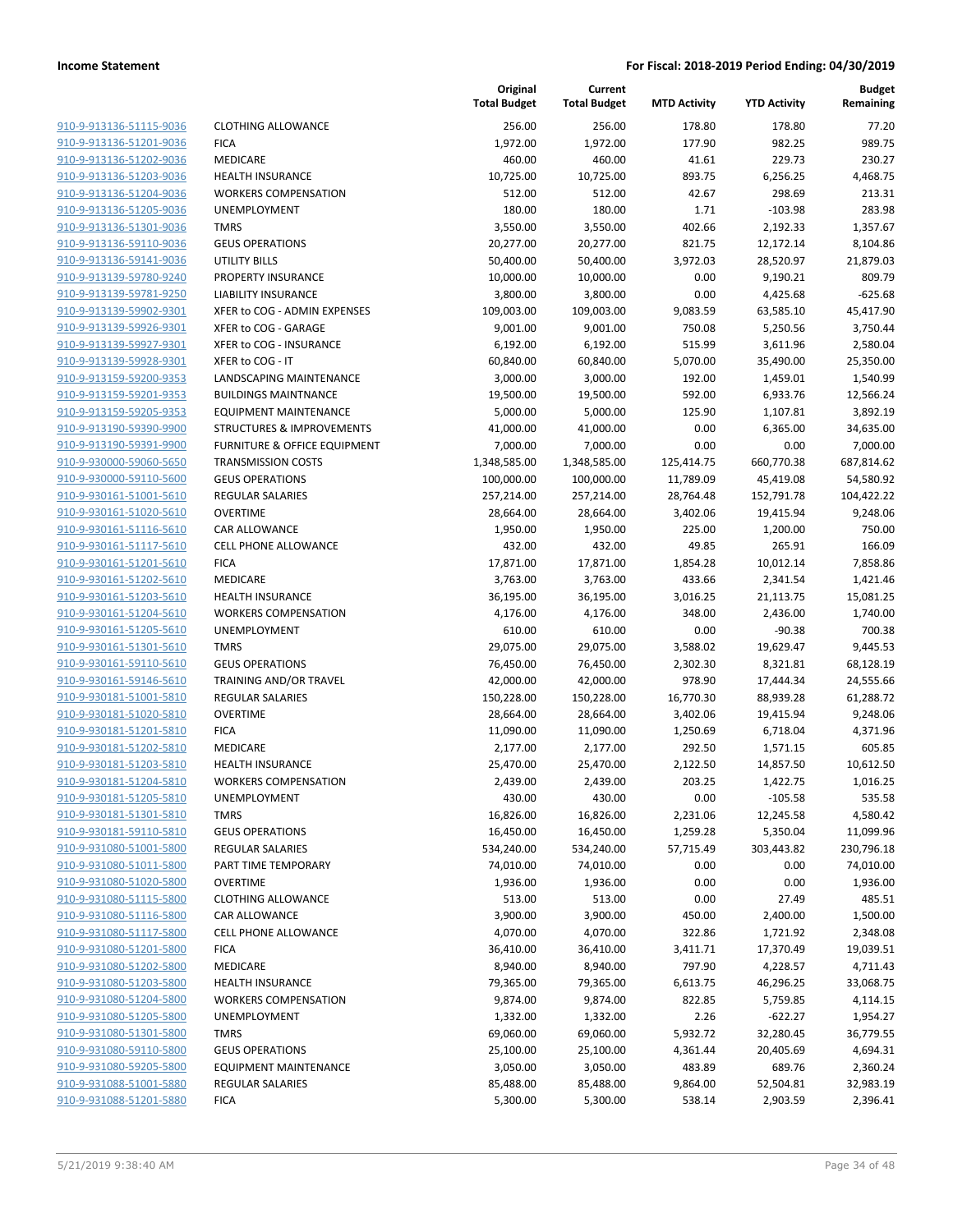| 910-9-931088-51202-5880        |
|--------------------------------|
| 910-9-931088-51203-5880        |
| 910-9-931088-51204-5880        |
| 910-9-931088-51205-5880        |
| 910-9-931088-51301-5880        |
| 910-9-931088-59110-5880        |
| <u>910-9-931092-51001-9202</u> |
| 910-9-931092-51117-9202        |
| 910-9-931092-51201-9202        |
| 910-9-931092-51202-9202        |
| 910-9-931092-51203-9202        |
| 910-9-931092-51204-9202        |
| 910-9-931092-51205-9202        |
| 910-9-931092-51301-9202        |
| 910-9-931092-59110-9212        |
| 910-9-931092-59130-9212        |
| <u>910-9-931092-59133-9212</u> |
| 910-9-931093-59205-9352        |
| 910-9-931099-59392-9900        |
| 910-9-931462-51001-5620        |
| 910-9-931462-51115-5620        |
| 910-9-931462-51117-5620        |
| 910-9-931462-51201-5620        |
| 910-9-931462-51202-5620        |
| 910-9-931462-51203-5620        |
| 910-9-931462-51204-5620        |
| <u>910-9-931462-51205-5620</u> |
| 910-9-931462-51301-5620        |
| 910-9-931462-59110-5620        |
| 910-9-931462-59198-5620        |
| <u>910-9-931462-59199-5620</u> |
| <u>910-9-931470-51001-5700</u> |
| 910-9-931470-51020-5700        |
| 910-9-931470-51115-5700        |
| 910-9-931470-51117-5700        |
| 910-9-931470-51201-5700        |
| <u>910-9-931470-51202-5700</u> |
| 910-9-931470-51203-5700        |
| 910-9-931470-51204-5700        |
| 910-9-931470-51205-5700        |
| 910-9-931470-51301-5700        |
| 910-9-931470-59205-5700        |
| 910-9-931470-59253-5700        |
| 910-9-931490-59353-9900        |
| 910-9-931490-59392-9900        |
| <u>910-9-931490-59396-9900</u> |
| <u>910-9-931491-51001-9911</u> |
| 910-9-931491-51201-9911        |
| 910-9-931491-51202-9911        |
| 910-9-931491-51301-9911        |
| <u>910-9-931528-51001-5820</u> |
| <u>910-9-931528-51115-5820</u> |
| 910-9-931528-51117-5820        |
| 910-9-931528-51201-5820        |
| 910-9-931528-51202-5820        |
| <u>910-9-931528-51203-5820</u> |
| <u>910-9-931528-51204-5820</u> |
| <u>910-9-931528-51205-5820</u> |
| 910-9-931528-51301-5820        |
|                                |

|                         |                                 | Original<br><b>Total Budget</b> | Current<br><b>Total Budget</b> | <b>MTD Activity</b> | <b>YTD Activity</b> | <b>Budget</b><br>Remaining |
|-------------------------|---------------------------------|---------------------------------|--------------------------------|---------------------|---------------------|----------------------------|
| 910-9-931088-51202-5880 | <b>MEDICARE</b>                 | 1,239.00                        | 1,239.00                       | 125.85              | 679.04              | 559.96                     |
| 910-9-931088-51203-5880 | <b>HEALTH INSURANCE</b>         | 21,450.00                       | 21,450.00                      | 1,787.50            | 12,512.50           | 8,937.50                   |
| 910-9-931088-51204-5880 | <b>WORKERS COMPENSATION</b>     | 1,388.00                        | 1,388.00                       | 115.67              | 809.69              | 578.31                     |
| 910-9-931088-51205-5880 | UNEMPLOYMENT                    | 360.00                          | 360.00                         | 0.00                | $-149.36$           | 509.36                     |
| 910-9-931088-51301-5880 | <b>TMRS</b>                     | 9,575.00                        | 9,575.00                       | 1,090.95            | 5,935.34            | 3,639.66                   |
| 910-9-931088-59110-5880 | <b>GEUS OPERATIONS</b>          | 10,060.00                       | 10,060.00                      | 1,139.60            | 6,619.20            | 3,440.80                   |
| 910-9-931092-51001-9202 | <b>REGULAR SALARIES</b>         | 117,926.00                      | 117,926.00                     | 14,092.56           | 72,672.32           | 45,253.68                  |
| 910-9-931092-51117-9202 | CELL PHONE ALLOWANCE            | 1,632.00                        | 1,632.00                       | 188.31              | 1,004.32            | 627.68                     |
| 910-9-931092-51201-9202 | <b>FICA</b>                     | 7,413.00                        | 7,413.00                       | 831.48              | 4,288.13            | 3,124.87                   |
| 910-9-931092-51202-9202 | <b>MEDICARE</b>                 | 1,733.00                        | 1,733.00                       | 194.46              | 1,002.86            | 730.14                     |
| 910-9-931092-51203-9202 | <b>HEALTH INSURANCE</b>         | 18,233.00                       | 18,233.00                      | 1,519.42            | 10,635.94           | 7,597.06                   |
| 910-9-931092-51204-9202 | <b>WORKERS COMPENSATION</b>     | 1,914.00                        | 1,914.00                       | 159.50              | 1,116.50            | 797.50                     |
| 910-9-931092-51205-9202 | UNEMPLOYMENT                    | 306.00                          | 306.00                         | 0.00                | $-62.85$            | 368.85                     |
| 910-9-931092-51301-9202 | <b>TMRS</b>                     | 13,391.00                       | 13,391.00                      | 1,579.47            | 8,325.86            | 5,065.14                   |
| 910-9-931092-59110-9212 | <b>GEUS OPERATIONS</b>          | 12,800.00                       | 12,800.00                      | 1,733.59            | 10,997.12           | 1,802.88                   |
| 910-9-931092-59130-9212 | PHONE MANAGEMENT SERVICE        | 66,900.00                       | 66,900.00                      | $-1,604.91$         | 39,115.80           | 27,784.20                  |
| 910-9-931092-59133-9212 | REDUNDANT EXCHANGE SERVICES     | 10,920.00                       | 10,920.00                      | 888.50              | 6,219.50            | 4,700.50                   |
| 910-9-931093-59205-9352 | EQUIPMENT MAINTENANCE - IT      | 6,500.00                        | 6,500.00                       | 0.00                | 4,769.53            | 1,730.47                   |
| 910-9-931099-59392-9900 | <b>TRANSPORTATION EQUIPMENT</b> | 30,000.00                       | 30,000.00                      | 0.00                | 29,644.00           | 356.00                     |
| 910-9-931462-51001-5620 | <b>REGULAR SALARIES</b>         | 95,566.00                       | 95,566.00                      | 7,504.38            | 39,974.30           | 55,591.70                  |
| 910-9-931462-51115-5620 | <b>CLOTHING ALLOWANCE</b>       | 154.00                          | 154.00                         | 226.17              | 226.17              | $-72.17$                   |
| 910-9-931462-51117-5620 | CELL PHONE ALLOWANCE            | 480.00                          | 480.00                         | 55.38               | 295.36              | 184.64                     |
| 910-9-931462-51201-5620 | <b>FICA</b>                     | 5,883.00                        | 5,883.00                       | 395.07              | 2,159.98            | 3,723.02                   |
| 910-9-931462-51202-5620 | <b>MEDICARE</b>                 | 1,394.00                        | 1,394.00                       | 92.40               | 505.19              | 888.81                     |
| 910-9-931462-51203-5620 | <b>HEALTH INSURANCE</b>         | 10,726.00                       | 10,726.00                      | 893.83              | 6,256.81            | 4,469.19                   |
| 910-9-931462-51204-5620 | <b>WORKERS COMPENSATION</b>     | 1,577.00                        | 1,577.00                       | 131.42              | 919.94              | 657.06                     |
| 910-9-931462-51205-5620 | UNEMPLOYMENT                    | 180.00                          | 180.00                         | 0.00                | $-104.75$           | 284.75                     |
| 910-9-931462-51301-5620 | <b>TMRS</b>                     | 10,765.00                       | 10,765.00                      | 836.10              | 4,552.27            | 6,212.73                   |
| 910-9-931462-59110-5620 | <b>GEUS OPERATIONS</b>          | 14,492.00                       | 14,492.00                      | 600.79              | 7,386.52            | 7,105.48                   |
| 910-9-931462-59198-5620 | <b>COLOCATION CHARGES</b>       | 9,979.00                        | 9,979.00                       | 0.00                | 9,979.00            | 0.00                       |
| 910-9-931462-59199-5620 | <b>LEASE OF DARK FIBER</b>      | 206,520.00                      | 206,520.00                     | 0.00                | 206,520.00          | 0.00                       |
| 910-9-931470-51001-5700 | <b>REGULAR SALARIES</b>         | 76,053.00                       | 76,053.00                      | 8,948.41            | 47,635.22           | 28,417.78                  |
| 910-9-931470-51020-5700 | <b>OVERTIME</b>                 | 3,132.00                        | 3,132.00                       | 865.70              | 1,866.33            | 1,265.67                   |
| 910-9-931470-51115-5700 | <b>CLOTHING ALLOWANCE</b>       | 525.00                          | 525.00                         | 56.65               | 129.75              | 395.25                     |
| 910-9-931470-51117-5700 | <b>CELL PHONE ALLOWANCE</b>     | 432.00                          | 432.00                         | 49.86               | 265.92              | 166.08                     |
| 910-9-931470-51201-5700 | <b>FICA</b>                     | 4,937.00                        | 4,937.00                       | 508.07              | 2,618.46            | 2,318.54                   |
| 910-9-931470-51202-5700 | <b>MEDICARE</b>                 | 1,109.00                        | 1,109.00                       | 118.83              | 612.37              | 496.63                     |
| 910-9-931470-51203-5700 | <b>HEALTH INSURANCE</b>         | 10,726.00                       | 10,726.00                      | 893.83              | 6,256.81            | 4,469.19                   |
| 910-9-931470-51204-5700 | <b>WORKERS COMPENSATION</b>     | 1,259.00                        | 1,259.00                       | 104.92              | 734.44              | 524.56                     |
| 910-9-931470-51205-5700 | UNEMPLOYMENT                    | 180.00                          | 180.00                         | 0.00                | $-9.38$             | 189.38                     |
| 910-9-931470-51301-5700 | <b>TMRS</b>                     | 8,567.00                        | 8,567.00                       | 1,090.95            | 5,625.14            | 2,941.86                   |
| 910-9-931470-59205-5700 | <b>EQUIPMENT MAINTENANCE</b>    | 5,550.00                        | 5,550.00                       | 450.00              | 2,440.11            | 3,109.89                   |
| 910-9-931470-59253-5700 | TRANSMISSION SUBSTATION MAINT   | 17,500.00                       | 17,500.00                      | 510.43              | 2,586.25            | 14,913.75                  |
| 910-9-931490-59353-9900 | <b>TRANSMISSION SUBSTATIONS</b> | 284,950.00                      | 284,950.00                     | 86.95               | 36,590.51           | 248,359.49                 |
| 910-9-931490-59392-9900 | <b>TRANSPORTATION EQUIPMENT</b> | 30,000.00                       | 29,644.00                      | 0.00                | 29,644.00           | 0.00                       |
| 910-9-931490-59396-9900 | POWER OPERATED EQUIPMENT        | 0.00                            | 4,100.00                       | 0.00                | 4,100.00            | 0.00                       |
| 910-9-931491-51001-9911 | <b>REGULAR SALARIES</b>         | 3,000.00                        | 3,000.00                       | 0.00                | 0.00                | 3,000.00                   |
| 910-9-931491-51201-9911 | <b>FICA</b>                     | 186.00                          | 186.00                         | 0.00                | 0.00                | 186.00                     |
| 910-9-931491-51202-9911 | <b>MEDICARE</b>                 | 44.00                           | 44.00                          | 0.00                | 0.00                | 44.00                      |
| 910-9-931491-51301-9911 | <b>TMRS</b>                     | 336.00                          | 336.00                         | 0.00                | 0.00                | 336.00                     |
| 910-9-931528-51001-5820 | <b>REGULAR SALARIES</b>         | 95,816.00                       | 95,816.00                      | 7,504.38            | 39,974.30           | 55,841.70                  |
| 910-9-931528-51115-5820 | <b>CLOTHING ALLOWANCE</b>       | 154.00                          | 154.00                         | 0.00                | 0.00                | 154.00                     |
| 910-9-931528-51117-5820 | <b>CELL PHONE ALLOWANCE</b>     | 480.00                          | 480.00                         | 55.38               | 295.36              | 184.64                     |
| 910-9-931528-51201-5820 | <b>FICA</b>                     | 5,898.00                        | 5,898.00                       | 468.72              | 2,496.79            | 3,401.21                   |
| 910-9-931528-51202-5820 | <b>MEDICARE</b>                 | 1,397.00                        | 1,397.00                       | 109.62              | 583.93              | 813.07                     |
| 910-9-931528-51203-5820 | <b>HEALTH INSURANCE</b>         | 10,726.00                       | 10,726.00                      | 893.83              | 6,256.81            | 4,469.19                   |
| 910-9-931528-51204-5820 | <b>WORKERS COMPENSATION</b>     | 1,577.00                        | 1,577.00                       | 131.42              | 919.94              | 657.06                     |
| 910-9-931528-51205-5820 | UNEMPLOYMENT                    | 180.00                          | 180.00                         | 0.00                | $-124.19$           | 304.19                     |
| 910-9-931528-51301-5820 | <b>TMRS</b>                     | 10,793.00                       | 10,793.00                      | 836.10              | 4,552.27            | 6,240.73                   |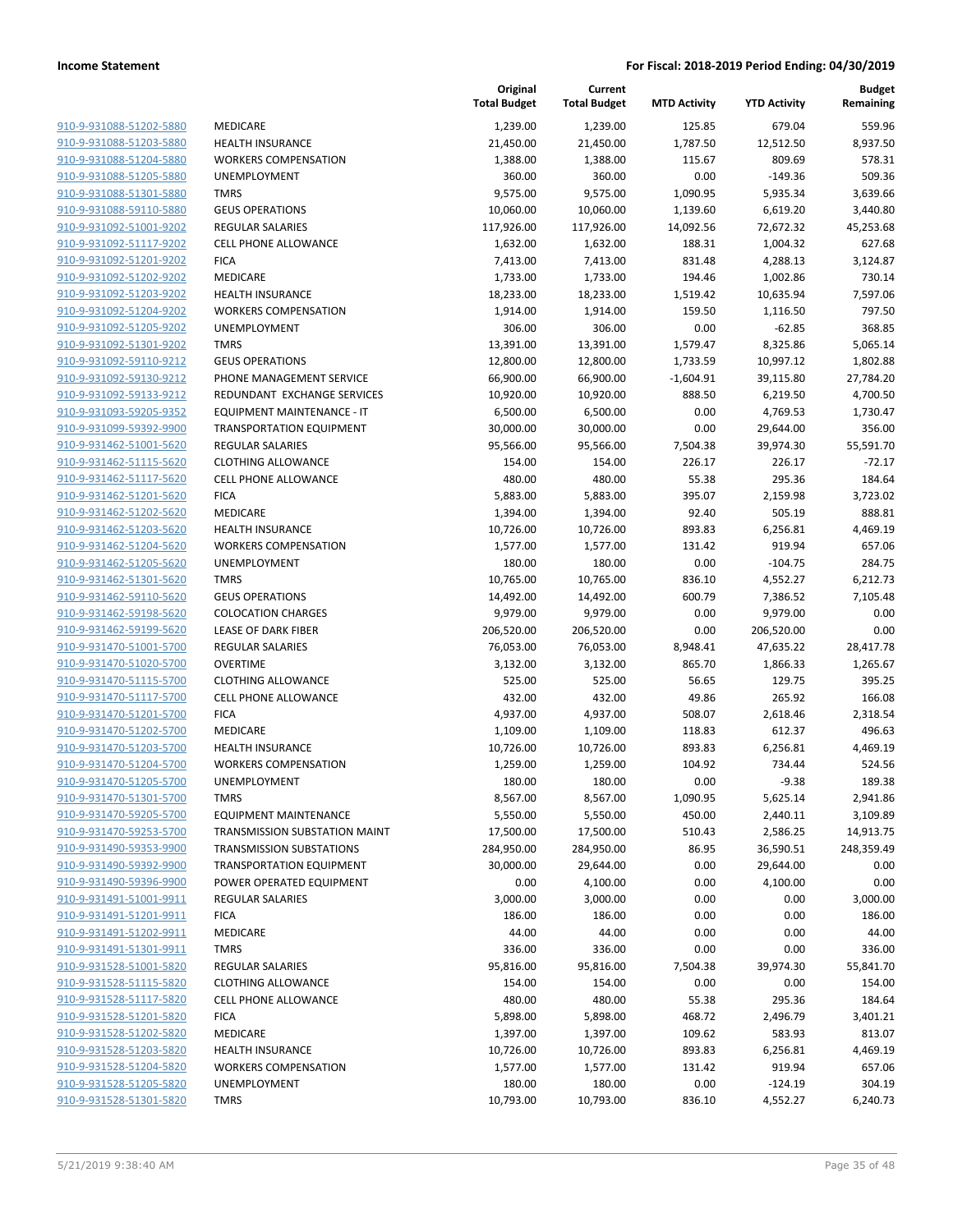| 910-9-931528-59110-5820            |  |
|------------------------------------|--|
| 910-9-931529-51001-5920            |  |
| 910-9-931529-51020-5920            |  |
| 910-9-931529-51115-5920            |  |
| <u>910-9-931529-51117-5920</u>     |  |
| 910-9-931529-51201-5920            |  |
| 910-9-931529-51202-5920            |  |
| 910-9-931529-51203-5920            |  |
| 910-9-931529-51204-5920            |  |
| 910-9-931529-51205-5920            |  |
| 910-9-931529-51301-5920            |  |
| 910-9-931529-59205-5920            |  |
| 910-9-931529-59262-5920            |  |
| 910-9-931590-59362-9900            |  |
| <u>910-9-931590-59392-9900</u>     |  |
| 910-9-931590-59396-9900            |  |
| 910-9-931591-51001-9912            |  |
| 910-9-931591-51201-9912            |  |
| 910-9-931591-51202-9912            |  |
| 910-9-931591-51301-9912            |  |
| 910-9-932467-51001-5671            |  |
| 910-9-932467-51011-5671            |  |
| 910-9-932467-51020-5671            |  |
| 910-9-932467-51115-5671            |  |
| <del>910-9-932467-51201-5671</del> |  |
| 910-9-932467-51202-5671            |  |
| 910-9-932467-51203-5671            |  |
| 910-9-932467-51204-5671            |  |
| 910-9-932467-51205-5671            |  |
| <del>910-9-932467-51301-5671</del> |  |
| 910-9-932467-59110-5671            |  |
| 910-9-932474-51001-5740            |  |
| 910-9-932474-51020-5740            |  |
| 910-9-932474-51115-5740            |  |
| <del>910-9-932474-51201-5740</del> |  |
| 910-9-932474-51202-5740            |  |
| 910-9-932474-51203-5740            |  |
| 910-9-932474-51204-5740            |  |
| 910-9-932474-51205-5740            |  |
| 910-9-932474-51301-5740            |  |
| 910-9-932474-59205-5740            |  |
| 910-9-932474-59257-5740            |  |
| 910-9-932490-59356-9900            |  |
| 910-9-932491-51001-9913            |  |
| <u>910-9-932491-51020-9913</u>     |  |
| 910-9-932491-51201-9913            |  |
| 910-9-932491-51202-9913            |  |
| 910-9-932491-51301-9913            |  |
| 910-9-932500-51001-5801            |  |
| <u>910-9-932500-51115-5801</u>     |  |
| 910-9-932500-51117-5801            |  |
| 910-9-932500-51201-5801            |  |
| 910-9-932500-51202-5801            |  |
| 910-9-932500-51203-5801            |  |
| <u>910-9-932500-51204-5801</u>     |  |
| 910-9-932500-51205-5801            |  |
| 910-9-932500-51301-5801            |  |
| 910-9-932500-59110-5801            |  |
| 910-9-932500-59112-5801            |  |
|                                    |  |

|                         |                                      | Original<br><b>Total Budget</b> | Current<br><b>Total Budget</b> | <b>MTD Activity</b> | <b>YTD Activity</b> | <b>Budget</b><br>Remaining |
|-------------------------|--------------------------------------|---------------------------------|--------------------------------|---------------------|---------------------|----------------------------|
| 910-9-931528-59110-5820 | <b>GEUS OPERATIONS</b>               | 15,900.00                       | 15,900.00                      | 2,729.23            | 8,035.08            | 7,864.92                   |
| 910-9-931529-51001-5920 | <b>REGULAR SALARIES</b>              | 76,305.00                       | 76,305.00                      | 8,948.41            | 47,635.22           | 28,669.78                  |
| 910-9-931529-51020-5920 | <b>OVERTIME</b>                      | 3,132.00                        | 3,132.00                       | 865.70              | 1,866.33            | 1,265.67                   |
| 910-9-931529-51115-5920 | <b>CLOTHING ALLOWANCE</b>            | 525.00                          | 525.00                         | 563.68              | 636.78              | $-111.78$                  |
| 910-9-931529-51117-5920 | <b>CELL PHONE ALLOWANCE</b>          | 432.00                          | 432.00                         | 49.80               | 265.60              | 166.40                     |
| 910-9-931529-51201-5920 | <b>FICA</b>                          | 4,952.00                        | 4,952.00                       | 611.57              | 3,085.54            | 1,866.46                   |
| 910-9-931529-51202-5920 | <b>MEDICARE</b>                      | 1,112.00                        | 1,112.00                       | 143.04              | 721.63              | 390.37                     |
| 910-9-931529-51203-5920 | <b>HEALTH INSURANCE</b>              | 10,726.00                       | 10,726.00                      | 893.83              | 6,256.81            | 4.469.19                   |
| 910-9-931529-51204-5920 | <b>WORKERS COMPENSATION</b>          | 1,259.00                        | 1,259.00                       | 104.92              | 734.44              | 524.56                     |
| 910-9-931529-51205-5920 | UNEMPLOYMENT                         | 180.00                          | 180.00                         | 0.00                | $-57.56$            | 237.56                     |
| 910-9-931529-51301-5920 | <b>TMRS</b>                          | 8,595.00                        | 8,595.00                       | 1,090.94            | 5,625.12            | 2.969.88                   |
| 910-9-931529-59205-5920 | EQUIPMENT MAINTENANCE                | 6,950.00                        | 6,950.00                       | 0.00                | 2,207.04            | 4,742.96                   |
| 910-9-931529-59262-5920 | DISTRIBUTION SUBSTATION MAINTENANCE  | 21,500.00                       | 21,500.00                      | 1,541.17            | 9,957.20            | 11,542.80                  |
| 910-9-931590-59362-9900 | <b>DISTRIBUTION SUBSTATIONS</b>      | 1,386,000.00                    | 1,386,000.00                   | 237,151.20          | 564,704.02          | 821,295.98                 |
| 910-9-931590-59392-9900 | <b>TRANSPORTATION EQUIPMENT</b>      | 65,000.00                       | 59,024.00                      | 0.00                | 0.00                | 59,024.00                  |
| 910-9-931590-59396-9900 | POWER OPERATED EQUIPMENT             | 0.00                            | 4,100.00                       | 0.00                | 4,100.00            | 0.00                       |
| 910-9-931591-51001-9912 | <b>REGULAR SALARIES</b>              | 2,500.00                        | 2,500.00                       | 0.00                | 0.00                | 2,500.00                   |
| 910-9-931591-51201-9912 | <b>FICA</b>                          | 155.00                          | 155.00                         | 0.00                | 0.00                | 155.00                     |
| 910-9-931591-51202-9912 | <b>MEDICARE</b>                      | 37.00                           | 37.00                          | 0.00                | 0.00                | 37.00                      |
| 910-9-931591-51301-9912 | <b>TMRS</b>                          | 280.00                          | 280.00                         | 0.00                | 0.00                | 280.00                     |
| 910-9-932467-51001-5671 | <b>REGULAR SALARIES</b>              | 40,530.00                       | 40,530.00                      | 7,314.62            | 41,131.17           | $-601.17$                  |
| 910-9-932467-51011-5671 | PART TIME TEMPORARY                  | 36,930.00                       | 36,930.00                      | 0.00                | 0.00                | 36,930.00                  |
| 910-9-932467-51020-5671 | <b>OVERTIME</b>                      | 6,233.00                        | 6,233.00                       | 0.00                | 1,416.29            | 4,816.71                   |
| 910-9-932467-51115-5671 | <b>CLOTHING ALLOWANCE</b>            | 578.00                          | 578.00                         | 464.10              | 464.10              | 113.90                     |
| 910-9-932467-51201-5671 | <b>FICA</b>                          | 5,189.00                        | 5,189.00                       | 405.21              | 2,405.59            | 2,783.41                   |
| 910-9-932467-51202-5671 | <b>MEDICARE</b>                      | 1,122.00                        | 1,122.00                       | 94.76               | 562.60              | 559.40                     |
| 910-9-932467-51203-5671 | <b>HEALTH INSURANCE</b>              | 21,450.00                       | 21,450.00                      | 1,787.50            | 12,512.50           | 8,937.50                   |
| 910-9-932467-51204-5671 | <b>WORKERS COMPENSATION</b>          | 1,769.00                        | 1,769.00                       | 147.42              | 1,031.94            | 737.06                     |
| 910-9-932467-51205-5671 | UNEMPLOYMENT                         | 360.00                          | 360.00                         | 2.09                | $-158.41$           | 518.41                     |
| 910-9-932467-51301-5671 | <b>TMRS</b>                          | 8,675.00                        | 8,675.00                       | 578.22              | 3,314.82            | 5,360.18                   |
| 910-9-932467-59110-5671 | <b>GEUS OPERATIONS</b>               | 14,000.00                       | 14,000.00                      | 635.73              | 7,617.22            | 6,382.78                   |
| 910-9-932474-51001-5740 | <b>REGULAR SALARIES</b>              | 32,855.00                       | 32,855.00                      | 3,759.21            | 22,268.50           | 10,586.50                  |
| 910-9-932474-51020-5740 | <b>OVERTIME</b>                      | 6,497.00                        | 6,497.00                       | 928.20              | 2,893.11            | 3,603.89                   |
| 910-9-932474-51115-5740 | <b>CLOTHING ALLOWANCE</b>            | 578.00                          | 578.00                         | 514.70              | 514.70              | 63.30                      |
| 910-9-932474-51201-5740 | <b>FICA</b>                          | 2,440.00                        | 2,440.00                       | 269.57              | 1,417.46            | 1,022.54                   |
| 910-9-932474-51202-5740 | <b>MEDICARE</b>                      | 476.00                          | 476.00                         | 63.04               | 331.49              | 144.51                     |
| 910-9-932474-51203-5740 | <b>HEALTH INSURANCE</b>              | 10,725.00                       | 10,725.00                      | 893.75              | 6,256.25            | 4,468.75                   |
| 910-9-932474-51204-5740 | <b>WORKERS COMPENSATION</b>          | 1,045.00                        | 1,045.00                       | 87.08               | 609.56              | 435.44                     |
| 910-9-932474-51205-5740 | UNEMPLOYMENT                         | 180.00                          | 180.00                         | 0.00                | $-84.71$            | 264.71                     |
| 910-9-932474-51301-5740 | TMRS                                 | 3,680.00                        | 3,680.00                       | 518.43              | 2,841.91            | 838.09                     |
| 910-9-932474-59205-5740 | <b>EQUIPMENT MAINTENANCE</b>         | 0.00                            | 0.00                           | 0.00                | 832.21              | $-832.21$                  |
| 910-9-932474-59257-5740 | <b>TRANSMISSION LINE MAINTENANCE</b> | 41,700.00                       | 41,700.00                      | 3,143.24            | 16,176.48           | 25,523.52                  |
| 910-9-932490-59356-9900 | <b>GEUS TRANSMISSION LINES</b>       | 175,000.00                      | 175,000.00                     | 54,631.77           | 84,011.85           | 90,988.15                  |
| 910-9-932491-51001-9913 | REGULAR SALARIES                     | 63,000.00                       | 63,000.00                      | 18,797.70           | 24,579.34           | 38,420.66                  |
| 910-9-932491-51020-9913 | <b>OVERTIME</b>                      | 0.00                            | 0.00                           | 2,019.20            | 2,256.56            | $-2,256.56$                |
| 910-9-932491-51201-9913 | <b>FICA</b>                          | 3,906.00                        | 3,906.00                       | 1,222.11            | 1,587.80            | 2,318.20                   |
| 910-9-932491-51202-9913 | <b>MEDICARE</b>                      | 914.00                          | 914.00                         | 285.82              | 371.35              | 542.65                     |
| 910-9-932491-51301-9913 | <b>TMRS</b>                          | 7,056.00                        | 7,056.00                       | 2,302.33            | 3,001.74            | 4,054.26                   |
| 910-9-932500-51001-5801 | <b>REGULAR SALARIES</b>              | 126,339.00                      | 126,339.00                     | 14,577.60           | 77,611.20           | 48,727.80                  |
| 910-9-932500-51115-5801 | <b>CLOTHING ALLOWANCE</b>            | 256.00                          | 256.00                         | 121.60              | 585.36              | $-329.36$                  |
| 910-9-932500-51117-5801 | <b>CELL PHONE ALLOWANCE</b>          | 636.00                          | 636.00                         | 73.38               | 391.36              | 244.64                     |
| 910-9-932500-51201-5801 | <b>FICA</b>                          | 7,881.00                        | 7,881.00                       | 856.98              | 4,585.65            | 3,295.35                   |
| 910-9-932500-51202-5801 | MEDICARE                             | 1,843.00                        | 1,843.00                       | 200.43              | 1,072.45            | 770.55                     |
| 910-9-932500-51203-5801 | <b>HEALTH INSURANCE</b>              | 10,725.00                       | 10,725.00                      | 893.75              | 6,256.25            | 4,468.75                   |
| 910-9-932500-51204-5801 | <b>WORKERS COMPENSATION</b>          | 2,051.00                        | 2,051.00                       | 170.92              | 1,196.44            | 854.56                     |
| 910-9-932500-51205-5801 | UNEMPLOYMENT                         | 180.00                          | 180.00                         | 0.00                | $-33.47$            | 213.47                     |
| 910-9-932500-51301-5801 | <b>TMRS</b>                          | 14,237.00                       | 14,237.00                      | 1,620.39            | 8,817.73            | 5,419.27                   |
| 910-9-932500-59110-5801 | <b>GEUS OPERATIONS</b>               | 7,280.00                        | 7,280.00                       | 1,274.15            | 3,320.90            | 3,959.10                   |
| 910-9-932500-59112-5801 | SAFETY                               | 52,170.00                       | 52,170.00                      | 2,355.10            | 31,061.14           | 21,108.86                  |
|                         |                                      |                                 |                                |                     |                     |                            |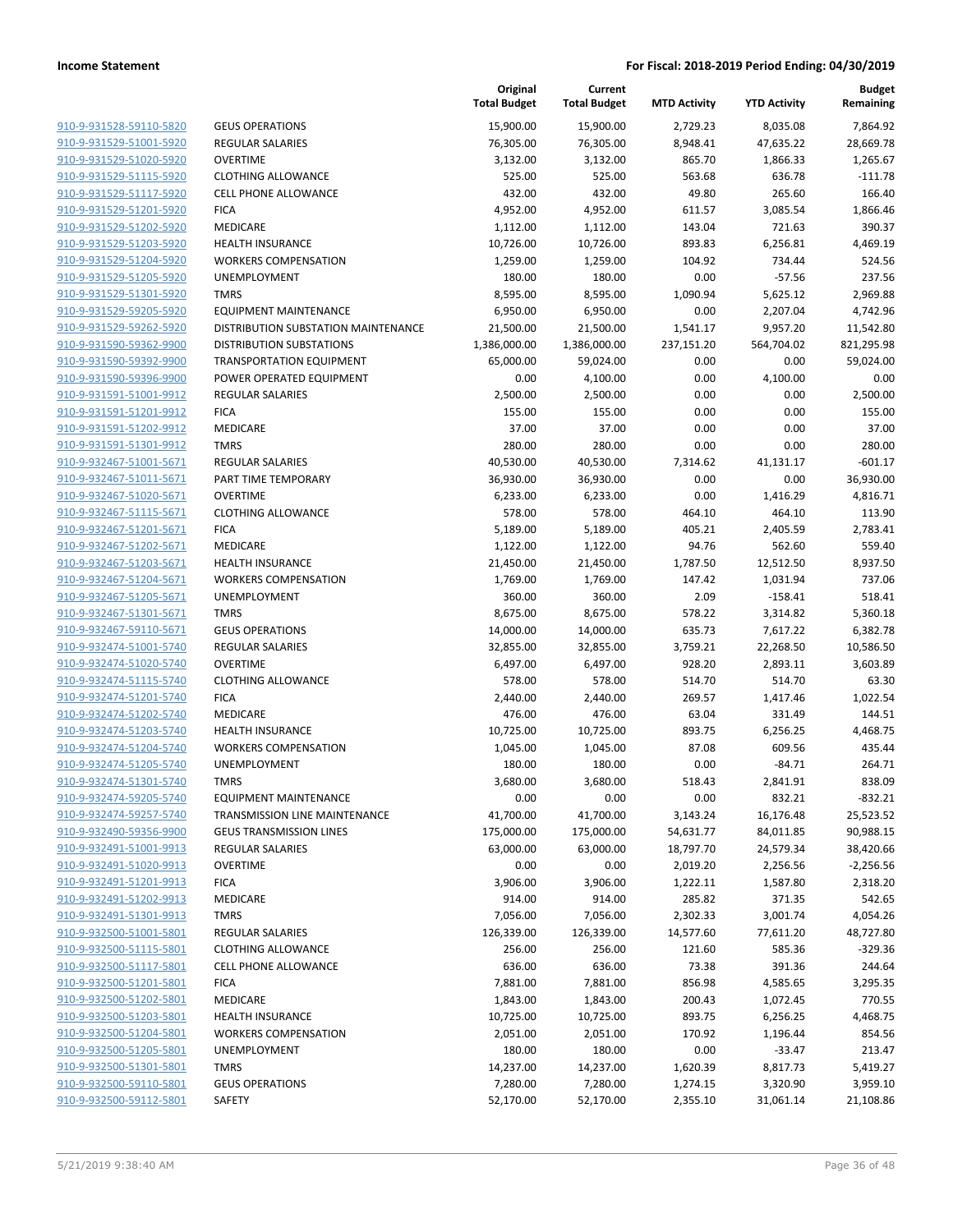| 910-9-932500-59146-5801 |
|-------------------------|
| 910-9-932503-51001-5830 |
| 910-9-932503-51020-5830 |
| 910-9-932503-51115-5830 |
| 910-9-932503-51117-5830 |
| 910-9-932503-51201-5830 |
| 910-9-932503-51202-5830 |
| 910-9-932503-51203-5830 |
| 910-9-932503-51204-5830 |
| 910-9-932503-51205-5830 |
| 910-9-932503-51301-5830 |
| 910-9-932503-59110-5830 |
| 910-9-932504-51001-5840 |
| 910-9-932504-51020-5840 |
| 910-9-932504-51115-5840 |
| 910-9-932504-51117-5840 |
| 910-9-932504-51201-5840 |
| 910-9-932504-51202-5840 |
| 910-9-932504-51203-5840 |
| 910-9-932504-51204-5840 |
| 910-9-932504-51205-5840 |
| 910-9-932504-51301-5840 |
| 910-9-932504-59110-5840 |
| 910-9-932505-51001-5850 |
| 910-9-932505-51201-5850 |
| 910-9-932505-51202-5850 |
| 910-9-932505-51301-5850 |
| 910-9-932505-59110-5850 |
| 910-9-932506-51001-5860 |
| 910-9-932506-51020-5860 |
| 910-9-932506-51115-5860 |
| 910-9-932506-51117-5860 |
| 910-9-932506-51201-5860 |
| 910-9-932506-51202-5860 |
| 910-9-932506-51203-5860 |
| 910-9-932506-51204-5860 |
| 910-9-932506-51205-5860 |
| 910-9-932506-51301-5860 |
| 910-9-932506-59110-5860 |
| 910-9-932507-51001-5870 |
| 910-9-932507-51201-5870 |
| 910-9-932507-51202-5870 |
| 910-9-932507-51301-5870 |
| 910-9-932507-59110-5870 |
| 910-9-932509-59147-5890 |
| 910-9-932510-51001-5900 |
| 910-9-932510-51020-5900 |
| 910-9-932510-51102-5900 |
| 910-9-932510-51115-5900 |
| 910-9-932510-51201-5900 |
| 910-9-932510-51202-5900 |
| 910-9-932510-51203-5900 |
| 910-9-932510-51204-5900 |
| 910-9-932510-51205-5900 |
| 910-9-932510-51301-5900 |
| 910-9-932510-59205-5900 |
| 910-9-932514-51001-5941 |
| 910-9-932514-51020-5941 |
| 910-9-932514-51102-5941 |
|                         |

|                         |                              | Original<br><b>Total Budget</b> | Current<br><b>Total Budget</b> | <b>MTD Activity</b> | <b>YTD Activity</b> | <b>Budget</b><br>Remaining |
|-------------------------|------------------------------|---------------------------------|--------------------------------|---------------------|---------------------|----------------------------|
| 910-9-932500-59146-5801 | TRAINING AND/OR TRAVEL       | 16,200.00                       | 16,200.00                      | 646.80              | 9,640.86            | 6,559.14                   |
| 910-9-932503-51001-5830 | <b>REGULAR SALARIES</b>      | 121,031.00                      | 121,031.00                     | 13,198.24           | 77,334.23           | 43,696.77                  |
| 910-9-932503-51020-5830 | <b>OVERTIME</b>              | 10,259.00                       | 10,259.00                      | 613.67              | 4,230.14            | 6,028.86                   |
| 910-9-932503-51115-5830 | <b>CLOTHING ALLOWANCE</b>    | 1,257.00                        | 1,257.00                       | 1,493.90            | 1,493.90            | $-236.90$                  |
| 910-9-932503-51117-5830 | <b>CELL PHONE ALLOWANCE</b>  | 318.00                          | 318.00                         | 36.69               | 195.68              | 122.32                     |
| 910-9-932503-51201-5830 | <b>FICA</b>                  | 8,166.00                        | 8,166.00                       | 750.45              | 4,405.49            | 3,760.51                   |
| 910-9-932503-51202-5830 | MEDICARE                     | 1,761.00                        | 1,761.00                       | 175.51              | 1,030.31            | 730.69                     |
| 910-9-932503-51203-5830 | <b>HEALTH INSURANCE</b>      | 21,452.00                       | 21,452.00                      | 1,787.67            | 12,513.69           | 8,938.31                   |
| 910-9-932503-51204-5830 | <b>WORKERS COMPENSATION</b>  | 2,680.00                        | 2,680.00                       | 223.33              | 1,563.31            | 1,116.69                   |
| 910-9-932503-51205-5830 | UNEMPLOYMENT                 | 360.00                          | 360.00                         | 0.00                | $-89.23$            | 449.23                     |
| 910-9-932503-51301-5830 | <b>TMRS</b>                  | 13,599.00                       | 13,599.00                      | 1,531.67            | 9,239.08            | 4,359.92                   |
| 910-9-932503-59110-5830 | <b>GEUS OPERATIONS</b>       | 85,000.00                       | 85,000.00                      | 6,516.66            | 35,481.44           | 49,518.56                  |
| 910-9-932504-51001-5840 | REGULAR SALARIES             | 122,377.00                      | 122,377.00                     | 13,198.24           | 77,334.23           | 45,042.77                  |
| 910-9-932504-51020-5840 | <b>OVERTIME</b>              | 10,259.00                       | 10,259.00                      | 613.67              | 4,230.14            | 6,028.86                   |
| 910-9-932504-51115-5840 | <b>CLOTHING ALLOWANCE</b>    | 1,257.00                        | 1,257.00                       | 0.00                | 0.00                | 1,257.00                   |
| 910-9-932504-51117-5840 | <b>CELL PHONE ALLOWANCE</b>  | 318.00                          | 318.00                         | 36.69               | 195.68              | 122.32                     |
| 910-9-932504-51201-5840 | <b>FICA</b>                  | 8,249.00                        | 8,249.00                       | 858.60              | 5,069.12            | 3,179.88                   |
| 910-9-932504-51202-5840 | MEDICARE                     | 1,781.00                        | 1,781.00                       | 200.81              | 1,185.51            | 595.49                     |
| 910-9-932504-51203-5840 | <b>HEALTH INSURANCE</b>      | 21,452.00                       | 21,452.00                      | 1,787.67            | 12,513.69           | 8,938.31                   |
| 910-9-932504-51204-5840 | <b>WORKERS COMPENSATION</b>  | 2,680.00                        | 2,680.00                       | 223.33              | 1,563.31            | 1,116.69                   |
| 910-9-932504-51205-5840 | <b>UNEMPLOYMENT</b>          | 360.00                          | 360.00                         | 0.00                | $-154.86$           | 514.86                     |
| 910-9-932504-51301-5840 | <b>TMRS</b>                  | 13,750.00                       | 13,750.00                      | 1,531.67            | 9,239.08            | 4,510.92                   |
| 910-9-932504-59110-5840 | <b>GEUS OPERATIONS</b>       | 68,000.00                       | 68,000.00                      | 5,089.07            | 36,494.38           | 31,505.62                  |
| 910-9-932505-51001-5850 | <b>REGULAR SALARIES</b>      | 708.00                          | 708.00                         | 0.00                | 0.00                | 708.00                     |
| 910-9-932505-51201-5850 | <b>FICA</b>                  | 49.00                           | 49.00                          | 0.00                | 0.00                | 49.00                      |
| 910-9-932505-51202-5850 | MEDICARE                     | 10.00                           | 10.00                          | 0.00                | 0.00                | 10.00                      |
| 910-9-932505-51301-5850 | <b>TMRS</b>                  | 78.00                           | 78.00                          | 0.00                | 0.00                | 78.00                      |
| 910-9-932505-59110-5850 | <b>GEUS OPERATIONS</b>       | 100.00                          | 100.00                         | 0.00                | 0.00                | 100.00                     |
| 910-9-932506-51001-5860 | <b>REGULAR SALARIES</b>      | 114,400.00                      | 114,400.00                     | 9,650.41            | 51,375.23           | 63,024.77                  |
| 910-9-932506-51020-5860 | <b>OVERTIME</b>              | 1,201.00                        | 1,201.00                       | 121.22              | 303.06              | 897.94                     |
| 910-9-932506-51115-5860 | <b>CLOTHING ALLOWANCE</b>    | 525.00                          | 525.00                         | 464.10              | 464.10              | 60.90                      |
| 910-9-932506-51117-5860 | CELL PHONE ALLOWANCE         | 399.00                          | 399.00                         | 49.83               | 265.76              | 133.24                     |
| 910-9-932506-51201-5860 | <b>FICA</b>                  | 7,191.00                        | 7,191.00                       | 603.58              | 3,196.26            | 3,994.74                   |
| 910-9-932506-51202-5860 | MEDICARE                     | 1,665.00                        | 1,665.00                       | 141.16              | 747.53              | 917.47                     |
| 910-9-932506-51203-5860 | <b>HEALTH INSURANCE</b>      | 16,088.00                       | 16,088.00                      | 1,340.67            | 9,384.69            | 6,703.31                   |
| 910-9-932506-51204-5860 | <b>WORKERS COMPENSATION</b>  | 1,874.00                        | 1,874.00                       | 156.17              | 1,093.19            | 780.81                     |
| 910-9-932506-51205-5860 | UNEMPLOYMENT                 | 270.00                          | 270.00                         | 0.00                | $-131.20$           | 401.20                     |
| 910-9-932506-51301-5860 | <b>TMRS</b>                  | 12,857.00                       | 12,857.00                      | 1,086.26            | 5,872.29            | 6,984.71                   |
| 910-9-932506-59110-5860 | <b>GEUS OPERATIONS</b>       | 13,410.00                       | 13,410.00                      | 777.43              | 4,969.30            | 8,440.70                   |
| 910-9-932507-51001-5870 | <b>REGULAR SALARIES</b>      | 774.00                          | 774.00                         | 404.05              | 404.05              | 369.95                     |
| 910-9-932507-51201-5870 | <b>FICA</b>                  | 53.00                           | 53.00                          | 25.05               | 25.05               | 27.95                      |
| 910-9-932507-51202-5870 | MEDICARE                     | 10.00                           | 10.00                          | 5.86                | 5.86                | 4.14                       |
| 910-9-932507-51301-5870 | <b>TMRS</b>                  | 86.00                           | 86.00                          | 44.68               | 44.68               | 41.32                      |
| 910-9-932507-59110-5870 | <b>GEUS OPERATIONS</b>       | 50.00                           | 50.00                          | 0.00                | 0.00                | 50.00                      |
| 910-9-932509-59147-5890 | <b>RENT</b>                  | 161.00                          | 161.00                         | 0.00                | 0.00                | 161.00                     |
| 910-9-932510-51001-5900 | <b>REGULAR SALARIES</b>      | 62,171.00                       | 62,171.00                      | 7,425.60            | 39,427.20           | 22,743.80                  |
| 910-9-932510-51020-5900 | <b>OVERTIME</b>              | 10,088.00                       | 10,088.00                      | 0.00                | 1,685.65            | 8,402.35                   |
| 910-9-932510-51102-5900 | <b>BILINGUAL PAY</b>         | 600.00                          | 600.00                         | 69.24               | 369.28              | 230.72                     |
| 910-9-932510-51115-5900 | <b>CLOTHING ALLOWANCE</b>    | 525.00                          | 525.00                         | 456.60              | 456.60              | 68.40                      |
| 910-9-932510-51201-5900 | <b>FICA</b>                  | 4,517.00                        | 4,517.00                       | 389.58              | 2,204.27            | 2,312.73                   |
| 910-9-932510-51202-5900 | MEDICARE                     | 910.00                          | 910.00                         | 91.11               | 515.52              | 394.48                     |
| 910-9-932510-51203-5900 | <b>HEALTH INSURANCE</b>      | 10,725.00                       | 10,725.00                      | 893.75              | 6,256.25            | 4,468.75                   |
| 910-9-932510-51204-5900 | <b>WORKERS COMPENSATION</b>  | 1,009.00                        | 1,009.00                       | 84.08               | 588.56              | 420.44                     |
| 910-9-932510-51205-5900 | UNEMPLOYMENT                 | 180.00                          | 180.00                         | 0.00                | $-33.47$            | 213.47                     |
| 910-9-932510-51301-5900 | <b>TMRS</b>                  | 7,030.00                        | 7,030.00                       | 828.93              | 4,692.48            | 2,337.52                   |
| 910-9-932510-59205-5900 | <b>EQUIPMENT MAINTENANCE</b> | 87,000.00                       | 87,000.00                      | 2,683.11            | 28,737.76           | 58,262.24                  |
| 910-9-932514-51001-5941 | REGULAR SALARIES             | 492,457.00                      | 492,457.00                     | 43,603.68           | 244,533.45          | 247,923.55                 |
| 910-9-932514-51020-5941 | <b>OVERTIME</b>              | 53,651.00                       | 53,651.00                      | 2,799.67            | 21,498.49           | 32,152.51                  |
| 910-9-932514-51102-5941 | <b>BILINGUAL PAY</b>         | 1,185.00                        | 1,185.00                       | 92.32               | 577.00              | 608.00                     |
|                         |                              |                                 |                                |                     |                     |                            |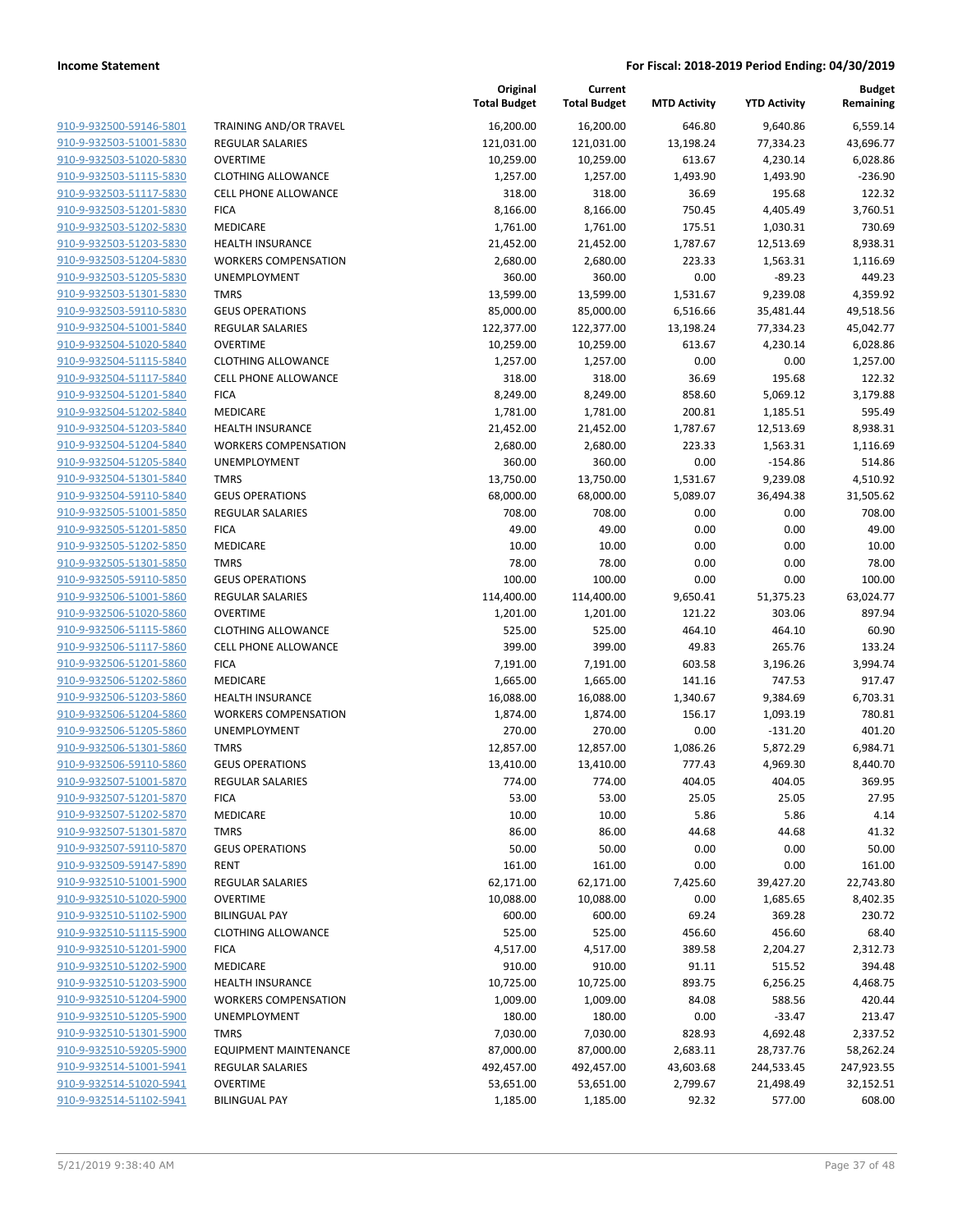|                                                    |                                      | Original<br><b>Total Budget</b> | Current<br><b>Total Budget</b> | <b>MTD Activity</b>  | <b>YTD Activity</b>     | <b>Budget</b><br>Remaining |
|----------------------------------------------------|--------------------------------------|---------------------------------|--------------------------------|----------------------|-------------------------|----------------------------|
| 910-9-932514-51115-5941                            | <b>CLOTHING ALLOWANCE</b>            | 5,775.00                        | 5,775.00                       | 5,097.60             | 5,097.60                | 677.40                     |
| 910-9-932514-51201-5941                            | <b>FICA</b>                          | 33,922.00                       | 33,922.00                      | 2,681.68             | 15,504.21               | 18,417.79                  |
| 910-9-932514-51202-5941                            | MEDICARE                             | 7,160.00                        | 7,160.00                       | 627.18               | 3,625.99                | 3,534.01                   |
| 910-9-932514-51203-5941                            | <b>HEALTH INSURANCE</b>              | 114,973.00                      | 114,973.00                     | 9,581.08             | 67,067.56               | 47,905.44                  |
| 910-9-932514-51204-5941                            | <b>WORKERS COMPENSATION</b>          | 8,051.00                        | 8,051.00                       | 670.94               | 4,696.48                | 3,354.52                   |
| 910-9-932514-51205-5941                            | <b>UNEMPLOYMENT</b>                  | 1,929.00                        | 1,929.00                       | 5.28                 | $-638.38$               | 2,567.38                   |
| 910-9-932514-51301-5941                            | <b>TMRS</b>                          | 55,288.00                       | 55,288.00                      | 5,137.30             | 30,105.02               | 25,182.98                  |
| 910-9-932514-59275-5941                            | POLES, OH, UG & SERVICES MAINTENANCE | 204,000.00                      | 204,000.00                     | 15,895.77            | 99,585.40               | 104,414.60                 |
| 910-9-932515-51001-5950                            | <b>REGULAR SALARIES</b>              | 562.00                          | 562.00                         | 577.70               | 1,978.96                | $-1,416.96$                |
| 910-9-932515-51020-5950                            | <b>OVERTIME</b>                      | 0.00                            | 0.00                           | 285.91               | 285.91                  | $-285.91$                  |
| 910-9-932515-51201-5950                            | <b>FICA</b>                          | 39.00                           | 39.00                          | 53.55                | 140.43                  | $-101.43$                  |
| 910-9-932515-51202-5950                            | <b>MEDICARE</b>                      | 8.00                            | 8.00                           | 12.52                | 32.84                   | $-24.84$                   |
| 910-9-932515-51205-5950                            | UNEMPLOYMENT                         | 0.00                            | 0.00                           | 0.00                 | 0.49                    | $-0.49$                    |
| 910-9-932515-51301-5950                            | <b>TMRS</b>                          | 64.00                           | 64.00                          | 95.52                | 250.50                  | $-186.50$                  |
| 910-9-932515-59282-5950                            | <b>TRANSFORMERS MAINTENANCE</b>      | 7,000.00                        | 7,000.00                       | 5,331.93             | 7,485.67                | $-485.67$                  |
| 910-9-932516-51001-5960                            | <b>REGULAR SALARIES</b>              | 12,231.00                       | 12,231.00                      | 1,036.60             | 5,958.29                | 6,272.71                   |
| 910-9-932516-51020-5960                            | <b>OVERTIME</b>                      | 1,337.00                        | 1,337.00                       | 112.60               | 888.83                  | 448.17                     |
| 910-9-932516-51201-5960                            | <b>FICA</b>                          | 840.00                          | 840.00                         | 71.25                | 424.54                  | 415.46                     |
| 910-9-932516-51202-5960                            | MEDICARE                             | 177.00                          | 177.00                         | 16.66                | 99.28                   | 77.72                      |
| 910-9-932516-51205-5960                            | UNEMPLOYMENT                         | 40.00                           | 40.00                          | 0.00                 | 17.06                   | 22.94                      |
| 910-9-932516-51301-5960                            | <b>TMRS</b>                          | 1,369.00                        | 1,369.00                       | 127.10               | 776.56                  | 592.44                     |
| 910-9-932516-59284-5960                            | ST LIGHTING & SIGNALS MAINTENANCE    | 10,000.00                       | 10,000.00                      | 324.85               | 4,770.41                | 5,229.59                   |
| 910-9-932517-51001-5970                            | REGULAR SALARIES                     | 59,196.00                       | 59,196.00                      | 4,140.00             | 21,758.40               | 37,437.60                  |
| 910-9-932517-51020-5970                            | <b>OVERTIME</b>                      | 221.00                          | 221.00                         | 51.75                | 102.25                  | 118.75                     |
| 910-9-932517-51115-5970                            | <b>CLOTHING ALLOWANCE</b>            | 525.00                          | 525.00                         | 441.60               | 905.36                  | $-380.36$                  |
| 910-9-932517-51201-5970                            | <b>FICA</b>                          | 3,683.00                        | 3,683.00                       | 222.42               | 1,174.32                | 2,508.68                   |
| 910-9-932517-51202-5970                            | MEDICARE                             | 858.00                          | 858.00                         | 52.02                | 274.64                  | 583.36                     |
| 910-9-932517-51203-5970                            | <b>HEALTH INSURANCE</b>              | 10,726.00                       | 10,726.00                      | 893.83               | 6,256.81                | 4,469.19                   |
| 910-9-932517-51204-5970                            | <b>WORKERS COMPENSATION</b>          | 997.00                          | 997.00                         | 83.08                | 581.56                  | 415.44                     |
| 910-9-932517-51205-5970                            | <b>UNEMPLOYMENT</b>                  | 176.00                          | 176.00                         | 0.79                 | $-89.41$                | 265.41                     |
| 910-9-932517-51301-5970                            | <b>TMRS</b>                          | 6,629.00                        | 6,629.00                       | 463.61               | 2,470.75                | 4,158.25                   |
| 910-9-932517-59270-5970                            | <b>METERS MAINTENANCE</b>            | 600.00                          | 600.00                         | 0.00                 | 0.00                    | 600.00                     |
| 910-9-932518-51001-5980                            | <b>REGULAR SALARIES</b>              | 1,826.00                        | 1,826.00                       | 257.45               | 1,881.76                | $-55.76$                   |
| 910-9-932518-51020-5980                            | <b>OVERTIME</b>                      | 205.00                          | 205.00                         | 0.00                 | 194.20                  | 10.80                      |
| 910-9-932518-51201-5980                            | <b>FICA</b>                          | 126.00                          | 126.00                         | 15.97                | 128.71                  | $-2.71$                    |
| 910-9-932518-51202-5980                            | <b>MEDICARE</b>                      | 26.00                           | 26.00                          | 3.74                 | 30.10                   | $-4.10$                    |
| 910-9-932518-51205-5980                            | UNEMPLOYMENT                         | 9.00                            | 9.00                           | 0.00                 | 8.04                    | 0.96                       |
| 910-9-932518-51301-5980<br>910-9-932518-59288-5980 | <b>TMRS</b>                          | 204.00                          | 204.00                         | 28.47                | 235.90                  | $-31.90$                   |
| 910-9-932519-51001-5990                            | <b>VAPOR LIGHTS MAINTENANCE</b>      | 700.00                          | 700.00                         | 15.55                | 268.73                  | 431.27                     |
|                                                    | REGULAR SALARIES                     | 1,229.00                        | 1,229.00                       | 0.00                 | 0.00                    | 1,229.00                   |
| 910-9-932519-51201-5990                            | <b>FICA</b>                          | 76.00                           | 76.00                          | 0.00                 | 0.00                    | 76.00                      |
| 910-9-932519-51202-5990<br>910-9-932519-51205-5990 | MEDICARE                             | 18.00<br>4.00                   | 18.00<br>4.00                  | 0.00<br>0.00         | 0.00<br>0.00            | 18.00<br>4.00              |
| 910-9-932519-51301-5990                            | UNEMPLOYMENT<br><b>TMRS</b>          | 138.00                          | 138.00                         | 0.00                 | 0.00                    |                            |
| 910-9-932590-59364-9900                            | POLES                                | 160,000.00                      | 160,000.00                     | 5,478.82             | 73,693.39               | 138.00<br>86,306.61        |
| 910-9-932590-59365-9900                            | OH CONDUCTOR & DEVICES               | 70,000.00                       | 70,000.00                      | 833.82               | 19,881.56               | 50,118.44                  |
| 910-9-932590-59366-9900                            | <b>UG CONDUIT</b>                    | 75,000.00                       | 75,000.00                      |                      |                         |                            |
| 910-9-932590-59367-9900                            | UG CONDUCTOR & DEVICES               |                                 | 50,000.00                      | 2,341.90             | 13,439.03               | 61,560.97                  |
| 910-9-932590-59368-9900                            | <b>TRANSFORMERS &amp; CAPACITORS</b> | 50,000.00                       |                                | 1,146.19             | 38,730.08<br>139,944.12 | 11,269.92                  |
| 910-9-932590-59369-9900                            | SERVICE CONNECTIONS                  | 150,000.00<br>45,000.00         | 150,000.00<br>45,000.00        | 26,708.60<br>$-9.34$ | 18.28                   | 10,055.88<br>44,981.72     |
| 910-9-932590-59370-9900                            | <b>METERS</b>                        | 809,547.00                      | 809,547.00                     | 249.48               |                         |                            |
| 910-9-932590-59371-9900                            | <b>VAPOR LIGHTS</b>                  | 6,000.00                        | 6,000.00                       | 695.15               | 37,845.33<br>6,861.05   | 771,701.67<br>$-861.05$    |
| 910-9-932590-59375-9900                            | STREET LIGHTING & SIGNALS            | 20,000.00                       | 20,000.00                      | 118.48               |                         |                            |
| 910-9-932590-59392-9900                            | TRANSPORTATION EQUIPMENT             |                                 |                                |                      | 2,018.63                | 17,981.37<br>25,276.00     |
| 910-9-932590-59396-9900                            |                                      | 189,000.00                      | 189,000.00                     | 22,443.08            | 163,724.00              |                            |
|                                                    | POWER OPERATED EQUIPMENT             | 120,000.00                      | 118,132.00                     | 116,919.54           | 116,919.54              | 1,212.46<br>10,000.00      |
| 910-9-932590-59398-9900                            | MISCELLANEOUS EQUIPMENT              | 10,000.00                       | 10,000.00                      | 0.00                 | 0.00                    |                            |
| 910-9-932591-51001-9914                            | REGULAR SALARIES                     | 19,515.00                       | 19,515.00                      | 5,887.82             | 38,771.25               | $-19,256.25$               |
| 910-9-932591-51020-9914<br>910-9-932591-51201-9914 | <b>OVERTIME</b>                      | 0.00                            | 0.00                           | 81.06                | 1,603.86                | $-1,603.86$                |
|                                                    | <b>FICA</b>                          | 1,210.00                        | 1,210.00                       | 370.19               | 2,506.35                | $-1,296.35$                |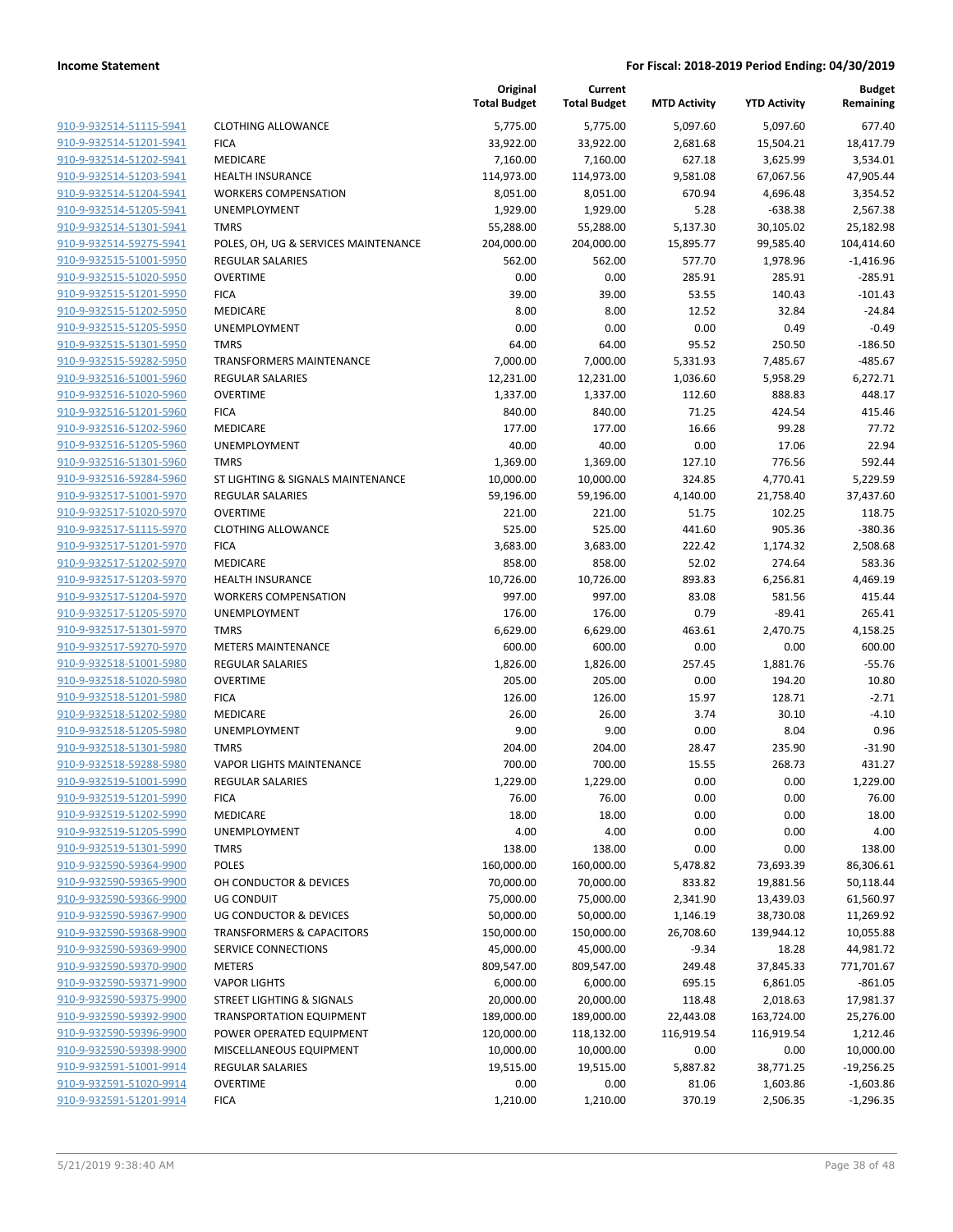| 910-9-932591-51202-9914        |
|--------------------------------|
| <u>910-9-932591-51205-9914</u> |
| 910-9-932591-51301-9914        |
| 910-9-932592-51001-9915        |
| 910-9-932592-51020-9915        |
| 910-9-932592-51201-9915        |
| 910-9-932592-51202-9915        |
| 910-9-932592-51205-9915        |
| 910-9-932592-51301-9915        |
| 910-9-932593-51001-9916        |
| 910-9-932593-51020-9916        |
| <u>910-9-932593-51201-9916</u> |
| 910-9-932593-51202-9916        |
| 910-9-932593-51205-9916        |
| 910-9-932593-51301-9916        |
| 910-9-932594-51001-9917        |
| 910-9-932594-51020-9917        |
| 910-9-932594-51201-9917        |
|                                |
| 910-9-932594-51202-9917        |
| 910-9-932594-51205-9917        |
| 910-9-932594-51301-9917        |
| 910-9-932595-51001-9918        |
| 910-9-932595-51020-9918        |
| 910-9-932595-51201-9918        |
| 910-9-932595-51202-9918        |
| 910-9-932595-51205-9918        |
| <u>910-9-932595-51301-9918</u> |
| 910-9-932596-51001-9919        |
| 910-9-932596-51020-9919        |
| 910-9-932596-51201-9919        |
| 910-9-932596-51202-9919        |
| <u>910-9-932596-51301-9919</u> |
| 910-9-932597-51001-9920        |
| 910-9-932597-51020-9920        |
| 910-9-932597-51201-9920        |
| 910-9-932597-51202-9920        |
| 910-9-932597-51205-9920        |
| 910-9-932597-51301-9920        |
| 910-9-932598-51001-9921        |
| 910-9-932598-51020-9921        |
| 910-9-932598-51201-9921        |
| 910-9-932598-51202-9921        |
| 910-9-932598-51205-9921        |
| 910-9-932598-51301-9921        |
| 910-9-932599-51001-9922        |
| 910-9-932599-51020-9922        |
| 910-9-932599-51201-9922        |
| 910-9-932599-51202-9922        |
| 910-9-932599-51205-9922        |
| 910-9-932599-51301-9922        |
| 910-9-970000-59703-4030        |
|                                |
| 910-9-970000-59720-9705        |
| 910-9-970000-59730-9250        |
| 910-9-970000-59731-9250        |
| 910-9-970000-59732-9250        |
| 910-9-970000-59734-4210        |
| 910-9-970000-59750-9260        |
| 910-9-970000-59770-9997        |
| 910-9-970000-59771-9997        |
|                                |

|                         |                              | Original<br><b>Total Budget</b> | Current<br><b>Total Budget</b> | <b>MTD Activity</b> | <b>YTD Activity</b> | <b>Budget</b><br>Remaining |
|-------------------------|------------------------------|---------------------------------|--------------------------------|---------------------|---------------------|----------------------------|
| 910-9-932591-51202-9914 | MEDICARE                     | 283.00                          | 283.00                         | 86.57               | 586.17              | $-303.17$                  |
| 910-9-932591-51205-9914 | <b>UNEMPLOYMENT</b>          | 0.00                            | 0.00                           | 0.00                | 141.73              | $-141.73$                  |
| 910-9-932591-51301-9914 | <b>TMRS</b>                  | 2,186.00                        | 2,186.00                       | 428.66              | 3,260.22            | $-1,074.22$                |
| 910-9-932592-51001-9915 | <b>REGULAR SALARIES</b>      | 24,513.00                       | 24,513.00                      | 3,481.67            | 59,874.36           | $-35,361.36$               |
| 910-9-932592-51020-9915 | <b>OVERTIME</b>              | 0.00                            | 0.00                           | 148.67              | 8,771.08            | $-8,771.08$                |
| 910-9-932592-51201-9915 | <b>FICA</b>                  | 1,520.00                        | 1,520.00                       | 226.51              | 4,260.31            | $-2,740.31$                |
| 910-9-932592-51202-9915 | MEDICARE                     | 356.00                          | 356.00                         | 52.97               | 996.37              | $-640.37$                  |
| 910-9-932592-51205-9915 | <b>UNEMPLOYMENT</b>          | 0.00                            | 0.00                           | 0.00                | 199.33              | $-199.33$                  |
| 910-9-932592-51301-9915 | <b>TMRS</b>                  | 2,746.00                        | 2,746.00                       | 172.57              | 6,599.04            | $-3,853.04$                |
| 910-9-932593-51001-9916 | <b>REGULAR SALARIES</b>      | 29,382.00                       | 29,382.00                      | 7,435.01            | 28,257.11           | 1,124.89                   |
| 910-9-932593-51020-9916 | <b>OVERTIME</b>              | 0.00                            | 0.00                           | 814.06              | 3,855.56            | $-3,855.56$                |
| 910-9-932593-51201-9916 | <b>FICA</b>                  | 1,822.00                        | 1,822.00                       | 511.44              | 1,995.36            | $-173.36$                  |
| 910-9-932593-51202-9916 | MEDICARE                     | 426.00                          | 426.00                         | 119.61              | 466.67              | $-40.67$                   |
| 910-9-932593-51205-9916 | UNEMPLOYMENT                 | 0.00                            | 0.00                           | 0.00                | 75.38               | $-75.38$                   |
| 910-9-932593-51301-9916 | <b>TMRS</b>                  | 3,291.00                        | 3,291.00                       | 912.36              | 3,647.48            | $-356.48$                  |
| 910-9-932594-51001-9917 | REGULAR SALARIES             | 13,300.00                       | 13,300.00                      | 3,122.02            | 22,809.04           | $-9,509.04$                |
| 910-9-932594-51020-9917 | <b>OVERTIME</b>              | 0.00                            | 0.00                           | 247.60              | 4,304.99            | $-4,304.99$                |
| 910-9-932594-51201-9917 | <b>FICA</b>                  | 825.00                          | 825.00                         | 210.35              | 1,692.85            | $-867.85$                  |
| 910-9-932594-51202-9917 | MEDICARE                     | 193.00                          | 193.00                         | 49.20               | 395.93              | $-202.93$                  |
| 910-9-932594-51205-9917 | UNEMPLOYMENT                 | 0.00                            | 0.00                           | 0.00                | 114.87              | $-114.87$                  |
| 910-9-932594-51301-9917 | <b>TMRS</b>                  | 1,490.00                        | 1,490.00                       | 375.24              | 3,105.07            | $-1,615.07$                |
| 910-9-932595-51001-9918 | <b>REGULAR SALARIES</b>      | 1,225.00                        | 1,225.00                       | 646.98              | 8,766.19            | $-7,541.19$                |
| 910-9-932595-51020-9918 | <b>OVERTIME</b>              | 0.00                            | 0.00                           | 0.00                | 653.47              | $-653.47$                  |
| 910-9-932595-51201-9918 | <b>FICA</b>                  | 76.00                           | 76.00                          | 40.11               | 584.02              | $-508.02$                  |
| 910-9-932595-51202-9918 | MEDICARE                     | 18.00                           | 18.00                          | 9.38                | 136.58              | $-118.58$                  |
| 910-9-932595-51205-9918 | UNEMPLOYMENT                 | 0.00                            | 0.00                           | 0.00                | 39.94               | $-39.94$                   |
| 910-9-932595-51301-9918 | <b>TMRS</b>                  | 138.00                          | 138.00                         | 71.56               | 1,068.81            | $-930.81$                  |
| 910-9-932596-51001-9919 | <b>REGULAR SALARIES</b>      | 615.00                          | 615.00                         | 645.20              | 1,853.37            | $-1,238.37$                |
| 910-9-932596-51020-9919 | <b>OVERTIME</b>              | 0.00                            | 0.00                           | 0.00                | 139.67              | $-139.67$                  |
| 910-9-932596-51201-9919 | <b>FICA</b>                  | 39.00                           | 39.00                          | 40.00               | 125.09              | $-86.09$                   |
| 910-9-932596-51202-9919 | MEDICARE                     | 9.00                            | 9.00                           | 9.35                | 29.25               | $-20.25$                   |
| 910-9-932596-51301-9919 | <b>TMRS</b>                  | 69.00                           | 69.00                          | 71.35               | 227.76              | $-158.76$                  |
| 910-9-932597-51001-9920 | <b>REGULAR SALARIES</b>      | 2,040.00                        | 2,040.00                       | 624.58              | 2,318.01            | $-278.01$                  |
| 910-9-932597-51020-9920 | <b>OVERTIME</b>              | 0.00                            | 0.00                           | 112.60              | 221.28              | $-221.28$                  |
| 910-9-932597-51201-9920 | <b>FICA</b>                  | 127.00                          | 127.00                         | 45.70               | 157.43              | $-30.43$                   |
| 910-9-932597-51202-9920 | <b>MEDICARE</b>              | 30.00                           | 30.00                          | 10.69               | 36.81               | $-6.81$                    |
| 910-9-932597-51205-9920 | UNEMPLOYMENT                 | 0.00                            | 0.00                           | 0.00                | 5.08                | $-5.08$                    |
| 910-9-932597-51301-9920 | <b>TMRS</b>                  | 229.00                          | 229.00                         | 81.53               | 286.34              | $-57.34$                   |
| 910-9-932598-51001-9921 | REGULAR SALARIES             | 145.00                          | 145.00                         | 93.11               | 474.85              | $-329.85$                  |
| 910-9-932598-51020-9921 | OVERTIME                     | 0.00                            | 0.00                           | 97.16               | 178.71              | $-178.71$                  |
| 910-9-932598-51201-9921 | <b>FICA</b>                  | 9.00                            | 9.00                           | 11.80               | 40.53               | $-31.53$                   |
| 910-9-932598-51202-9921 | MEDICARE                     | 3.00                            | 3.00                           | 2.76                | 9.49                | $-6.49$                    |
| 910-9-932598-51205-9921 | UNEMPLOYMENT                 | 0.00                            | 0.00                           | 0.00                | 1.37                | $-1.37$                    |
| 910-9-932598-51301-9921 | <b>TMRS</b>                  | 17.00                           | 17.00                          | 21.05               | 73.51               | $-56.51$                   |
| 910-9-932599-51001-9922 | <b>REGULAR SALARIES</b>      | 270.00                          | 270.00                         | 0.00                | 2,244.12            | $-1,974.12$                |
| 910-9-932599-51020-9922 | <b>OVERTIME</b>              | 0.00                            | 0.00                           | 0.00                | 267.84              | $-267.84$                  |
| 910-9-932599-51201-9922 | <b>FICA</b>                  | 17.00                           | 17.00                          | 0.00                | 155.74              | $-138.74$                  |
| 910-9-932599-51202-9922 | MEDICARE                     | 4.00                            | 4.00                           | 0.00                | 36.42               | $-32.42$                   |
| 910-9-932599-51205-9922 | <b>UNEMPLOYMENT</b>          | 0.00                            | 0.00                           | 0.00                | 32.88               | $-32.88$                   |
| 910-9-932599-51301-9922 | <b>TMRS</b>                  | 31.00                           | 31.00                          | 0.00                | 277.80              | $-246.80$                  |
| 910-9-970000-59703-4030 | DEPRECIATION EXPENSE         | 2,957,960.00                    | 2,957,960.00                   | 0.00                | 0.00                | 2,957,960.00               |
| 910-9-970000-59720-9705 | <b>BANK FEES</b>             | 25,000.00                       | 25,000.00                      | 1,051.22            | 5,380.35            | 19,619.65                  |
| 910-9-970000-59730-9250 | <b>INVENTORY LOSS/GAIN</b>   | 1,000.00                        | 1,000.00                       | 0.00                | $-1,694.47$         | 2,694.47                   |
| 910-9-970000-59731-9250 | <b>GASOLINE LOSSES/GAINS</b> | 500.00                          | 500.00                         | 0.00                | 203.34              | 296.66                     |
| 910-9-970000-59732-9250 | FUEL OIL LOSSES/GAINS        | 500.00                          | 500.00                         | 0.00                | 0.00                | 500.00                     |
| 910-9-970000-59734-4210 | ASSET DISPOSAL LOSSES/GAINS  | 1,000.00                        | 1,000.00                       | 0.00                | 0.00                | 1,000.00                   |
| 910-9-970000-59750-9260 | <b>ACCRUED PTO PAY</b>       | 125,000.00                      | 125,000.00                     | 330.63              | 118,889.03          | 6,110.97                   |
| 910-9-970000-59770-9997 | CONTINGENCY                  | 350,000.00                      | 350,000.00                     | 0.00                | 0.00                | 350,000.00                 |
| 910-9-970000-59771-9997 | PAYROLL CONTINGENCY          | 125,488.00                      | 125,488.00                     | 0.00                | 0.00                | 125,488.00                 |
|                         |                              |                                 |                                |                     |                     |                            |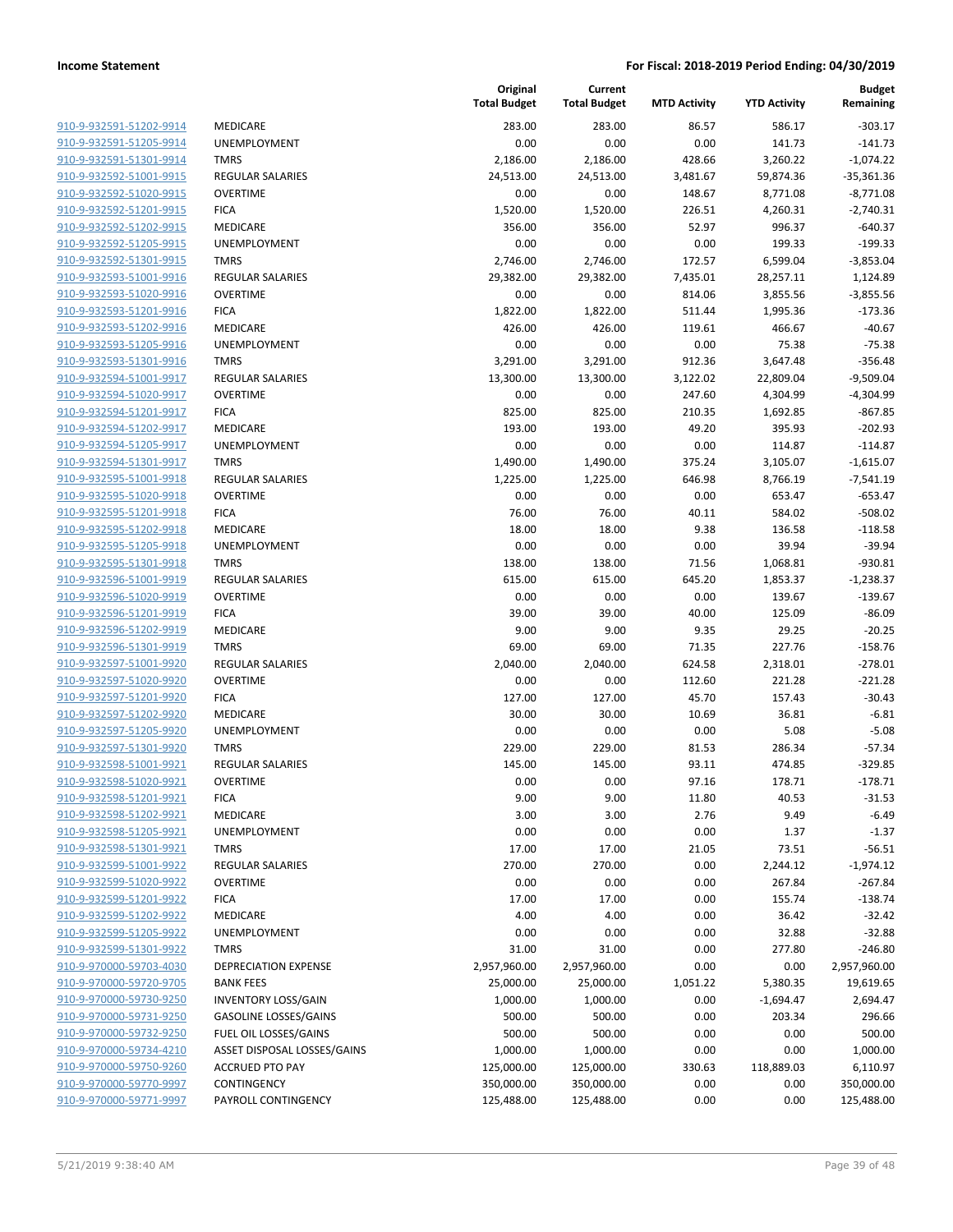|                                               |                                                        |                       | Original                    | Current                     |                            |                             | <b>Budget</b>               |
|-----------------------------------------------|--------------------------------------------------------|-----------------------|-----------------------------|-----------------------------|----------------------------|-----------------------------|-----------------------------|
|                                               |                                                        |                       | <b>Total Budget</b>         | <b>Total Budget</b>         | <b>MTD Activity</b>        | <b>YTD Activity</b>         | Remaining                   |
| 910-9-970000-59780-9240                       | PROPERTY INSURANCE                                     |                       | 153,000.00                  | 153,000.00                  | 0.00                       | 178,571.11                  | $-25,571.11$                |
| 910-9-970000-59781-9250                       | LIABILITY INSURANCE                                    |                       | 67,500.00                   | 67,500.00                   | 0.00                       | 79,347.42                   | $-11,847.42$                |
| 910-9-980000-59841-4280                       | AMORTIZATION OF DISCOUNT                               |                       | $-42,051.00$                | $-42,051.00$                | 0.00                       | 0.00                        | $-42,051.00$                |
| 910-9-990000-59901-9270                       | XFER to COG - FRANCHISE FEES                           |                       | 2,776,548.00                | 2,776,548.00                | 603,190.59                 | 1,240,134.56                | 1,536,413.44                |
| 910-9-990000-59902-9200                       | XFER to COG- ADMIN EXPENSES                            |                       | 261,772.00                  | 261,772.00                  | 21,814.33                  | 152,700.31                  | 109,071.69                  |
| 910-9-990000-59903-4082                       | XFER to COG - PILOT                                    |                       | 326,809.00                  | 326,809.00                  | 0.00                       | 326,809.02                  | $-0.02$                     |
| 910-9-990000-59912-9999                       | XFER TO 912 - DEBT SERVICE                             |                       | 8,732,723.00                | 8,732,723.00                | 727,726.92                 | 5,094,088.44                | 3,638,634.56                |
| 910-9-990000-59926-9330                       | XFER to COG - GARAGE                                   |                       | 69,686.00                   | 69,686.00                   | 5,807.17                   | 40,650.19                   | 29,035.81                   |
| 910-9-990000-59927-9200                       | XFER to COG - INSURANCE                                |                       | 18,401.00                   | 18,401.00                   | 1,533.42                   | 10,733.94                   | 7,667.06                    |
| 910-9-990000-59928-9200                       | XFER to COG - IT                                       |                       | 26,049.00                   | 26,049.00                   | 2,165.50                   | 15,158.50                   | 10,890.50                   |
| 910-9-990000-59930-9270                       | XFER to GBOD                                           | <b>Expense Total:</b> | 555,310.00<br>61,630,669.69 | 555,310.00<br>61,630,669.69 | 120,638.12<br>5,644,292.26 | 248,026.91<br>30,376,386.20 | 307,283.09<br>31,254,283.49 |
|                                               |                                                        |                       |                             |                             |                            |                             |                             |
|                                               | Fund: 910 - ELECTRIC OPERATING FUND Surplus (Deficit): |                       | -846,694.69                 | -846,694.69                 | $-1,309,324.52$            | 2,473,826.94                |                             |
| Fund: 911 - ELECTRIC DEBT REDUCTION           |                                                        |                       |                             |                             |                            |                             |                             |
| Revenue                                       |                                                        |                       |                             |                             |                            |                             |                             |
| 911-9-000000-49801-4190                       | <b>INTEREST INCOME</b>                                 |                       | 0.00                        | 0.00                        | $-0.44$                    | 2,658.16                    | $-2,658.16$                 |
|                                               |                                                        | <b>Revenue Total:</b> | 0.00                        | 0.00                        | $-0.44$                    | 2,658.16                    | $-2,658.16$                 |
|                                               | Fund: 911 - ELECTRIC DEBT REDUCTION Total:             |                       | 0.00                        | 0.00                        | $-0.44$                    | 2,658.16                    |                             |
| <b>Fund: 912 - ELECTRIC DEBT SERVICE</b>      |                                                        |                       |                             |                             |                            |                             |                             |
| Revenue                                       |                                                        |                       |                             |                             |                            |                             |                             |
| 912-9-000000-49710-4999                       | TRANFSER FROM GEUS 910 - ELECTRIC OP                   |                       | 8,732,723.00                | 8,732,723.00                | 727,726.92                 | 5,094,088.44                | 3,638,634.56                |
|                                               |                                                        | <b>Revenue Total:</b> | 8,732,723.00                | 8,732,723.00                | 727,726.92                 | 5,094,088.44                | 3,638,634.56                |
| <b>Expense</b>                                |                                                        |                       |                             |                             |                            |                             |                             |
| 912-9-980000-59801-9800                       | PAYING AGENT FEES                                      |                       | 1,000.00                    | 1,000.00                    | 0.00                       | 400.00                      | 600.00                      |
| 912-9-980000-59810-9800                       | ARBITRAGE                                              |                       | 5,000.00                    | 5,000.00                    | 0.00                       | 4,775.00                    | 225.00                      |
| 912-9-980000-59811-9800                       | CONTINUING DISCLOSURE                                  |                       | 1,000.00                    | 1,000.00                    | 0.00                       | 0.00                        | 1,000.00                    |
| 912-9-980000-59820-9800                       | <b>SURETY BOND</b>                                     |                       | 800.00                      | 800.00                      | 800.00                     | 1,600.00                    | $-800.00$                   |
| 912-9-980000-59852-9800                       | PRINCIPAL 2008 ISSUE                                   |                       | 515,000.00                  | 515,000.00                  | 0.00                       | 515,000.00                  | 0.00                        |
| 912-9-980000-59853-4270                       | INTEREST 2008 ISSUE                                    |                       | 648,169.00                  | 648,169.00                  | 0.00                       | 329,556.26                  | 318,612.74                  |
| 912-9-980000-59856-9800                       | PRINCIPAL 2010 ISSUE                                   |                       | 1,745,000.00                | 1,745,000.00                | 0.00                       | 1,745,000.00                | 0.00                        |
| 912-9-980000-59857-4270                       | INTEREST 2010 ISSUE                                    |                       | 2,542,165.00                | 2,542,165.00                | 0.00                       | 1,292,895.00                | 1,249,270.00                |
| 912-9-980000-59858-9800                       | Principal on 2015 Tax-Exempt                           |                       | 2,447,000.00                | 2,447,000.00                | 0.00                       | 0.00                        | 2,447,000.00                |
| 912-9-980000-59859-4270                       | Interest on 2015 Tax Exempt                            |                       | 20,922.00                   | 20,922.00                   | 0.00                       | 0.00                        | 20,922.00                   |
| 912-9-980000-59860-9800                       | Principal on 2015 Taxable                              |                       | 796,000.00                  | 796,000.00                  | 0.00                       | 0.00                        | 796,000.00                  |
| 912-9-980000-59861-4270                       | Interest on 2015 Taxable                               |                       | 10,667.00                   | 10,667.00                   | 0.00                       | 0.00                        | 10,667.00                   |
|                                               |                                                        | <b>Expense Total:</b> | 8,732,723.00                | 8,732,723.00                | 800.00                     | 3,889,226.26                | 4,843,496.74                |
|                                               | Fund: 912 - ELECTRIC DEBT SERVICE Surplus (Deficit):   |                       | 0.00                        | 0.00                        | 726,926.92                 | 1,204,862.18                |                             |
| <b>Fund: 913 - ELECTRIC CONSTRUCTION FUND</b> |                                                        |                       |                             |                             |                            |                             |                             |
| Revenue                                       |                                                        |                       |                             |                             |                            |                             |                             |
| 913-9-000000-49801-4190                       | <b>INTEREST INCOME</b>                                 |                       | 400.00                      | 400.00                      | $-5.20$                    | 1,059.06                    | $-659.06$                   |
|                                               |                                                        | <b>Revenue Total:</b> | 400.00                      | 400.00                      | $-5.20$                    | 1,059.06                    | -659.06                     |
|                                               | Fund: 913 - ELECTRIC CONSTRUCTION FUND Total:          |                       | 400.00                      | 400.00                      | $-5.20$                    | 1,059.06                    |                             |
| Fund: 950 - CABLE / INTERNET                  |                                                        |                       |                             |                             |                            |                             |                             |
| Revenue                                       |                                                        |                       |                             |                             |                            |                             |                             |
| 950-9-000000-48001-3950                       | <b>CABLE REVENUES</b>                                  |                       | 3,036,210.00                | 3,036,210.00                | 220,171.28                 | 1,571,801.00                | 1,464,409.00                |
| 950-9-000000-48002-3950                       | MOVIE PAY-PER-VIEW                                     |                       | 100.00                      | 100.00                      | 0.00                       | 0.00                        | 100.00                      |
| 950-9-000000-48003-3950                       | SET-TOP                                                |                       | 170,000.00                  | 170,000.00                  | 12,487.71                  | 87,823.24                   | 82,176.76                   |
| 950-9-000000-48030-3950                       | <b>CONTRACT CHANNELS</b>                               |                       | 9,600.00                    | 9,600.00                    | 800.00                     | 5,600.00                    | 4,000.00                    |
| 950-9-000000-48040-3950                       | <b>BROADCASTS</b>                                      |                       | 600.00                      | 600.00                      | 100.00                     | 700.00                      | $-100.00$                   |
| 950-9-000000-48101-3950                       | <b>INTERNET REVENUES</b>                               |                       | 2,649,815.00                | 2,649,815.00                | 142,159.54                 | 1,456,662.82                | 1,193,152.18                |
| 950-9-000000-48201-3950                       | LATE CHARGES                                           |                       | 75,000.00                   | 75,000.00                   | 5,832.33                   | 37,903.40                   | 37,096.60                   |
| 950-9-000000-48202-3950                       | <b>SERVICE CHARGES</b>                                 |                       | 60,000.00                   | 60,000.00                   | 1,547.50                   | 25,087.01                   | 34,912.99                   |
| 950-9-000000-48203-3950                       | LOST/DAMAGED EQUIPMENT                                 |                       | 30,000.00                   | 30,000.00                   | 2,110.00                   | 16,475.00                   | 13,525.00                   |
| 950-9-000000-48301-3950                       | TRANSFER TO COG                                        |                       | 299,164.00                  | 299,164.00                  | 18,989.53                  | 154,325.47                  | 144,838.53                  |
| 950-9-000000-48307-3950                       | <b>TRANSFER TO GBOD</b>                                |                       | 59,833.00                   | 59,833.00                   | 3,797.58                   | 30,869.42                   | 28,963.58                   |
| 950-9-000000-48434-3950                       | <b>CHANNEL 34</b>                                      |                       | 2,000.00                    | 2,000.00                    | 100.00                     | 820.00                      | 1,180.00                    |
|                                               |                                                        |                       |                             |                             |                            |                             |                             |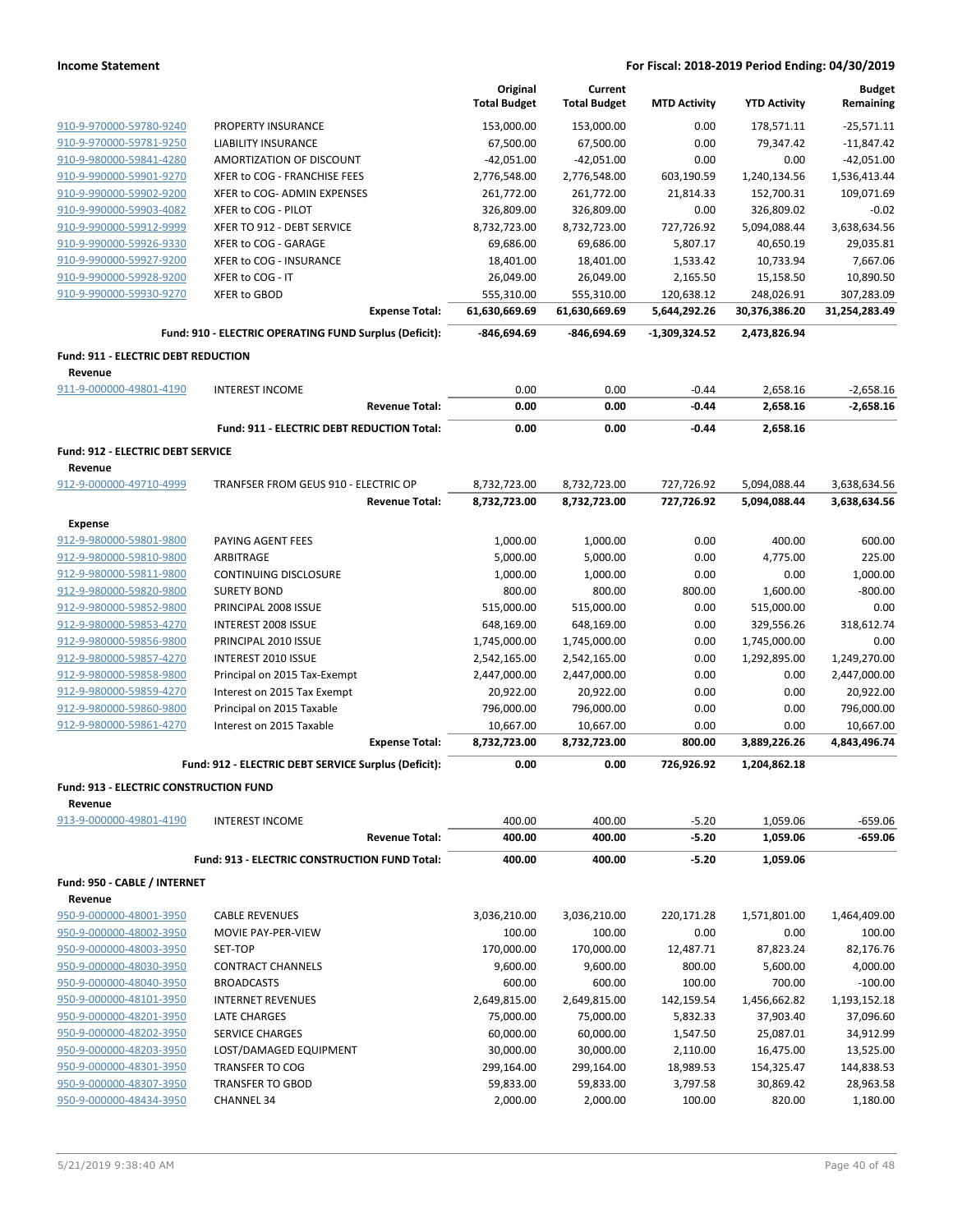|                                |                                                | Original<br><b>Total Budget</b> | Current<br><b>Total Budget</b> | <b>MTD Activity</b> | <b>YTD Activity</b> | Budget<br>Remaining |
|--------------------------------|------------------------------------------------|---------------------------------|--------------------------------|---------------------|---------------------|---------------------|
| 950-9-000000-48488-3950        | AD INSERTIONS                                  | 30,000.00                       | 30,000.00                      | 0.00                | 28,804.45           | 1,195.55            |
| 950-9-000000-48498-3950        | <b>PRODUCTION REVENUES</b>                     | 75.00                           | 75.00                          | 0.00                | 0.00                | 75.00               |
| 950-9-000000-48501-3950        | <b>CUSTOMER AID TO CONSTRUCTION</b>            | 2,500.00                        | 2,500.00                       | 0.00                | 0.00                | 2,500.00            |
| 950-9-000000-48502-3950        | <b>OTHER REIMBURSEMENTS</b>                    | 500.00                          | 500.00                         | 0.00                | 0.00                | 500.00              |
| 950-9-000000-48503-3950        | <b>FIBER MAINTENANCE FEES</b>                  | 2,772.00                        | 2,772.00                       | 0.00                | 0.00                | 2,772.00            |
| 950-9-000000-48801-4190        | <b>INTEREST INCOME</b>                         | 2,000.00                        | 2,000.00                       | 0.00                | 11,447.93           | $-9,447.93$         |
| 950-9-000000-48991-3950        | <b>GEUS ELECTRIC PAYMENT FOR INTERNET</b>      | 38,000.00                       | 38,000.00                      | 0.00                | 38,000.00           | 0.00                |
| 950-9-000000-48993-3950        | <b>GEUS ELECTRIC PAYMENT FOR PUBLIC SVC</b>    | 15,000.00                       | 15,000.00                      | 0.00                | 15,000.00           | 0.00                |
| 950-9-000000-48994-3950        | <b>LEASE OF DARK FIBER</b>                     | 206,520.00                      | 206,520.00                     | 0.00                | 206,520.00          | 0.00                |
| 950-9-000000-48995-3950        | <b>COLOCATION FOR SCADA &amp; PHONE SYSTEM</b> | 20,000.00                       | 20,000.00                      | 0.00                | 19,958.00           | 42.00               |
|                                | <b>Revenue Total:</b>                          | 6,709,689.00                    | 6,709,689.00                   | 408,095.47          | 3,707,797.74        | 3,001,891.26        |
| Expense                        |                                                |                                 |                                |                     |                     |                     |
| 950-9-951050-51001-8500        | <b>REGULAR SALARIES</b>                        | 64,293.00                       | 64,293.00                      | 7,418.40            | 39,454.80           | 24,838.20           |
| 950-9-951050-51115-8500        | <b>CLOTHING ALLOWANCE</b>                      | 123.00                          | 123.00                         | 666.70              | 752.38              | $-629.38$           |
| 950-9-951050-51116-8500        | CAR ALLOWANCE                                  | 975.00                          | 975.00                         | 225.00              | 1,200.00            | $-225.00$           |
| 950-9-951050-51117-8500        | <b>CELL PHONE ALLOWANCE</b>                    | 312.00                          | 312.00                         | 36.00               | 192.00              | 120.00              |
| 950-9-951050-51201-8500        | <b>FICA</b>                                    | 4,071.00                        | 4,071.00                       | 390.09              | 2,113.12            | 1,957.88            |
| 950-9-951050-51202-8500        | MEDICARE                                       | 952.00                          | 952.00                         | 91.23               | 494.21              | 457.79              |
| 950-9-951050-51203-8500        | <b>HEALTH INSURANCE</b>                        | 6,436.00                        | 6,436.00                       | 536.33              | 3,754.31            | 2,681.69            |
| 950-9-951050-51204-8500        | <b>WORKERS COMPENSATION</b>                    | 1,044.00                        | 1,044.00                       | 87.00               | 609.00              | 435.00              |
| 950-9-951050-51205-8500        | UNEMPLOYMENT                                   | 108.00                          | 108.00                         | 0.00                | $-21.10$            | 129.10              |
| 950-9-951050-51301-8500        | <b>TMRS</b>                                    | 7,353.00                        | 7,353.00                       | 849.36              | 4,617.38            | 2,735.62            |
| 950-9-951050-59110-8500        | <b>GEUS OPERATIONS</b>                         | 115,000.00                      | 115,000.00                     | 3,364.45            | 40,377.88           | 74,622.12           |
| 950-9-951050-59141-8500        | <b>UTILITY BILLS</b>                           | 69,600.00                       | 69,600.00                      | 7,091.94            | 47,657.01           | 21,942.99           |
| 950-9-951050-59191-8500        | POLE USE                                       | 18,800.00                       | 18,800.00                      | 0.00                | 18,800.00           | 0.00                |
| 950-9-951051-51001-8510        | <b>REGULAR SALARIES</b>                        | 68,204.00                       | 68,204.00                      | 7,795.20            | 41,459.89           | 26,744.11           |
| 950-9-951051-51020-8510        | <b>OVERTIME</b>                                | 4,919.00                        | 4,919.00                       | 65.84               | 329.39              | 4,589.61            |
| 950-9-951051-51117-8510        | <b>CELL PHONE ALLOWANCE</b>                    | 432.00                          | 432.00                         | 49.83               | 265.76              | 166.24              |
| 950-9-951051-51201-8510        | <b>FICA</b>                                    | 4,561.00                        | 4,561.00                       | 480.07              | 2,538.07            | 2,022.93            |
| 950-9-951051-51202-8510        | MEDICARE                                       | 996.00                          | 996.00                         | 112.28              | 593.59              | 402.41              |
| 950-9-951051-51203-8510        | <b>HEALTH INSURANCE</b>                        | 21,450.00                       | 21,450.00                      | 1,787.50            | 12,512.50           | 8,937.50            |
| 950-9-951051-51204-8510        | <b>WORKERS COMPENSATION</b>                    | 1,107.00                        | 1,107.00                       | 92.25               | 645.75              | 461.25              |
| 950-9-951051-51205-8510        | <b>UNEMPLOYMENT</b>                            | 360.00                          | 360.00                         | 2.27                | $-194.57$           | 554.57              |
| 950-9-951051-51301-8510        | <b>TMRS</b>                                    | 7,687.00                        | 7,687.00                       | 874.95              | 4,754.39            | 2,932.61            |
| 950-9-951051-59110-8510        | <b>GEUS OPERATIONS</b>                         | 12,000.00                       | 12,000.00                      | 130.12              | 1,798.62            | 10,201.38           |
| 950-9-951051-59151-8510        | <b>BASIC PROGRAM EXPENSE</b>                   | 2,891,854.00                    | 2,891,854.00                   | 216,389.74          | 1,276,016.71        | 1,615,837.29        |
| 950-9-951051-59152-8510        | PREMIUM PROGRAM EXPENSE                        | 78,842.00                       | 78,842.00                      | 6,390.79            | 39,092.13           | 39,749.87           |
| 950-9-951051-59154-8510        | <b>TIVO Fees</b>                               | 37,907.00                       | 37,907.00                      | 2,635.95            | 17,342.10           | 20,564.90           |
| 950-9-951051-59155-8510        | OTHER PROGRAM EXPENSE                          | 7,500.00                        | 7,500.00                       | 0.00                | 1,425.21            | 6,074.79            |
| <u>950-9-951052-51001-8520</u> | <b>REGULAR SALARIES</b>                        | 66,363.00                       | 66,363.00                      | 7,778.64            | 40,894.48           | 25,468.52           |
| 950-9-951052-51115-8520        | <b>CLOTHING ALLOWANCE</b>                      | 123.00                          | 123.00                         | 666.70              | 752.38              | $-629.38$           |
| 950-9-951052-51116-8520        | CAR ALLOWANCE                                  | 975.00                          | 975.00                         | 0.00                | 0.00                | 975.00              |
| 950-9-951052-51117-8520        | <b>CELL PHONE ALLOWANCE</b>                    | 408.00                          | 408.00                         | 47.04               | 250.88              | 157.12              |
| 950-9-951052-51201-8520        | <b>FICA</b>                                    | 4,205.00                        | 4,205.00                       | 485.19              | 2,551.00            | 1,654.00            |
| 950-9-951052-51202-8520        | MEDICARE                                       | 983.00                          | 983.00                         | 113.46              | 596.61              | 386.39              |
| 950-9-951052-51203-8520        | <b>HEALTH INSURANCE</b>                        | 7,508.00                        | 7,508.00                       | 625.67              | 4,379.69            | 3,128.31            |
| 950-9-951052-51204-8520        | <b>WORKERS COMPENSATION</b>                    | 1,078.00                        | 1,078.00                       | 89.83               | 628.81              | 449.19              |
| 950-9-951052-51205-8520        | <b>UNEMPLOYMENT</b>                            | 126.00                          | 126.00                         | 0.00                | $-29.57$            | 155.57              |
| 950-9-951052-51301-8520        | <b>TMRS</b>                                    | 7,596.00                        | 7,596.00                       | 865.53              | 4,650.78            | 2,945.22            |
| 950-9-951052-59110-8520        | <b>GEUS OPERATIONS</b>                         | 120,000.00                      | 120,000.00                     | 2,534.66            | 21,889.20           | 98,110.80           |
| 950-9-951052-59150-8520        | <b>ISP SERVICE EXPENSE</b>                     | 722,640.00                      | 722,640.00                     | 59,854.80           | 429,361.90          | 293,278.10          |
| 950-9-951053-51001-8530        | <b>REGULAR SALARIES</b>                        | 49,587.00                       | 49,587.00                      | 5,715.64            | 30,219.05           | 19,367.95           |
| 950-9-951053-51020-8530        | <b>OVERTIME</b>                                | 3,576.00                        | 3,576.00                       | 9.02                | 141.84              | 3,434.16            |
| 950-9-951053-51117-8530        | <b>CELL PHONE ALLOWANCE</b>                    | 432.00                          | 432.00                         | 49.83               | 265.76              | 166.24              |
| 950-9-951053-51201-8530        | <b>FICA</b>                                    | 3,323.00                        | 3,323.00                       | 357.34              | 1,895.48            | 1,427.52            |
| 950-9-951053-51202-8530        | MEDICARE                                       | 725.00                          | 725.00                         | 83.57               | 443.28              | 281.72              |
| 950-9-951053-51203-8530        | <b>HEALTH INSURANCE</b>                        | 10,725.00                       | 10,725.00                      | 893.75              | 6,256.25            | 4,468.75            |
| 950-9-951053-51204-8530        | <b>WORKERS COMPENSATION</b>                    | 805.00                          | 805.00                         | 0.00                | 402.48              | 402.52              |
| 950-9-951053-51205-8530        | <b>UNEMPLOYMENT</b>                            | 180.00                          | 180.00                         | 67.08               | 8.59                | 171.41              |
|                                |                                                |                                 |                                |                     |                     |                     |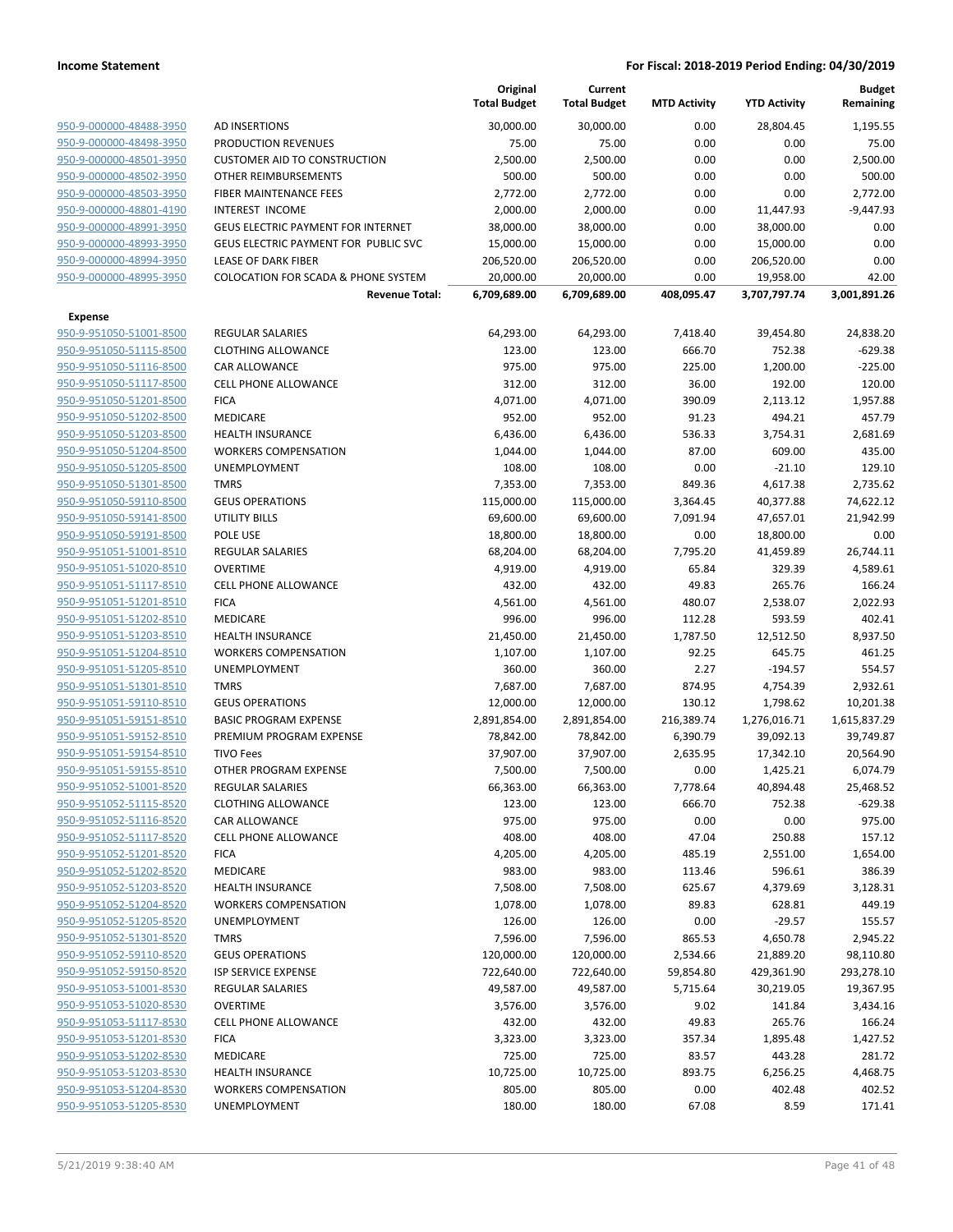| 950-9-951053-51301-8530                            |
|----------------------------------------------------|
| 950-9-951053-59110-8530                            |
| 950-9-951053-59160-8530                            |
| 950-9-951053-59164-8530                            |
| 950-9-951054-51001-8540                            |
| 950-9-951054-51020-8540                            |
| 950-9-951054-51117-8540                            |
| 950-9-951054-51201-8540                            |
| 950-9-951054-51202-8540                            |
| 950-9-951054-51203-8540                            |
| 950-9-951054-51204-8540                            |
| 950-9-951054-51205-8540                            |
| 950-9-951054-51301-8540                            |
| 950-9-951054-59110-8540                            |
| 950-9-951055-51001-8550                            |
| 950-9-951055-51020-8550                            |
| <u>950-9-951055-51102-8550</u>                     |
| 950-9-951055-51115-8550                            |
| 950-9-951055-51116-8550                            |
| 950-9-951055-51117-8550                            |
| 950-9-951055-51201-8550                            |
| 950-9-951055-51202-8550                            |
| 950-9-951055-51203-8550                            |
| 950-9-951055-51204-8550                            |
| 950-9-951055-51205-8550                            |
| 950-9-951055-51301-8550                            |
| 950-9-951055-59110-8550                            |
| 950-9-951055-59112-8550                            |
| 950-9-951055-59158-8550                            |
| 950-9-951060-51001-8600                            |
| 950-9-951060-51011-8600                            |
| <u>950-9-951060-51020-8600</u>                     |
| 950-9-951060-51115-8600                            |
| 950-9-951060-51116-8600                            |
| 950-9-951060-51117-8600                            |
| 950-9-951060-51201-8600                            |
| 950-9-951060-51202-8600                            |
| 950-9-951060-51203-8600                            |
| 950-9-951060-51204-8600                            |
| 950-9-951060-51205-8600                            |
| 950-9-951060-51301-8600                            |
| 950-9-951060-59201-8600                            |
| 950-9-951060-59205-8600                            |
| 950-9-951060-59231-8600                            |
| 950-9-951060-59235-8600                            |
| 950-9-951061-51001-8610                            |
| 950-9-951061-51011-8610                            |
| 950-9-951061-51020-8610<br>950-9-951061-51115-8610 |
|                                                    |
| 950-9-951061-51116-8610                            |
| 950-9-951061-51117-8610                            |
| 950-9-951061-51201-8610                            |
| 950-9-951061-51202-8610                            |
| 950-9-951061-51203-8610                            |
| 950-9-951061-51204-8610                            |
| 950-9-951061-51205-8610                            |
| 950-9-951061-51301-8610                            |
| 950-9-951061-59205-8610<br>950-9-951061-59233-8610 |
|                                                    |

|                         |                                | Original<br><b>Total Budget</b> | Current<br><b>Total Budget</b> | <b>MTD Activity</b> | <b>YTD Activity</b> | <b>Budget</b><br>Remaining |
|-------------------------|--------------------------------|---------------------------------|--------------------------------|---------------------|---------------------|----------------------------|
| 950-9-951053-51301-8530 | <b>TMRS</b>                    | 5,602.00                        | 5,602.00                       | 638.65              | 3,462.43            | 2,139.57                   |
| 950-9-951053-59110-8530 | <b>GEUS OPERATIONS</b>         | 3,000.00                        | 3,000.00                       | 2.60                | 982.75              | 2,017.25                   |
| 950-9-951053-59160-8530 | ADVERTISING                    | 27,800.00                       | 27,800.00                      | 707.77              | 6,108.28            | 21,691.72                  |
| 950-9-951053-59164-8530 | <b>CONSUMER INFORMATION</b>    | 3,500.00                        | 3,500.00                       | 0.00                | 0.00                | 3,500.00                   |
| 950-9-951054-51001-8540 | <b>REGULAR SALARIES</b>        | 171,486.00                      | 171,486.00                     | 18,947.01           | 106,629.93          | 64,856.07                  |
| 950-9-951054-51020-8540 | <b>OVERTIME</b>                | 3,043.00                        | 3,043.00                       | 179.93              | 759.94              | 2,283.06                   |
| 950-9-951054-51117-8540 | <b>CELL PHONE ALLOWANCE</b>    | 216.00                          | 216.00                         | 24.93               | 132.96              | 83.04                      |
| 950-9-951054-51201-8540 | <b>FICA</b>                    | 10,834.00                       | 10,834.00                      | 1,147.07            | 6,317.29            | 4,516.71                   |
| 950-9-951054-51202-8540 | MEDICARE                       | 2,491.00                        | 2,491.00                       | 268.26              | 1,477.43            | 1,013.57                   |
| 950-9-951054-51203-8540 | <b>HEALTH INSURANCE</b>        | 48,263.00                       | 48,263.00                      | 4,021.92            | 28,153.44           | 20,109.56                  |
| 950-9-951054-51204-8540 | <b>WORKERS COMPENSATION</b>    | 2,785.00                        | 2,785.00                       | 232.08              | 1,624.56            | 1,160.44                   |
| 950-9-951054-51205-8540 | UNEMPLOYMENT                   | 810.00                          | 810.00                         | 2.98                | $-376.18$           | 1,186.18                   |
| 950-9-951054-51301-8540 | <b>TMRS</b>                    | 19,230.00                       | 19,230.00                      | 2,185.40            | 12,225.45           | 7,004.55                   |
| 950-9-951054-59110-8540 | <b>GEUS OPERATIONS</b>         | 8,000.00                        | 8,000.00                       | 596.75              | 4,339.27            | 3,660.73                   |
| 950-9-951055-51001-8550 | <b>REGULAR SALARIES</b>        | 126,422.00                      | 126,422.00                     | 14,463.22           | 75,918.47           | 50,503.53                  |
| 950-9-951055-51020-8550 | <b>OVERTIME</b>                | 3,145.00                        | 3,145.00                       | 383.49              | 2,093.78            | 1,051.22                   |
| 950-9-951055-51102-8550 | <b>BILINGUAL PAY</b>           | 90.00                           | 90.00                          | 0.00                | 0.00                | 90.00                      |
| 950-9-951055-51115-8550 | <b>CLOTHING ALLOWANCE</b>      | 42.00                           | 42.00                          | 0.00                | 0.00                | 42.00                      |
| 950-9-951055-51116-8550 | CAR ALLOWANCE                  | 1,400.00                        | 1,400.00                       | 0.00                | 0.00                | 1,400.00                   |
| 950-9-951055-51117-8550 | <b>CELL PHONE ALLOWANCE</b>    | 503.00                          | 503.00                         | 58.05               | 309.60              | 193.40                     |
| 950-9-951055-51201-8550 | <b>FICA</b>                    | 7,402.00                        | 7,402.00                       | 924.10              | 4,333.70            | 3,068.30                   |
| 950-9-951055-51202-8550 | MEDICARE                       | 1,866.00                        | 1,866.00                       | 216.12              | 1,135.66            | 730.34                     |
| 950-9-951055-51203-8550 | <b>HEALTH INSURANCE</b>        | 19,842.00                       | 19,842.00                      | 1,653.50            | 11,574.50           | 8,267.50                   |
| 950-9-951055-51204-8550 | <b>WORKERS COMPENSATION</b>    | 2,053.00                        | 2,053.00                       | 171.08              | 1,197.56            | 855.44                     |
| 950-9-951055-51205-8550 | UNEMPLOYMENT                   | 333.00                          | 333.00                         | 0.34                | $-123.83$           | 456.83                     |
| 950-9-951055-51301-8550 | <b>TMRS</b>                    | 14,388.00                       | 14,388.00                      | 1,648.44            | 8,857.28            | 5,530.72                   |
| 950-9-951055-59110-8550 | <b>GEUS OPERATIONS</b>         | 7,200.00                        | 7,200.00                       | 551.33              | 3,461.73            | 3,738.27                   |
| 950-9-951055-59112-8550 | SAFETY                         | 2,000.00                        | 2,000.00                       | 0.00                | 0.00                | 2,000.00                   |
| 950-9-951055-59158-8550 | C/I BILLING                    | 42,500.00                       | 42,500.00                      | 0.00                | 42,027.96           | 472.04                     |
| 950-9-951060-51001-8600 | <b>REGULAR SALARIES</b>        | 197,614.00                      | 197,614.00                     | 22,498.36           | 119,548.03          | 78,065.97                  |
| 950-9-951060-51011-8600 | PART TIME TEMPORARY            | 4,028.00                        | 4,028.00                       | 0.00                | 0.00                | 4,028.00                   |
| 950-9-951060-51020-8600 | <b>OVERTIME</b>                | 12,725.00                       | 12,725.00                      | 699.72              | 4,078.58            | 8,646.42                   |
| 950-9-951060-51115-8600 | <b>CLOTHING ALLOWANCE</b>      | 2,079.00                        | 2,079.00                       | 516.66              | 516.66              | 1,562.34                   |
| 950-9-951060-51116-8600 | <b>CAR ALLOWANCE</b>           | 1,950.00                        | 1,950.00                       | 450.00              | 2,400.00            | $-450.00$                  |
| 950-9-951060-51117-8600 | <b>CELL PHONE ALLOWANCE</b>    | 1,731.00                        | 1,731.00                       | 174.47              | 930.55              | 800.45                     |
| 950-9-951060-51201-8600 | <b>FICA</b>                    | 13,544.00                       | 13,544.00                      | 1,276.93            | 6,947.64            | 6,596.36                   |
| 950-9-951060-51202-8600 | MEDICARE                       | 2,984.00                        | 2,984.00                       | 298.64              | 1,624.85            | 1,359.15                   |
| 950-9-951060-51203-8600 | <b>HEALTH INSURANCE</b>        | 45,583.00                       | 45,583.00                      | 3,798.58            | 26,590.06           | 18,992.94                  |
| 950-9-951060-51204-8600 | <b>WORKERS COMPENSATION</b>    | 3,560.00                        | 3,560.00                       | 296.67              | 2,076.69            | 1,483.31                   |
| 950-9-951060-51205-8600 | UNEMPLOYMENT                   | 768.00                          | 768.00                         | 0.78                | $-318.63$           | 1,086.63                   |
| 950-9-951060-51301-8600 | <b>TMRS</b>                    | 23,043.00                       | 23,043.00                      | 2,547.59            | 13,877.41           | 9,165.59                   |
| 950-9-951060-59201-8600 | <b>BUILDINGS MAINTNANCE</b>    | 23,000.00                       | 23,000.00                      | 750.00              | 17,017.66           | 5,982.34                   |
| 950-9-951060-59205-8600 | <b>EQUIPMENT MAINTENANCE</b>   | 10,000.00                       | 10,000.00                      | 165.72              | 8,273.38            | 1,726.62                   |
| 950-9-951060-59231-8600 | CABLE PLANT MAINTENANCE        | 30,000.00                       | 30,000.00                      | 595.00              | 2,645.42            | 27,354.58                  |
| 950-9-951060-59235-8600 | FIBER OPTICS PLANT MAINTENANCE | 20,000.00                       | 20,000.00                      | 0.00                | 4,789.60            | 15,210.40                  |
| 950-9-951061-51001-8610 | <b>REGULAR SALARIES</b>        | 197,614.00                      | 197,614.00                     | 22,498.36           | 119,547.53          | 78,066.47                  |
| 950-9-951061-51011-8610 | PART TIME TEMPORARY            | 12,083.00                       | 12,083.00                      | 0.00                | 0.00                | 12,083.00                  |
| 950-9-951061-51020-8610 | <b>OVERTIME</b>                | 12,725.00                       | 12,725.00                      | 699.34              | 4,074.42            | 8,650.58                   |
| 950-9-951061-51115-8610 | <b>CLOTHING ALLOWANCE</b>      | 2,079.00                        | 2,079.00                       | 516.67              | 516.67              | 1,562.33                   |
| 950-9-951061-51116-8610 | CAR ALLOWANCE                  | 1,950.00                        | 1,950.00                       | 0.00                | 0.00                | 1,950.00                   |
| 950-9-951061-51117-8610 | <b>CELL PHONE ALLOWANCE</b>    | 1,731.00                        | 1,731.00                       | 174.36              | 929.92              | 801.08                     |
| 950-9-951061-51201-8610 | <b>FICA</b>                    | 14,044.00                       | 14,044.00                      | 1,416.16            | 7,562.22            | 6,481.78                   |
| 950-9-951061-51202-8610 | MEDICARE                       | 3,101.00                        | 3,101.00                       | 331.19              | 1,768.59            | 1,332.41                   |
| 950-9-951061-51203-8610 | <b>HEALTH INSURANCE</b>        | 50,946.00                       | 50,946.00                      | 4,245.50            | 29,718.50           | 21,227.50                  |
| 950-9-951061-51204-8610 | <b>WORKERS COMPENSATION</b>    | 3,691.00                        | 3,691.00                       | 307.58              | 2,153.06            | 1,537.94                   |
| 950-9-951061-51205-8610 | UNEMPLOYMENT                   | 858.00                          | 858.00                         | 0.78                | $-469.63$           | 1,327.63                   |
| 950-9-951061-51301-8610 | <b>TMRS</b>                    | 23,945.00                       | 23,945.00                      | 2,497.77            | 13,605.46           | 10,339.54                  |
| 950-9-951061-59205-8610 | <b>EQUIPMENT MAINTENANCE</b>   | 2,500.00                        | 2,500.00                       | 0.00                | 0.00                | 2,500.00                   |
| 950-9-951061-59233-8610 | INTERNET PLANT MAINTENANCE     | 6,000.00                        | 6,000.00                       | 0.00                | 0.00                | 6,000.00                   |
|                         |                                |                                 |                                |                     |                     |                            |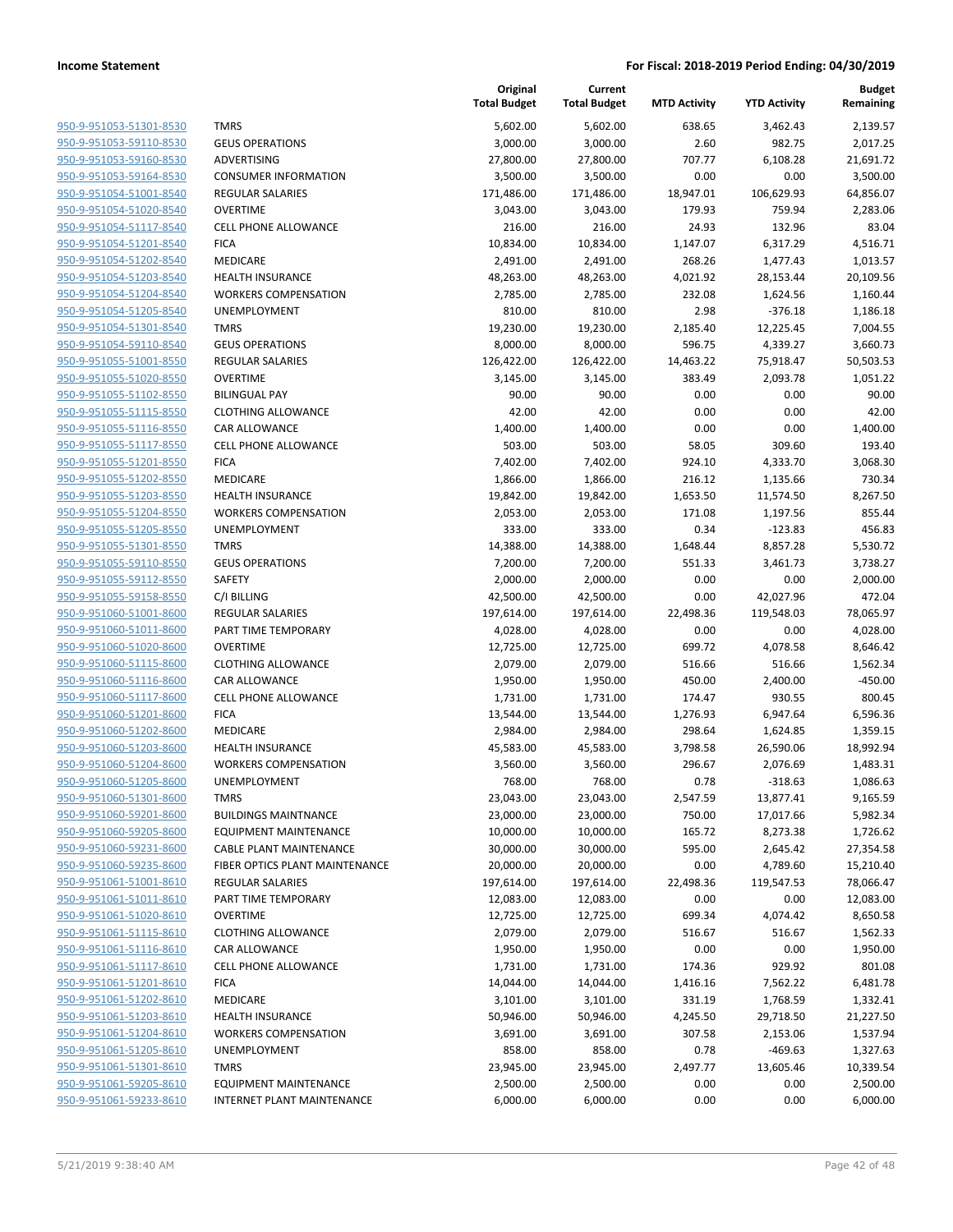|                         |                                                 | Original<br><b>Total Budget</b> | Current<br><b>Total Budget</b> | <b>MTD Activity</b> | <b>YTD Activity</b> | <b>Budget</b><br>Remaining |
|-------------------------|-------------------------------------------------|---------------------------------|--------------------------------|---------------------|---------------------|----------------------------|
| 950-9-951090-59510-9900 | HEADEND, TRUNK & DISTRIBUTION SYSTEM            | 100,000.00                      | 100,000.00                     | 13,045.00           | 13,045.00           | 86,955.00                  |
| 950-9-951090-59511-9900 | <b>HEADEND EQUIPMENT</b>                        | 80,000.00                       | 80,000.00                      | 0.00                | 13,855.00           | 66,145.00                  |
| 950-9-951090-59512-9900 | <b>DROPS</b>                                    | 100,000.00                      | 100,000.00                     | 9,497.31            | 51,567.50           | 48,432.50                  |
| 950-9-951090-59590-9900 | <b>STRUCTURES &amp; IMPROVEMENTS</b>            | 0.00                            | 0.00                           | 0.00                | 77,244.50           | $-77,244.50$               |
| 950-9-951090-59595-9900 | LABORATORY EQUIPMENT                            | 15,000.00                       | 15,000.00                      | 0.00                | 10,201.96           | 4,798.04                   |
| 950-9-951091-51001-9958 | <b>REGULAR SALARIES</b>                         | 35,000.00                       | 35,000.00                      | 3,076.15            | 16,305.41           | 18,694.59                  |
| 950-9-951091-51020-9958 | <b>OVERTIME</b>                                 | 0.00                            | 0.00                           | 204.61              | 1,052.88            | $-1,052.88$                |
| 950-9-951091-51201-9958 | <b>FICA</b>                                     | 2,170.00                        | 2,170.00                       | 205.27              | 1,086.13            | 1,083.87                   |
| 950-9-951091-51202-9958 | <b>MEDICARE</b>                                 | 508.00                          | 508.00                         | 48.00               | 254.00              | 254.00                     |
| 950-9-951091-51205-9958 | UNEMPLOYMENT                                    | 0.00                            | 0.00                           | 0.00                | 79.79               | $-79.79$                   |
| 950-9-951091-51301-9958 | <b>TMRS</b>                                     | 3,920.00                        | 3,920.00                       | 366.16              | 1,980.37            | 1,939.63                   |
| 950-9-970000-59703-4030 | <b>DEPRECIATION EXPENSE</b>                     | 748,044.00                      | 748,044.00                     | 0.00                | 0.00                | 748,044.00                 |
| 950-9-970000-59720-9705 | <b>CREDIT CARD &amp; BANK FEES</b>              | 15,000.00                       | 15,000.00                      | 1,162.62            | 7,235.65            | 7,764.35                   |
| 950-9-970000-59730-9250 | <b>INVENTORY LOSS/GAIN</b>                      | 1,000.00                        | 1,000.00                       | 0.00                | 0.00                | 1,000.00                   |
| 950-9-970000-59734-4210 | ASSET DISPOSAL LOSSES/GAINS                     | 1,000.00                        | 1,000.00                       | 0.00                | 0.00                | 1,000.00                   |
| 950-9-970000-59750-9260 | <b>ACCRUED PTO PAY</b>                          | 5,000.00                        | 5,000.00                       | 607.55              | 607.55              | 4,392.45                   |
| 950-9-970000-59770-9970 | CONTINGENCY                                     | 50,000.00                       | 50,000.00                      | 0.00                | 0.00                | 50,000.00                  |
| 950-9-970000-59771-9970 | PAYROLL CONTINGENCY                             | 11,800.00                       | 11,800.00                      | 0.00                | 0.00                | 11,800.00                  |
| 950-9-970000-59780-9240 | <b>PROPERTY INSURANCE</b>                       | 14,000.00                       | 14,000.00                      | 0.00                | 14,758.58           | $-758.58$                  |
| 950-9-970000-59781-9250 | <b>LIABILITY INSURANCE</b>                      | 11,000.00                       | 11,000.00                      | 0.00                | 12,758.86           | $-1,758.86$                |
| 950-9-990000-59901-9270 | TRANSFER to COG - FRANCHISE FEES                | 299,165.00                      | 299,165.00                     | 72,313.10           | 142,132.60          | 157,032.40                 |
| 950-9-990000-59902-9200 | TRANSFER to COG - ADMIN EXPENSES                | 42,115.00                       | 42,115.00                      | 3,509.58            | 24,567.06           | 17,547.94                  |
| 950-9-990000-59903-4082 | TRANSFER to COG - PILOT                         | 41,465.00                       | 41,465.00                      | 0.00                | 41,465.13           | $-0.13$                    |
| 950-9-990000-59926-9330 | TRANSFER to COG - GARAGE                        | 14,104.00                       | 14,104.00                      | 1,175.33            | 8,227.31            | 5,876.69                   |
| 950-9-990000-59927-9200 | TRANSFER to COG - INSURANCE                     | 4,205.00                        | 4,205.00                       | 350.42              | 2,452.94            | 1,752.06                   |
| 950-9-990000-59928-9200 | XFER to COG - IT                                | 4,190.00                        | 4,190.00                       | 349.17              | 2,444.19            | 1,745.81                   |
| 950-9-990000-59930-9270 | <b>TRANSFER to GBOD</b>                         | 59,833.00                       | 59,833.00                      | 14,462.62           | 28,426.52           | 31,406.48                  |
| 950-9-990000-59954-8559 | TRANSFER TO 910 - BILLING                       | 77,382.00                       | 77,382.00                      | 6,448.50            | 45,139.50           | 32,242.50                  |
| 950-9-990000-59955-8559 | <b>TRANSFER TO 910 - CASHIERING</b>             | 56,077.00                       | 56,077.00                      | 4,673.08            | 32,711.56           | 23,365.44                  |
|                         | <b>Expense Total:</b>                           | 7,482,344.00                    | 7,482,344.00                   | 585,077.36          | 3,366,768.01        | 4,115,575.99               |
|                         | Fund: 950 - CABLE / INTERNET Surplus (Deficit): | $-772,655.00$                   | $-772,655.00$                  | $-176,981.89$       | 341,029.73          |                            |
|                         | <b>Total Surplus (Deficit):</b>                 | $-201,290.37$                   | $-162,629.78$                  | $-1,920,881.74$     | 4,461,843.58        |                            |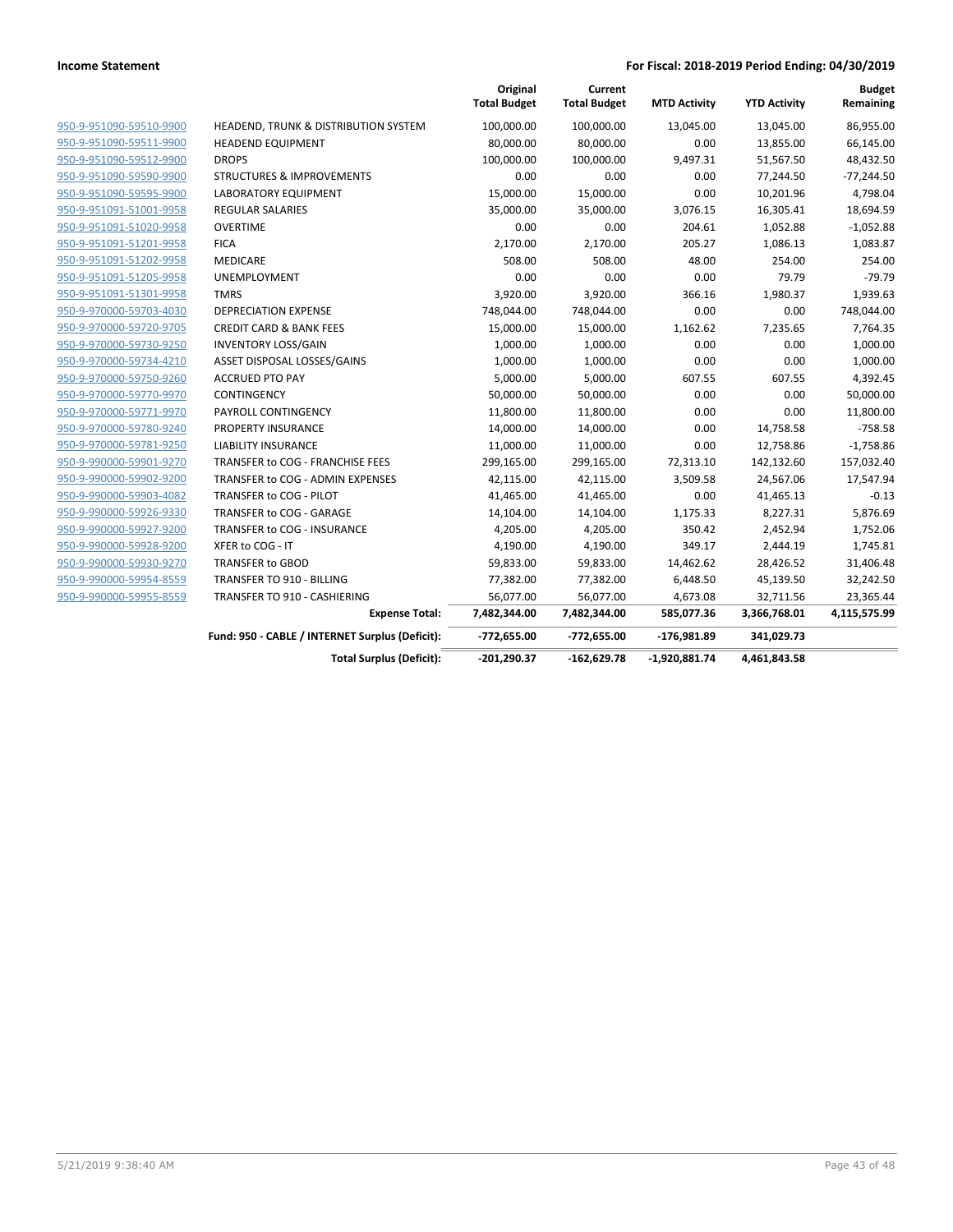## **Group Summary**

| <b>Account Type</b>                                                       | Original<br><b>Total Budget</b> | Current<br><b>Total Budget</b> | <b>MTD Activity</b>      | <b>YTD Activity</b>         | <b>Budget</b><br>Remaining   |
|---------------------------------------------------------------------------|---------------------------------|--------------------------------|--------------------------|-----------------------------|------------------------------|
|                                                                           |                                 |                                |                          |                             |                              |
| <b>Fund: 100 - GENERAL FUND</b><br>Revenue                                | 24,474,298.85                   | 24,474,298.85                  | 1,004,701.83             | 16,636,734.87               | 7,837,563.98                 |
| Expense                                                                   | 26,032,854.92                   | 26,030,383.92                  | 2,483,161.62             | 15,127,555.17               | 10,902,828.75                |
| Fund: 100 - GENERAL FUND Surplus (Deficit):                               | $-1,558,556.07$                 | $-1,556,085.07$                | -1,478,459.79            | 1,509,179.70                | $-3,065,264.77$              |
| <b>Fund: 101 - MUNICIPAL COURT BUILDING SECURITY FEES</b>                 |                                 |                                |                          |                             |                              |
| Revenue                                                                   | 0.00                            | 0.00                           | 513.65                   | 3,954.41                    | $-3,954.41$                  |
| Expense                                                                   | 0.00                            | 0.00                           | 3.06                     | 16.11                       | $-16.11$                     |
| Fund: 101 - MUNICIPAL COURT BUILDING SECURITY FEES Surplus (Deficit):     | 0.00                            | 0.00                           | 510.59                   | 3,938.30                    | $-3,938.30$                  |
| <b>Fund: 102 - MUNICIPAL COURT TECH FUND</b>                              |                                 |                                |                          |                             |                              |
| Revenue                                                                   | 0.00                            | 0.00                           | 684.83                   | 4,824.34                    | $-4.824.34$                  |
| Expense                                                                   | 0.00                            | 0.00                           | 1.92                     | 9.86                        | $-9.86$                      |
| Fund: 102 - MUNICIPAL COURT TECH FUND Surplus (Deficit):                  | 0.00                            | 0.00                           | 682.91                   | 4,814.48                    | $-4,814.48$                  |
| Fund: 103 - MUNICIPAL COURT CHILD SAFETY FUND                             |                                 |                                |                          |                             |                              |
| Revenue                                                                   | 28,616.00                       | 28,616.00                      | 7,767.65                 | 13,675.27                   | 14,940.73                    |
| Expense                                                                   | 28,010.00                       | 28,010.00                      | 0.79                     | 5,721.10                    | 22,288.90                    |
| Fund: 103 - MUNICIPAL COURT CHILD SAFETY FUND Surplus (Deficit):          | 606.00                          | 606.00                         | 7,766.86                 | 7,954.17                    | $-7,348.17$                  |
| <b>Fund: 111 - RECREATION ACTIVITIES FUND</b>                             |                                 |                                |                          |                             |                              |
| Revenue                                                                   | 273,109.00                      | 273,109.00                     | 32,771.94                | 86,250.81                   | 186,858.19                   |
| Expense                                                                   | 268,345.00                      | 268,345.00                     | 7,077.44                 | 76,202.55                   | 192,142.45                   |
| Fund: 111 - RECREATION ACTIVITIES FUND Surplus (Deficit):                 | 4,764.00                        | 4,764.00                       | 25,694.50                | 10,048.26                   | $-5,284.26$                  |
| <b>Fund: 112 - GUN RANGE FUND</b>                                         |                                 |                                |                          |                             |                              |
| Revenue                                                                   | 2,050.00                        | 2,050.00                       | 1,000.00                 | 1,070.00                    | 980.00                       |
| Expense                                                                   | 1,010.00                        | 1,010.00                       | 0.00                     | 70.04                       | 939.96                       |
| Fund: 112 - GUN RANGE FUND Surplus (Deficit):                             | 1,040.00                        | 1,040.00                       | 1,000.00                 | 999.96                      | 40.04                        |
| Fund: 113 - HOTEL / MOTEL OCCUPANCY TAX FUND                              |                                 |                                |                          |                             |                              |
| Revenue                                                                   | 622,555.00                      | 622,555.00                     | 58,422.60                | 313,731.39                  | 308,823.61                   |
| Expense                                                                   | 603,945.00                      | 603,945.00                     | 50,961.34                | 370,398.93                  | 233,546.07                   |
| Fund: 113 - HOTEL / MOTEL OCCUPANCY TAX FUND Surplus (Deficit):           | 18,610.00                       | 18,610.00                      | 7,461.26                 | -56,667.54                  | 75,277.54                    |
| Fund: 114 - VENUE MANAGEMENT FUND                                         |                                 |                                |                          |                             |                              |
| Revenue                                                                   | 211,784.00                      | 211,784.00                     | 2,489.00                 | 38,736.25                   | 173,047.75                   |
| Expense                                                                   | 233,717.00                      | 233,717.00                     | 20,270.69                | 148,920.90                  | 84,796.10                    |
| Fund: 114 - VENUE MANAGEMENT FUND Surplus (Deficit):                      | $-21,933.00$                    | -21,933.00                     | -17,781.69               | -110,184.65                 | 88,251.65                    |
| <b>Fund: 123 - PTRAIN - POLICE REIMBURSEMENT GRANTS &amp; CONT EDUCAT</b> |                                 |                                |                          |                             |                              |
| Revenue                                                                   | 0.00                            | 0.00                           | 0.00                     | 4,568.51                    | $-4,568.51$                  |
| Expense                                                                   | 0.00                            | 0.00                           | 1,512.83                 | 5,570.38                    | $-5,570.38$                  |
| Fund: 123 - PTRAIN - POLICE REIMBURSEMENT GRANTS & CONT EDUCAT Surp       | 0.00                            | 0.00                           | $-1,512.83$              | $-1,001.87$                 | 1,001.87                     |
| <b>Fund: 125 - TRAINING &amp; HUMANITIES TEXAS GRANTS</b>                 |                                 |                                |                          |                             |                              |
| Expense                                                                   | 0.00                            | 0.00                           | 97.30                    | 97.30                       | $-97.30$                     |
| Fund: 125 - TRAINING & HUMANITIES TEXAS GRANTS Total:                     | 0.00                            | 0.00                           | 97.30                    | 97.30                       | $-97.30$                     |
| Fund: 140 - DEBT SERVICE FUND                                             |                                 |                                |                          |                             |                              |
| Revenue                                                                   | 6,152,327.00                    | 6,152,327.00                   | 184,605.50               | 5,451,789.58                | 700,537.42                   |
| Expense<br>Fund: 140 - DEBT SERVICE FUND Surplus (Deficit):               | 6,112,358.00<br>39,969.00       | 6,112,358.00<br>39,969.00      | 68.35<br>184,537.15      | 5,552,413.37<br>-100,623.79 | 559,944.63<br>140,592.79     |
|                                                                           |                                 |                                |                          |                             |                              |
| Fund: 160 - GENERAL CAPITAL IMPROVEMENT FUND                              |                                 |                                |                          |                             |                              |
| Revenue<br>Expense                                                        | 3,483,144.00<br>3,985,045.00    | 3,483,144.00<br>3,987,516.00   | 288,212.08<br>221,796.61 | 2,095,983.93<br>867,497.48  | 1,387,160.07<br>3,120,018.52 |
| Fund: 160 - GENERAL CAPITAL IMPROVEMENT FUND Surplus (Deficit):           | -501,901.00                     | -504,372.00                    | 66,415.47                | 1,228,486.45                | -1,732,858.45                |
|                                                                           |                                 |                                |                          |                             |                              |
| Fund: 161 - STREET CONSTRUCTION FUND<br>Revenue                           | 4,000.00                        | 4,000.00                       | 0.00                     | 9,104.48                    | $-5,104.48$                  |
| Expense                                                                   | 500.00                          | 500.00                         | 43.59                    | 227.55                      | 272.45                       |
| Fund: 161 - STREET CONSTRUCTION FUND Surplus (Deficit):                   | 3,500.00                        | 3,500.00                       | -43.59                   | 8,876.93                    | -5,376.93                    |
| Fund: 164 - 2013 CO CAPITAL FUND                                          |                                 |                                |                          |                             |                              |
| Revenue                                                                   | 150.00                          | 150.00                         | 0.00                     | 364.03                      | $-214.03$                    |
|                                                                           |                                 |                                |                          |                             |                              |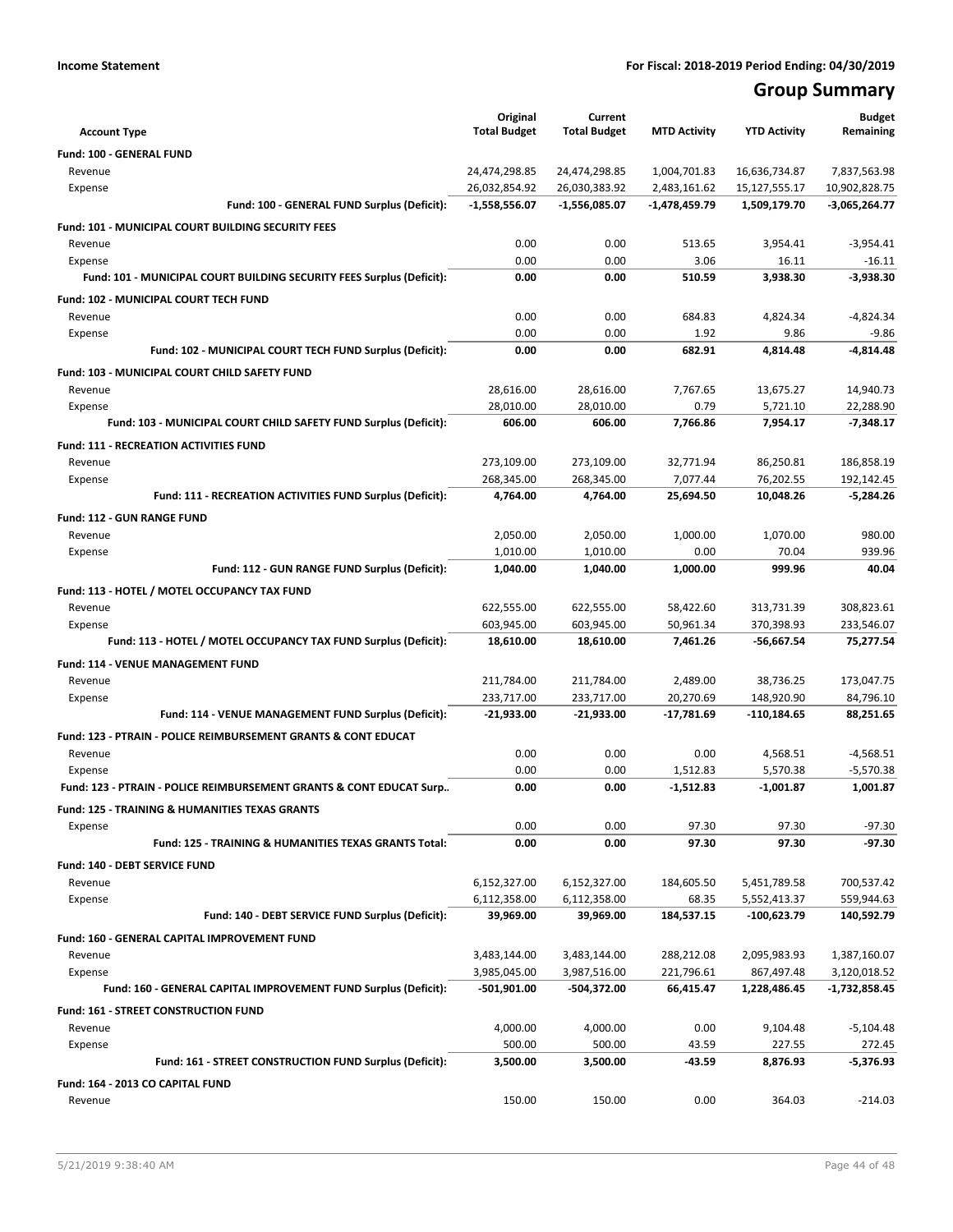|                                                                              | Original                       | Current                        |                          |                             | <b>Budget</b>                  |
|------------------------------------------------------------------------------|--------------------------------|--------------------------------|--------------------------|-----------------------------|--------------------------------|
| <b>Account Type</b>                                                          | <b>Total Budget</b>            | <b>Total Budget</b>            | <b>MTD Activity</b>      | <b>YTD Activity</b>         | Remaining                      |
| Expense                                                                      | 15.00                          | 15.00                          | 1.63                     | 8.53                        | 6.47                           |
| Fund: 164 - 2013 CO CAPITAL FUND Surplus (Deficit):                          | 135.00                         | 135.00                         | $-1.63$                  | 355.50                      | $-220.50$                      |
| Fund: 165 - 2014 GO FUND                                                     |                                |                                |                          |                             |                                |
| Revenue                                                                      | 25,000.00                      | 25,000.00                      | 0.00                     | 8,999.20                    | 16.000.80                      |
| Fund: 165 - 2014 GO FUND Total:                                              | 25,000.00                      | 25,000.00                      | 0.00                     | 8,999.20                    | 16,000.80                      |
| Fund: 170 - LAW ENFORCEMENT GRANT - CAPITAL PURCHASES                        |                                |                                |                          |                             |                                |
| Revenue                                                                      | 0.00                           | 0.00                           | 0.00                     | 21,253.00                   | $-21,253.00$                   |
| Expense                                                                      | 0.00                           | 0.00                           | 0.00                     | 21,253.00                   | $-21,253.00$                   |
| Fund: 170 - LAW ENFORCEMENT GRANT - CAPITAL PURCHASES Surplus (Defici        | 0.00                           | 0.00                           | 0.00                     | 0.00                        | 0.00                           |
| <b>Fund: 171 - MAIN STREET SPECIAL REVENUE</b>                               |                                |                                |                          |                             |                                |
| Expense                                                                      | 0.00                           | 0.00                           | 1,100.00                 | 24,136.21                   | $-24,136.21$                   |
| Fund: 171 - MAIN STREET SPECIAL REVENUE Total:                               | 0.00                           | 0.00                           | 1,100.00                 | 24,136.21                   | $-24,136.21$                   |
| <b>Fund: 172 - MINOR GRANTS FUND</b>                                         |                                |                                |                          |                             |                                |
| Revenue                                                                      | 0.00                           | 0.00                           | 0.00                     | 13,428.00                   | $-13,428.00$                   |
| Expense                                                                      | 0.00                           | 0.00                           | 1.859.11                 | 2,982.17                    | $-2,982.17$                    |
| Fund: 172 - MINOR GRANTS FUND Surplus (Deficit):                             | 0.00                           | 0.00                           | $-1,859.11$              | 10,445.83                   | $-10,445.83$                   |
| <b>Fund: 175 - JUSTICE ASSISTANCE GRANT - JAG</b>                            |                                |                                |                          |                             |                                |
| Revenue                                                                      | 0.00                           | 0.00                           | 1,360.00                 | 1,360.00                    | $-1,360.00$                    |
| Expense                                                                      | 0.00                           | 0.00                           | 8,620.00                 | 8,620.00                    | $-8,620.00$                    |
| Fund: 175 - JUSTICE ASSISTANCE GRANT - JAG Surplus (Deficit):                | 0.00                           | 0.00                           | $-7,260.00$              | $-7,260.00$                 | 7,260.00                       |
| Fund: 200 - WATER / WASTEWATER FUND                                          |                                |                                |                          |                             |                                |
| Revenue                                                                      | 14,440,684.00                  | 14,440,684.00                  | 1,035,858.55             | 7,657,483.64                | 6,783,200.36                   |
| Expense<br>Fund: 200 - WATER / WASTEWATER FUND Surplus (Deficit):            | 10,253,810.20<br>4,186,873.80  | 10,253,810.20<br>4,186,873.80  | 1,032,435.40<br>3,423.15 | 8,552,730.48<br>-895,246.84 | 1,701,079.72<br>5,082,120.64   |
|                                                                              |                                |                                |                          |                             |                                |
| Fund: 212 - TX COMMUNITY DEV SWR SYSTEM IMPROV PROG GRANT                    |                                |                                |                          |                             |                                |
| Revenue                                                                      | 0.00<br>0.00                   | 0.00<br>0.00                   | 0.00                     | 7,407.85                    | $-7,407.85$                    |
| Expense<br>Fund: 212 - TX COMMUNITY DEV SWR SYSTEM IMPROV PROG GRANT Surplus | 0.00                           | 0.00                           | 1,250.00<br>$-1,250.00$  | 7,500.00<br>$-92.15$        | $-7,500.00$<br>92.15           |
|                                                                              |                                |                                |                          |                             |                                |
| Fund: 216 - UTILIITY CIP FUND                                                |                                |                                |                          |                             |                                |
| Revenue<br>Expense                                                           | 21,644,968.00<br>22,481,977.00 | 21,644,968.00<br>22,481,977.00 | 135,406.58<br>734,413.46 | 947,846.06<br>3,142,327.78  | 20,697,121.94<br>19,339,649.22 |
| Fund: 216 - UTILIITY CIP FUND Surplus (Deficit):                             | -837,009.00                    | -837,009.00                    | -599,006.88              | $-2,194,481.72$             | 1,357,472.72                   |
|                                                                              |                                |                                |                          |                             |                                |
| <b>Fund: 217 - WASTEWATER RECLAMATION FUND</b>                               |                                |                                | 0.00                     |                             |                                |
| Revenue<br>Expense                                                           | 12,281.00<br>410,000.00        | 12,281.00<br>410,000.00        | 0.00                     | 8,730.23<br>20,619.30       | 3,550.77<br>389,380.70         |
| Fund: 217 - WASTEWATER RECLAMATION FUND Surplus (Deficit):                   | -397,719.00                    | -397,719.00                    | 0.00                     | $-11,889.07$                | -385,829.93                    |
| Fund: 300 - AIRPORT FUND                                                     |                                |                                |                          |                             |                                |
| Revenue                                                                      | 724,626.50                     | 724,626.50                     | 44,367.50                | 412,368.59                  | 312,257.91                     |
| Expense                                                                      | 180,843.82                     | 180,843.82                     | 11,490.42                | 88,917.89                   | 91,925.93                      |
| Fund: 300 - AIRPORT FUND Surplus (Deficit):                                  | 543,782.68                     | 543,782.68                     | 32,877.08                | 323,450.70                  | 220,331.98                     |
| Fund: 360 - AIRPORT CAPITAL FUND                                             |                                |                                |                          |                             |                                |
| Revenue                                                                      | 75,000.00                      | 75,000.00                      | 0.00                     | 36,652.94                   | 38,347.06                      |
| Expense                                                                      | 12,000.00                      | 12,000.00                      | 26,392.93                | 27,053.35                   | $-15,053.35$                   |
| Fund: 360 - AIRPORT CAPITAL FUND Surplus (Deficit):                          | 63,000.00                      | 63,000.00                      | -26,392.93               | 9,599.59                    | 53,400.41                      |
| Fund: 362 - AIRPORT FBO FUEL                                                 |                                |                                |                          |                             |                                |
| Revenue                                                                      | 0.00                           | 0.00                           | 24,740.10                | 232,469.65                  | -232,469.65                    |
| Expense                                                                      | 0.00                           | 0.00                           | 746.78                   | 74,952.09                   | -74,952.09                     |
| Fund: 362 - AIRPORT FBO FUEL Surplus (Deficit):                              | 0.00                           | 0.00                           | 23,993.32                | 157,517.56                  | $-157,517.56$                  |
| Fund: 400 - GOLF FUND                                                        |                                |                                |                          |                             |                                |
| Revenue                                                                      | 248,115.00                     | 248,115.00                     | 16,949.30                | 75,477.56                   | 172,637.44                     |
| Expense                                                                      | 244,493.00                     | 244,493.00                     | 26,163.35                | 130,514.14                  | 113,978.86                     |
| Fund: 400 - GOLF FUND Surplus (Deficit):                                     | 3,622.00                       | 3,622.00                       | $-9,214.05$              | -55,036.58                  | 58,658.58                      |
| <b>Fund: 500 - SANITATION FUND</b>                                           |                                |                                |                          |                             |                                |
| Revenue                                                                      | 5,374,632.68                   | 5,374,632.68                   | 416,928.55               | 3,071,139.99                | 2,303,492.69                   |
| Expense                                                                      | 5,241,578.02                   | 5,241,578.02                   | 449,875.29               | 2,941,379.32                | 2,300,198.70                   |
|                                                                              |                                |                                |                          |                             |                                |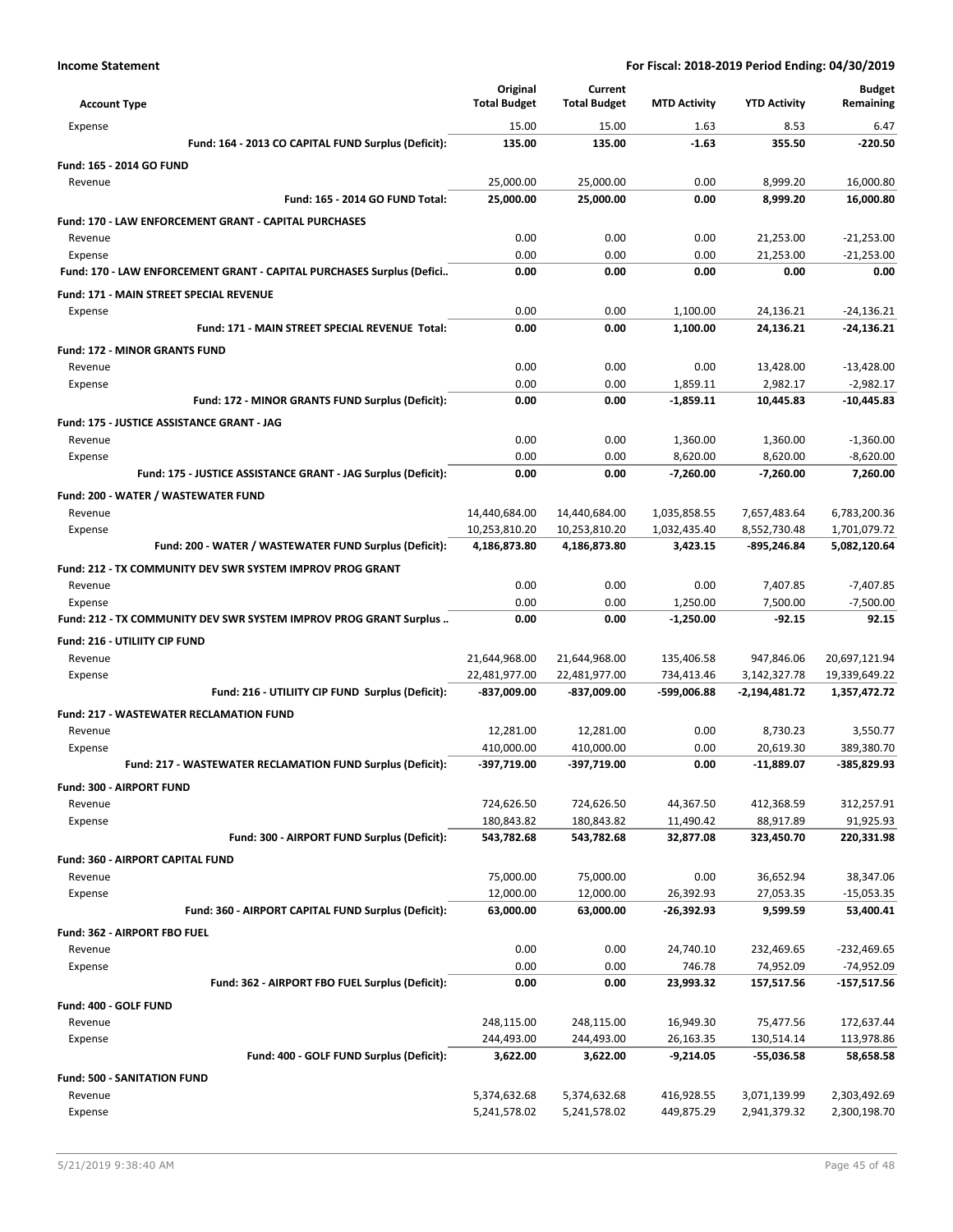| <b>Account Type</b>                                                        | Original<br><b>Total Budget</b> | Current<br><b>Total Budget</b> | <b>MTD Activity</b>    | <b>YTD Activity</b>        | <b>Budget</b><br>Remaining  |
|----------------------------------------------------------------------------|---------------------------------|--------------------------------|------------------------|----------------------------|-----------------------------|
| Fund: 500 - SANITATION FUND Surplus (Deficit):                             | 133,054.66                      | 133,054.66                     | -32,946.74             | 129,760.67                 | 3,293.99                    |
| Fund: 601 - CENTRAL SERVICE FUND                                           |                                 |                                |                        |                            |                             |
| Revenue                                                                    | 865,367.00                      | 865,367.00                     | 72,113.92              | 504,797.44                 | 360,569.56                  |
| Expense                                                                    | 910,947.00                      | 910,947.00                     | 95,440.09              | 565,142.48                 | 345,804.52                  |
| Fund: 601 - CENTRAL SERVICE FUND Surplus (Deficit):                        | -45,580.00                      | -45,580.00                     | -23,326.17             | $-60,345.04$               | 14,765.04                   |
| Fund: 602 - INSURANCE FUND                                                 |                                 |                                |                        |                            |                             |
| Revenue                                                                    | 5,563,649.00                    | 5,563,649.00                   | 518,226.91             | 3,428,551.15               | 2,135,097.85                |
| Expense                                                                    | 5,382,387.00                    | 5,382,387.00                   | 30,612.66              | 3,311,923.01               | 2,070,463.99                |
| Fund: 602 - INSURANCE FUND Surplus (Deficit):                              | 181,262.00                      | 181,262.00                     | 487,614.25             | 116,628.14                 | 64,633.86                   |
| Fund: 604 - MIS FUND                                                       |                                 |                                |                        |                            |                             |
| Revenue                                                                    | 529,279.00                      | 529,279.00                     | 44,106.59              | 308,746.13                 | 220,532.87                  |
| Expense                                                                    | 780,034.75                      | 780,034.75                     | 74,539.28              | 507,694.00                 | 272,340.75                  |
| Fund: 604 - MIS FUND Surplus (Deficit):                                    | -250,755.75                     | $-250,755.75$                  | $-30,432.69$           | -198,947.87                | $-51,807.88$                |
| <b>Fund: 660 - VEHICLE REPLACEMENT FUND</b>                                |                                 |                                |                        |                            |                             |
| Revenue                                                                    | 693,393.00                      | 693,393.00                     | 56,699.47              | 407,054.22                 | 286,338.78                  |
| Expense<br>Fund: 660 - VEHICLE REPLACEMENT FUND Surplus (Deficit):         | 1,446,832.00<br>-753,439.00     | 1,446,832.00<br>-753,439.00    | 38,816.23<br>17,883.24 | 472,491.99<br>$-65,437.77$ | 974,340.01<br>$-688,001.23$ |
|                                                                            |                                 |                                |                        |                            |                             |
| Fund: 800 - SPENCE FUND                                                    |                                 |                                |                        |                            |                             |
| Revenue<br>Expense                                                         | 6,000.00<br>600.00              | 6,000.00<br>600.00             | 0.00<br>50.00          | 6,757.79<br>350.00         | $-757.79$<br>250.00         |
| Fund: 800 - SPENCE FUND Surplus (Deficit):                                 | 5,400.00                        | 5,400.00                       | $-50.00$               | 6,407.79                   | $-1,007.79$                 |
|                                                                            |                                 |                                |                        |                            |                             |
| Fund: 801 - JONES LIBRARY TRUST<br>Revenue                                 | 0.00                            | 0.00                           | 0.00                   | 165.97                     | $-165.97$                   |
| Expense                                                                    | 0.00                            | 0.00                           | 0.79                   | 4.30                       | $-4.30$                     |
| Fund: 801 - JONES LIBRARY TRUST Surplus (Deficit):                         | 0.00                            | 0.00                           | -0.79                  | 161.67                     | $-161.67$                   |
| Fund: 809 - GREENVILLE IDC (L-3)                                           |                                 |                                |                        |                            |                             |
| Revenue                                                                    | 0.00                            | 0.00                           | 53,806.49              | 1,651,689.07               | $-1,651,689.07$             |
| Expense                                                                    | 0.00                            | 0.00                           | 0.00                   | 1,597,881.58               | $-1,597,881.58$             |
| Fund: 809 - GREENVILLE IDC (L-3) Surplus (Deficit):                        | 0.00                            | 0.00                           | 53,806.49              | 53,807.49                  | -53,807.49                  |
| Fund: 810 - SEIZURE FUNDS - STATE RULES                                    |                                 |                                |                        |                            |                             |
| Revenue                                                                    | 200.00                          | 200.00                         | 0.00                   | 3,713.63                   | $-3,513.63$                 |
| Expense                                                                    | 250.00                          | 250.00                         | 14.86                  | 76.40                      | 173.60                      |
| Fund: 810 - SEIZURE FUNDS - STATE RULES Surplus (Deficit):                 | $-50.00$                        | $-50.00$                       | $-14.86$               | 3,637.23                   | $-3.687.23$                 |
| Fund: 811 - SEIZURE FUNDS - FED RULES                                      |                                 |                                |                        |                            |                             |
| Revenue                                                                    | 225.00                          | 225.00                         | 0.00                   | 3,187.68                   | $-2,962.68$                 |
| Expense                                                                    | 100.00                          | 100.00                         | 15.20                  | 1.732.62                   | $-1,632.62$                 |
| Fund: 811 - SEIZURE FUNDS - FED RULES Surplus (Deficit):                   | 125.00                          | 125.00                         | -15.20                 | 1,455.06                   | $-1,330.06$                 |
| Fund: 820 - TIRZ FUND (Tax Increment Reinvestment Zone)                    |                                 |                                |                        |                            |                             |
| Revenue                                                                    | 696,033.00                      | 734,693.59                     | 155,713.03             | 632,083.91                 | 102,609.68                  |
| Expense                                                                    | 122,175.00                      | 122,175.00                     | 109.66                 | 8,752.64                   | 113,422.36                  |
| Fund: 820 - TIRZ FUND (Tax Increment Reinvestment Zone) Surplus (Deficit): | 573,858.00                      | 612,518.59                     | 155,603.37             | 623,331.27                 | $-10,812.68$                |
| Fund: 899 - POOLED CASH                                                    |                                 |                                |                        |                            |                             |
| Revenue                                                                    | 0.00                            | 0.00                           | 0.00                   | $-0.04$                    | 0.04                        |
| Fund: 899 - POOLED CASH Total:                                             | 0.00                            | 0.00                           | 0.00                   | $-0.04$                    | 0.04                        |
| Fund: 910 - ELECTRIC OPERATING FUND                                        |                                 |                                |                        |                            |                             |
| Revenue                                                                    | 60,783,975.00                   | 60,783,975.00                  | 4,334,967.74           | 32,850,213.14              | 27,933,761.86               |
| Expense                                                                    | 61,630,669.69                   | 61,630,669.69                  | 5,644,292.26           | 30,376,386.20              | 31,254,283.49               |
| Fund: 910 - ELECTRIC OPERATING FUND Surplus (Deficit):                     | -846,694.69                     | -846,694.69                    | -1,309,324.52          | 2,473,826.94               | -3,320,521.63               |
| Fund: 911 - ELECTRIC DEBT REDUCTION                                        |                                 |                                |                        |                            |                             |
| Revenue                                                                    | 0.00                            | 0.00                           | $-0.44$                | 2,658.16                   | $-2,658.16$                 |
| Fund: 911 - ELECTRIC DEBT REDUCTION Total:                                 | 0.00                            | 0.00                           | -0.44                  | 2,658.16                   | $-2,658.16$                 |
| Fund: 912 - ELECTRIC DEBT SERVICE                                          |                                 |                                |                        |                            |                             |
| Revenue                                                                    | 8,732,723.00                    | 8,732,723.00                   | 727,726.92             | 5,094,088.44               | 3,638,634.56                |
| Expense                                                                    | 8,732,723.00                    | 8,732,723.00                   | 800.00                 | 3,889,226.26               | 4,843,496.74                |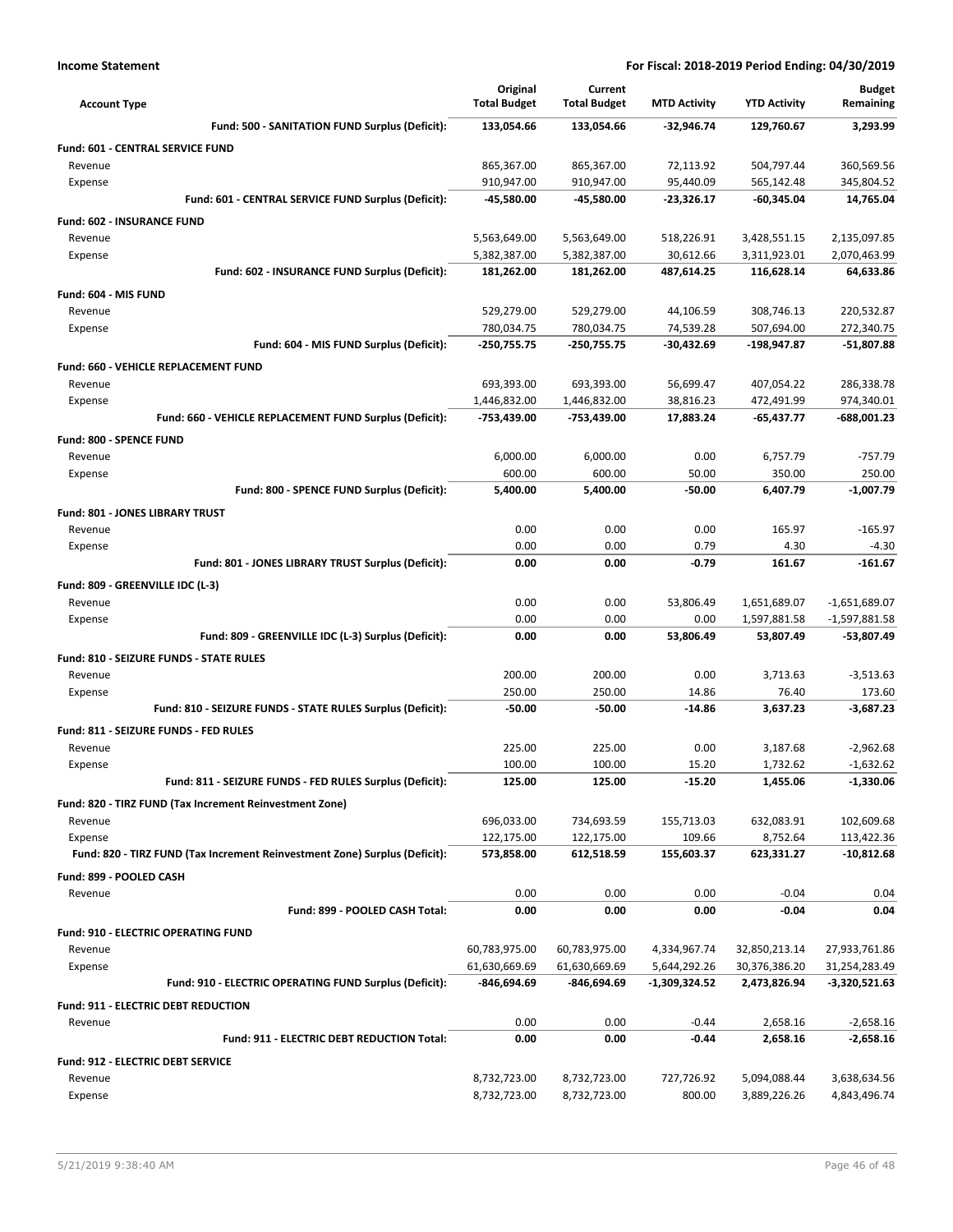| <b>Account Type</b>          |                                                      | Original<br><b>Total Budget</b> | Current<br><b>Total Budget</b> | <b>MTD Activity</b> | <b>YTD Activity</b> | <b>Budget</b><br>Remaining |
|------------------------------|------------------------------------------------------|---------------------------------|--------------------------------|---------------------|---------------------|----------------------------|
|                              | Fund: 912 - ELECTRIC DEBT SERVICE Surplus (Deficit): | 0.00                            | 0.00                           | 726.926.92          | 1.204.862.18        | $-1,204,862.18$            |
|                              | <b>Fund: 913 - ELECTRIC CONSTRUCTION FUND</b>        |                                 |                                |                     |                     |                            |
| Revenue                      |                                                      | 400.00                          | 400.00                         | $-5.20$             | 1.059.06            | $-659.06$                  |
|                              | <b>Fund: 913 - ELECTRIC CONSTRUCTION FUND Total:</b> | 400.00                          | 400.00                         | $-5.20$             | 1.059.06            | $-659.06$                  |
| Fund: 950 - CABLE / INTERNET |                                                      |                                 |                                |                     |                     |                            |
| Revenue                      |                                                      | 6,709,689.00                    | 6,709,689.00                   | 408.095.47          | 3,707,797.74        | 3,001,891.26               |
| Expense                      |                                                      | 7.482.344.00                    | 7,482,344.00                   | 585.077.36          | 3,366,768.01        | 4,115,575.99               |
|                              | Fund: 950 - CABLE / INTERNET Surplus (Deficit):      | $-772.655.00$                   | -772.655.00                    | $-176.981.89$       | 341.029.73          | $-1,113,684.73$            |
|                              | <b>Total Surplus (Deficit):</b>                      | $-201.290.37$                   | $-162.629.78$                  | $-1.920.881.74$     | 4.461.843.58        |                            |